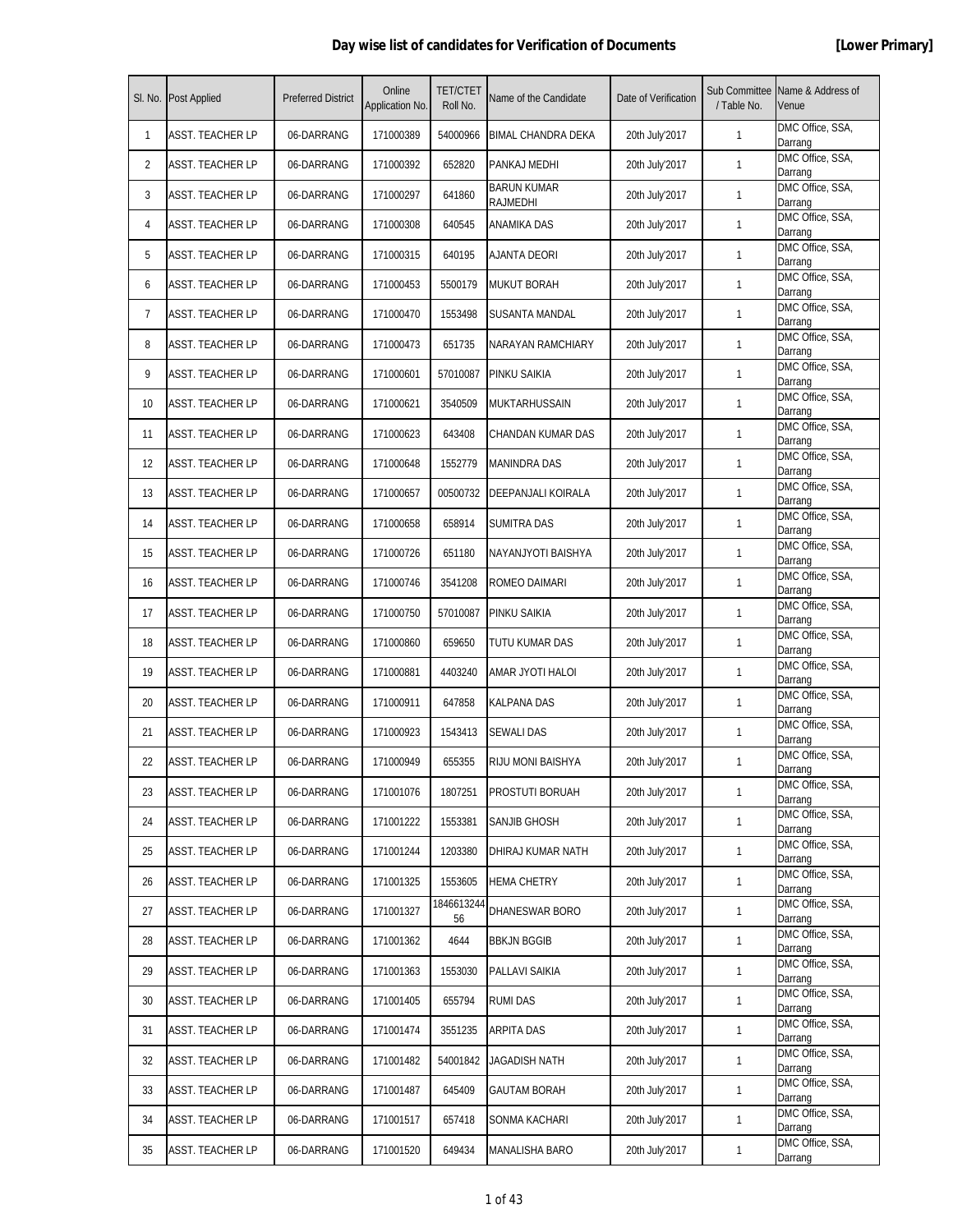|    | SI. No. Post Applied    | <b>Preferred District</b> | Online<br>Application No. | <b>TET/CTET</b><br>Roll No. | Name of the Candidate                 | Date of Verification | Sub Committee<br>/ Table No. | Name & Address of<br>Venue  |
|----|-------------------------|---------------------------|---------------------------|-----------------------------|---------------------------------------|----------------------|------------------------------|-----------------------------|
| 36 | <b>ASST. TEACHER LP</b> | 06-DARRANG                | 171001542                 | 1300027                     | ANUP KUMAR BHUYAN                     | 20th July'2017       | $\mathbf{1}$                 | DMC Office, SSA,<br>Darrang |
| 37 | <b>ASST. TEACHER LP</b> | 06-DARRANG                | 171001548                 | 690577                      | DIBESH RABHA                          | 20th July'2017       | $\mathbf{1}$                 | DMC Office, SSA,<br>Darrang |
| 38 | <b>ASST. TEACHER LP</b> | 06-DARRANG                | 171001556                 | 623131                      | MAHENDRA NGATEY                       | 20th July'2017       | $\mathbf{1}$                 | DMC Office, SSA,<br>Darrang |
| 39 | <b>ASST. TEACHER LP</b> | 06-DARRANG                | 171001571                 | 07718864                    | <b>SUNEEL KUMAR</b>                   | 20th July'2017       | $\mathbf{1}$                 | DMC Office, SSA,<br>Darrang |
| 40 | <b>ASST. TEACHER LP</b> | 06-DARRANG                | 171001576                 | 642164                      | <b>BHARATI DAS</b>                    | 20th July'2017       | $\mathbf{1}$                 | DMC Office, SSA,<br>Darrang |
| 41 | <b>ASST. TEACHER LP</b> | 06-DARRANG                | 171001602                 | 644217                      | DHARITRI RABHA                        | 20th July'2017       | $\mathbf{1}$                 | DMC Office, SSA,<br>Darrang |
| 42 | <b>ASST. TEACHER LP</b> | 06-DARRANG                | 171001627                 | 654833                      | RAMESH CHANDRA DAS                    | 20th July'2017       | $\mathbf{1}$                 | DMC Office, SSA,<br>Darrang |
| 43 | <b>ASST. TEACHER LP</b> | 06-DARRANG                | 171001657                 | 2200091                     | <b>BHASKAR BORUAH</b>                 | 20th July'2017       | $\mathbf{1}$                 | DMC Office, SSA,<br>Darrang |
| 44 | <b>ASST. TEACHER LP</b> | 06-DARRANG                | 171001673                 | 3006015                     | PARAMITA SEAL                         | 20th July'2017       | $\mathbf{1}$                 | DMC Office, SSA,<br>Darrang |
| 45 | <b>ASST. TEACHER LP</b> | 06-DARRANG                | 171001680                 | 645155                      | DORINA DAIMARI                        | 20th July'2017       | $\mathbf{1}$                 | DMC Office, SSA,<br>Darrang |
| 46 | <b>ASST. TEACHER LP</b> | 06-DARRANG                | 171001708                 | 314069                      | MD FARUK AHMED                        | 20th July'2017       | $\mathbf{1}$                 | DMC Office, SSA,<br>Darrang |
| 47 | <b>ASST. TEACHER LP</b> | 06-DARRANG                | 171001743                 | 649689                      | MANJULA KAIVARTA DAS                  | 20th July'2017       | $\mathbf{1}$                 | DMC Office, SSA,<br>Darrang |
| 48 | <b>ASST. TEACHER LP</b> | 06-DARRANG                | 171001746                 | 656205                      | SAILESH MAZUMDAR                      | 20th July'2017       | $\mathbf{1}$                 | DMC Office, SSA,<br>Darrang |
| 49 | <b>ASST. TEACHER LP</b> | 06-DARRANG                | 171001778                 | 54005071                    | YASMIN ARA KHANAM                     | 20th July'2017       | $\mathbf{1}$                 | DMC Office, SSA,<br>Darrang |
| 50 | <b>ASST. TEACHER LP</b> | 06-DARRANG                | 171001788                 | 657619                      | BHAGYA LAKHI BARUAH                   | 20th July'2017       | $\mathbf{1}$                 | DMC Office, SSA,<br>Darrang |
| 51 | <b>ASST. TEACHER LP</b> | 06-DARRANG                | 171001798                 | 1544608                     | JACINTA THAKURIA<br><b>BASUMATARY</b> | 20th July'2017       | $\mathbf{1}$                 | DMC Office, SSA,<br>Darrang |
| 52 | <b>ASST. TEACHER LP</b> | 06-DARRANG                | 171001810                 | 3541198                     | <b>MAN MOHAN MOSAHARY</b>             | 20th July'2017       | $\mathbf{1}$                 | DMC Office, SSA,<br>Darrang |
| 53 | <b>ASST. TEACHER LP</b> | 06-DARRANG                | 171001820                 | 3010073                     | <b>BABULAL BASUMATARY</b>             | 20th July'2017       | $\mathbf{1}$                 | DMC Office, SSA,<br>Darrang |
| 54 | <b>ASST. TEACHER LP</b> | 06-DARRANG                | 171001879                 | 4701674                     | NAMITA CHELENG                        | 20th July'2017       | $\mathbf{1}$                 | DMC Office, SSA,<br>Darrang |
| 55 | <b>ASST. TEACHER LP</b> | 06-DARRANG                | 171001906                 | 670361                      | ANJALI BORA                           | 20th July'2017       | $\mathbf{1}$                 | DMC Office, SSA,<br>Darrang |
| 56 | <b>ASST. TEACHER LP</b> | 06-DARRANG                | 171001932                 | 4400364                     | <b>BHUBANESWAR</b><br>NAMASUDRA       | 20th July'2017       | $\mathbf{1}$                 | DMC Office, SSA,<br>Darrang |
| 57 | <b>ASST. TEACHER LP</b> | 06-DARRANG                | 171001966                 | 3550120                     | <b>BHAGYA DEVI</b>                    | 20th July'2017       | $\mathbf{1}$                 | DMC Office, SSA,<br>Darrang |
| 58 | <b>ASST. TEACHER LP</b> | 06-DARRANG                | 171001981                 | 642104                      | <b>BHANU MORAL</b>                    | 20th July'2017       | $\mathbf{1}$                 | DMC Office, SSA,<br>Darrang |
| 59 | <b>ASST. TEACHER LP</b> | 06-DARRANG                | 171001982                 | 1552991                     | NITYANANDA BAISHYA                    | 20th July'2017       | $\mathbf{1}$                 | DMC Office, SSA,<br>Darrang |
| 60 | <b>ASST. TEACHER LP</b> | 06-DARRANG                | 171002012                 | 1011872                     | <b>BHABAJIT NARZARY</b>               | 20th July'2017       | 1                            | DMC Office, SSA,<br>Darrang |
| 61 | <b>ASST. TEACHER LP</b> | 06-DARRANG                | 171002015                 | 3540372                     | KRISHNA KANTA DEKA                    | 20th July'2017       | $\overline{2}$               | DMC Office, SSA,<br>Darrang |
| 62 | <b>ASST. TEACHER LP</b> | 06-DARRANG                | 171002073                 | 656901                      | SEEMA SARANIA                         | 20th July'2017       | $\overline{2}$               | DMC Office, SSA,<br>Darrang |
| 63 | <b>ASST. TEACHER LP</b> | 06-DARRANG                | 171002077                 | 103260                      | PUJA MAJUMDER                         | 20th July'2017       | $\overline{2}$               | DMC Office, SSA,<br>Darrang |
| 64 | <b>ASST. TEACHER LP</b> | 06-DARRANG                | 171002078                 | 1202296                     | SANJIB KUMAR ROY                      | 20th July'2017       | $\overline{2}$               | DMC Office, SSA,<br>Darrang |
| 65 | <b>ASST. TEACHER LP</b> | 06-DARRANG                | 171002082                 | 3015495                     | BHANUSMITA HAZARIKA                   | 20th July'2017       | $\overline{2}$               | DMC Office, SSA,<br>Darrang |
| 66 | <b>ASST. TEACHER LP</b> | 06-DARRANG                | 171002096                 | 1204241                     | JILIMA ACHARJYA                       | 20th July'2017       | $\overline{2}$               | DMC Office, SSA,<br>Darrang |
| 67 | <b>ASST. TEACHER LP</b> | 06-DARRANG                | 171002097                 | 3540653                     | RATNA RABHA                           | 20th July'2017       | $\overline{2}$               | DMC Office, SSA,<br>Darrang |
| 68 | ASST. TEACHER LP        | 06-DARRANG                | 171002110                 | 641615                      | BANASREE MAZUMDAR                     | 20th July'2017       | $\overline{2}$               | DMC Office, SSA,<br>Darrang |
| 69 | <b>ASST. TEACHER LP</b> | 06-DARRANG                | 171002119                 | 647027                      | Jitu Boro                             | 20th July'2017       | $\overline{2}$               | DMC Office, SSA,<br>Darrang |
| 70 | <b>ASST. TEACHER LP</b> | 06-DARRANG                | 171002142                 | 1553223                     | RANJANA RABHA                         | 20th July'2017       | 2                            | DMC Office, SSA,<br>Darrang |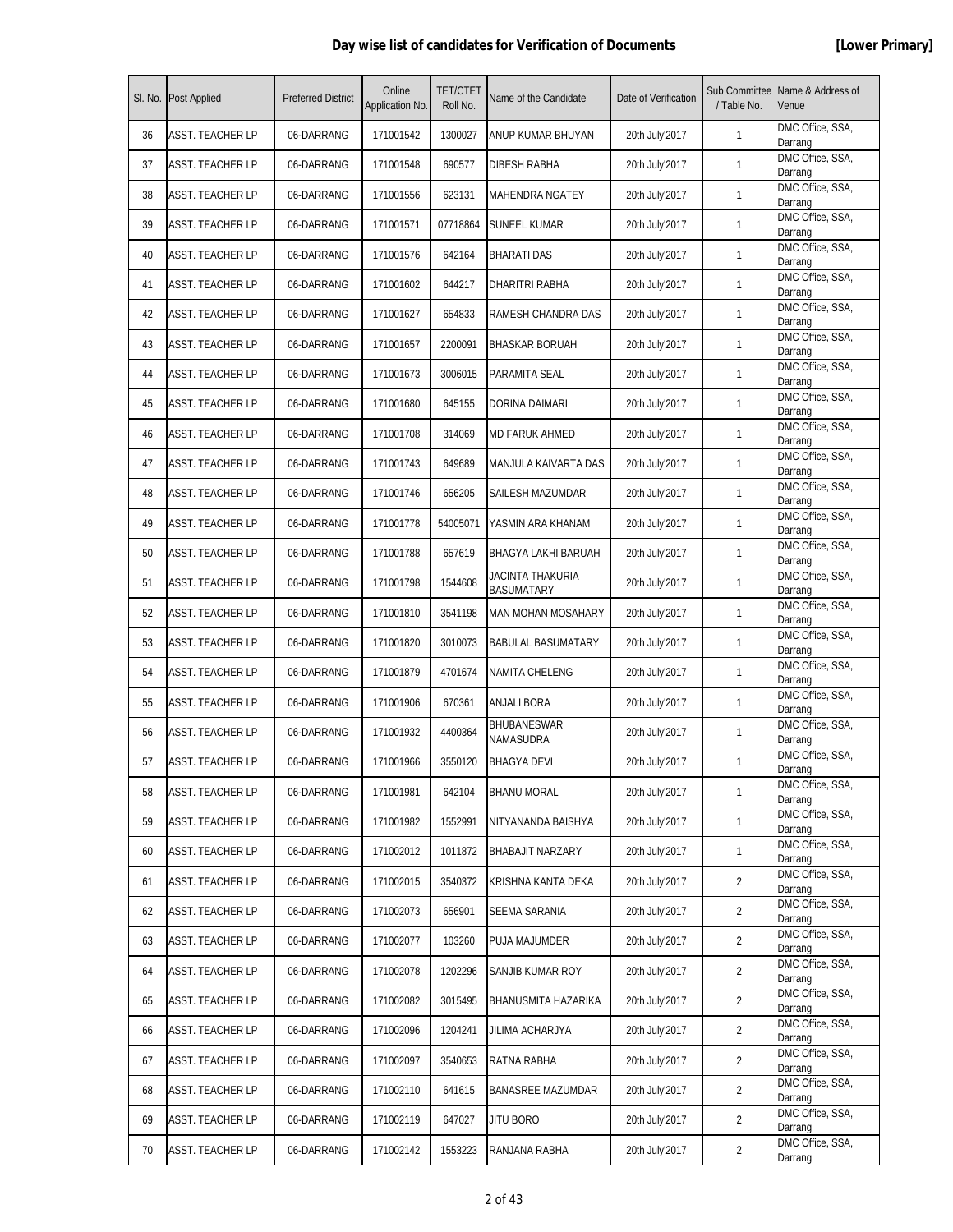|     | SI. No. Post Applied    | <b>Preferred District</b> | Online<br>Application No. | <b>TET/CTET</b><br>Roll No. | Name of the Candidate                  | Date of Verification | Sub Committee<br>/ Table No. | Name & Address of<br>Venue  |
|-----|-------------------------|---------------------------|---------------------------|-----------------------------|----------------------------------------|----------------------|------------------------------|-----------------------------|
| 71  | ASST. TEACHER LP        | 06-DARRANG                | 171002149                 | 1552285                     | <b>HANGMASHRI</b><br><b>BASUMATARY</b> | 20th July'2017       | $\overline{2}$               | DMC Office, SSA,<br>Darrang |
| 72  | ASST. TEACHER LP        | 06-DARRANG                | 171002158                 | 651808                      | NAYAN BANIKYA                          | 20th July'2017       | 2                            | DMC Office, SSA,<br>Darrang |
| 73  | ASST. TEACHER LP        | 06-DARRANG                | 171002197                 | 659533                      | TRAILOKYA JYOTI<br><b>DAIMARI</b>      | 20th July'2017       | $\overline{2}$               | DMC Office, SSA,<br>Darrang |
| 74  | ASST. TEACHER LP        | 06-DARRANG                | 171002229                 | 1544679                     | MUNNA GOWALA                           | 20th July'2017       | $\overline{2}$               | DMC Office, SSA,<br>Darrang |
| 75  | ASST. TEACHER LP        | 06-DARRANG                | 171002267                 | 3550492                     | KUSHAL BASUMATARY                      | 20th July'2017       | 2                            | DMC Office, SSA,<br>Darrang |
| 76  | ASST. TEACHER LP        | 06-DARRANG                | 171002283                 | 1200508                     | HEMANTA KALITA                         | 20th July'2017       | 2                            | DMC Office, SSA,<br>Darrang |
| 77  | <b>ASST. TEACHER LP</b> | 06-DARRANG                | 171002361                 | 3550887                     | SWARNALATA SAIKIA                      | 20th July'2017       | 2                            | DMC Office, SSA,<br>Darrang |
| 78  | <b>ASST. TEACHER LP</b> | 06-DARRANG                | 171002382                 | 653421                      | PRAFULLA DOLEY                         | 20th July'2017       | $\overline{2}$               | DMC Office, SSA,<br>Darrang |
| 79  | ASST. TEACHER LP        | 06-DARRANG                | 171002426                 | 3540150                     | DEEPA DAIMARY                          | 20th July'2017       | $\overline{2}$               | DMC Office, SSA,<br>Darrang |
| 80  | <b>ASST. TEACHER LP</b> | 06-DARRANG                | 171002440                 | 654221                      | PURABI DAS                             | 20th July'2017       | 2                            | DMC Office, SSA,<br>Darrang |
| 81  | ASST. TEACHER LP        | 06-DARRANG                | 171002445                 | 683490                      | <b>MISS MINAKHI SONOWAL</b>            | 20th July'2017       | 2                            | DMC Office, SSA,<br>Darrang |
| 82  | <b>ASST. TEACHER LP</b> | 06-DARRANG                | 171002458                 | 3005759                     | <b>ARUP PAUL</b>                       | 20th July'2017       | 2                            | DMC Office, SSA,<br>Darrang |
| 83  | <b>ASST. TEACHER LP</b> | 06-DARRANG                | 171002460                 | 644034                      | <b>DERHASAT SWARGIARY</b>              | 20th July'2017       | $\overline{2}$               | DMC Office, SSA,<br>Darrang |
| 84  | <b>ASST. TEACHER LP</b> | 06-DARRANG                | 171002500                 | 201611                      | NIRBAN GOGOI                           | 20th July'2017       | $\overline{2}$               | DMC Office, SSA,<br>Darrang |
| 85  | <b>ASST. TEACHER LP</b> | 06-DARRANG                | 171002501                 | 101606                      | JHUMA PAUL                             | 20th July'2017       | $\overline{2}$               | DMC Office, SSA,<br>Darrang |
| 86  | ASST. TEACHER LP        | 06-DARRANG                | 171002583                 | 201277                      | JAY SHANKAR YADAV                      | 20th July'2017       | $\overline{2}$               | DMC Office, SSA,<br>Darrang |
| 87  | <b>ASST. TEACHER LP</b> | 06-DARRANG                | 171002611                 | 642017                      | <b>BHADRESWAR DAS</b>                  | 20th July'2017       | $\overline{2}$               | DMC Office, SSA,<br>Darrang |
| 88  | <b>ASST. TEACHER LP</b> | 06-DARRANG                | 171002613                 | 02224755                    | MUZAHID KHAN                           | 20th July'2017       | 2                            | DMC Office, SSA,<br>Darrang |
| 89  | <b>ASST. TEACHER LP</b> | 06-DARRANG                | 171002623                 | 642751                      | <b>BINEETA DAS</b>                     | 20th July'2017       | 2                            | DMC Office, SSA,<br>Darrang |
| 90  | ASST. TEACHER LP        | 06-DARRANG                | 171002635                 | 648248                      | KARNA BORO                             | 20th July'2017       | $\overline{2}$               | DMC Office, SSA,<br>Darrang |
| 91  | ASST. TEACHER LP        | 06-DARRANG                | 171002676                 | 3541187                     | DIGANTA BAGLARI                        | 20th July'2017       | $\overline{2}$               | DMC Office, SSA,<br>Darrang |
| 92  | <b>ASST. TEACHER LP</b> | 06-DARRANG                | 171002683                 | 107533                      | RANJEET YADAV                          | 20th July'2017       | $\overline{2}$               | DMC Office, SSA,<br>Darrang |
| 93  | <b>ASST. TEACHER LP</b> | 06-DARRANG                | 171002684                 | 651321                      | <b>MUKTA ROY</b>                       | 20th July'2017       | $\overline{2}$               | DMC Office, SSA,<br>Darrang |
| 94  | <b>ASST. TEACHER LP</b> | 06-DARRANG                | 171002713                 | 00505064                    | ANAMIKA DAS                            | 20th July'2017       | $\overline{2}$               | DMC Office, SSA,<br>Darrang |
| 95  | <b>ASST. TEACHER LP</b> | 06-DARRANG                | 171002729                 | 1544736                     | SAHADEV MAHALI                         | 20th July'2017       | 2                            | DMC Office, SSA,<br>Darrang |
| 96  | ASST. TEACHER LP        | 06-DARRANG                | 171002743                 | 1553277                     | RIPIKA RABHA                           | 20th July'2017       | $\overline{2}$               | DMC Office, SSA,<br>Darrang |
| 97  | ASST. TEACHER LP        | 06-DARRANG                | 171002761                 | 647472                      | <b>JUTIKA DAS</b>                      | 20th July'2017       | $\overline{2}$               | DMC Office, SSA,<br>Darrang |
| 98  | <b>ASST. TEACHER LP</b> | 06-DARRANG                | 171002769                 | 656001                      | RUPAMONI BORDOLOI                      | 20th July'2017       | $\overline{2}$               | DMC Office, SSA,<br>Darrang |
| 99  | <b>ASST. TEACHER LP</b> | 06-DARRANG                | 171002775                 | 2011492                     | SANGEETA DAS                           | 20th July'2017       | $\overline{2}$               | DMC Office, SSA,<br>Darrang |
| 100 | <b>ASST. TEACHER LP</b> | 06-DARRANG                | 171002833                 | 643440                      | CHANDANA BORDOLOI                      | 20th July'2017       | $\overline{2}$               | DMC Office, SSA,<br>Darrang |
| 101 | ASST. TEACHER LP        | 06-DARRANG                | 171002943                 | 1542857                     | MD HAFIJUR RAHMAN                      | 20th July'2017       | $\overline{2}$               | DMC Office, SSA,<br>Darrang |
| 102 | <b>ASST. TEACHER LP</b> | 06-DARRANG                | 171002965                 | 3540315                     | JUNUMONI DEKA                          | 20th July'2017       | 2                            | DMC Office, SSA,<br>Darrang |
| 103 | <b>ASST. TEACHER LP</b> | 06-DARRANG                | 171003026                 | 1552786                     | <b>MANJU DEVI</b>                      | 20th July'2017       | $\overline{2}$               | DMC Office, SSA,<br>Darrang |
| 104 | ASST. TEACHER LP        | 06-DARRANG                | 171003135                 | 691045                      | <b>KASHMIRI DAS</b>                    | 20th July'2017       | $\overline{2}$               | DMC Office, SSA,<br>Darrang |
| 105 | ASST. TEACHER LP        | 06-DARRANG                | 171000004                 | 658914                      | <b>SUMITRA DAS</b>                     | 20th July'2017       | $\overline{2}$               | DMC Office, SSA,<br>Darrang |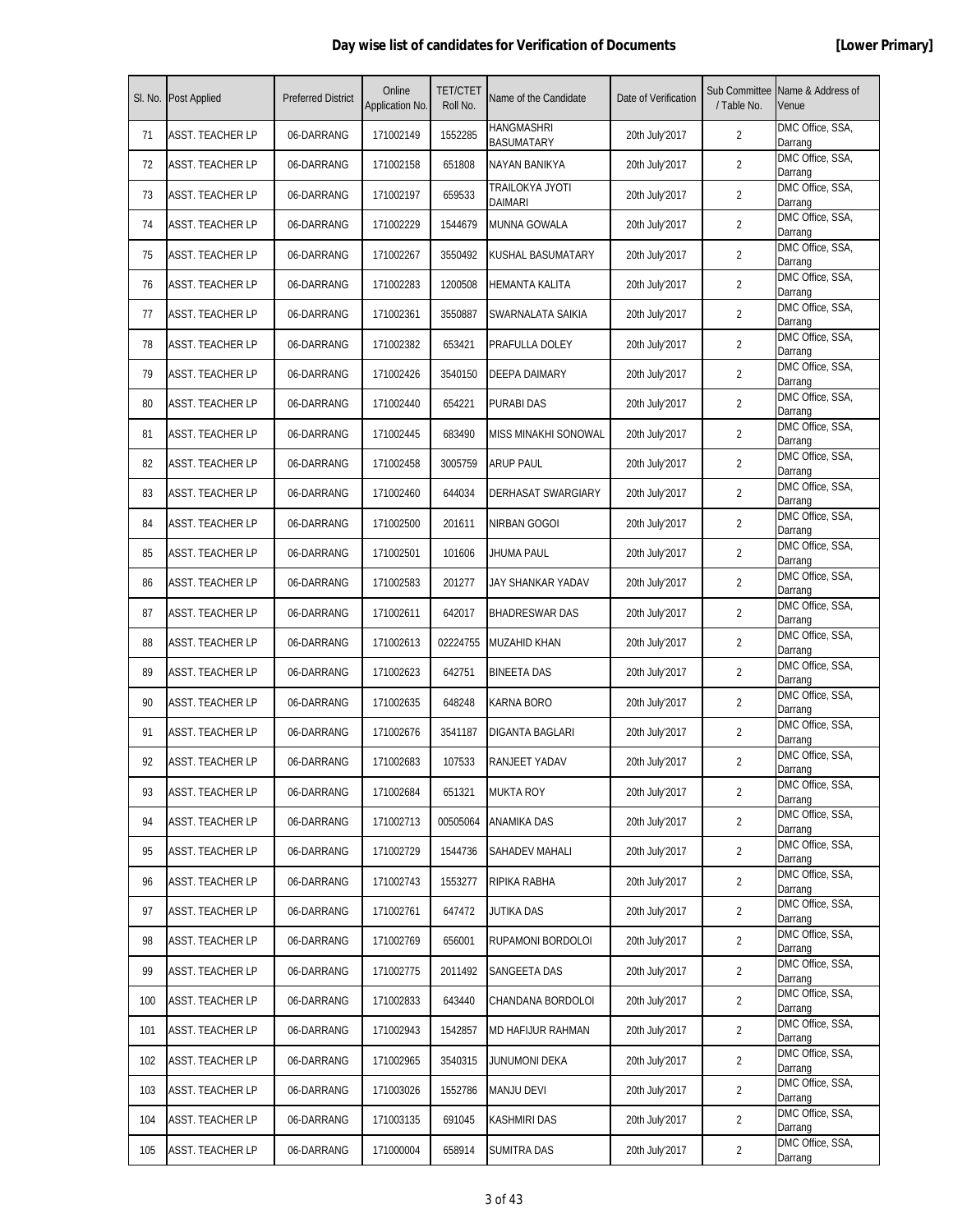|     | SI. No. Post Applied    | <b>Preferred District</b> | Online<br>Application No. | <b>TET/CTET</b><br>Roll No. | Name of the Candidate           | Date of Verification | Sub Committee<br>/ Table No. | Name & Address of<br>Venue  |
|-----|-------------------------|---------------------------|---------------------------|-----------------------------|---------------------------------|----------------------|------------------------------|-----------------------------|
| 106 | <b>ASST. TEACHER LP</b> | 06-DARRANG                | 171000029                 | 1205776                     | <b>MRINAL KUMAR</b><br>SAHARIAH | 20th July'2017       | $\overline{2}$               | DMC Office, SSA,<br>Darrang |
| 107 | <b>ASST. TEACHER LP</b> | 06-DARRANG                | 171000117                 | 651317                      | MUKESH PEGU                     | 20th July'2017       | 2                            | DMC Office, SSA,<br>Darrang |
| 108 | ASST. TEACHER LP        | 06-DARRANG                | 171000132                 | 1542065                     | ANGKITA DAS                     | 20th July'2017       | $\overline{2}$               | DMC Office, SSA,<br>Darrang |
| 109 | <b>ASST. TEACHER LP</b> | 06-DARRANG                | 171000156                 | 5101217                     | PANNE LAL YADAV                 | 20th July'2017       | $\overline{2}$               | DMC Office, SSA,<br>Darrang |
| 110 | ASST. TEACHER LP        | 06-DARRANG                | 171000162                 | 54000049                    | ABDUL JALIL                     | 20th July'2017       | 2                            | DMC Office, SSA,<br>Darrang |
| 111 | ASST. TEACHER LP        | 06-DARRANG                | 171003237                 | 647385                      | JUNTI DAS                       | 20th July'2017       | 2                            | DMC Office, SSA,<br>Darrang |
| 112 | <b>ASST. TEACHER LP</b> | 06-DARRANG                | 171003287                 | 643099                      | <b>BISWAJIT RABHA</b>           | 20th July'2017       | 2                            | DMC Office, SSA,<br>Darrang |
| 113 | <b>ASST. TEACHER LP</b> | 06-DARRANG                | 171003369                 | 1553316                     | RUP NATH BRAHMA                 | 20th July'2017       | $\overline{2}$               | DMC Office, SSA,<br>Darrang |
| 114 | <b>ASST. TEACHER LP</b> | 06-DARRANG                | 171003445                 | 3540244                     | HASNARA BEGUM                   | 20th July'2017       | $\overline{2}$               | DMC Office, SSA,<br>Darrang |
| 115 | ASST. TEACHER LP        | 06-DARRANG                | 171003491                 | 1551696                     | ANAMIKA MEDHI                   | 20th July'2017       | 2                            | DMC Office, SSA,<br>Darrang |
| 116 | ASST. TEACHER LP        | 06-DARRANG                | 171003492                 | 1543060                     | NIRUPAMA SAHARIA                | 20th July'2017       | 2                            | DMC Office, SSA,<br>Darrang |
| 117 | <b>ASST. TEACHER LP</b> | 06-DARRANG                | 171003503                 | 654946                      | RANJIT DEKA                     | 20th July'2017       | 2                            | DMC Office, SSA,<br>Darrang |
| 118 | <b>ASST. TEACHER LP</b> | 06-DARRANG                | 171003542                 | 1552103                     | DHARITRI BASUMATARY             | 20th July'2017       | $\overline{2}$               | DMC Office, SSA,<br>Darrang |
| 119 | <b>ASST. TEACHER LP</b> | 06-DARRANG                | 171003579                 | 3550410                     | JITENDRA BORAH                  | 20th July'2017       | $\overline{2}$               | DMC Office, SSA,<br>Darrang |
| 120 | <b>ASST. TEACHER LP</b> | 06-DARRANG                | 171003617                 | 1554289                     | ROSHAN BISWAKARMA               | 20th July'2017       | $\overline{2}$               | DMC Office, SSA,<br>Darrang |
| 121 | ASST. TEACHER LP        | 06-DARRANG                | 171003626                 | 680334                      | ATUL CHANDRA PAYENG             | 20th July'2017       | 3                            | DMC Office, SSA,<br>Darrang |
| 122 | <b>ASST. TEACHER LP</b> | 06-DARRANG                | 171003627                 | 1544771                     | TEIJEE K SANGMA                 | 20th July'2017       | 3                            | DMC Office, SSA,<br>Darrang |
| 123 | <b>ASST. TEACHER LP</b> | 06-DARRANG                | 171003652                 | 632283                      | RINTUMONI SAIKIA                | 20th July'2017       | 3                            | DMC Office, SSA,<br>Darrang |
| 124 | <b>ASST. TEACHER LP</b> | 06-DARRANG                | 171003661                 | 02807044                    | <b>BIJENDER SINGH</b>           | 20th July'2017       | 3                            | DMC Office, SSA,<br>Darrang |
| 125 | ASST. TEACHER LP        | 06-DARRANG                | 171003668                 | 1542484                     | HARA KUMAR NATH                 | 20th July'2017       | 3                            | DMC Office, SSA,<br>Darrang |
| 126 | ASST. TEACHER LP        | 06-DARRANG                | 171003672                 | 1553539                     | TRISHNA MONI BAISHYA            | 20th July'2017       | 3                            | DMC Office, SSA,<br>Darrang |
| 127 | <b>ASST. TEACHER LP</b> | 06-DARRANG                | 171003717                 | 655538                      | RINKUMONI HAZARIKA              | 20th July'2017       | 3                            | DMC Office, SSA,<br>Darrang |
| 128 | <b>ASST. TEACHER LP</b> | 06-DARRANG                | 171003783                 | 677240                      | <b>RITAMONI PEGU</b>            | 20th July'2017       | 3                            | DMC Office, SSA,<br>Darrang |
| 129 | <b>ASST. TEACHER LP</b> | 06-DARRANG                | 171003786                 | 621360                      | <b>DIGANTA MISONG</b>           | 20th July'2017       | 3                            | DMC Office, SSA,<br>Darrang |
| 130 | ASST. TEACHER LP        | 06-DARRANG                | 171003803                 | 1553187                     | RAJASHREE BARO                  | 20th July'2017       | 3                            | DMC Office, SSA,<br>Darrang |
| 131 | ASST. TEACHER LP        | 06-DARRANG                | 171003820                 | 00502067                    | <b>ANIL NATH</b>                | 20th July'2017       | 3                            | DMC Office, SSA,<br>Darrang |
| 132 | <b>ASST. TEACHER LP</b> | 06-DARRANG                | 171003862                 | 06002147                    | JATAN KUMAR SUNAR               | 20th July'2017       | 3                            | DMC Office, SSA,<br>Darrang |
| 133 | ASST. TEACHER LP        | 06-DARRANG                | 171003880                 | 646683                      | JAYANTA DAS                     | 20th July'2017       | 3                            | DMC Office, SSA,<br>Darrang |
| 134 | ASST. TEACHER LP        | 06-DARRANG                | 171003896                 | 1551822                     | <b>BARASA SARMAH</b>            | 20th July'2017       | 3                            | DMC Office, SSA,<br>Darrang |
| 135 | <b>ASST. TEACHER LP</b> | 06-DARRANG                | 171003941                 | 3550923                     | <b>VIOLINA BHARATI</b>          | 20th July'2017       | 3                            | DMC Office, SSA,<br>Darrang |
| 136 | ASST. TEACHER LP        | 06-DARRANG                | 171003978                 | 645471                      | GEETALI HAZARIKA                | 20th July'2017       | 3                            | DMC Office, SSA,<br>Darrang |
| 137 | <b>ASST. TEACHER LP</b> | 06-DARRANG                | 171004008                 | 626386                      | TILESWARI NARAH                 | 20th July'2017       | 3                            | DMC Office, SSA,<br>Darrang |
| 138 | <b>ASST. TEACHER LP</b> | 06-DARRANG                | 171004023                 | 3030642                     | <b>RUNUMI DAS</b>               | 20th July'2017       | 3                            | DMC Office, SSA,<br>Darrang |
| 139 | ASST. TEACHER LP        | 06-DARRANG                | 171004083                 | 646208                      | HIMASHRI DAS                    | 20th July'2017       | 3                            | DMC Office, SSA,<br>Darrang |
| 140 | <b>ASST. TEACHER LP</b> | 06-DARRANG                | 171004103                 | 1552254                     | <b>GITANJALI DAS</b>            | 20th July'2017       | 3                            | DMC Office, SSA,<br>Darrang |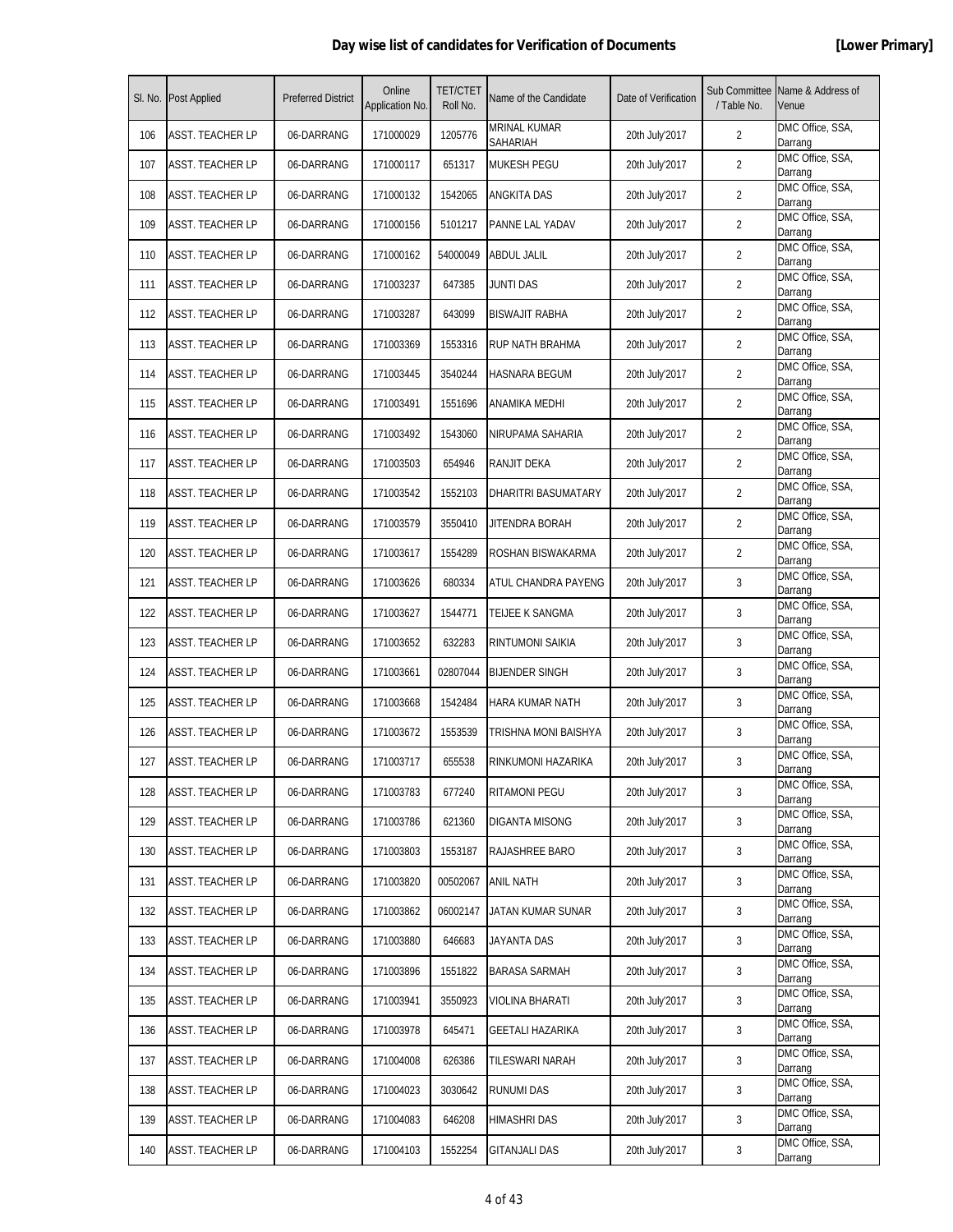|     | SI. No. Post Applied    | <b>Preferred District</b> | Online<br>Application No. | <b>TET/CTET</b><br>Roll No. | Name of the Candidate      | Date of Verification | Sub Committee<br>/ Table No. | Name & Address of<br>Venue  |
|-----|-------------------------|---------------------------|---------------------------|-----------------------------|----------------------------|----------------------|------------------------------|-----------------------------|
| 141 | ASST. TEACHER LP        | 06-DARRANG                | 171004105                 | 658828                      | SUMAN DAS                  | 20th July'2017       | 3                            | DMC Office, SSA,<br>Darrang |
| 142 | <b>ASST. TEACHER LP</b> | 06-DARRANG                | 171004170                 | 2604121                     | KARISHMA PHUKAN            | 20th July'2017       | 3                            | DMC Office, SSA,<br>Darrang |
| 143 | ASST. TEACHER LP        | 06-DARRANG                | 171004178                 | 672067                      | DIPANJALI MILI SHOH        | 20th July'2017       | 3                            | DMC Office, SSA,<br>Darrang |
| 144 | <b>ASST. TEACHER LP</b> | 06-DARRANG                | 171004198                 | 102666                      | <b>NUPUR SAHA</b>          | 20th July'2017       | 3                            | DMC Office, SSA,<br>Darrang |
| 145 | ASST. TEACHER LP        | 06-DARRANG                | 171004245                 | 657684                      | <b>BINIMA DAS</b>          | 20th July'2017       | 3                            | DMC Office, SSA,<br>Darrang |
| 146 | <b>ASST. TEACHER LP</b> | 06-DARRANG                | 171004250                 | 101970                      | MAHUA SAHA                 | 20th July'2017       | 3                            | DMC Office, SSA,<br>Darrang |
| 147 | <b>ASST. TEACHER LP</b> | 06-DARRANG                | 171004253                 | 3540430                     | <b>MAUSUMI RABHA</b>       | 20th July'2017       | 3                            | DMC Office, SSA,<br>Darrang |
| 148 | <b>ASST. TEACHER LP</b> | 06-DARRANG                | 171004268                 | 3550785                     | RIJU MANI DEKA             | 20th July'2017       | 3                            | DMC Office, SSA,<br>Darrang |
| 149 | <b>ASST. TEACHER LP</b> | 06-DARRANG                | 171004335                 | 652214                      | NIRALA DAS                 | 20th July'2017       | 3                            | DMC Office, SSA,<br>Darrang |
| 150 | <b>ASST. TEACHER LP</b> | 06-DARRANG                | 171004468                 | 650405                      | MISS NAMITA BORDOLOI       | 20th July'2017       | 3                            | DMC Office, SSA,<br>Darrang |
| 151 | ASST. TEACHER LP        | 06-DARRANG                | 171004488                 | 307088                      | RUPOK CHANDRA PAUL         | 20th July'2017       | 3                            | DMC Office, SSA,<br>Darrang |
| 152 | <b>ASST. TEACHER LP</b> | 06-DARRANG                | 171004517                 | 647039                      | JITU KUMAR DEORI           | 20th July'2017       | 3                            | DMC Office, SSA,<br>Darrang |
| 153 | <b>ASST. TEACHER LP</b> | 06-DARRANG                | 171004522                 | 651979                      | NIJARA BORDOLOI            | 20th July'2017       | 3                            | DMC Office, SSA,<br>Darrang |
| 154 | <b>ASST. TEACHER LP</b> | 06-DARRANG                | 171004546                 | 641801                      | <b>BARNALI DAS</b>         | 20th July'2017       | 3                            | DMC Office, SSA,<br>Darrang |
| 155 | <b>ASST. TEACHER LP</b> | 06-DARRANG                | 171004614                 | 653558                      | PRANAB KUMAR DEKA          | 20th July'2017       | 3                            | DMC Office, SSA,<br>Darrang |
| 156 | ASST. TEACHER LP        | 06-DARRANG                | 171004631                 | 1544628                     | JULIUS DAIMARI             | 20th July'2017       | 3                            | DMC Office, SSA,<br>Darrang |
| 157 | <b>ASST. TEACHER LP</b> | 06-DARRANG                | 171004678                 | 57014042                    | TARALI BAISHYA             | 20th July'2017       | 3                            | DMC Office, SSA,<br>Darrang |
| 158 | <b>ASST. TEACHER LP</b> | 06-DARRANG                | 171004738                 | 685737                      | RUKMANATH DOLEY            | 20th July'2017       | 3                            | DMC Office, SSA,<br>Darrang |
| 159 | <b>ASST. TEACHER LP</b> | 06-DARRANG                | 171004778                 | 9121005                     | PRADEEP KUMAR              | 20th July'2017       | 3                            | DMC Office, SSA,<br>Darrang |
| 160 | ASST. TEACHER LP        | 06-DARRANG                | 171004811                 | 675676                      | PALLAVI PAYENG             | 20th July'2017       | 3                            | DMC Office, SSA,<br>Darrang |
| 161 | ASST. TEACHER LP        | 06-DARRANG                | 171004812                 | 57014042                    | TARALI BAISHYA             | 20th July'2017       | 3                            | DMC Office, SSA,<br>Darrang |
| 162 | <b>ASST. TEACHER LP</b> | 06-DARRANG                | 171004827                 | 01411522                    | <b>MOHD JAVED</b>          | 20th July'2017       | 3                            | DMC Office, SSA,<br>Darrang |
| 163 | <b>ASST. TEACHER LP</b> | 06-DARRANG                | 171004833                 | 691455                      | MONURAM BORDOLOI           | 20th July'2017       | 3                            | DMC Office, SSA,<br>Darrang |
| 164 | ASST. TEACHER LP        | 06-DARRANG                | 171004841                 | 677815                      | SHABNAM DOLEY              | 20th July'2017       | 3                            | DMC Office, SSA,<br>Darrang |
| 165 | ASST. TEACHER LP        | 06-DARRANG                | 171004864                 | 648956                      | LILY BAISHYA               | 20th July'2017       | 3                            | DMC Office, SSA,<br>Darrang |
| 166 | ASST. TEACHER LP        | 06-DARRANG                | 171004870                 | 656837                      | SATYAJIT BAISHYA           | 20th July'2017       | 3                            | DMC Office, SSA,<br>Darrang |
| 167 | <b>ASST. TEACHER LP</b> | 06-DARRANG                | 171004905                 | 647332                      | JUNAKI BORO                | 20th July'2017       | 3                            | DMC Office, SSA,<br>Darrang |
| 168 | ASST. TEACHER LP        | 06-DARRANG                | 171004931                 | 651145                      | MRINALI RABHA              | 20th July'2017       | 3                            | DMC Office, SSA,<br>Darrang |
| 169 | ASST. TEACHER LP        | 06-DARRANG                | 171004944                 | 1544592                     | ELION JB NARZARY           | 20th July'2017       | 3                            | DMC Office, SSA,<br>Darrang |
| 170 | <b>ASST. TEACHER LP</b> | 06-DARRANG                | 171004992                 | 3550373                     | <b>IVAMONI DEKA</b>        | 20th July'2017       | 3                            | DMC Office, SSA,<br>Darrang |
| 171 | ASST. TEACHER LP        | 06-DARRANG                | 171004995                 | 655086                      | RASHMI REKHA BARO          | 20th July'2017       | 3                            | DMC Office, SSA,<br>Darrang |
| 172 | <b>ASST. TEACHER LP</b> | 06-DARRANG                | 171005006                 | 1552733                     | MAKANI DEKA                | 20th July'2017       | 3                            | DMC Office, SSA,<br>Darrang |
| 173 | <b>ASST. TEACHER LP</b> | 06-DARRANG                | 171005012                 | 654048                      | PRIYANKU JYOTI<br>HAZARIKA | 20th July'2017       | 3                            | DMC Office, SSA,<br>Darrang |
| 174 | ASST. TEACHER LP        | 06-DARRANG                | 171005033                 | 3010062                     | MANASHI BASUMATARY         | 20th July'2017       | 3                            | DMC Office, SSA,<br>Darrang |
| 175 | <b>ASST. TEACHER LP</b> | 06-DARRANG                | 171005060                 | 1544645                     | KHEMRAJ KHARKA             | 20th July'2017       | 3                            | DMC Office, SSA,<br>Darrang |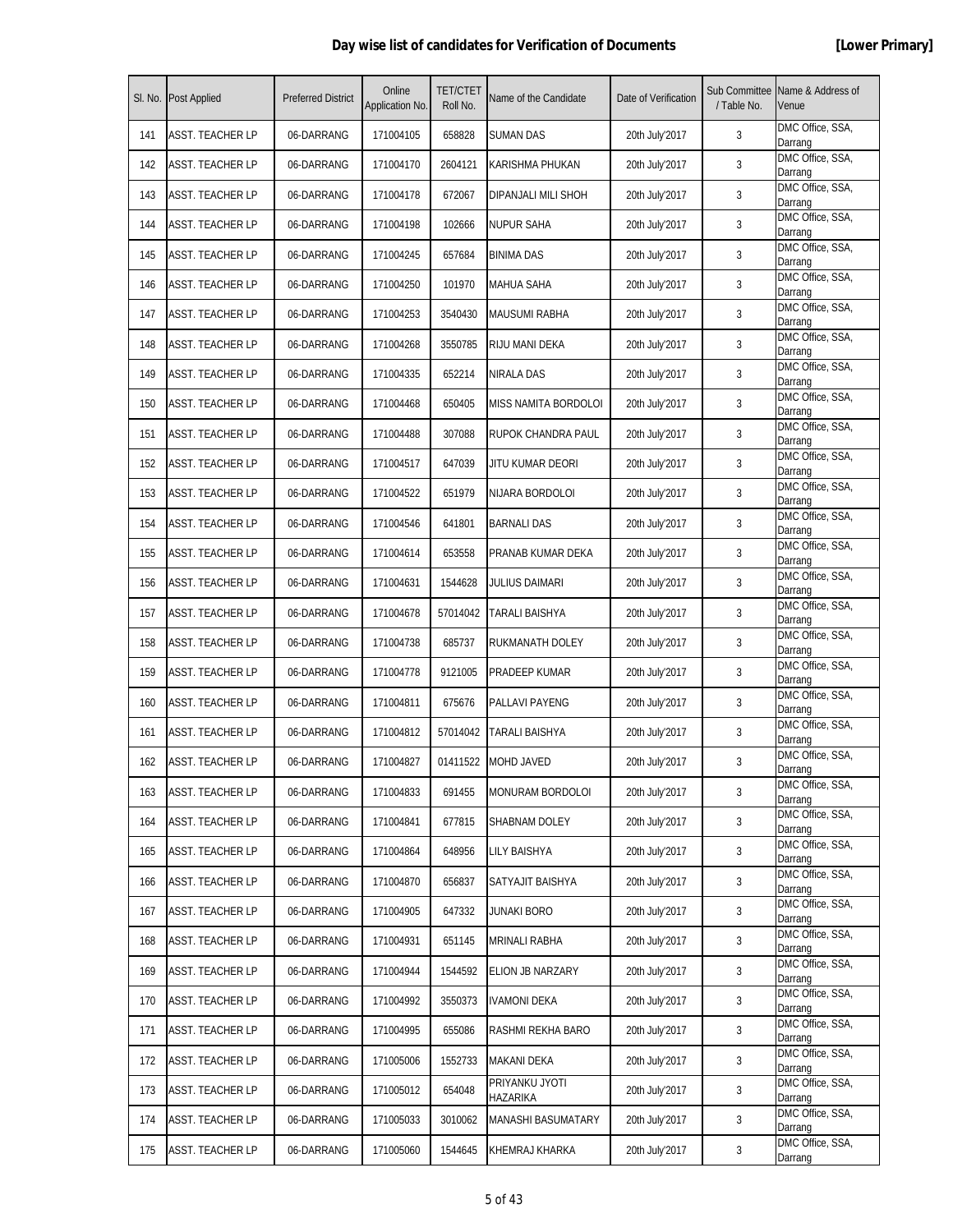| SI. No. | <b>Post Applied</b>     | <b>Preferred District</b> | Online<br>Application No. | <b>TET/CTET</b><br>Roll No. | Name of the Candidate           | Date of Verification | Sub Committee<br>/ Table No. | Name & Address of<br>Venue  |
|---------|-------------------------|---------------------------|---------------------------|-----------------------------|---------------------------------|----------------------|------------------------------|-----------------------------|
| 176     | <b>ASST. TEACHER LP</b> | 06-DARRANG                | 171005092                 | 1543016                     | NARAYAN CHOWHAN                 | 20th July'2017       | 3                            | DMC Office, SSA,<br>Darrang |
| 177     | ASST. TEACHER LP        | 06-DARRANG                | 171005113                 | 642413                      | <b>BIDYA DHAR MAHELA</b>        | 20th July'2017       | 3                            | DMC Office, SSA,<br>Darrang |
| 178     | ASST. TEACHER LP        | 06-DARRANG                | 171005145                 | 653479                      | PRAMENDRA DEURI                 | 20th July'2017       | 3                            | DMC Office, SSA,<br>Darrang |
| 179     | <b>ASST. TEACHER LP</b> | 06-DARRANG                | 171005147                 | 690891                      | JOGESWARI BORO                  | 20th July'2017       | 3                            | DMC Office, SSA,<br>Darrang |
| 180     | <b>ASST. TEACHER LP</b> | 06-DARRANG                | 171005159                 | 690665                      | DIPIKA RABHA                    | 20th July'2017       | 3                            | DMC Office, SSA,<br>Darrang |
| 181     | <b>ASST. TEACHER LP</b> | 06-DARRANG                | 171005193                 | 3550649                     | <b>NILAKSHI BORAH</b>           | 20th July'2017       | 4                            | DMC Office, SSA,<br>Darrang |
| 182     | <b>ASST. TEACHER LP</b> | 06-DARRANG                | 171005222                 | 3541309                     | PETRUS MOSAHARI                 | 20th July'2017       | 4                            | DMC Office, SSA,<br>Darrang |
| 183     | ASST. TEACHER LP        | 06-DARRANG                | 171005242                 | 656183                      | SAGARIKA DAS                    | 20th July'2017       | 4                            | DMC Office, SSA,<br>Darrang |
| 184     | <b>ASST. TEACHER LP</b> | 06-DARRANG                | 171005244                 | 648782                      | LAKHMI HAZARIKA                 | 20th July'2017       | 4                            | DMC Office, SSA,<br>Darrang |
| 185     | ASST. TEACHER LP        | 06-DARRANG                | 171005249                 | 653720                      | PRANJAL KUMAR RABHA             | 20th July'2017       | 4                            | DMC Office, SSA,<br>Darrang |
| 186     | <b>ASST. TEACHER LP</b> | 06-DARRANG                | 171005258                 | 690319                      | BHAGYASWARI POGAG               | 20th July'2017       | 4                            | DMC Office, SSA,<br>Darrang |
| 187     | <b>ASST. TEACHER LP</b> | 06-DARRANG                | 171005264                 | 644752                      | DIPALEE DAS                     | 20th July'2017       | 4                            | DMC Office, SSA,<br>Darrang |
| 188     | ASST. TEACHER LP        | 06-DARRANG                | 171005289                 | 1553242                     | RATUL DAIMARY                   | 20th July'2017       | 4                            | DMC Office, SSA,<br>Darrang |
| 189     | <b>ASST. TEACHER LP</b> | 06-DARRANG                | 171005292                 | 2202741                     | <b>MAYURI KONWAR BAG</b>        | 20th July'2017       | 4                            | DMC Office, SSA,<br>Darrang |
| 190     | <b>ASST. TEACHER LP</b> | 06-DARRANG                | 171005294                 | 3030459                     | MRINAL BAISHYA                  | 20th July'2017       | 4                            | DMC Office, SSA,<br>Darrang |
| 191     | <b>ASST. TEACHER LP</b> | 06-DARRANG                | 171005303                 | 1542314                     | CHANDRA SEKHAR<br><b>BISWAS</b> | 20th July'2017       | 4                            | DMC Office, SSA,<br>Darrang |
| 192     | <b>ASST. TEACHER LP</b> | 06-DARRANG                | 171005350                 | 1200798                     | LABANYA NATH                    | 20th July'2017       | 4                            | DMC Office, SSA,<br>Darrang |
| 193     | <b>ASST. TEACHER LP</b> | 06-DARRANG                | 171005364                 | 1543093                     | PANKAJ DEKA                     | 20th July'2017       | 4                            | DMC Office, SSA,<br>Darrang |
| 194     | <b>ASST. TEACHER LP</b> | 06-DARRANG                | 171005394                 | 1554303                     | <b>SUMI BORO</b>                | 20th July'2017       | 4                            | DMC Office, SSA,<br>Darrang |
| 195     | ASST. TEACHER LP        | 06-DARRANG                | 171005434                 | 1552144                     | DILIP BARUAH                    | 20th July'2017       | 4                            | DMC Office, SSA,<br>Darrang |
| 196     | ASST. TEACHER LP        | 06-DARRANG                | 171005572                 | 630588                      | DIPA MONI TAYE                  | 20th July'2017       | 4                            | DMC Office, SSA,<br>Darrang |
| 197     | <b>ASST. TEACHER LP</b> | 06-DARRANG                | 171005647                 | 3550482                     | <b>KRISHNA DEKA</b>             | 20th July'2017       | 4                            | DMC Office, SSA,<br>Darrang |
| 198     | <b>ASST. TEACHER LP</b> | 06-DARRANG                | 171005664                 | 644540                      | DIKAM CHOUDHURY                 | 20th July'2017       | 4                            | DMC Office, SSA,<br>Darrang |
| 199     | <b>ASST. TEACHER LP</b> | 06-DARRANG                | 171005850                 | 623832                      | <b>MRIDUSMITA BORI</b>          | 20th July'2017       | 4                            | DMC Office, SSA,<br>Darrang |
| 200     | <b>ASST. TEACHER LP</b> | 06-DARRANG                | 171005874                 | 692427                      | SRI ASHIM MANDAL                | 20th July'2017       | 4                            | DMC Office, SSA,<br>Darrang |
| 201     | ASST. TEACHER LP        | 06-DARRANG                | 171005883                 | 3550679                     | PADMADHAR BARO                  | 20th July'2017       | 4                            | DMC Office, SSA,<br>Darrang |
| 202     | <b>ASST. TEACHER LP</b> | 06-DARRANG                | 171005885                 | 1200944                     | MD ATIKUR RAHMAN                | 20th July'2017       | 4                            | DMC Office, SSA,<br>Darrang |
| 203     | <b>ASST. TEACHER LP</b> | 06-DARRANG                | 171005916                 | 65454544                    | AJOY CH RABHA                   | 20th July'2017       | 4                            | DMC Office, SSA,<br>Darrang |
| 204     | <b>ASST. TEACHER LP</b> | 06-DARRANG                | 171005923                 | 54002529                    | MAHENDRA KALITA                 | 20th July'2017       | 4                            | DMC Office, SSA,<br>Darrang |
| 205     | <b>ASST. TEACHER LP</b> | 06-DARRANG                | 171005938                 | 08401124                    | ANUPAM YADAV                    | 20th July'2017       | 4                            | DMC Office, SSA,<br>Darrang |
| 206     | <b>ASST. TEACHER LP</b> | 06-DARRANG                | 171005958                 | 645033                      | DIP JYOTI DAS                   | 20th July'2017       | 4                            | DMC Office, SSA,<br>Darrang |
| 207     | <b>ASST. TEACHER LP</b> | 06-DARRANG                | 171005984                 | 653074                      | PHANIDHAR BARO                  | 20th July'2017       | 4                            | DMC Office, SSA,<br>Darrang |
| 208     | <b>ASST. TEACHER LP</b> | 06-DARRANG                | 171006007                 | 648246                      | KARISHNA BORO                   | 20th July'2017       | 4                            | DMC Office, SSA,<br>Darrang |
| 209     | <b>ASST. TEACHER LP</b> | 06-DARRANG                | 171006027                 | 3540182                     | DIPAK KUMAR CHETRY              | 20th July'2017       | 4                            | DMC Office, SSA,<br>Darrang |
| 210     | <b>ASST. TEACHER LP</b> | 06-DARRANG                | 171006072                 | 626534                      | UJJAL KUTUM                     | 20th July'2017       | 4                            | DMC Office, SSA,<br>Darrang |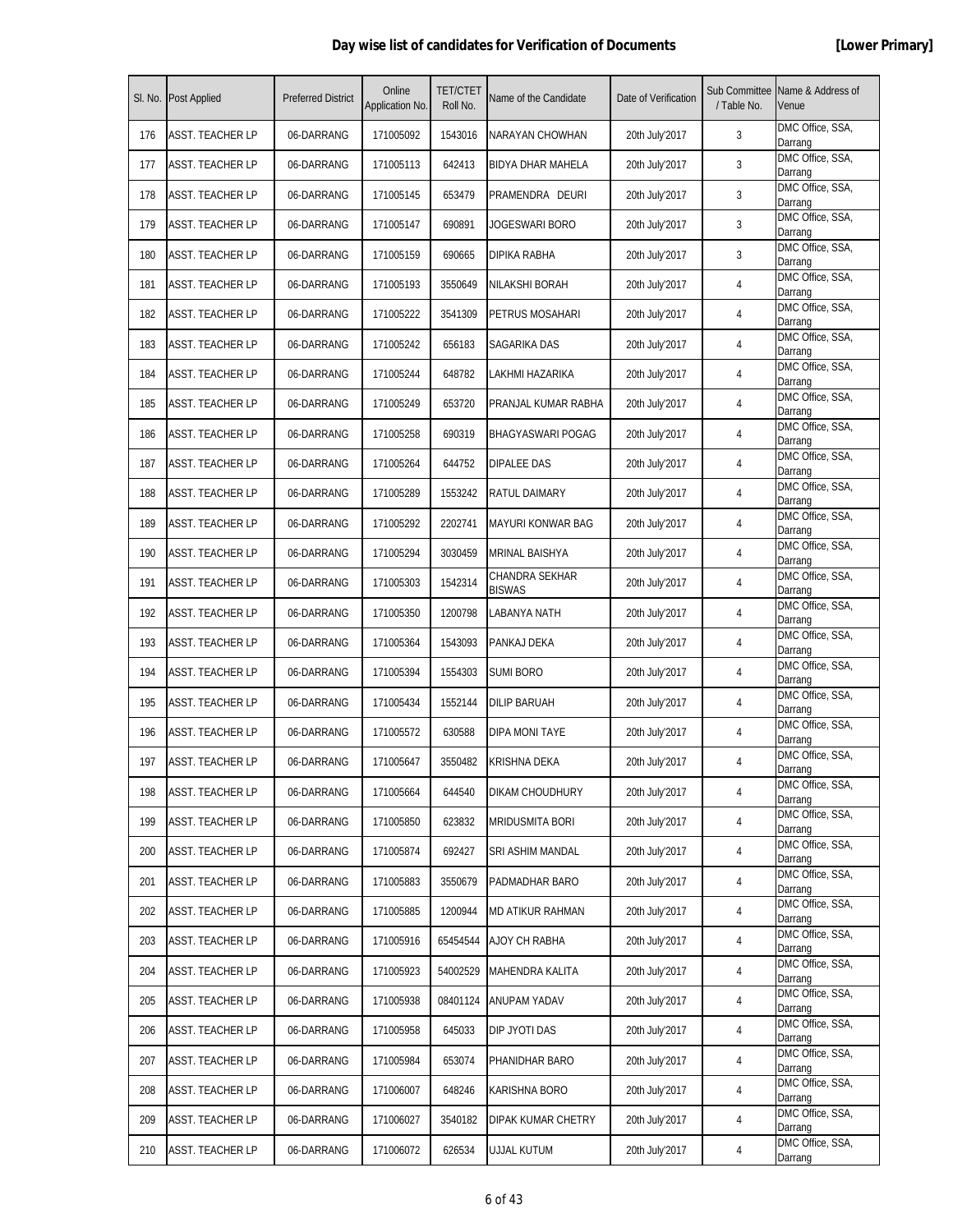| SI. No. | <b>Post Applied</b>     | <b>Preferred District</b> | Online<br>Application No. | <b>TET/CTET</b><br>Roll No. | Name of the Candidate  | Date of Verification | Sub Committee<br>/ Table No. | Name & Address of<br>Venue  |
|---------|-------------------------|---------------------------|---------------------------|-----------------------------|------------------------|----------------------|------------------------------|-----------------------------|
| 211     | <b>ASST. TEACHER LP</b> | 06-DARRANG                | 171006088                 | 651825                      | NAYAN JYOTI DAS        | 20th July'2017       | 4                            | DMC Office, SSA,<br>Darrang |
| 212     | ASST. TEACHER LP        | 06-DARRANG                | 171006102                 | 655672                      | RITUPARNA DAS BHARALI  | 20th July'2017       | 4                            | DMC Office, SSA,<br>Darrang |
| 213     | ASST. TEACHER LP        | 06-DARRANG                | 171006104                 | 632583                      | PABITRA BORAH          | 20th July'2017       | 4                            | DMC Office, SSA,<br>Darrang |
| 214     | <b>ASST. TEACHER LP</b> | 06-DARRANG                | 171006155                 | 626534                      | <b>UJJAL KUTUM</b>     | 20th July'2017       | 4                            | DMC Office, SSA,<br>Darrang |
| 215     | <b>ASST. TEACHER LP</b> | 06-DARRANG                | 171006181                 | 648345                      | KHAGEN RABHA           | 20th July'2017       | 4                            | DMC Office, SSA,<br>Darrang |
| 216     | <b>ASST. TEACHER LP</b> | 06-DARRANG                | 171006184                 | 57014024                    | <b>TAPAN NATH</b>      | 20th July'2017       | 4                            | DMC Office, SSA,<br>Darrang |
| 217     | <b>ASST. TEACHER LP</b> | 06-DARRANG                | 171006194                 | 57001449                    | <b>ARCHANA DAS</b>     | 20th July'2017       | 4                            | DMC Office, SSA,<br>Darrang |
| 218     | <b>ASST. TEACHER LP</b> | 06-DARRANG                | 171006208                 | 632563                      | <b>KHIRUD BORAH</b>    | 20th July'2017       | $\overline{4}$               | DMC Office, SSA,<br>Darrang |
| 219     | <b>ASST. TEACHER LP</b> | 06-DARRANG                | 171006287                 | 653421                      | PRAFULLA DOLEY         | 20th July'2017       | 4                            | DMC Office, SSA,<br>Darrang |
| 220     | <b>ASST. TEACHER LP</b> | 06-DARRANG                | 171006328                 | 640843                      | ANJU DEKA              | 20th July'2017       | 4                            | DMC Office, SSA,<br>Darrang |
| 221     | <b>ASST. TEACHER LP</b> | 06-DARRANG                | 171006368                 | 653420                      | PRAFULLA CH. BISWAS    | 20th July'2017       | 4                            | DMC Office, SSA,<br>Darrang |
| 222     | <b>ASST. TEACHER LP</b> | 06-DARRANG                | 171006392                 | 658516                      | SRI SONMONI SONOWAL    | 20th July'2017       | 4                            | DMC Office, SSA,<br>Darrang |
| 223     | ASST. TEACHER LP        | 06-DARRANG                | 171006399                 | 649796                      | <b>MANTU RABHA</b>     | 20th July'2017       | 4                            | DMC Office, SSA,<br>Darrang |
| 224     | <b>ASST. TEACHER LP</b> | 06-DARRANG                | 171006401                 | 101248                      | DIPASREE SHILL         | 20th July'2017       | 4                            | DMC Office, SSA,<br>Darrang |
| 225     | <b>ASST. TEACHER LP</b> | 06-DARRANG                | 171006435                 | 2901096                     | <b>SEWALI NATH</b>     | 20th July'2017       | 4                            | DMC Office, SSA,<br>Darrang |
| 226     | <b>ASST. TEACHER LP</b> | 06-DARRANG                | 171006437                 | 3550796                     | RITA DEBNATH           | 20th July'2017       | 4                            | DMC Office, SSA,<br>Darrang |
| 227     | <b>ASST. TEACHER LP</b> | 06-DARRANG                | 171006457                 | 1552174                     | DIPANKAR BARUAH        | 20th July'2017       | 4                            | DMC Office, SSA,<br>Darrang |
| 228     | <b>ASST. TEACHER LP</b> | 06-DARRANG                | 171006483                 | 640728                      | <b>ANITA DAS</b>       | 20th July'2017       | 4                            | DMC Office, SSA,<br>Darrang |
| 229     | <b>ASST. TEACHER LP</b> | 06-DARRANG                | 171006496                 | 626191                      | <b>SUNITA TAYE</b>     | 20th July'2017       | 4                            | DMC Office, SSA,<br>Darrang |
| 230     | ASST. TEACHER LP        | 06-DARRANG                | 171006543                 | 626233                      | <b>SUSHILA PAO</b>     | 20th July'2017       | 4                            | DMC Office, SSA,<br>Darrang |
| 231     | ASST. TEACHER LP        | 06-DARRANG                | 171006553                 | 682688                      | KESHAB PATHORI         | 20th July'2017       | 4                            | DMC Office, SSA,<br>Darrang |
| 232     | <b>ASST. TEACHER LP</b> | 06-DARRANG                | 171006561                 | 2603359                     | DIBYOJYOTI BARUAH      | 20th July'2017       | 4                            | DMC Office, SSA,<br>Darrang |
| 233     | <b>ASST. TEACHER LP</b> | 06-DARRANG                | 171006615                 | 684722                      | PRADIP DOLEY           | 20th July'2017       | 4                            | DMC Office, SSA,<br>Darrang |
| 234     | <b>ASST. TEACHER LP</b> | 06-DARRANG                | 171006645                 | 644461                      | DIBYAJYOTI RABHA       | 20th July'2017       | 4                            | DMC Office, SSA,<br>Darrang |
| 235     | ASST. TEACHER LP        | 06-DARRANG                | 171006655                 | 646266                      | HIRAMANI BAISHYA       | 20th July'2017       | 4                            | DMC Office, SSA,<br>Darrang |
| 236     | ASST. TEACHER LP        | 06-DARRANG                | 171006682                 | 1801864                     | RUPREKHA GOGOI         | 20th July'2017       | 4                            | DMC Office, SSA,<br>Darrang |
| 237     | <b>ASST. TEACHER LP</b> | 06-DARRANG                | 171006700                 | 647798                      | KAJAL DAS              | 20th July'2017       | 4                            | DMC Office, SSA,<br>Darrang |
| 238     | <b>ASST. TEACHER LP</b> | 06-DARRANG                | 171006750                 | 645022                      | DIPJYOTI BAISHYA       | 20th July'2017       | 4                            | DMC Office, SSA,<br>Darrang |
| 239     | <b>ASST. TEACHER LP</b> | 06-DARRANG                | 171006772                 | 643823                      | <b>DEBAJIT RABHA</b>   | 20th July'2017       | 4                            | DMC Office, SSA,<br>Darrang |
| 240     | <b>ASST. TEACHER LP</b> | 06-DARRANG                | 171006800                 | 57002443                    | <b>BHASKAR NATH</b>    | 20th July'2017       | 4                            | DMC Office, SSA,<br>Darrang |
| 241     | <b>ASST. TEACHER LP</b> | 06-DARRANG                | 171006843                 | 3550340                     | <b>HEMANTA BARO</b>    | 21st July, 2017      | 1                            | DMC Office, SSA,<br>Darrang |
| 242     | <b>ASST. TEACHER LP</b> | 06-DARRANG                | 171006844                 | 1032039                     | <b>ARUP RAJBONGSHI</b> | 21st July, 2017      | $\mathbf{1}$                 | DMC Office, SSA,<br>Darrang |
| 243     | <b>ASST. TEACHER LP</b> | 06-DARRANG                | 171006878                 | 653421                      | PRAFULLA DOLEY         | 21st July, 2017      | $\mathbf{1}$                 | DMC Office, SSA,<br>Darrang |
| 244     | <b>ASST. TEACHER LP</b> | 06-DARRANG                | 171006881                 | 647501                      | JYOTI DAS              | 21st July, 2017      | $\mathbf{1}$                 | DMC Office, SSA,<br>Darrang |
| 245     | <b>ASST. TEACHER LP</b> | 06-DARRANG                | 171006884                 | 631704                      | MUKUNDA MADHAB KULI    | 21st July, 2017      | $\mathbf{1}$                 | DMC Office, SSA,<br>Darrang |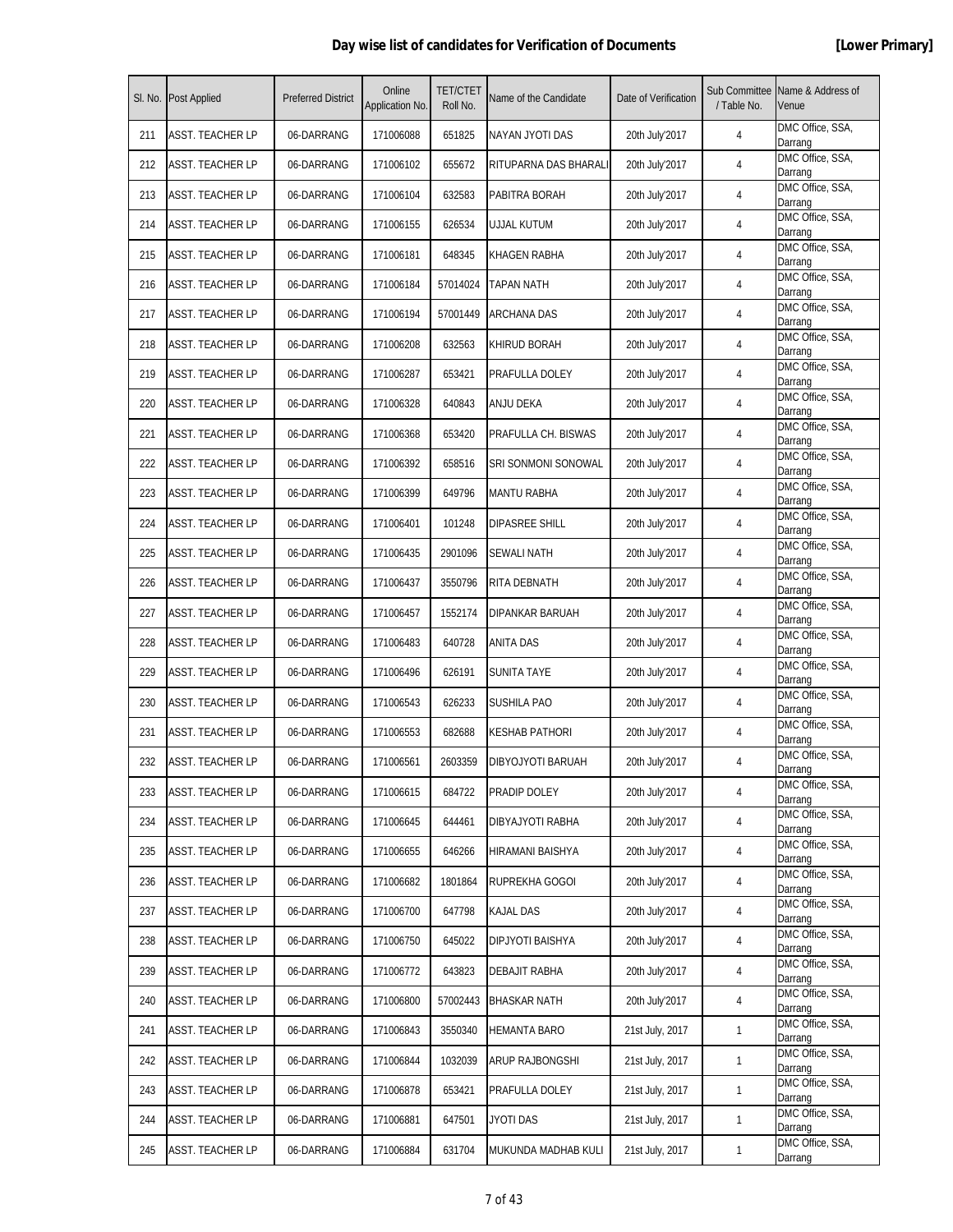|     | SI. No. Post Applied    | <b>Preferred District</b> | Online<br>Application No. | <b>TET/CTET</b><br>Roll No. | Name of the Candidate    | Date of Verification | / Table No.  | Sub Committee Name & Address of<br>Venue |
|-----|-------------------------|---------------------------|---------------------------|-----------------------------|--------------------------|----------------------|--------------|------------------------------------------|
| 246 | ASST. TEACHER LP        | 06-DARRANG                | 171006905                 | 1800330                     | CHITRA GOGOI             | 21st July, 2017      | $\mathbf{1}$ | DMC Office, SSA,<br>Darrang              |
| 247 | <b>ASST. TEACHER LP</b> | 06-DARRANG                | 171006925                 | 646288                      | HIRAN BAISHYA            | 21st July, 2017      | $\mathbf{1}$ | DMC Office, SSA,<br>Darrang              |
| 248 | <b>ASST. TEACHER LP</b> | 06-DARRANG                | 171007033                 | 646286                      | <b>HIRAMONI TAMULY</b>   | 21st July, 2017      | $\mathbf{1}$ | DMC Office, SSA,<br>Darrang              |
| 249 | <b>ASST. TEACHER LP</b> | 06-DARRANG                | 171007044                 | 1206336                     | PARESH BHUYAN            | 21st July, 2017      | $\mathbf{1}$ | DMC Office, SSA,<br>Darrang              |
| 250 | <b>ASST. TEACHER LP</b> | 06-DARRANG                | 171007051                 | 675677                      | PAMELA RANI SONOWAL      | 21st July, 2017      | $\mathbf{1}$ | DMC Office, SSA,<br>Darrang              |
| 251 | <b>ASST. TEACHER LP</b> | 06-DARRANG                | 171007069                 | 621477                      | DIPAK PEGU               | 21st July, 2017      | 1            | DMC Office, SSA,<br>Darrang              |
| 252 | <b>ASST. TEACHER LP</b> | 06-DARRANG                | 171007150                 | 632001                      | POPI NIRMOLIA<br>SONOWAL | 21st July, 2017      | $\mathbf{1}$ | DMC Office, SSA,<br>Darrang              |
| 253 | <b>ASST. TEACHER LP</b> | 06-DARRANG                | 171007160                 | 647617                      | JYOTIRMOY PATGIRI        | 21st July, 2017      | $\mathbf{1}$ | DMC Office, SSA,<br>Darrang              |
| 254 | <b>ASST. TEACHER LP</b> | 06-DARRANG                | 171007166                 | 659387                      | TARALI DAS               | 21st July, 2017      | $\mathbf{1}$ | DMC Office, SSA,<br>Darrang              |
| 255 | ASST. TEACHER LP        | 06-DARRANG                | 171007171                 | 672921                      | Jodumoni doley           | 21st July, 2017      | $\mathbf{1}$ | DMC Office, SSA,<br>Darrang              |
| 256 | <b>ASST. TEACHER LP</b> | 06-DARRANG                | 171007173                 | 630746                      | <b>GUPI SAIKIA</b>       | 21st July, 2017      | $\mathbf{1}$ | DMC Office, SSA,<br>Darrang              |
| 257 | <b>ASST. TEACHER LP</b> | 06-DARRANG                | 171007223                 | 650314                      | KALYANEE HAZARIKA        | 21st July, 2017      | $\mathbf{1}$ | DMC Office, SSA,<br>Darrang              |
| 258 | <b>ASST. TEACHER LP</b> | 06-DARRANG                | 171007241                 | 672129                      | <b>DIPIKA MILI REGON</b> | 21st July, 2017      | $\mathbf{1}$ | DMC Office, SSA,<br>Darrang              |
| 259 | <b>ASST. TEACHER LP</b> | 06-DARRANG                | 171007269                 | 626275                      | <b>TAMASH PEGU</b>       | 21st July, 2017      | $\mathbf{1}$ | DMC Office, SSA,<br>Darrang              |
| 260 | ASST. TEACHER LP        | 06-DARRANG                | 171007348                 | 691473                      | <b>MOUSUMI RABHA</b>     | 21st July, 2017      | $\mathbf{1}$ | DMC Office, SSA,<br>Darrang              |
| 261 | <b>ASST. TEACHER LP</b> | 06-DARRANG                | 171007400                 | 649882                      | MAYUREE MEDHI            | 21st July, 2017      | 1            | DMC Office, SSA,<br>Darrang              |
| 262 | <b>ASST. TEACHER LP</b> | 06-DARRANG                | 171007401                 | 685935                      | SANKAR PEGU              | 21st July, 2017      | $\mathbf{1}$ | DMC Office, SSA,<br>Darrang              |
| 263 | <b>ASST. TEACHER LP</b> | 06-DARRANG                | 171007419                 | 102641                      | NIRUTPAL DUTTA           | 21st July, 2017      | $\mathbf{1}$ | DMC Office, SSA,<br>Darrang              |
| 264 | <b>ASST. TEACHER LP</b> | 06-DARRANG                | 171007562                 | 3030547                     | POPI TALUKDAR            | 21st July, 2017      | $\mathbf{1}$ | DMC Office, SSA,<br>Darrang              |
| 265 | ASST. TEACHER LP        | 06-DARRANG                | 171007611                 | 1542748                     | LIPIKA BARUAH            | 21st July, 2017      | $\mathbf{1}$ | DMC Office, SSA,<br>Darrang              |
| 266 | <b>ASST. TEACHER LP</b> | 06-DARRANG                | 171007613                 | 3540224                     | <b>GITANJALI SARMA</b>   | 21st July, 2017      | $\mathbf{1}$ | DMC Office, SSA,<br>Darrang              |
| 267 | <b>ASST. TEACHER LP</b> | 06-DARRANG                | 171007638                 | 3550753                     | <b>RAJIB BARO</b>        | 21st July, 2017      | 1            | DMC Office, SSA,<br>Darrang              |
| 268 | <b>ASST. TEACHER LP</b> | 06-DARRANG                | 171007640                 | 649622                      | <b>MANISHA DEKA</b>      | 21st July, 2017      | $\mathbf{1}$ | DMC Office, SSA,<br>Darrang              |
| 269 | <b>ASST. TEACHER LP</b> | 06-DARRANG                | 171007643                 | 653475                      | PRAKASH MILI             | 21st July, 2017      | $\mathbf{1}$ | DMC Office, SSA,<br>Darrang              |
| 270 | <b>ASST. TEACHER LP</b> | 06-DARRANG                | 171007653                 | 3540362                     | <b>KHARGEN BARUAH</b>    | 21st July, 2017      | $\mathbf{1}$ | DMC Office, SSA,<br>Darrang              |
| 271 | <b>ASST. TEACHER LP</b> | 06-DARRANG                | 171007724                 | 649292                      | MAMANI BARO              | 21st July, 2017      | $\mathbf{1}$ | DMC Office, SSA,<br>Darrang              |
| 272 | <b>ASST. TEACHER LP</b> | 06-DARRANG                | 171007759                 | 3550196                     | CHINU HAZARIKA           | 21st July, 2017      | $\mathbf{1}$ | DMC Office, SSA,<br>Darrang              |
| 273 | <b>ASST. TEACHER LP</b> | 06-DARRANG                | 171007761                 | 1551685                     | AMARENDRA RAMCHIARY      | 21st July, 2017      | $\mathbf{1}$ | DMC Office, SSA,<br>Darrang              |
| 274 | <b>ASST. TEACHER LP</b> | 06-DARRANG                | 171007832                 | 3550641                     | NAYANMANI DEKA           | 21st July, 2017      | $\mathbf{1}$ | DMC Office, SSA,<br>Darrang              |
| 275 | <b>ASST. TEACHER LP</b> | 06-DARRANG                | 171007903                 | 1552083                     | DEIJEE DEKA              | 21st July, 2017      | $\mathbf{1}$ | DMC Office, SSA,<br>Darrang              |
| 276 | <b>ASST. TEACHER LP</b> | 06-DARRANG                | 171007929                 | 3010036                     | <b>ANJALI BORO</b>       | 21st July, 2017      | $\mathbf{1}$ | DMC Office, SSA,<br>Darrang              |
| 277 | <b>ASST. TEACHER LP</b> | 06-DARRANG                | 171007979                 | 3540293                     | JERINA KACHARI           | 21st July, 2017      | $\mathbf{1}$ | DMC Office, SSA,<br>Darrang              |
| 278 | <b>ASST. TEACHER LP</b> | 06-DARRANG                | 171007996                 | 658051                      | LAKHINDAR BORO           | 21st July, 2017      | $\mathbf{1}$ | DMC Office, SSA,<br>Darrang              |
| 279 | <b>ASST. TEACHER LP</b> | 06-DARRANG                | 171008013                 | 1552579                     | KANU DEBNATH             | 21st July, 2017      | $\mathbf{1}$ | DMC Office, SSA,<br>Darrang              |
| 280 | <b>ASST. TEACHER LP</b> | 06-DARRANG                | 171008024                 | 5101644                     | DIPALI KHANIKAR          | 21st July, 2017      | $\mathbf{1}$ | DMC Office, SSA,<br>Darrang              |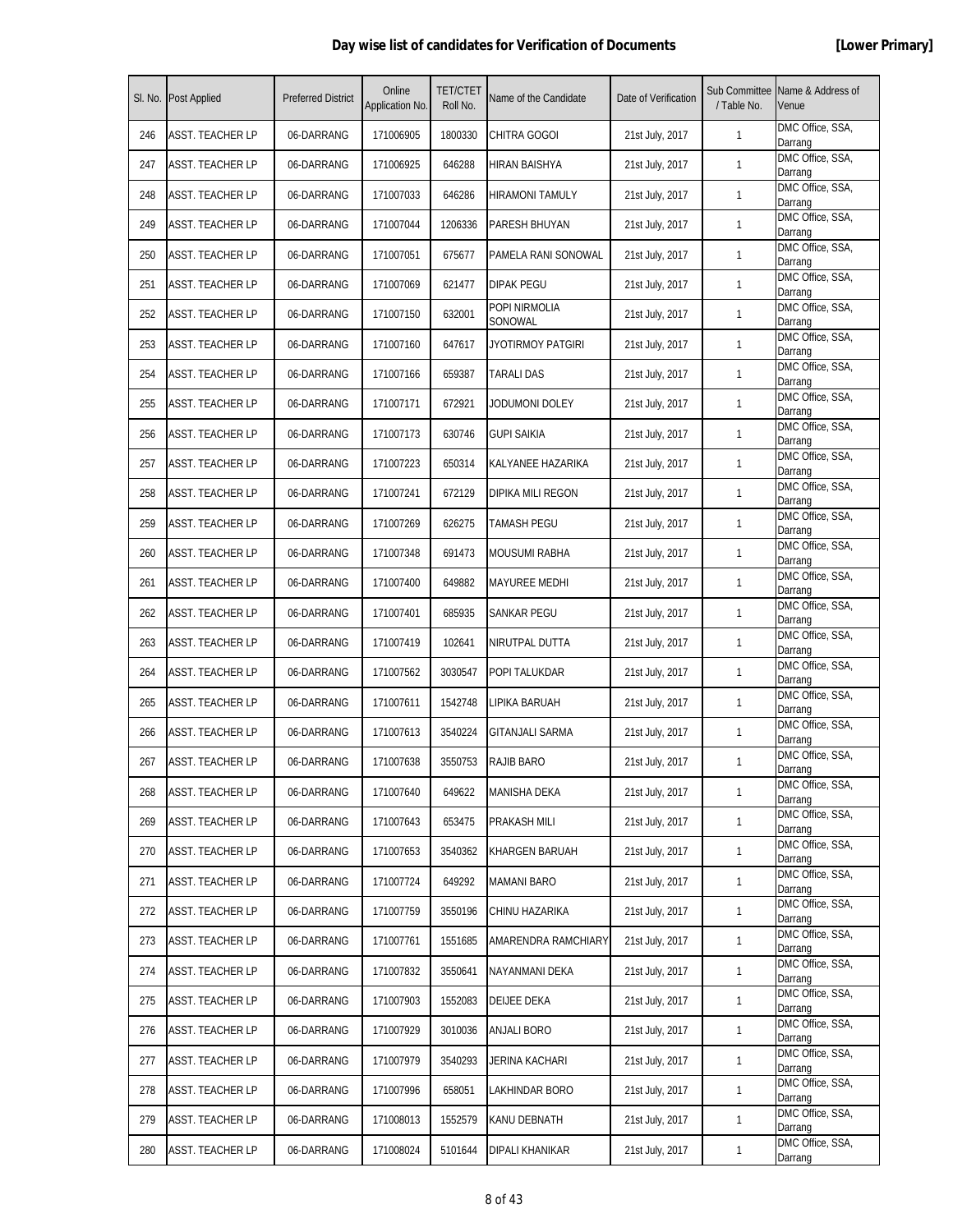|     | SI. No. Post Applied    | <b>Preferred District</b> | Online<br>Application No. | <b>TET/CTET</b><br>Roll No. | Name of the Candidate    | Date of Verification | Sub Committee<br>/ Table No. | Name & Address of<br>Venue  |
|-----|-------------------------|---------------------------|---------------------------|-----------------------------|--------------------------|----------------------|------------------------------|-----------------------------|
| 281 | <b>ASST. TEACHER LP</b> | 06-DARRANG                | 171008055                 | 1553133                     | PRASENJIT PAUL           | 21st July, 2017      | $\mathbf{1}$                 | DMC Office, SSA,<br>Darrang |
| 282 | ASST. TEACHER LP        | 06-DARRANG                | 171008082                 | 102253                      | MITHU KAR DAS            | 21st July, 2017      | $\mathbf{1}$                 | DMC Office, SSA,<br>Darrang |
| 283 | <b>ASST. TEACHER LP</b> | 06-DARRANG                | 171008104                 | 108321                      | TRILOTPAL BORAH          | 21st July, 2017      | $\mathbf{1}$                 | DMC Office, SSA,<br>Darrang |
| 284 | <b>ASST. TEACHER LP</b> | 06-DARRANG                | 171008111                 | 1543044                     | <b>NILAM SANJIB BARO</b> | 21st July, 2017      | $\mathbf{1}$                 | DMC Office, SSA,<br>Darrang |
| 285 | ASST. TEACHER LP        | 06-DARRANG                | 171008131                 | 653605                      | PRANATI DAS              | 21st July, 2017      | $\mathbf{1}$                 | DMC Office, SSA,<br>Darrang |
| 286 | <b>ASST. TEACHER LP</b> | 06-DARRANG                | 171008144                 | 650166                      | ALAKA NARZARY            | 21st July, 2017      | 1                            | DMC Office, SSA,<br>Darrang |
| 287 | <b>ASST. TEACHER LP</b> | 06-DARRANG                | 171008171                 | 654347                      | PUSPANJALI BORAH         | 21st July, 2017      | $\mathbf{1}$                 | DMC Office, SSA,<br>Darrang |
| 288 | <b>ASST. TEACHER LP</b> | 06-DARRANG                | 171008205                 | 1542006                     | <b>ABHIJIT DAS</b>       | 21st July, 2017      | $\mathbf{1}$                 | DMC Office, SSA,<br>Darrang |
| 289 | <b>ASST. TEACHER LP</b> | 06-DARRANG                | 171008218                 | 5607607                     | RAMEN CHANDRA NATH       | 21st July, 2017      | 1                            | DMC Office, SSA,<br>Darrang |
| 290 | ASST. TEACHER LP        | 06-DARRANG                | 171008232                 | 648291                      | KASHYAP DAS              | 21st July, 2017      | $\mathbf{1}$                 | DMC Office, SSA,<br>Darrang |
| 291 | <b>ASST. TEACHER LP</b> | 06-DARRANG                | 171008253                 | 690409                      | <b>BINITA DAS</b>        | 21st July, 2017      | 1                            | DMC Office, SSA,<br>Darrang |
| 292 | <b>ASST. TEACHER LP</b> | 06-DARRANG                | 171008322                 | 00506687                    | <b>ARCHANA NATH</b>      | 21st July, 2017      | $\mathbf{1}$                 | DMC Office, SSA,<br>Darrang |
| 293 | <b>ASST. TEACHER LP</b> | 06-DARRANG                | 171008327                 | 4602025                     | RUPJYOTI SAIKIA          | 21st July, 2017      | $\mathbf{1}$                 | DMC Office, SSA,<br>Darrang |
| 294 | <b>ASST. TEACHER LP</b> | 06-DARRANG                | 171008360                 | 1554198                     | DANNY DAVID DAIMARI      | 21st July, 2017      | $\mathbf{1}$                 | DMC Office, SSA,<br>Darrang |
| 295 | ASST. TEACHER LP        | 06-DARRANG                | 171008393                 | 3540533                     | NIHARIKA NATH            | 21st July, 2017      | $\mathbf{1}$                 | DMC Office, SSA,<br>Darrang |
| 296 | ASST. TEACHER LP        | 06-DARRANG                | 171008483                 | 622798                      | KOROBI DOLEY             | 21st July, 2017      | 1                            | DMC Office, SSA,<br>Darrang |
| 297 | <b>ASST. TEACHER LP</b> | 06-DARRANG                | 171008550                 | 01600580                    | SURAJ KUMAR              | 21st July, 2017      | $\mathbf{1}$                 | DMC Office, SSA,<br>Darrang |
| 298 | <b>ASST. TEACHER LP</b> | 06-DARRANG                | 171008646                 | 648529                      | <b>KRISHNA DAS</b>       | 21st July, 2017      | $\mathbf{1}$                 | DMC Office, SSA,<br>Darrang |
| 299 | <b>ASST. TEACHER LP</b> | 06-DARRANG                | 171008711                 | 1542106                     | APARAJITA DEVI           | 21st July, 2017      | 1                            | DMC Office, SSA,<br>Darrang |
| 300 | ASST. TEACHER LP        | 06-DARRANG                | 171008783                 | 640320                      | ALAKA DAS                | 21st July, 2017      | $\mathbf{1}$                 | DMC Office, SSA,<br>Darrang |
| 301 | ASST. TEACHER LP        | 06-DARRANG                | 171008798                 | 3551233                     | ALBISH EKKA              | 21st July, 2017      | 2                            | DMC Office, SSA,<br>Darrang |
| 302 | <b>ASST. TEACHER LP</b> | 06-DARRANG                | 171008827                 | 641505                      | <b>BABUL DEKA</b>        | 21st July, 2017      | $\overline{2}$               | DMC Office, SSA,<br>Darrang |
| 303 | ASST. TEACHER LP        | 06-DARRANG                | 171008833                 | 642043                      | <b>BHAGYESWAR DEWRI</b>  | 21st July, 2017      | $\overline{2}$               | DMC Office, SSA,<br>Darrang |
| 304 | <b>ASST. TEACHER LP</b> | 06-DARRANG                | 171008875                 | 3030418                     | <b>MANJU RAMCHIARY</b>   | 21st July, 2017      | $\overline{2}$               | DMC Office, SSA,<br>Darrang |
| 305 | <b>ASST. TEACHER LP</b> | 06-DARRANG                | 171008894                 | 54002159                    | JYOTI PRASAD BORAH       | 21st July, 2017      | 2                            | DMC Office, SSA,<br>Darrang |
| 306 | ASST. TEACHER LP        | 06-DARRANG                | 171008901                 | 1207311                     | JAYANTA KUMAR KALITA     | 21st July, 2017      | $\overline{2}$               | DMC Office, SSA,<br>Darrang |
| 307 | <b>ASST. TEACHER LP</b> | 06-DARRANG                | 171008910                 | 610720                      | HIREN MACHARY            | 21st July, 2017      | $\overline{2}$               | DMC Office, SSA,<br>Darrang |
| 308 | <b>ASST. TEACHER LP</b> | 06-DARRANG                | 171008928                 | 07813613                    | KULDEEP KUMAR            | 21st July, 2017      | $\overline{2}$               | DMC Office, SSA,<br>Darrang |
| 309 | <b>ASST. TEACHER LP</b> | 06-DARRANG                | 171008949                 | 1552479                     | JULIMA DAIMARY           | 21st July, 2017      | $\overline{2}$               | DMC Office, SSA,<br>Darrang |
| 310 | <b>ASST. TEACHER LP</b> | 06-DARRANG                | 171008950                 | 643425                      | CHANDAN RABHA            | 21st July, 2017      | $\overline{2}$               | DMC Office, SSA,<br>Darrang |
| 311 | <b>ASST. TEACHER LP</b> | 06-DARRANG                | 171008953                 | 686075                      | SHRUTI PAWE              | 21st July, 2017      | 2                            | DMC Office, SSA,<br>Darrang |
| 312 | <b>ASST. TEACHER LP</b> | 06-DARRANG                | 171008960                 | 1544464                     | JWNGSAR DAIMARI          | 21st July, 2017      | $\overline{2}$               | DMC Office, SSA,<br>Darrang |
| 313 | <b>ASST. TEACHER LP</b> | 06-DARRANG                | 171008990                 | 656826                      | SATYA SANDHYA RABHA      | 21st July, 2017      | $\overline{2}$               | DMC Office, SSA,<br>Darrang |
| 314 | <b>ASST. TEACHER LP</b> | 06-DARRANG                | 171008993                 | 3541297                     | MOHAN BARMAN             | 21st July, 2017      | $\overline{2}$               | DMC Office, SSA,<br>Darrang |
| 315 | <b>ASST. TEACHER LP</b> | 06-DARRANG                | 171008994                 | 1554155                     | INDRA POKHREL            | 21st July, 2017      | 2                            | DMC Office, SSA,<br>Darrang |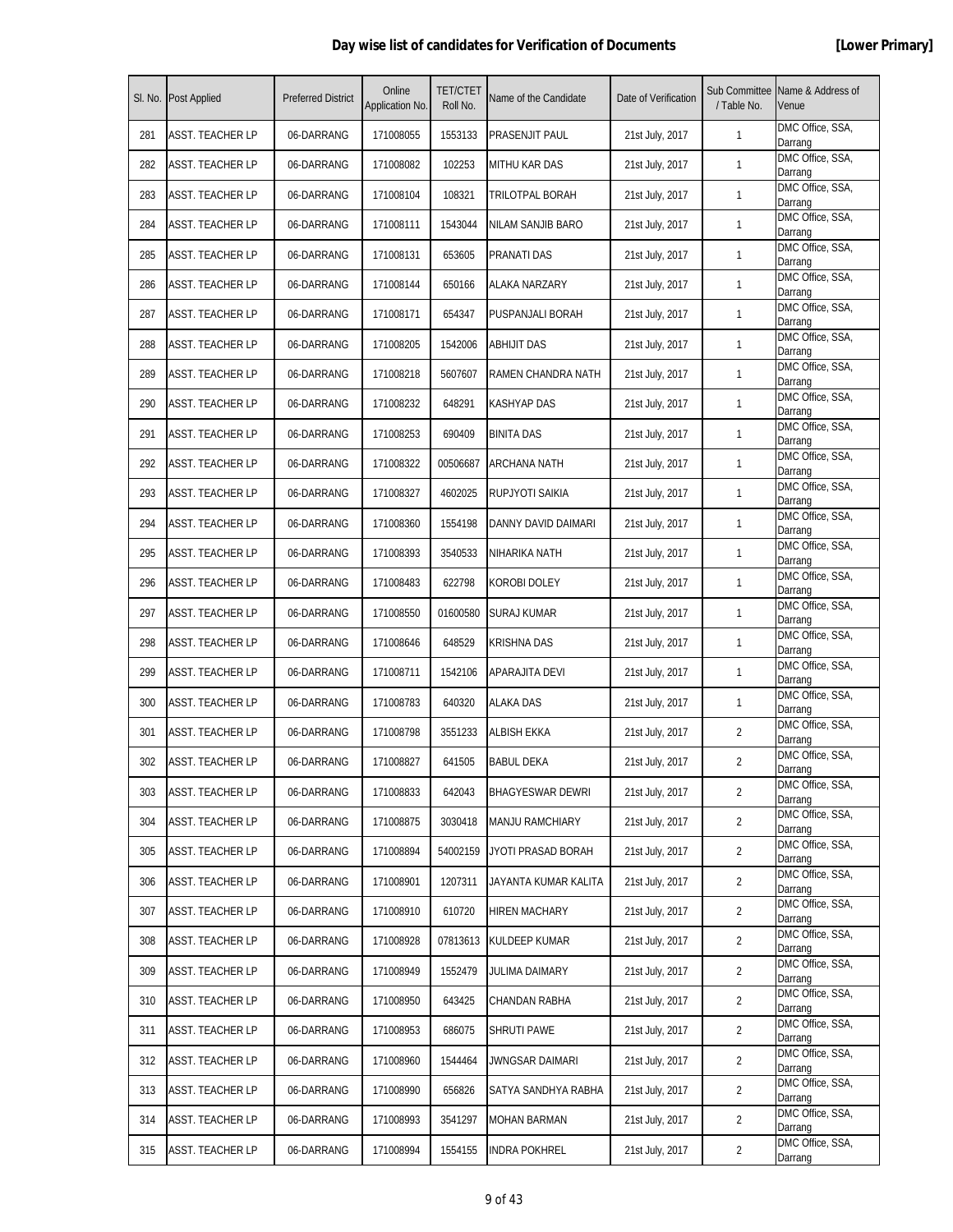|     | SI. No. Post Applied    | <b>Preferred District</b> | Online<br>Application No. | <b>TET/CTET</b><br>Roll No. | Name of the Candidate      | Date of Verification | Sub Committee<br>/ Table No. | Name & Address of<br>Venue  |
|-----|-------------------------|---------------------------|---------------------------|-----------------------------|----------------------------|----------------------|------------------------------|-----------------------------|
| 316 | <b>ASST. TEACHER LP</b> | 06-DARRANG                | 171009030                 | 653814                      | PRASANTA PATAR             | 21st July, 2017      | $\overline{2}$               | DMC Office, SSA,<br>Darrang |
| 317 | ASST. TEACHER LP        | 06-DARRANG                | 171009033                 | 651396                      | <b>MUNMI DEKA</b>          | 21st July, 2017      | 2                            | DMC Office, SSA,<br>Darrang |
| 318 | <b>ASST. TEACHER LP</b> | 06-DARRANG                | 171009073                 | 642926                      | <b>BIPUL RABHA</b>         | 21st July, 2017      | $\overline{2}$               | DMC Office, SSA,<br>Darrang |
| 319 | <b>ASST. TEACHER LP</b> | 06-DARRANG                | 171009127                 | 643653                      | CHITRARANJAN BARO          | 21st July, 2017      | $\overline{2}$               | DMC Office, SSA,<br>Darrang |
| 320 | ASST. TEACHER LP        | 06-DARRANG                | 171009131                 | 685234                      | <b>RAJIV PEGU</b>          | 21st July, 2017      | 2                            | DMC Office, SSA,<br>Darrang |
| 321 | <b>ASST. TEACHER LP</b> | 06-DARRANG                | 171009165                 | 642794                      | BINITA NARZARI             | 21st July, 2017      | $\overline{2}$               | DMC Office, SSA,<br>Darrang |
| 322 | <b>ASST. TEACHER LP</b> | 06-DARRANG                | 171009179                 | 645223                      | DULUMONI RABHA             | 21st July, 2017      | $\overline{2}$               | DMC Office, SSA,<br>Darrang |
| 323 | <b>ASST. TEACHER LP</b> | 06-DARRANG                | 171009252                 | 01808046                    | <b>BHIM KUMAR</b>          | 21st July, 2017      | $\overline{2}$               | DMC Office, SSA,<br>Darrang |
| 324 | <b>ASST. TEACHER LP</b> | 06-DARRANG                | 171009273                 | 658881                      | <b>SUMILA BARO</b>         | 21st July, 2017      | $\overline{2}$               | DMC Office, SSA,<br>Darrang |
| 325 | ASST. TEACHER LP        | 06-DARRANG                | 171009280                 | 646676                      | JAYANTA CHOUDHURY<br>AMCHI | 21st July, 2017      | 2                            | DMC Office, SSA,<br>Darrang |
| 326 | <b>ASST. TEACHER LP</b> | 06-DARRANG                | 171009282                 | 659260                      | TANDRALI BAISHYA           | 21st July, 2017      | $\overline{2}$               | DMC Office, SSA,<br>Darrang |
| 327 | <b>ASST. TEACHER LP</b> | 06-DARRANG                | 171009324                 | 2801846                     | PRANJIT HAZARIKA           | 21st July, 2017      | 2                            | DMC Office, SSA,<br>Darrang |
| 328 | <b>ASST. TEACHER LP</b> | 06-DARRANG                | 171009328                 | 3550389                     | JAYANTA KUMAR DEKA         | 21st July, 2017      | $\overline{2}$               | DMC Office, SSA,<br>Darrang |
| 329 | <b>ASST. TEACHER LP</b> | 06-DARRANG                | 171009334                 | 4505072                     | <b>MRINMOYEE GOGOI</b>     | 21st July, 2017      | $\overline{2}$               | DMC Office, SSA,<br>Darrang |
| 330 | ASST. TEACHER LP        | 06-DARRANG                | 171009340                 | 2901526                     | PRITIBASH BISWAS           | 21st July, 2017      | $\overline{2}$               | DMC Office, SSA,<br>Darrang |
| 331 | ASST. TEACHER LP        | 06-DARRANG                | 171009345                 | 1552578                     | KANKANA DEKA               | 21st July, 2017      | $\overline{2}$               | DMC Office, SSA,<br>Darrang |
| 332 | <b>ASST. TEACHER LP</b> | 06-DARRANG                | 171009362                 | 654186                      | PUNAMI KASHYAP             | 21st July, 2017      | 2                            | DMC Office, SSA,<br>Darrang |
| 333 | <b>ASST. TEACHER LP</b> | 06-DARRANG                | 171009391                 | 643302                      | <b>BULU RABHA</b>          | 21st July, 2017      | $\overline{2}$               | DMC Office, SSA,<br>Darrang |
| 334 | <b>ASST. TEACHER LP</b> | 06-DARRANG                | 171009402                 | 3550225                     | DHAN MANI NATH             | 21st July, 2017      | 2                            | DMC Office, SSA,<br>Darrang |
| 335 | ASST. TEACHER LP        | 06-DARRANG                | 171009462                 | 642395                      | BIDANGSHREE<br>SWARGIARY   | 21st July, 2017      | 2                            | DMC Office, SSA,<br>Darrang |
| 336 | <b>ASST. TEACHER LP</b> | 06-DARRANG                | 171009483                 | 679064                      | USHA RANI PAME GAM         | 21st July, 2017      | 2                            | DMC Office, SSA,<br>Darrang |
| 337 | <b>ASST. TEACHER LP</b> | 06-DARRANG                | 171009484                 | 0131041                     | SONU                       | 21st July, 2017      | $\overline{2}$               | DMC Office, SSA,<br>Darrang |
| 338 | ASST. TEACHER LP        | 06-DARRANG                | 171009496                 | 4501717                     | RITUPARNA GOGOI            | 21st July, 2017      | $\overline{2}$               | DMC Office, SSA,<br>Darrang |
| 339 | <b>ASST. TEACHER LP</b> | 06-DARRANG                | 171009499                 | 2904153                     | <b>RUPALI DAS</b>          | 21st July, 2017      | $\overline{2}$               | DMC Office, SSA,<br>Darrang |
| 340 | <b>ASST. TEACHER LP</b> | 06-DARRANG                | 171009532                 | 692682                      | <b>SUMAN BHOWMIK</b>       | 21st July, 2017      | 2                            | DMC Office, SSA,<br>Darrang |
| 341 | ASST. TEACHER LP        | 06-DARRANG                | 171009549                 | 652666                      | PALLABI DEKA               | 21st July, 2017      | $\overline{2}$               | DMC Office, SSA,<br>Darrang |
| 342 | <b>ASST. TEACHER LP</b> | 06-DARRANG                | 171009557                 | 3550807                     | RUNUMI DEKA                | 21st July, 2017      | $\overline{2}$               | DMC Office, SSA,<br>Darrang |
| 343 | <b>ASST. TEACHER LP</b> | 06-DARRANG                | 171009574                 | 1554167                     | ANITA MINJ                 | 21st July, 2017      | $\overline{2}$               | DMC Office, SSA,<br>Darrang |
| 344 | <b>ASST. TEACHER LP</b> | 06-DARRANG                | 171009584                 | 670510                      | ARCHANA PAYENG             | 21st July, 2017      | $\overline{2}$               | DMC Office, SSA,<br>Darrang |
| 345 | <b>ASST. TEACHER LP</b> | 06-DARRANG                | 171009636                 | 1542185                     | <b>BEAUTY SARMAH</b>       | 21st July, 2017      | $\overline{2}$               | DMC Office, SSA,<br>Darrang |
| 346 | <b>ASST. TEACHER LP</b> | 06-DARRANG                | 171009660                 | 657193                      | SIKHA RANI BANIA           | 21st July, 2017      | 2                            | DMC Office, SSA,<br>Darrang |
| 347 | <b>ASST. TEACHER LP</b> | 06-DARRANG                | 171009703                 | 683693                      | MOINA SONOWAL              | 21st July, 2017      | $\overline{2}$               | DMC Office, SSA,<br>Darrang |
| 348 | <b>ASST. TEACHER LP</b> | 06-DARRANG                | 171009722                 | 644934                      | DIPANWITA DAS              | 21st July, 2017      | $\overline{2}$               | DMC Office, SSA,<br>Darrang |
| 349 | <b>ASST. TEACHER LP</b> | 06-DARRANG                | 171009734                 | 644020                      | <b>DEIJI BANIA</b>         | 21st July, 2017      | $\overline{2}$               | DMC Office, SSA,<br>Darrang |
| 350 | <b>ASST. TEACHER LP</b> | 06-DARRANG                | 171009738                 | 643573                      | CHENEHI SARANIA            | 21st July, 2017      | 2                            | DMC Office, SSA,<br>Darrang |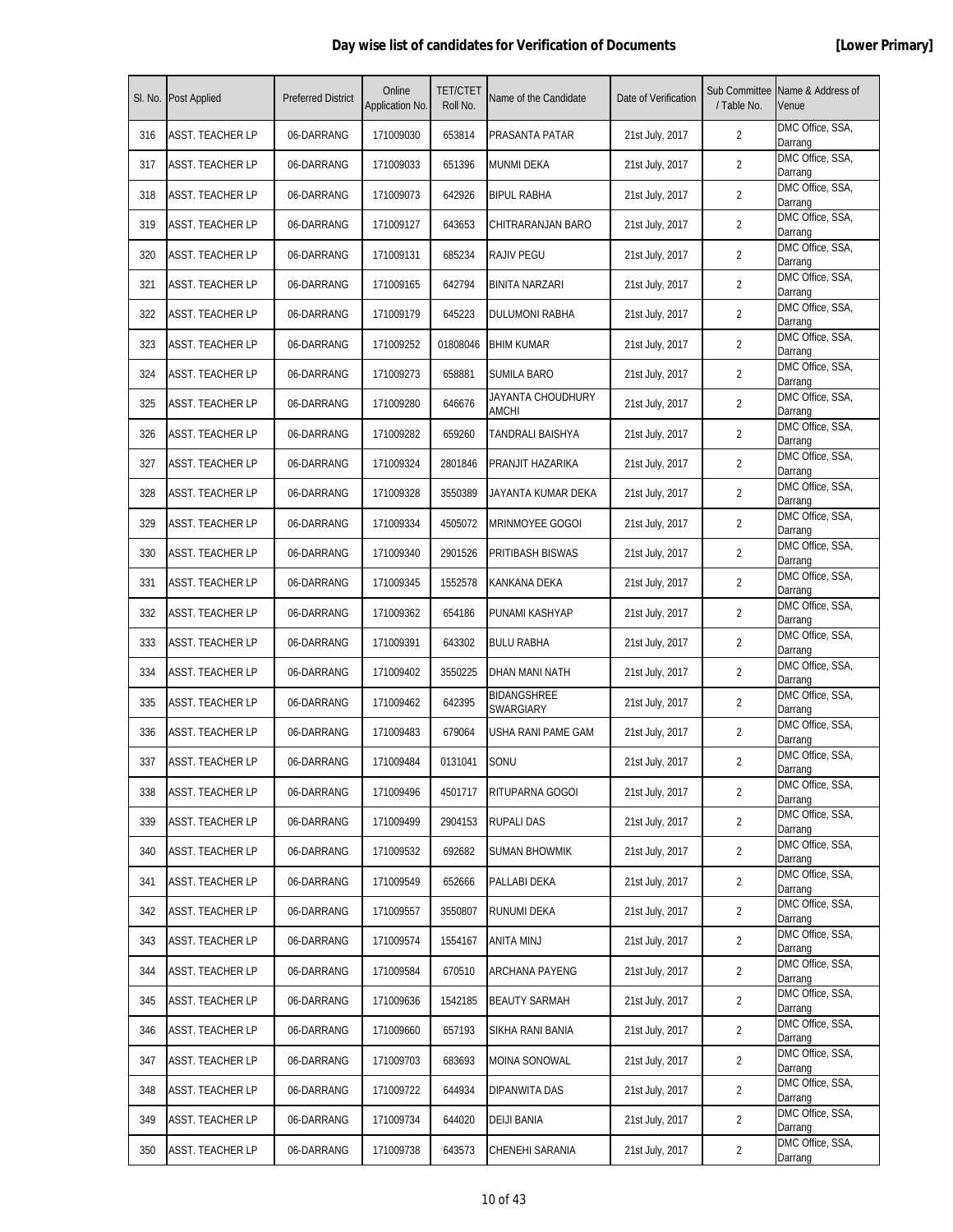|     | SI. No. Post Applied    | <b>Preferred District</b> | Online<br>Application No. | <b>TET/CTET</b><br>Roll No. | Name of the Candidate     | Date of Verification | Sub Committee<br>/ Table No. | Name & Address of<br>Venue  |
|-----|-------------------------|---------------------------|---------------------------|-----------------------------|---------------------------|----------------------|------------------------------|-----------------------------|
| 351 | <b>ASST. TEACHER LP</b> | 06-DARRANG                | 171009743                 | 657046                      | SHILPI DAS                | 21st July, 2017      | $\overline{2}$               | DMC Office, SSA,<br>Darrang |
| 352 | ASST. TEACHER LP        | 06-DARRANG                | 171009785                 | 653792                      | PRASANNA KUMAR DAS        | 21st July, 2017      | 2                            | DMC Office, SSA,<br>Darrang |
| 353 | <b>ASST. TEACHER LP</b> | 06-DARRANG                | 171009795                 | 653244                      | POMPI BORDOLOI            | 21st July, 2017      | $\overline{2}$               | DMC Office, SSA,<br>Darrang |
| 354 | <b>ASST. TEACHER LP</b> | 06-DARRANG                | 171009847                 | 650113                      | <b>MINTU MANI BAISHYA</b> | 21st July, 2017      | $\overline{2}$               | DMC Office, SSA,<br>Darrang |
| 355 | ASST. TEACHER LP        | 06-DARRANG                | 171009850                 | 648664                      | KUNTALA SARANIA           | 21st July, 2017      | 2                            | DMC Office, SSA,<br>Darrang |
| 356 | <b>ASST. TEACHER LP</b> | 06-DARRANG                | 171009852                 | 3550789                     | <b>RINA DEKA</b>          | 21st July, 2017      | 2                            | DMC Office, SSA,<br>Darrang |
| 357 | <b>ASST. TEACHER LP</b> | 06-DARRANG                | 171009908                 | 631997                      | POMPI MECH                | 21st July, 2017      | $\overline{2}$               | DMC Office, SSA,<br>Darrang |
| 358 | <b>ASST. TEACHER LP</b> | 06-DARRANG                | 171009949                 | 631541                      | MONI SONOWAL              | 21st July, 2017      | $\overline{2}$               | DMC Office, SSA,<br>Darrang |
| 359 | <b>ASST. TEACHER LP</b> | 06-DARRANG                | 171010040                 | 631224                      | MADHURJYA PEGU            | 21st July, 2017      | $\overline{2}$               | DMC Office, SSA,<br>Darrang |
| 360 | ASST. TEACHER LP        | 06-DARRANG                | 171010052                 | 1542933                     | MOHAN SONA                | 21st July, 2017      | 2                            | DMC Office, SSA,<br>Darrang |
| 361 | <b>ASST. TEACHER LP</b> | 06-DARRANG                | 171010102                 | 658496                      | SRI SHUN KUMAR PATAR      | 21st July, 2017      | 3                            | DMC Office, SSA,<br>Darrang |
| 362 | <b>ASST. TEACHER LP</b> | 06-DARRANG                | 171010122                 | 657936                      | SRI JATINDRA BORDOLOI     | 21st July, 2017      | 3                            | DMC Office, SSA,<br>Darrang |
| 363 | <b>ASST. TEACHER LP</b> | 06-DARRANG                | 171010137                 | 3540341                     | <b>KAMINI DAS</b>         | 21st July, 2017      | 3                            | DMC Office, SSA,<br>Darrang |
| 364 | <b>ASST. TEACHER LP</b> | 06-DARRANG                | 171010149                 | 3550157                     | <b>BINITA DEKA</b>        | 21st July, 2017      | 3                            | DMC Office, SSA,<br>Darrang |
| 365 | ASST. TEACHER LP        | 06-DARRANG                | 171010160                 | 655327                      | <b>REWATI DAS</b>         | 21st July, 2017      | 3                            | DMC Office, SSA,<br>Darrang |
| 366 | ASST. TEACHER LP        | 06-DARRANG                | 171010236                 | 641765                      | BARNALI BAISHYA           | 21st July, 2017      | 3                            | DMC Office, SSA,<br>Darrang |
| 367 | <b>ASST. TEACHER LP</b> | 06-DARRANG                | 171010307                 | 1542899                     | MILI DAS                  | 21st July, 2017      | 3                            | DMC Office, SSA,<br>Darrang |
| 368 | <b>ASST. TEACHER LP</b> | 06-DARRANG                | 171010397                 | 1208457                     | SRI SAURAV BARUAH         | 21st July, 2017      | 3                            | DMC Office, SSA,<br>Darrang |
| 369 | <b>ASST. TEACHER LP</b> | 06-DARRANG                | 171010398                 | 652030                      | NIKUMANI DEKA             | 21st July, 2017      | 3                            | DMC Office, SSA,<br>Darrang |
| 370 | ASST. TEACHER LP        | 06-DARRANG                | 171010482                 | 57004705                    | IKRAMUL HUSSAIN           | 21st July, 2017      | 3                            | DMC Office, SSA,<br>Darrang |
| 371 | <b>ASST. TEACHER LP</b> | 06-DARRANG                | 171010495                 | 3540253                     | HIMADREE BARO             | 21st July, 2017      | 3                            | DMC Office, SSA,<br>Darrang |
| 372 | <b>ASST. TEACHER LP</b> | 06-DARRANG                | 171010505                 | 3550130                     | BHANUMATI NATH BARO       | 21st July, 2017      | 3                            | DMC Office, SSA,<br>Darrang |
| 373 | ASST. TEACHER LP        | 06-DARRANG                | 171010512                 | 674876                      | HARISH BRAHMA             | 21st July, 2017      | 3                            | DMC Office, SSA,<br>Darrang |
| 374 | <b>ASST. TEACHER LP</b> | 06-DARRANG                | 171010517                 | 672834                      | JINTU BOKALIAL            | 21st July, 2017      | 3                            | DMC Office, SSA,<br>Darrang |
| 375 | <b>ASST. TEACHER LP</b> | 06-DARRANG                | 171010543                 | 3541069                     | RAKHA KHAKHLARI           | 21st July, 2017      | 3                            | DMC Office, SSA,<br>Darrang |
| 376 | ASST. TEACHER LP        | 06-DARRANG                | 171010546                 | 620326                      | <b>BABA KANTA DOLEY</b>   | 21st July, 2017      | 3                            | DMC Office, SSA,<br>Darrang |
| 377 | <b>ASST. TEACHER LP</b> | 06-DARRANG                | 171010594                 | 1552700                     | LILIMA NATH BARO          | 21st July, 2017      | 3                            | DMC Office, SSA,<br>Darrang |
| 378 | <b>ASST. TEACHER LP</b> | 06-DARRANG                | 171010611                 | 57008831                    | NAJIMA KHATUN             | 21st July, 2017      | 3                            | DMC Office, SSA,<br>Darrang |
| 379 | <b>ASST. TEACHER LP</b> | 06-DARRANG                | 171010616                 | 1544466                     | MAIDANGSRI KHAKHLARI      | 21st July, 2017      | 3                            | DMC Office, SSA,<br>Darrang |
| 380 | <b>ASST. TEACHER LP</b> | 06-DARRANG                | 171010621                 | 1553013                     | PADMAWATI RABHA           | 21st July, 2017      | 3                            | DMC Office, SSA,<br>Darrang |
| 381 | <b>ASST. TEACHER LP</b> | 06-DARRANG                | 171010643                 | 3550314                     | GITANJALI DEVI            | 21st July, 2017      | 3                            | DMC Office, SSA,<br>Darrang |
| 382 | <b>ASST. TEACHER LP</b> | 06-DARRANG                | 171010684                 | 3540693                     | SAIBYA RABHA              | 21st July, 2017      | 3                            | DMC Office, SSA,<br>Darrang |
| 383 | <b>ASST. TEACHER LP</b> | 06-DARRANG                | 171010691                 | 1542713                     | KRISHNA SARKAR            | 21st July, 2017      | 3                            | DMC Office, SSA,<br>Darrang |
| 384 | <b>ASST. TEACHER LP</b> | 06-DARRANG                | 171010694                 | 630816                      | HOMENDRA SONOWAL          | 21st July, 2017      | 3                            | DMC Office, SSA,<br>Darrang |
| 385 | <b>ASST. TEACHER LP</b> | 06-DARRANG                | 171010704                 | 01801510                    | <b>POOJA</b>              | 21st July, 2017      | 3                            | DMC Office, SSA,<br>Darrang |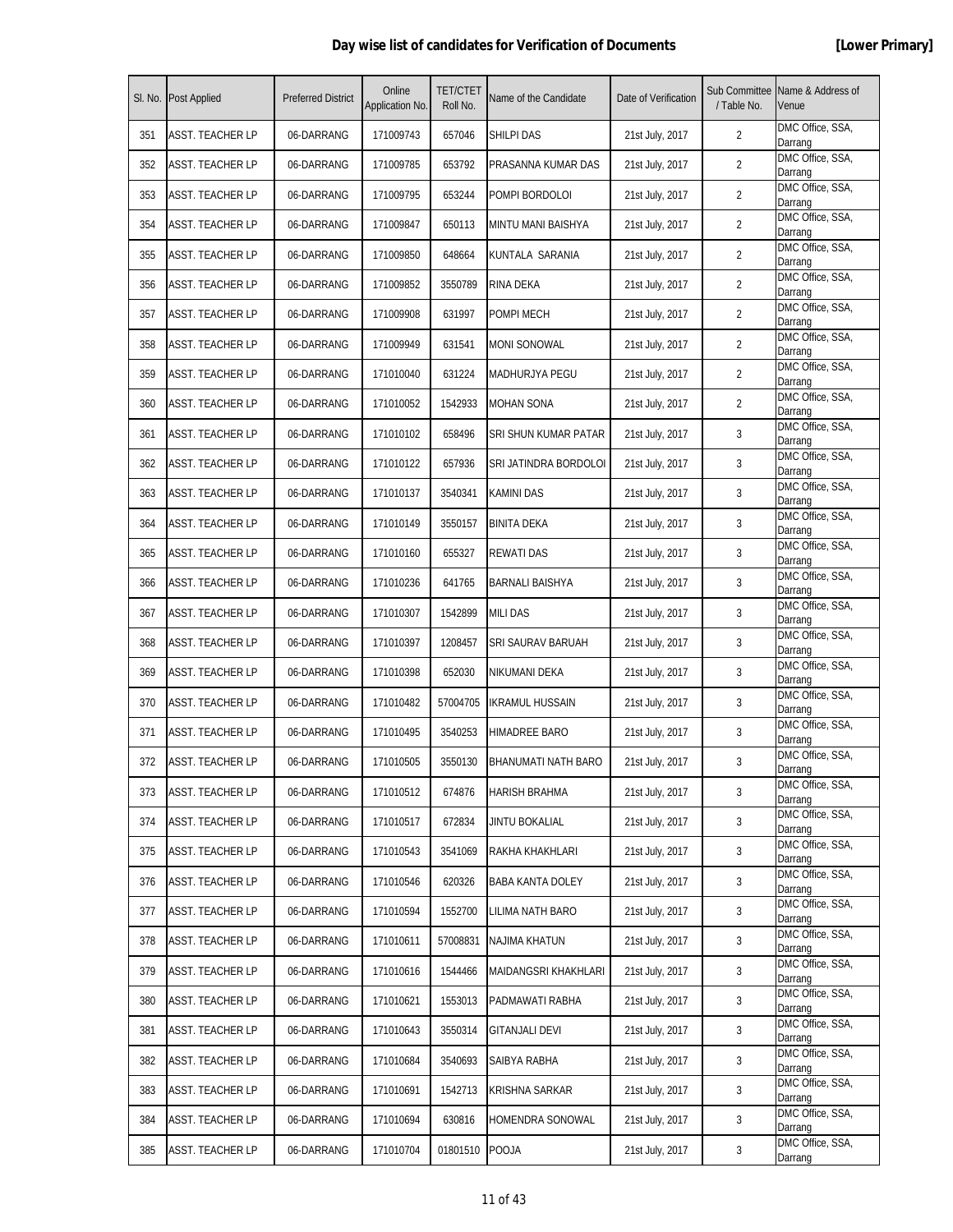|     | SI. No. Post Applied    | <b>Preferred District</b> | Online<br>Application No. | <b>TET/CTET</b><br>Roll No. | Name of the Candidate               | Date of Verification | / Table No. | Sub Committee Name & Address of<br>Venue |
|-----|-------------------------|---------------------------|---------------------------|-----------------------------|-------------------------------------|----------------------|-------------|------------------------------------------|
| 386 | <b>ASST. TEACHER LP</b> | 06-DARRANG                | 171010730                 | 3550448                     | KALPANA RABHA                       | 21st July, 2017      | 3           | DMC Office, SSA,<br>Darrang              |
| 387 | ASST. TEACHER LP        | 06-DARRANG                | 171010731                 | 677219                      | <b>RITA KUMBANG</b>                 | 21st July, 2017      | 3           | DMC Office, SSA,<br>Darrang              |
| 388 | ASST. TEACHER LP        | 06-DARRANG                | 171010758                 | 1012907                     | PRANJAL DAS                         | 21st July, 2017      | 3           | DMC Office, SSA,<br>Darrang              |
| 389 | <b>ASST. TEACHER LP</b> | 06-DARRANG                | 171010760                 | 1552302                     | HAMALATA RABHA                      | 21st July, 2017      | 3           | DMC Office, SSA,<br>Darrang              |
| 390 | ASST. TEACHER LP        | 06-DARRANG                | 171010803                 | 3550208                     | DARPANA DAS BORO                    | 21st July, 2017      | 3           | DMC Office, SSA,<br>Darrang              |
| 391 | <b>ASST. TEACHER LP</b> | 06-DARRANG                | 171010817                 | 677219                      | RITA KUMBANG                        | 21st July, 2017      | 3           | DMC Office, SSA,<br>Darrang              |
| 392 | ASST. TEACHER LP        | 06-DARRANG                | 171010831                 | 680465                      | BHABA KANTA MEDAK                   | 21st July, 2017      | 3           | DMC Office, SSA,<br>Darrang              |
| 393 | <b>ASST. TEACHER LP</b> | 06-DARRANG                | 171010862                 | 1012913                     | PRANJIT DAS                         | 21st July, 2017      | 3           | DMC Office, SSA,<br>Darrang              |
| 394 | <b>ASST. TEACHER LP</b> | 06-DARRANG                | 171010874                 | 643040                      | BISWA PATI DEKARAJA                 | 21st July, 2017      | 3           | DMC Office, SSA,<br>Darrang              |
| 395 | ASST. TEACHER LP        | 06-DARRANG                | 171010943                 | 3541164                     | <b>KALYAN TIRKEY</b>                | 21st July, 2017      | 3           | DMC Office, SSA,<br>Darrang              |
| 396 | <b>ASST. TEACHER LP</b> | 06-DARRANG                | 171010964                 | 3550216                     | DEEPA MONI RABHA                    | 21st July, 2017      | 3           | DMC Office, SSA,<br>Darrang              |
| 397 | <b>ASST. TEACHER LP</b> | 06-DARRANG                | 171010977                 | 1551914                     | <b>BIJOY KUMAR NATH</b>             | 21st July, 2017      | 3           | DMC Office, SSA,<br>Darrang              |
| 398 | <b>ASST. TEACHER LP</b> | 06-DARRANG                | 171011003                 | 3550203                     | DAIJEE BARO                         | 21st July, 2017      | 3           | DMC Office, SSA,<br>Darrang              |
| 399 | ASST. TEACHER LP        | 06-DARRANG                | 171011026                 | 644370                      | DHRUBAJIT RABHA                     | 21st July, 2017      | 3           | DMC Office, SSA,<br>Darrang              |
| 400 | ASST. TEACHER LP        | 06-DARRANG                | 171011056                 | 00504683                    | PAPU NIROLA                         | 21st July, 2017      | 3           | DMC Office, SSA,<br>Darrang              |
| 401 | ASST. TEACHER LP        | 06-DARRANG                | 171011193                 | 690399                      | BINA RABHA                          | 21st July, 2017      | 3           | DMC Office, SSA,<br>Darrang              |
| 402 | <b>ASST. TEACHER LP</b> | 06-DARRANG                | 171011216                 | 54002366                    | KHURSHID JAHAN<br>NURULLAH PRAMANIK | 21st July, 2017      | 3           | DMC Office, SSA,<br>Darrang              |
| 403 | <b>ASST. TEACHER LP</b> | 06-DARRANG                | 171011217                 | 1551661                     | ABHIJIT RABHA                       | 21st July, 2017      | 3           | DMC Office, SSA,<br>Darrang              |
| 404 | <b>ASST. TEACHER LP</b> | 06-DARRANG                | 171011228                 | 57006373                    | KISHOR KR SALOI                     | 21st July, 2017      | 3           | DMC Office, SSA,<br>Darrang              |
| 405 | ASST. TEACHER LP        | 06-DARRANG                | 171011279                 | 1605434                     | UMA PRASAD                          | 21st July, 2017      | 3           | DMC Office, SSA,<br>Darrang              |
| 406 | <b>ASST. TEACHER LP</b> | 06-DARRANG                | 171011288                 | 659917                      | UTTARA DEKA                         | 21st July, 2017      | 3           | DMC Office, SSA,<br>Darrang              |
| 407 | <b>ASST. TEACHER LP</b> | 06-DARRANG                | 171011341                 | 3540649                     | RANJU PROBHA DAIMARI                | 21st July, 2017      | 3           | DMC Office, SSA,<br>Darrang              |
| 408 | <b>ASST. TEACHER LP</b> | 06-DARRANG                | 171011347                 | 650011                      | MINAKSHI BANIA                      | 21st July, 2017      | 3           | DMC Office, SSA,<br>Darrang              |
| 409 | <b>ASST. TEACHER LP</b> | 06-DARRANG                | 171011366                 | 3001422                     | JINTU KUMAR GOGOI                   | 21st July, 2017      | 3           | DMC Office, SSA,<br>Darrang              |
| 410 | <b>ASST. TEACHER LP</b> | 06-DARRANG                | 171011371                 | 3551274                     | <b>NABANITA BORO</b>                | 21st July, 2017      | 3           | DMC Office, SSA,<br>Darrang              |
| 411 | <b>ASST. TEACHER LP</b> | 06-DARRANG                | 171011375                 | 653160                      | PINKI RANI BORO                     | 21st July, 2017      | 3           | DMC Office, SSA,<br>Darrang              |
| 412 | <b>ASST. TEACHER LP</b> | 06-DARRANG                | 171011416                 | 1544726                     | <b>ROSE BASUMATARY</b>              | 21st July, 2017      | 3           | DMC Office, SSA,<br>Darrang              |
| 413 | ASST. TEACHER LP        | 06-DARRANG                | 171011432                 | 1207346                     | SIKHA DEKA                          | 21st July, 2017      | 3           | DMC Office, SSA,<br>Darrang              |
| 414 | <b>ASST. TEACHER LP</b> | 06-DARRANG                | 171011434                 | 54001213                    | DIN ISLAM OLIULLAH<br>PRAMANIK      | 21st July, 2017      | 3           | DMC Office, SSA,<br>Darrang              |
| 415 | <b>ASST. TEACHER LP</b> | 06-DARRANG                | 171011512                 | 105986                      | DHARMENDRA ROY                      | 21st July, 2017      | 3           | DMC Office, SSA,<br>Darrang              |
| 416 | <b>ASST. TEACHER LP</b> | 06-DARRANG                | 171011789                 | 1201008                     | MD JAHURUL ISLAM.                   | 21st July, 2017      | 3           | DMC Office, SSA,<br>Darrang              |
| 417 | <b>ASST. TEACHER LP</b> | 06-DARRANG                | 171011917                 | 1552064                     | <b>DEBAJIT DEBNATH</b>              | 21st July, 2017      | 3           | DMC Office, SSA,<br>Darrang              |
| 418 | <b>ASST. TEACHER LP</b> | 06-DARRANG                | 171012000                 | 04802587                    | ASAVALE BABURAO<br>BIRAJI           | 21st July, 2017      | 3           | DMC Office, SSA,<br>Darrang              |
| 419 | <b>ASST. TEACHER LP</b> | 06-DARRANG                | 171012026                 | 649729                      | MANOJ KUMAR BAISHYA                 | 21st July, 2017      | 3           | DMC Office, SSA,<br>Darrang              |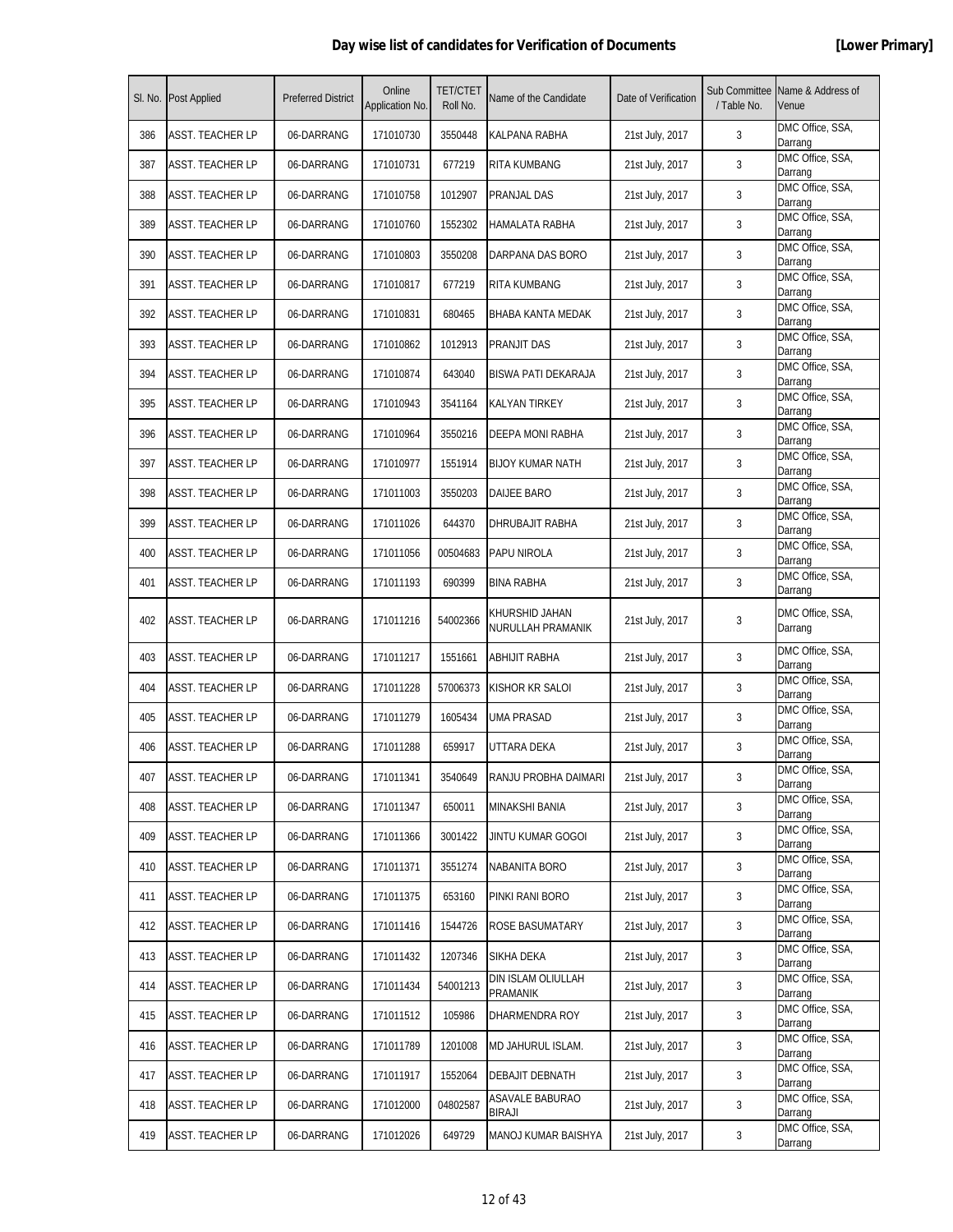|     | SI. No. Post Applied    | <b>Preferred District</b> | Online<br>Application No. | <b>TET/CTET</b><br>Roll No. | Name of the Candidate             | Date of Verification | Sub Committee<br>/ Table No. | Name & Address of<br>Venue  |
|-----|-------------------------|---------------------------|---------------------------|-----------------------------|-----------------------------------|----------------------|------------------------------|-----------------------------|
| 420 | <b>ASST. TEACHER LP</b> | 06-DARRANG                | 171012079                 | 659310                      | TAPAN JYOTI PATAR                 | 21st July, 2017      | 3                            | DMC Office, SSA,<br>Darrang |
| 421 | <b>ASST. TEACHER LP</b> | 06-DARRANG                | 171012117                 | 655027                      | RANJU MONI DAS                    | 21st July, 2017      | 4                            | DMC Office, SSA,<br>Darrang |
| 422 | <b>ASST. TEACHER LP</b> | 06-DARRANG                | 171012150                 | 07728964                    | AJAY KUMAR VERMA                  | 21st July, 2017      | 4                            | DMC Office, SSA,<br>Darrang |
| 423 | <b>ASST. TEACHER LP</b> | 06-DARRANG                | 171012169                 | 57001860                    | <b>ASMINA BEGUM</b>               | 21st July, 2017      | 4                            | DMC Office, SSA,<br>Darrang |
| 424 | ASST. TEACHER LP        | 06-DARRANG                | 171012202                 | 642778                      | <b>BINITA DEKA</b>                | 21st July, 2017      | 4                            | DMC Office, SSA,<br>Darrang |
| 425 | <b>ASST. TEACHER LP</b> | 06-DARRANG                | 171012203                 | 675882                      | PINKI SAIKIA                      | 21st July, 2017      | 4                            | DMC Office, SSA,<br>Darrang |
| 426 | <b>ASST. TEACHER LP</b> | 06-DARRANG                | 171012226                 | 681342                      | DHEERAJ KUMAR<br>PAYENG           | 21st July, 2017      | 4                            | DMC Office, SSA,<br>Darrang |
| 427 | <b>ASST. TEACHER LP</b> | 06-DARRANG                | 171012256                 | 652838                      | PAPARI BAISHYA                    | 21st July, 2017      | 4                            | DMC Office, SSA,<br>Darrang |
| 428 | <b>ASST. TEACHER LP</b> | 06-DARRANG                | 171012260                 | 3540091                     | BHARATI BARO DEKA                 | 21st July, 2017      | 4                            | DMC Office, SSA,<br>Darrang |
| 429 | ASST. TEACHER LP        | 06-DARRANG                | 171012298                 | 623237                      | <b>MANTU PEGU</b>                 | 21st July, 2017      | 4                            | DMC Office, SSA,<br>Darrang |
| 430 | <b>ASST. TEACHER LP</b> | 06-DARRANG                | 171012327                 | 658214                      | NITYA KUMAR DAS                   | 21st July, 2017      | 4                            | DMC Office, SSA,<br>Darrang |
| 431 | <b>ASST. TEACHER LP</b> | 06-DARRANG                | 171012364                 | 631805                      | NILIMA KACHARI                    | 21st July, 2017      | 4                            | DMC Office, SSA,<br>Darrang |
| 432 | <b>ASST. TEACHER LP</b> | 06-DARRANG                | 171012407                 | 652663                      | <b>PALLABI DAS</b>                | 21st July, 2017      | 4                            | DMC Office, SSA,<br>Darrang |
| 433 | <b>ASST. TEACHER LP</b> | 06-DARRANG                | 171012419                 | 54001813                    | <b>IRANI BEGUM</b>                | 21st July, 2017      | 4                            | DMC Office, SSA,<br>Darrang |
| 434 | ASST. TEACHER LP        | 06-DARRANG                | 171012437                 | 1552706                     | LIPIKA KALITA                     | 21st July, 2017      | 4                            | DMC Office, SSA,<br>Darrang |
| 435 | <b>ASST. TEACHER LP</b> | 06-DARRANG                | 171012442                 | 1553115                     | PRANITA ROY                       | 21st July, 2017      | 4                            | DMC Office, SSA,<br>Darrang |
| 436 | <b>ASST. TEACHER LP</b> | 06-DARRANG                | 171012487                 | 645575                      | GITANJALI DAS                     | 21st July, 2017      | 4                            | DMC Office, SSA,<br>Darrang |
| 437 | <b>ASST. TEACHER LP</b> | 06-DARRANG                | 171012559                 | 647252                      | JOYSHREE SARANIA                  | 21st July, 2017      | 4                            | DMC Office, SSA,<br>Darrang |
| 438 | <b>ASST. TEACHER LP</b> | 06-DARRANG                | 171012561                 | 1554117                     | JAYASREE SARKAR<br>DEBNATH        | 21st July, 2017      | 4                            | DMC Office, SSA,<br>Darrang |
| 439 | <b>ASST. TEACHER LP</b> | 06-DARRANG                | 171012566                 | 649583                      | MANIKA RABHA                      | 21st July, 2017      | 4                            | DMC Office, SSA,<br>Darrang |
| 440 | <b>ASST. TEACHER LP</b> | 06-DARRANG                | 171012580                 | 654292                      | PURNIMA BARO                      | 21st July, 2017      | 4                            | DMC Office, SSA,<br>Darrang |
| 441 | ASST. TEACHER LP        | 06-DARRANG                | 171012591                 | 648755                      | LAKHI MONE BORO                   | 21st July, 2017      | 4                            | DMC Office, SSA,<br>Darrang |
| 442 | <b>ASST. TEACHER LP</b> | 06-DARRANG                | 171012620                 | 642577                      | <b>BIKASH CHANDRA</b><br>TALUKDAR | 21st July, 2017      | 4                            | DMC Office, SSA,<br>Darrang |
| 443 | <b>ASST. TEACHER LP</b> | 06-DARRANG                | 171012623                 | 3550993                     | <b>BIKRAMJIT DAIMARI</b>          | 21st July, 2017      | 4                            | DMC Office, SSA,<br>Darrang |
| 444 | <b>ASST. TEACHER LP</b> | 06-DARRANG                | 171012632                 | 647836                      | <b>KALI PADA DAS</b>              | 21st July, 2017      | 4                            | DMC Office, SSA,<br>Darrang |
| 445 | ASST. TEACHER LP        | 06-DARRANG                | 171012651                 | 670803                      | BHARATI BORI                      | 21st July, 2017      | 4                            | DMC Office, SSA,<br>Darrang |
| 446 | <b>ASST. TEACHER LP</b> | 06-DARRANG                | 171012703                 | 644043                      | DEVAJANI BORO                     | 21st July, 2017      | 4                            | DMC Office, SSA,<br>Darrang |
| 447 | <b>ASST. TEACHER LP</b> | 06-DARRANG                | 171012740                 | 631635                      | <b>MRIDUL SONOWAL</b>             | 21st July, 2017      | 4                            | DMC Office, SSA,<br>Darrang |
| 448 | <b>ASST. TEACHER LP</b> | 06-DARRANG                | 171012744                 | 1012513                     | LAKSHI KUMAR BORO                 | 21st July, 2017      | 4                            | DMC Office, SSA,<br>Darrang |
| 449 | <b>ASST. TEACHER LP</b> | 06-DARRANG                | 171012753                 | 643950                      | DEEPAK KUMAR RABHA                | 21st July, 2017      | 4                            | DMC Office, SSA,<br>Darrang |
| 450 | <b>ASST. TEACHER LP</b> | 06-DARRANG                | 171012780                 | 00400536                    | <b>NITU SAHU</b>                  | 21st July, 2017      | 4                            | DMC Office, SSA,<br>Darrang |
| 451 | <b>ASST. TEACHER LP</b> | 06-DARRANG                | 171012783                 | 3550326                     | GOPAL KUMAR RABHA                 | 21st July, 2017      | 4                            | DMC Office, SSA,<br>Darrang |
| 452 | <b>ASST. TEACHER LP</b> | 06-DARRANG                | 171012799                 | 672971                      | Jotin Pegu                        | 21st July, 2017      | 4                            | DMC Office, SSA,<br>Darrang |
| 453 | <b>ASST. TEACHER LP</b> | 06-DARRANG                | 171012848                 | 103215                      | PRIYANKA SAHA                     | 21st July, 2017      | 4                            | DMC Office, SSA,<br>Darrang |
| 454 | <b>ASST. TEACHER LP</b> | 06-DARRANG                | 171012927                 | 690220                      | ASHOK BORO                        | 21st July, 2017      | 4                            | DMC Office, SSA,<br>Darrang |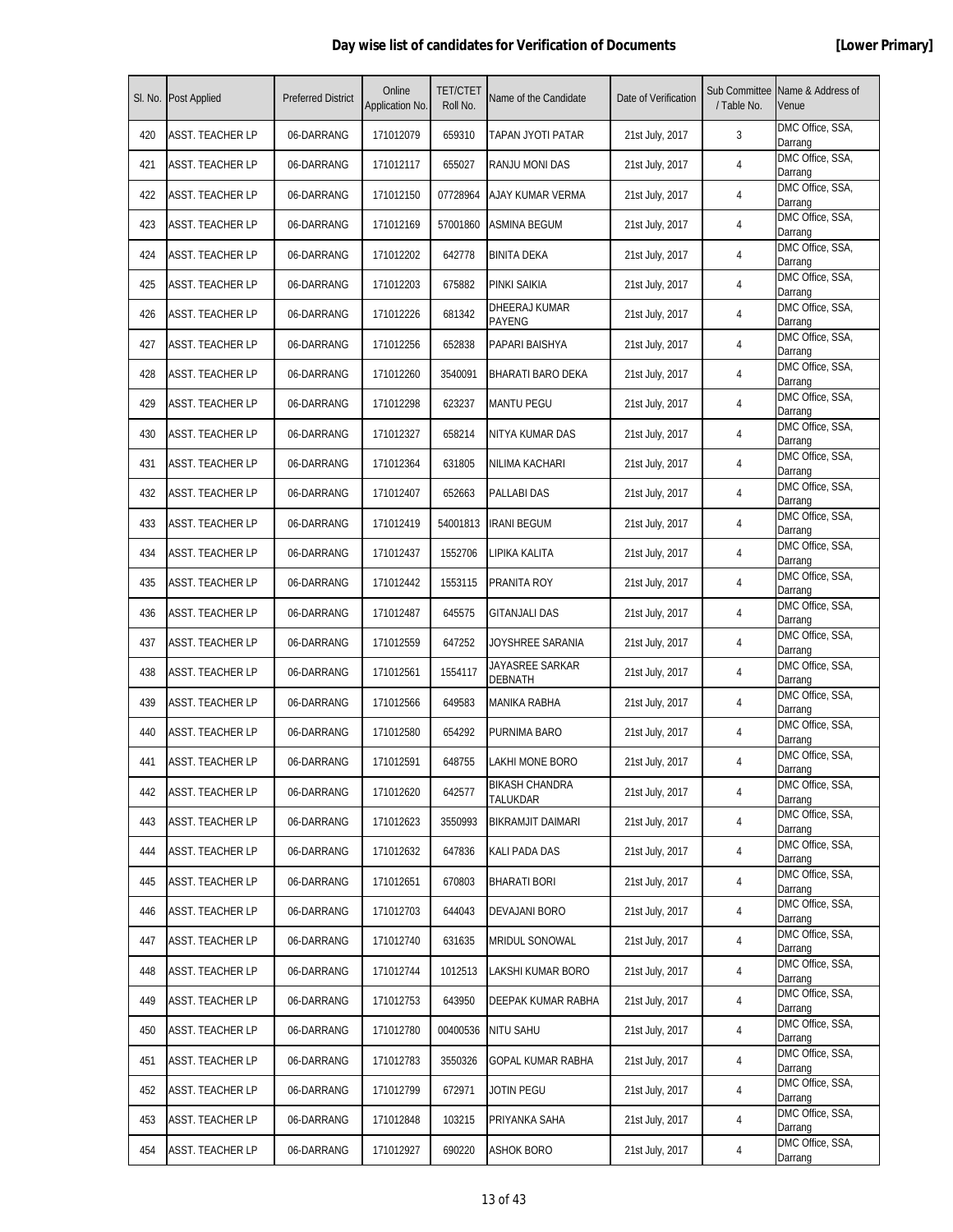|     | SI. No. Post Applied    | <b>Preferred District</b> | Online<br>Application No. | <b>TET/CTET</b><br>Roll No. | Name of the Candidate   | Date of Verification | / Table No.  | Sub Committee Name & Address of<br>Venue |
|-----|-------------------------|---------------------------|---------------------------|-----------------------------|-------------------------|----------------------|--------------|------------------------------------------|
| 455 | ASST. TEACHER LP        | 06-DARRANG                | 171012957                 | 623152                      | <b>MAJNU MILI</b>       | 21st July, 2017      | 4            | DMC Office, SSA,<br>Darrang              |
| 456 | ASST. TEACHER LP        | 06-DARRANG                | 171012967                 | 670821                      | <b>BHASKAR BORA</b>     | 21st July, 2017      | 4            | DMC Office, SSA,<br>Darrang              |
| 457 | <b>ASST. TEACHER LP</b> | 06-DARRANG                | 171013014                 | 652833                      | PANKAJA PATIRI          | 21st July, 2017      | 4            | DMC Office, SSA,<br>Darrang              |
| 458 | <b>ASST. TEACHER LP</b> | 06-DARRANG                | 171013042                 | 3541237                     | ANJU MONI DAIMARY       | 21st July, 2017      | 4            | DMC Office, SSA,<br>Darrang              |
| 459 | ASST. TEACHER LP        | 06-DARRANG                | 171013052                 | 671662                      | DEBAJIT SAIKIA          | 21st July, 2017      | 4            | DMC Office, SSA,<br>Darrang              |
| 460 | <b>ASST. TEACHER LP</b> | 06-DARRANG                | 171013059                 | 103062                      | PRASENJIT DEY           | 21st July, 2017      | 4            | DMC Office, SSA,<br>Darrang              |
| 461 | ASST. TEACHER LP        | 06-DARRANG                | 171013074                 | 657600                      | SRI BARNALI DAS         | 21st July, 2017      | 4            | DMC Office, SSA,<br>Darrang              |
| 462 | <b>ASST. TEACHER LP</b> | 06-DARRANG                | 171013083                 | 642677                      | <b>BIMAL BORO</b>       | 21st July, 2017      | 4            | DMC Office, SSA,<br>Darrang              |
| 463 | <b>ASST. TEACHER LP</b> | 06-DARRANG                | 171013127                 | 675188                      | NABIN DOLEY             | 21st July, 2017      | 4            | DMC Office, SSA,<br>Darrang              |
| 464 | ASST. TEACHER LP        | 06-DARRANG                | 171013170                 | 644831                      | DIPANJALEE BHUYAN       | 21st July, 2017      | 4            | DMC Office, SSA,<br>Darrang              |
| 465 | <b>ASST. TEACHER LP</b> | 06-DARRANG                | 171013180                 | 3540191                     | DIPIKA SAHARIAH         | 21st July, 2017      | 4            | DMC Office, SSA,<br>Darrang              |
| 466 | <b>ASST. TEACHER LP</b> | 06-DARRANG                | 171013187                 | 648136                      | KANTA TALUKDAR          | 21st July, 2017      | 4            | DMC Office, SSA,<br>Darrang              |
| 467 | <b>ASST. TEACHER LP</b> | 06-DARRANG                | 171013216                 | 624206                      | NONI MOHAN DEORI        | 21st July, 2017      | 4            | DMC Office, SSA,<br>Darrang              |
| 468 | ASST. TEACHER LP        | 06-DARRANG                | 171013243                 | 642776                      | <b>BINITA DEKA</b>      | 21st July, 2017      | 4            | DMC Office, SSA,<br>Darrang              |
| 469 | ASST. TEACHER LP        | 06-DARRANG                | 171013278                 | 686132                      | SONARAM SAROH           | 21st July, 2017      | 4            | DMC Office, SSA,<br>Darrang              |
| 470 | <b>ASST. TEACHER LP</b> | 06-DARRANG                | 171013292                 | 692775                      | TARUN HIRA              | 21st July, 2017      | 4            | DMC Office, SSA,<br>Darrang              |
| 471 | ASST. TEACHER LP        | 06-DARRANG                | 171013310                 | 621718                      | <b>GEETANJALI DOLEY</b> | 21st July, 2017      | 4            | DMC Office, SSA,<br>Darrang              |
| 472 | <b>ASST. TEACHER LP</b> | 06-DARRANG                | 171013320                 | 692326                      | <b>SEEMA BARHOI</b>     | 21st July, 2017      | 4            | DMC Office, SSA,<br>Darrang              |
| 473 | <b>ASST. TEACHER LP</b> | 06-DARRANG                | 171013431                 | 03503357                    | <b>ABDUL MAZID</b>      | 21st July, 2017      | 4            | DMC Office, SSA,<br>Darrang              |
| 474 | ASST. TEACHER LP        | 06-DARRANG                | 171013476                 | 670626                      | <b>BABITA MILI</b>      | 21st July, 2017      | 4            | DMC Office, SSA,<br>Darrang              |
| 475 | <b>ASST. TEACHER LP</b> | 06-DARRANG                | 171013533                 | 653310                      | PRABAL PATAR            | 21st July, 2017      | 4            | DMC Office, SSA,<br>Darrang              |
| 476 | <b>ASST. TEACHER LP</b> | 06-DARRANG                | 171013535                 | 673254                      | KABYAJYOTI KACHARI      | 21st July, 2017      | 4            | DMC Office, SSA,<br>Darrang              |
| 477 | <b>ASST. TEACHER LP</b> | 06-DARRANG                | 171013597                 | 646872                      | <b>JEUTI SAIKIA</b>     | 21st July, 2017      | 4            | DMC Office, SSA,<br>Darrang              |
| 478 | <b>ASST. TEACHER LP</b> | 06-DARRANG                | 171013607                 | 648780                      | LAKHIRAM NARAH          | 21st July, 2017      | 4            | DMC Office, SSA,<br>Darrang              |
| 479 | <b>ASST. TEACHER LP</b> | 06-DARRANG                | 171013678                 | 631813                      | NINA MECH               | 21st July, 2017      | 4            | DMC Office, SSA,<br>Darrang              |
| 480 | ASST. TEACHER LP        | 06-DARRANG                | 171013682                 | 01552969                    | NIRJU SARMAH            | 21st July, 2017      | 4            | DMC Office, SSA,<br>Darrang              |
| 481 | ASST. TEACHER LP        | 06-DARRANG                | 171013694                 | 692075                      | <b>RATNESWAR NARAH</b>  | 22th July, 2017      | $\mathbf{1}$ | DMC Office, SSA,<br>Darrang              |
| 482 | <b>ASST. TEACHER LP</b> | 06-DARRANG                | 171013754                 | 001552969                   | <b>NIRJU SARMAH</b>     | 22th July, 2017      | $\mathbf{1}$ | DMC Office, SSA,<br>Darrang              |
| 483 | <b>ASST. TEACHER LP</b> | 06-DARRANG                | 171013760                 | 642149                      | BHARATI BORDOLOI        | 22th July, 2017      | $\mathbf{1}$ | DMC Office, SSA,<br>Darrang              |
| 484 | <b>ASST. TEACHER LP</b> | 06-DARRANG                | 171013769                 | 1543684                     | UMA GIRI                | 22th July, 2017      | $\mathbf{1}$ | DMC Office, SSA,<br>Darrang              |
| 485 | ASST. TEACHER LP        | 06-DARRANG                | 171013788                 | 57002490                    | <b>BHUPESH KAKATI</b>   | 22th July, 2017      | $\mathbf{1}$ | DMC Office, SSA,<br>Darrang              |
| 486 | <b>ASST. TEACHER LP</b> | 06-DARRANG                | 171013808                 | 1544683                     | NIJWM RAMCHIARY         | 22th July, 2017      | $\mathbf{1}$ | DMC Office, SSA,<br>Darrang              |
| 487 | <b>ASST. TEACHER LP</b> | 06-DARRANG                | 171013809                 | 1542811                     | MANOJ HAZARIKA          | 22th July, 2017      | $\mathbf{1}$ | DMC Office, SSA,<br>Darrang              |
| 488 | <b>ASST. TEACHER LP</b> | 06-DARRANG                | 171013853                 | 659466                      | TIKENDRAJIT BARO        | 22th July, 2017      | $\mathbf{1}$ | DMC Office, SSA,<br>Darrang              |
| 489 | <b>ASST. TEACHER LP</b> | 06-DARRANG                | 171013859                 | 4600236                     | KARABI BORGOHAIN        | 22th July, 2017      | $\mathbf{1}$ | DMC Office, SSA,<br>Darrang              |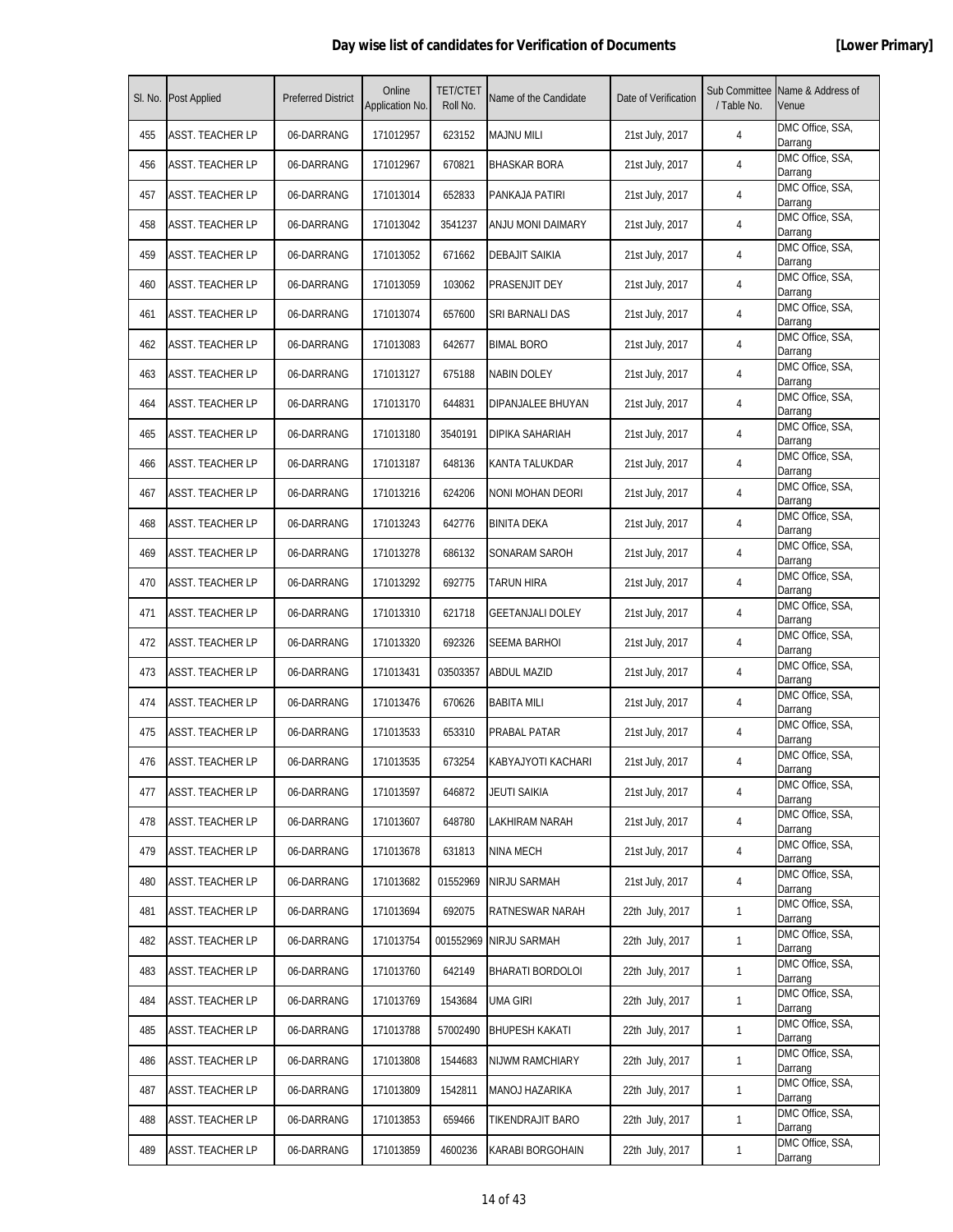|     | SI. No. Post Applied    | <b>Preferred District</b> | Online<br>Application No. | <b>TET/CTET</b><br>Roll No. | Name of the Candidate           | Date of Verification | / Table No.  | Sub Committee Name & Address of<br>Venue |
|-----|-------------------------|---------------------------|---------------------------|-----------------------------|---------------------------------|----------------------|--------------|------------------------------------------|
| 490 | <b>ASST. TEACHER LP</b> | 06-DARRANG                | 171013892                 | 649978                      | MILI HAZARIKA                   | 22th July, 2017      | $\mathbf{1}$ | DMC Office, SSA,<br>Darrang              |
| 491 | <b>ASST. TEACHER LP</b> | 06-DARRANG                | 171013903                 | 683823                      | MONUJ KUMAR TAYE                | 22th July, 2017      | $\mathbf{1}$ | DMC Office, SSA,<br>Darrang              |
| 492 | <b>ASST. TEACHER LP</b> | 06-DARRANG                | 171013908                 | 4801394                     | JINTU SINGH<br>BASUMATARY       | 22th July, 2017      | $\mathbf{1}$ | DMC Office, SSA,<br>Darrang              |
| 493 | <b>ASST. TEACHER LP</b> | 06-DARRANG                | 171013911                 | 643744                      | DALIMI THAKURIA                 | 22th July, 2017      | 1            | DMC Office, SSA,<br>Darrang              |
| 494 | ASST. TEACHER LP        | 06-DARRANG                | 171013913                 | 1543038                     | NIBEDITA DEKA                   | 22th July, 2017      | $\mathbf{1}$ | DMC Office, SSA,<br>Darrang              |
| 495 | ASST. TEACHER LP        | 06-DARRANG                | 171013921                 | 642498                      | <b>BIJOY KUMAR BHARALI</b>      | 22th July, 2017      | 1            | DMC Office, SSA,<br>Darrang              |
| 496 | ASST. TEACHER LP        | 06-DARRANG                | 171013923                 | 655597                      | RITA GAYARI                     | 22th July, 2017      | 1            | DMC Office, SSA,<br>Darrang              |
| 497 | <b>ASST. TEACHER LP</b> | 06-DARRANG                | 171013941                 | 1542264                     | <b>BINA SAIKIA</b>              | 22th July, 2017      | $\mathbf{1}$ | DMC Office, SSA,<br>Darrang              |
| 498 | <b>ASST. TEACHER LP</b> | 06-DARRANG                | 171013952                 | 611586                      | RANJANA RABHA                   | 22th July, 2017      | 1            | DMC Office, SSA,<br>Darrang              |
| 499 | ASST. TEACHER LP        | 06-DARRANG                | 171013959                 | 652758                      | PANKAJ DAS                      | 22th July, 2017      | $\mathbf{1}$ | DMC Office, SSA,<br>Darrang              |
| 500 | <b>ASST. TEACHER LP</b> | 06-DARRANG                | 171013992                 | 642817                      | BINOD DEKA                      | 22th July, 2017      | 1            | DMC Office, SSA,<br>Darrang              |
| 501 | <b>ASST. TEACHER LP</b> | 06-DARRANG                | 171013997                 | 652469                      | NIZARA BARO                     | 22th July, 2017      | 1            | DMC Office, SSA,<br>Darrang              |
| 502 | <b>ASST. TEACHER LP</b> | 06-DARRANG                | 171014019                 | 3540132                     | CHAPALA KANTA<br>RAJBANGSHI     | 22th July, 2017      | $\mathbf{1}$ | DMC Office, SSA,<br>Darrang              |
| 503 | <b>ASST. TEACHER LP</b> | 06-DARRANG                | 171014065                 | 676287                      | PRIYAM KRISHNA SAIKIA           | 22th July, 2017      | 1            | DMC Office, SSA,<br>Darrang              |
| 504 | ASST. TEACHER LP        | 06-DARRANG                | 171014071                 | 645782                      | <b>GUNAJIT DAS</b>              | 22th July, 2017      | $\mathbf{1}$ | DMC Office, SSA,<br>Darrang              |
| 505 | <b>ASST. TEACHER LP</b> | 06-DARRANG                | 171014080                 | 682089                      | JAGADISH PREMEY                 | 22th July, 2017      | 1            | DMC Office, SSA,<br>Darrang              |
| 506 | <b>ASST. TEACHER LP</b> | 06-DARRANG                | 171014169                 | 650272                      | HIMASHREE DAS                   | 22th July, 2017      | 1            | DMC Office, SSA,<br>Darrang              |
| 507 | <b>ASST. TEACHER LP</b> | 06-DARRANG                | 171014236                 | 611375                      | PRABHAT SARKAR                  | 22th July, 2017      | $\mathbf{1}$ | DMC Office, SSA,<br>Darrang              |
| 508 | <b>ASST. TEACHER LP</b> | 06-DARRANG                | 171014283                 | 100431                      | <b>ASHIM MAZUMDAR</b>           | 22th July, 2017      | 1            | DMC Office, SSA,<br>Darrang              |
| 509 | <b>ASST. TEACHER LP</b> | 06-DARRANG                | 171014289                 | 100887                      | BITU DEB NATH                   | 22th July, 2017      | $\mathbf{1}$ | DMC Office, SSA,<br>Darrang              |
| 510 | <b>ASST. TEACHER LP</b> | 06-DARRANG                | 171014335                 | 1552867                     | <b>MOUCHUMI BARUAH</b>          | 22th July, 2017      | 1            | DMC Office, SSA,<br>Darrang              |
| 511 | ASST. TEACHER LP        | 06-DARRANG                | 171014391                 | 501063                      | DIPSIKHA MAZUMDER               | 22th July, 2017      | 1            | DMC Office, SSA,<br>Darrang              |
| 512 | ASST. TEACHER LP        | 06-DARRANG                | 171014438                 | 100149                      | AMITA SUTRADHAR                 | 22th July, 2017      | $\mathbf{1}$ | DMC Office, SSA,<br>Darrang              |
| 513 | <b>ASST. TEACHER LP</b> | 06-DARRANG                | 171014449                 | 3550052                     | ANJALI RABHA                    | 22th July, 2017      | $\mathbf{1}$ | DMC Office, SSA,<br>Darrang              |
| 514 | <b>ASST. TEACHER LP</b> | 06-DARRANG                | 171014642                 | 681410                      | <b>DIGANTA MILI</b>             | 22th July, 2017      | 1            | DMC Office, SSA,<br>Darrang              |
| 515 | <b>ASST. TEACHER LP</b> | 06-DARRANG                | 171014698                 | 1544551                     | <b>BHASKAR JYOTI</b><br>DEVNATH | 22th July, 2017      | $\mathbf{1}$ | DMC Office, SSA,<br>Darrang              |
| 516 | <b>ASST. TEACHER LP</b> | 06-DARRANG                | 171014700                 | 00400704                    | ANUJ KUMAR SAHU                 | 22th July, 2017      | $\mathbf{1}$ | DMC Office, SSA,<br>Darrang              |
| 517 | <b>ASST. TEACHER LP</b> | 06-DARRANG                | 171014775                 | 630474                      | DEBANANDA MILI                  | 22th July, 2017      | 1            | DMC Office, SSA,<br>Darrang              |
| 518 | <b>ASST. TEACHER LP</b> | 06-DARRANG                | 171014838                 | 108109                      | SUBHAM DUTTA                    | 22th July, 2017      | $\mathbf{1}$ | DMC Office, SSA,<br>Darrang              |
| 519 | <b>ASST. TEACHER LP</b> | 06-DARRANG                | 171014852                 | 57009909                    | PARAMA DAS                      | 22th July, 2017      | $\mathbf{1}$ | DMC Office, SSA,<br>Darrang              |
| 520 | <b>ASST. TEACHER LP</b> | 06-DARRANG                | 171014854                 | 3551245                     | DEEPAK ADHIKARY                 | 22th July, 2017      | $\mathbf{1}$ | DMC Office, SSA,<br>Darrang              |
| 521 | <b>ASST. TEACHER LP</b> | 06-DARRANG                | 171014865                 | 657212                      | <b>SILPI DAS</b>                | 22th July, 2017      | $\mathbf{1}$ | DMC Office, SSA,<br>Darrang              |
| 522 | ASST. TEACHER LP        | 06-DARRANG                | 171014903                 | 684889                      | PRINCE KR MILI                  | 22th July, 2017      | 1            | DMC Office, SSA,<br>Darrang              |
| 523 | <b>ASST. TEACHER LP</b> | 06-DARRANG                | 171014931                 | 3540367                     | KIRAN MAY DAS                   | 22th July, 2017      | $\mathbf{1}$ | DMC Office, SSA,<br>Darrang              |
| 524 | <b>ASST. TEACHER LP</b> | 06-DARRANG                | 171014972                 | 640980                      | ANUPAMA RABHA                   | 22th July, 2017      | $\mathbf{1}$ | DMC Office, SSA,<br>Darrang              |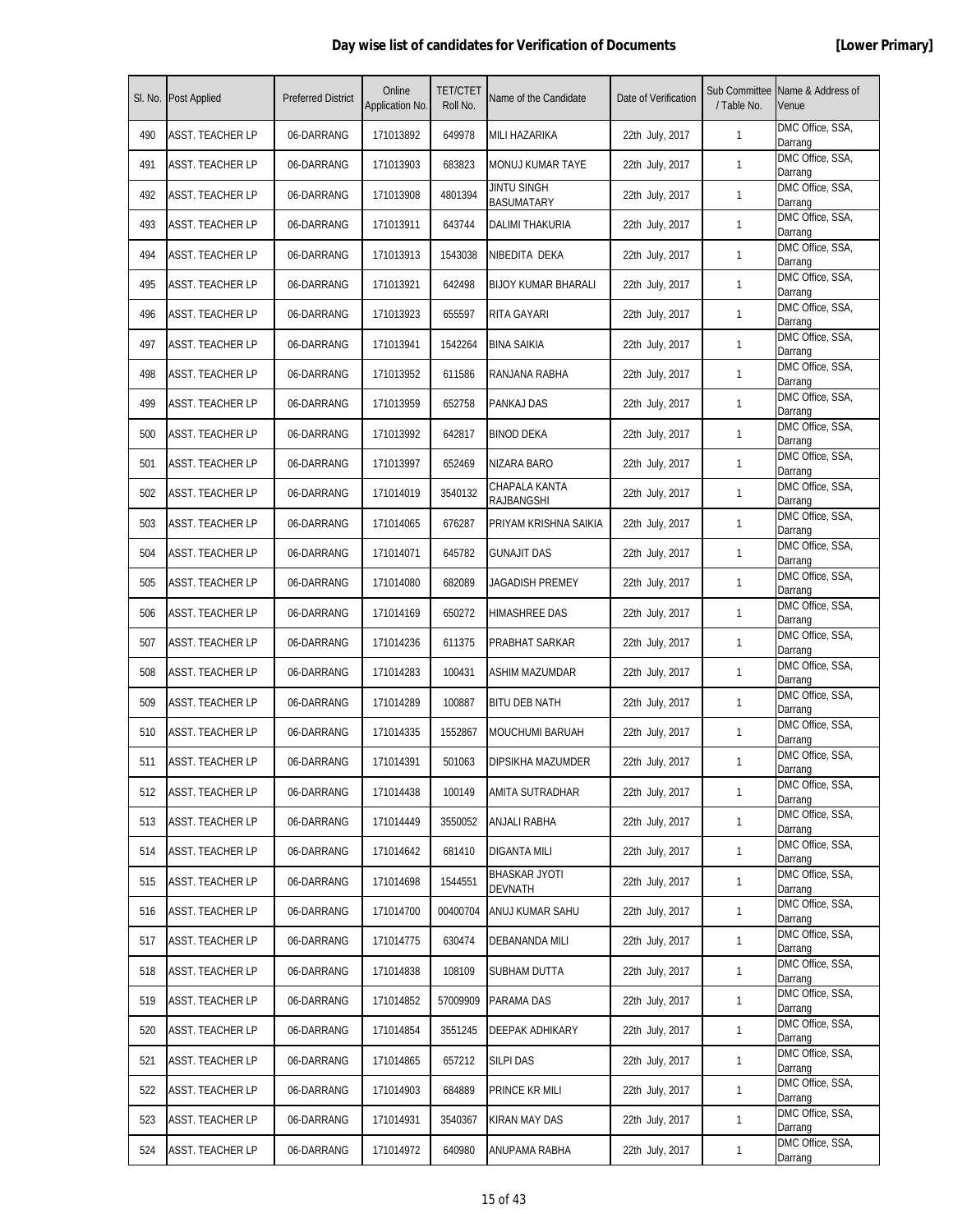|     | SI. No. Post Applied    | <b>Preferred District</b> | Online<br>Application No. | <b>TET/CTET</b><br>Roll No.  | Name of the Candidate          | Date of Verification | Sub Committee<br>/ Table No. | Name & Address of<br>Venue  |
|-----|-------------------------|---------------------------|---------------------------|------------------------------|--------------------------------|----------------------|------------------------------|-----------------------------|
| 525 | <b>ASST. TEACHER LP</b> | 06-DARRANG                | 171014979                 | 654961                       | RANJIT KUMAR RABHA             | 22th July, 2017      | $\mathbf{1}$                 | DMC Office, SSA,<br>Darrang |
| 526 | <b>ASST. TEACHER LP</b> | 06-DARRANG                | 171014999                 | 01602336                     | AJAY KUMAR SAINI               | 22th July, 2017      | $\mathbf{1}$                 | DMC Office, SSA,<br>Darrang |
| 527 | <b>ASST. TEACHER LP</b> | 06-DARRANG                | 171015014                 | 1200538                      | <b>HITESH BARUAH</b>           | 22th July, 2017      | $\mathbf{1}$                 | DMC Office, SSA,<br>Darrang |
| 528 | <b>ASST. TEACHER LP</b> | 06-DARRANG                | 171015043                 | 1542420                      | DIPIKA BAISHYA                 | 22th July, 2017      | $\mathbf{1}$                 | DMC Office, SSA,<br>Darrang |
| 529 | ASST. TEACHER LP        | 06-DARRANG                | 171015064                 | 1544302                      | SARUTA BAGLARI                 | 22th July, 2017      | $\mathbf{1}$                 | DMC Office, SSA,<br>Darrang |
| 530 | ASST. TEACHER LP        | 06-DARRANG                | 171015079                 | 651068                       | MRIDULA RABHA                  | 22th July, 2017      | 1                            | DMC Office, SSA,<br>Darrang |
| 531 | ASST. TEACHER LP        | 06-DARRANG                | 171015123                 | 105576                       | ARCHANA GUPTA                  | 22th July, 2017      | $\mathbf{1}$                 | DMC Office, SSA,<br>Darrang |
| 532 | <b>ASST. TEACHER LP</b> | 06-DARRANG                | 171015170                 | 1554210                      | EMMANUEL SONA                  | 22th July, 2017      | $\mathbf{1}$                 | DMC Office, SSA,<br>Darrang |
| 533 | <b>ASST. TEACHER LP</b> | 06-DARRANG                | 171015199                 | <b>ROLL 0109</b><br>NO 10102 | SANJIT BORO                    | 22th July, 2017      | 1                            | DMC Office, SSA,<br>Darrang |
| 534 | <b>ASST. TEACHER LP</b> | 06-DARRANG                | 171015207                 | 640651                       | ANIL DAS                       | 22th July, 2017      | $\mathbf{1}$                 | DMC Office, SSA,<br>Darrang |
| 535 | <b>ASST. TEACHER LP</b> | 06-DARRANG                | 171015223                 | 1554148                      | ABHIJIT PATHAK                 | 22th July, 2017      | 1                            | DMC Office, SSA,<br>Darrang |
| 536 | ASST. TEACHER LP        | 06-DARRANG                | 171015329                 | 641554                       | <b>BAKUL BARO</b>              | 22th July, 2017      | $\mathbf{1}$                 | DMC Office, SSA,<br>Darrang |
| 537 | <b>ASST. TEACHER LP</b> | 06-DARRANG                | 171015352                 | 657962                       | JOHN BAISHYA                   | 22th July, 2017      | 1                            | DMC Office, SSA,<br>Darrang |
| 538 | <b>ASST. TEACHER LP</b> | 06-DARRANG                | 171015357                 | 3540186                      | DIPANKA SARMAH                 | 22th July, 2017      | $\mathbf{1}$                 | DMC Office, SSA,<br>Darrang |
| 539 | <b>ASST. TEACHER LP</b> | 06-DARRANG                | 171015377                 | 652194                       | NIPU SARANIA                   | 22th July, 2017      | 1                            | DMC Office, SSA,<br>Darrang |
| 540 | <b>ASST. TEACHER LP</b> | 06-DARRANG                | 171015394                 | 3541256                      | DAVID PRAKASH XALXO            | 22th July, 2017      | 1                            | DMC Office, SSA,<br>Darrang |
| 541 | ASST. TEACHER LP        | 06-DARRANG                | 171015412                 | 1542409                      | DIPALI DEVI                    | 22th July, 2017      | 2                            | DMC Office, SSA,<br>Darrang |
| 542 | ASST. TEACHER LP        | 06-DARRANG                | 171015423                 | 3550726                      | PRITILATA DEKA                 | 22th July, 2017      | $\overline{2}$               | DMC Office, SSA,<br>Darrang |
| 543 | <b>ASST. TEACHER LP</b> | 06-DARRANG                | 171015435                 | 1543650                      | <b>MOHAN BAHADUR</b><br>CHETRY | 22th July, 2017      | 2                            | DMC Office, SSA,<br>Darrang |
| 544 | <b>ASST. TEACHER LP</b> | 06-DARRANG                | 171015441                 | 3540791                      | GOBINDA GIRI                   | 22th July, 2017      | $\overline{2}$               | DMC Office, SSA,<br>Darrang |
| 545 | <b>ASST. TEACHER LP</b> | 06-DARRANG                | 171015444                 | 1552581                      | KARABI TALUKDAR                | 22th July, 2017      | $\overline{2}$               | DMC Office, SSA,<br>Darrang |
| 546 | ASST. TEACHER LP        | 06-DARRANG                | 171015463                 | 1543113                      | PHANINDRA GHIMIRE              | 22th July, 2017      | $\overline{2}$               | DMC Office, SSA,<br>Darrang |
| 547 | ASST. TEACHER LP        | 06-DARRANG                | 171015490                 | 104086                       | SANJAY PAUL                    | 22th July, 2017      | $\overline{2}$               | DMC Office, SSA,<br>Darrang |
| 548 | <b>ASST. TEACHER LP</b> | 06-DARRANG                | 171015495                 | 1544674                      | <b>MOLOY KUMAR NATH</b>        | 22th July, 2017      | $\overline{2}$               | DMC Office, SSA,<br>Darrang |
| 549 | <b>ASST. TEACHER LP</b> | 06-DARRANG                | 171015510                 | 104086                       | SANJAY PAUL                    | 22th July, 2017      | 2                            | DMC Office, SSA,<br>Darrang |
| 550 | ASST. TEACHER LP        | 06-DARRANG                | 171015525                 | 1544404                      | NABAJIT DAS DAIMARI            | 22th July, 2017      | $\overline{2}$               | DMC Office, SSA,<br>Darrang |
| 551 | <b>ASST. TEACHER LP</b> | 06-DARRANG                | 171015562                 | 00501970                     | NILAKSHI BORDOLOI              | 22th July, 2017      | $\overline{2}$               | DMC Office, SSA,<br>Darrang |
| 552 | ASST. TEACHER LP        | 06-DARRANG                | 171015579                 | 648274                       | KARUNA KANTA DEORI             | 22th July, 2017      | $\overline{2}$               | DMC Office, SSA,<br>Darrang |
| 553 | <b>ASST. TEACHER LP</b> | 06-DARRANG                | 171015582                 | 1542932                      | MOHAN DHUNGEL                  | 22th July, 2017      | $\overline{2}$               | DMC Office, SSA,<br>Darrang |
| 554 | <b>ASST. TEACHER LP</b> | 06-DARRANG                | 171015590                 | 647718                       | KABIN KAIBARTA                 | 22th July, 2017      | $\overline{2}$               | DMC Office, SSA,<br>Darrang |
| 555 | <b>ASST. TEACHER LP</b> | 06-DARRANG                | 171015625                 | 3550655                      | NIPAM CHALIHA                  | 22th July, 2017      | $\overline{2}$               | DMC Office, SSA,<br>Darrang |
| 556 | <b>ASST. TEACHER LP</b> | 06-DARRANG                | 171015648                 | 1553682                      | amal Boro                      | 22th July, 2017      | $\overline{2}$               | DMC Office, SSA,<br>Darrang |
| 557 | ASST. TEACHER LP        | 06-DARRANG                | 171015652                 | 1544409                      | RAJIV RABHA                    | 22th July, 2017      | 2                            | DMC Office, SSA,<br>Darrang |
| 558 | <b>ASST. TEACHER LP</b> | 06-DARRANG                | 171015664                 | 1542300                      | CHABILAL CHETRY                | 22th July, 2017      | $\overline{2}$               | DMC Office, SSA,<br>Darrang |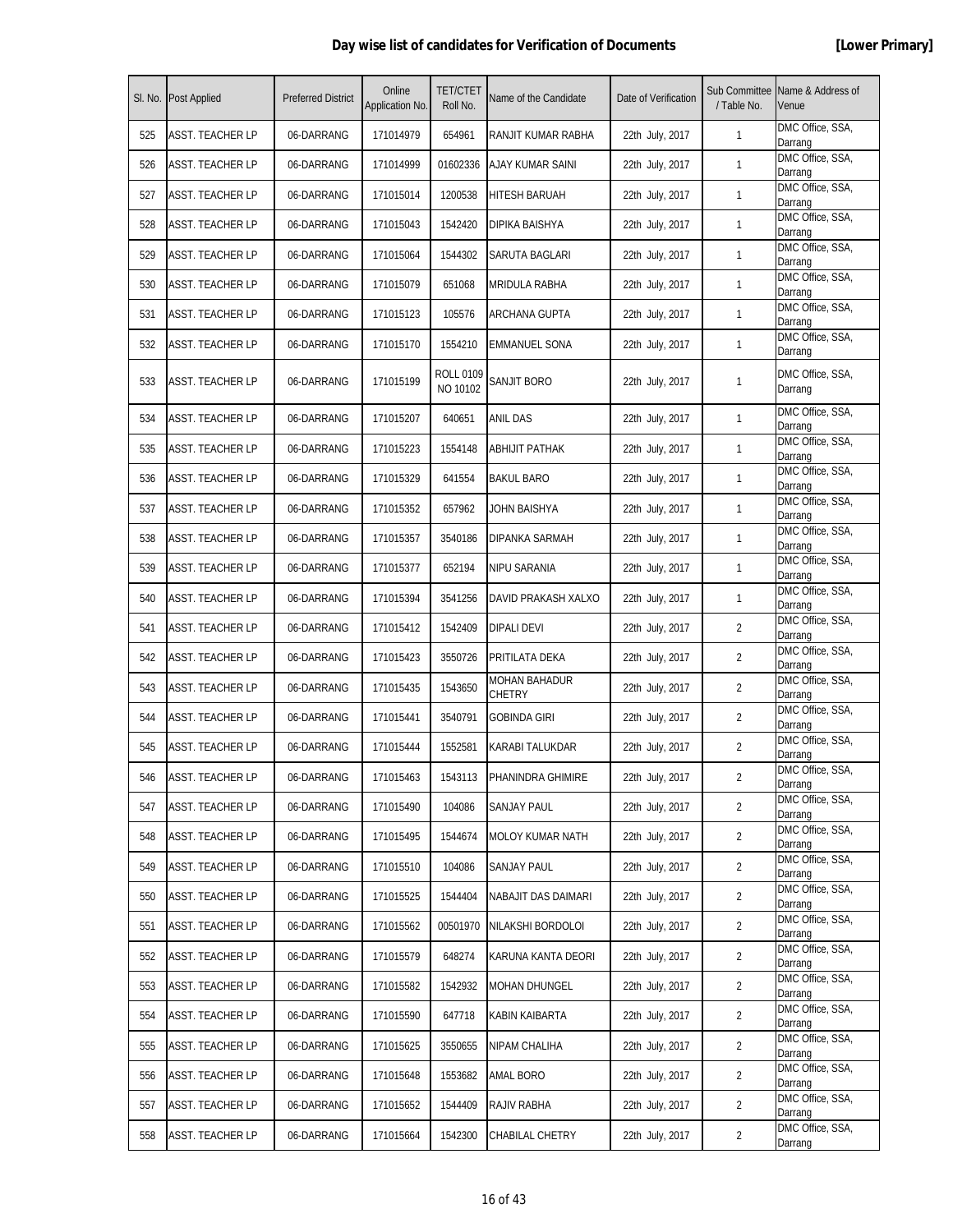|     | SI. No. Post Applied    | <b>Preferred District</b> | Online<br>Application No. | <b>TET/CTET</b><br>Roll No. | Name of the Candidate          | Date of Verification | / Table No.    | Sub Committee Name & Address of<br>Venue |
|-----|-------------------------|---------------------------|---------------------------|-----------------------------|--------------------------------|----------------------|----------------|------------------------------------------|
| 559 | ASST. TEACHER LP        | 06-DARRANG                | 171015689                 | 1552871                     | <b>MRIDUL KUMAR</b><br>NARZARY | 22th July, 2017      | 2              | DMC Office, SSA,<br>Darrang              |
| 560 | ASST. TEACHER LP        | 06-DARRANG                | 171015721                 | 645044                      | DIPJYOTI RABHA                 | 22th July, 2017      | 2              | DMC Office, SSA,<br>Darrang              |
| 561 | <b>ASST. TEACHER LP</b> | 06-DARRANG                | 171015741                 | 3541260                     | DERHASAD BASUMATARI            | 22th July, 2017      | 2              | DMC Office, SSA,<br>Darrang              |
| 562 | <b>ASST. TEACHER LP</b> | 06-DARRANG                | 171015747                 | 01403385                    | <b>MAMTA</b>                   | 22th July, 2017      | $\overline{2}$ | DMC Office, SSA,<br>Darrang              |
| 563 | ASST. TEACHER LP        | 06-DARRANG                | 171015750                 | 3550328                     | GUNAMANI DAS BARUAH            | 22th July, 2017      | 2              | DMC Office, SSA,<br>Darrang              |
| 564 | <b>ASST. TEACHER LP</b> | 06-DARRANG                | 171015759                 | 3550076                     | ARUNIMA DEKA                   | 22th July, 2017      | 2              | DMC Office, SSA,<br>Darrang              |
| 565 | ASST. TEACHER LP        | 06-DARRANG                | 171015770                 | 3550104                     | BARNALI SARANIA                | 22th July, 2017      | $\overline{2}$ | DMC Office, SSA,<br>Darrang              |
| 566 | ASST. TEACHER LP        | 06-DARRANG                | 171015771                 | 15059289                    | KHUSHBOO YADAV                 | 22th July, 2017      | $\overline{2}$ | DMC Office, SSA,<br>Darrang              |
| 567 | <b>ASST. TEACHER LP</b> | 06-DARRANG                | 171015797                 | 3541222                     | <b>INDRA BAHADUR RAI</b>       | 22th July, 2017      | $\overline{2}$ | DMC Office, SSA,<br>Darrang              |
| 568 | ASST. TEACHER LP        | 06-DARRANG                | 171015801                 | 3550073                     | ARPANA GHOSH                   | 22th July, 2017      | 2              | DMC Office, SSA,<br>Darrang              |
| 569 | ASST. TEACHER LP        | 06-DARRANG                | 171015819                 | 57006988                    | MANASH PRATIM NATH             | 22th July, 2017      | 2              | DMC Office, SSA,<br>Darrang              |
| 570 | ASST. TEACHER LP        | 06-DARRANG                | 171015823                 | 3540411                     | MANIKA DEKA                    | 22th July, 2017      | $\overline{2}$ | DMC Office, SSA,<br>Darrang              |
| 571 | <b>ASST. TEACHER LP</b> | 06-DARRANG                | 171015828                 | 659378                      | <b>TARALI BANIA</b>            | 22th July, 2017      | $\overline{2}$ | DMC Office, SSA,<br>Darrang              |
| 572 | <b>ASST. TEACHER LP</b> | 06-DARRANG                | 171015853                 | 57006150                    | <b>KANGKAN NATH</b>            | 22th July, 2017      | $\overline{2}$ | DMC Office, SSA,<br>Darrang              |
| 573 | ASST. TEACHER LP        | 06-DARRANG                | 171015889                 | 57010246                    | PRANJIT RAJBONGSHI             | 22th July, 2017      | $\overline{2}$ | DMC Office, SSA,<br>Darrang              |
| 574 | ASST. TEACHER LP        | 06-DARRANG                | 171015908                 | 1543639                     | LALIT CHETRY                   | 22th July, 2017      | $\overline{2}$ | DMC Office, SSA,<br>Darrang              |
| 575 | ASST. TEACHER LP        | 06-DARRANG                | 171015938                 | 4401021                     | JYOTISH HALOI                  | 22th July, 2017      | $\overline{2}$ | DMC Office, SSA,<br>Darrang              |
| 576 | <b>ASST. TEACHER LP</b> | 06-DARRANG                | 171015967                 | 648614                      | <b>KULDIP DAS</b>              | 22th July, 2017      | 2              | DMC Office, SSA,<br>Darrang              |
| 577 | <b>ASST. TEACHER LP</b> | 06-DARRANG                | 171016035                 | 1543600                     | <b>BIR BAHADUR CHETRY</b>      | 22th July, 2017      | $\overline{2}$ | DMC Office, SSA,<br>Darrang              |
| 578 | <b>ASST. TEACHER LP</b> | 06-DARRANG                | 171016068                 | 1200413                     | <b>FARUK ABDULLAH</b>          | 22th July, 2017      | 2              | DMC Office, SSA,<br>Darrang              |
| 579 | <b>ASST. TEACHER LP</b> | 06-DARRANG                | 171016080                 | 00500542                    | ASHIMA DEKA                    | 22th July, 2017      | $\overline{2}$ | DMC Office, SSA,<br>Darrang              |
| 580 | <b>ASST. TEACHER LP</b> | 06-DARRANG                | 171016113                 | 1554220                     | <b>JASMINE TOPPO</b>           | 22th July, 2017      | $\overline{2}$ | DMC Office, SSA,<br>Darrang              |
| 581 | <b>ASST. TEACHER LP</b> | 06-DARRANG                | 171016169                 | 1554272                     | PUBALI BHARALI                 | 22th July, 2017      | $\overline{2}$ | DMC Office, SSA,<br>Darrang              |
| 582 | <b>ASST. TEACHER LP</b> | 06-DARRANG                | 171016179                 | 646077                      | <b>HERAMBA DAS</b>             | 22th July, 2017      | $\overline{2}$ | DMC Office, SSA,<br>Darrang              |
| 583 | <b>ASST. TEACHER LP</b> | 06-DARRANG                | 171016211                 | 656463                      | SANJAY MALAKAR                 | 22th July, 2017      | $\overline{2}$ | DMC Office, SSA,<br>Darrang              |
| 584 | ASST. TEACHER LP        | 06-DARRANG                | 171016286                 | 3540037                     | ANJALI BORAH                   | 22th July, 2017      | $\overline{2}$ | DMC Office, SSA,<br>Darrang              |
| 585 | ASST. TEACHER LP        | 06-DARRANG                | 171016374                 | 650084                      | <b>MINTO PATOR</b>             | 22th July, 2017      | 2              | DMC Office, SSA,<br>Darrang              |
| 586 | <b>ASST. TEACHER LP</b> | 06-DARRANG                | 171016448                 | 676501                      | PULIN PAYENG                   | 22th July, 2017      | $\overline{2}$ | DMC Office, SSA,<br>Darrang              |
| 587 | <b>ASST. TEACHER LP</b> | 06-DARRANG                | 171016461                 | 1202118                     | SWARUP KUMAR DEY               | 22th July, 2017      | $\overline{2}$ | DMC Office, SSA,<br>Darrang              |
| 588 | <b>ASST. TEACHER LP</b> | 06-DARRANG                | 171016504                 | 685944                      | SANTANU SONOWAL                | 22th July, 2017      | $\overline{2}$ | DMC Office, SSA,<br>Darrang              |
| 589 | ASST. TEACHER LP        | 06-DARRANG                | 171016631                 | 632239                      | REJINA SONOWAL                 | 22th July, 2017      | $\overline{2}$ | DMC Office, SSA,<br>Darrang              |
| 590 | <b>ASST. TEACHER LP</b> | 06-DARRANG                | 171016653                 | 648551                      | KRISHNA KANTA BORO             | 22th July, 2017      | $\overline{2}$ | DMC Office, SSA,<br>Darrang              |
| 591 | <b>ASST. TEACHER LP</b> | 06-DARRANG                | 171016658                 | 680769                      | <b>BIKRAM PAYENG</b>           | 22th July, 2017      | $\overline{2}$ | DMC Office, SSA,<br>Darrang              |
| 592 | <b>ASST. TEACHER LP</b> | 06-DARRANG                | 171016706                 | 681444                      | <b>DILIP KULI</b>              | 22th July, 2017      | $\overline{2}$ | DMC Office, SSA,<br>Darrang              |
| 593 | <b>ASST. TEACHER LP</b> | 06-DARRANG                | 171016721                 | 651725                      | <b>NAPUR RAY</b>               | 22th July, 2017      | 2              | DMC Office, SSA,<br>Darrang              |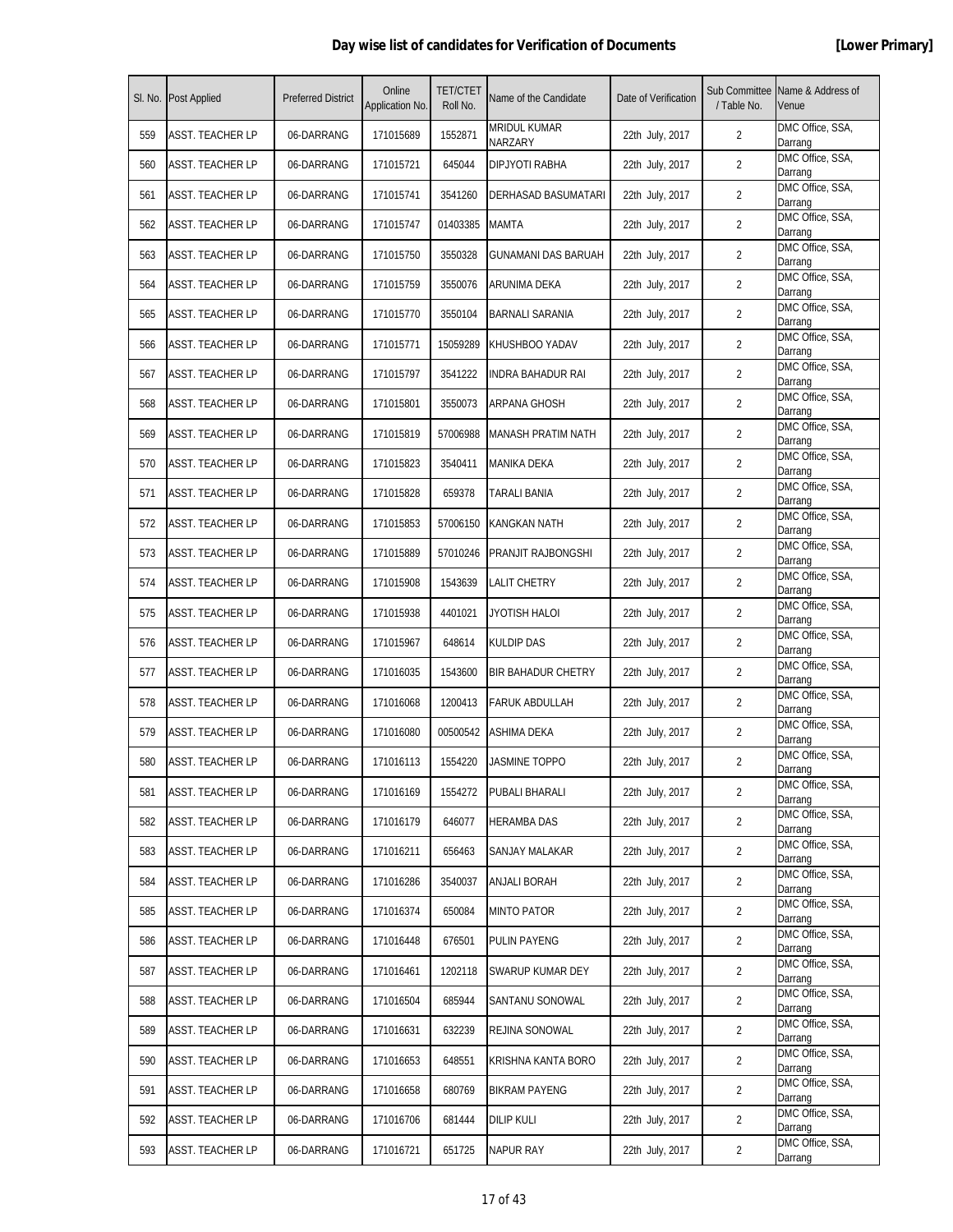|     | SI. No. Post Applied    | <b>Preferred District</b> | Online<br>Application No. | <b>TET/CTET</b><br>Roll No. | Name of the Candidate    | Date of Verification | Sub Committee<br>/ Table No. | Name & Address of<br>Venue  |
|-----|-------------------------|---------------------------|---------------------------|-----------------------------|--------------------------|----------------------|------------------------------|-----------------------------|
| 594 | <b>ASST. TEACHER LP</b> | 06-DARRANG                | 171016733                 | 54003820                    | PRIYANKA HAZARIKA        | 22th July, 2017      | 2                            | DMC Office, SSA,<br>Darrang |
| 595 | <b>ASST. TEACHER LP</b> | 06-DARRANG                | 171016739                 | 655844                      | RUNA DEKA                | 22th July, 2017      | $\overline{2}$               | DMC Office, SSA,<br>Darrang |
| 596 | <b>ASST. TEACHER LP</b> | 06-DARRANG                | 171016740                 | 672499                      | <b>HEMANTA PAYUN</b>     | 22th July, 2017      | $\overline{2}$               | DMC Office, SSA,<br>Darrang |
| 597 | <b>ASST. TEACHER LP</b> | 06-DARRANG                | 171016782                 | 645484                      | GEETANJALI MALAKAR       | 22th July, 2017      | 2                            | DMC Office, SSA,<br>Darrang |
| 598 | ASST. TEACHER LP        | 06-DARRANG                | 171016798                 | 631176                      | LENINDRA SONOWAL         | 22th July, 2017      | 2                            | DMC Office, SSA,<br>Darrang |
| 599 | ASST. TEACHER LP        | 06-DARRANG                | 171016808                 | 673325                      | KANAKDHON BORI           | 22th July, 2017      | 2                            | DMC Office, SSA,<br>Darrang |
| 600 | <b>ASST. TEACHER LP</b> | 06-DARRANG                | 171016814                 | 675316                      | NIBEDA DOLEY             | 22th July, 2017      | $\overline{2}$               | DMC Office, SSA,<br>Darrang |
| 601 | <b>ASST. TEACHER LP</b> | 06-DARRANG                | 171016838                 | 1201897                     | HIMAKSHI BARMAN          | 22th July, 2017      | 3                            | DMC Office, SSA,<br>Darrang |
| 602 | <b>ASST. TEACHER LP</b> | 06-DARRANG                | 171016859                 | 682778                      | <b>KRISHNA DOLEY</b>     | 22th July, 2017      | 3                            | DMC Office, SSA,<br>Darrang |
| 603 | <b>ASST. TEACHER LP</b> | 06-DARRANG                | 171016897                 | 644839                      | DIPANJALI BORDOLOI       | 22th July, 2017      | 3                            | DMC Office, SSA,<br>Darrang |
| 604 | ASST. TEACHER LP        | 06-DARRANG                | 171016905                 | 649575                      | MANIKA PATAR             | 22th July, 2017      | 3                            | DMC Office, SSA,<br>Darrang |
| 605 | <b>ASST. TEACHER LP</b> | 06-DARRANG                | 171016906                 | 671478                      | CHANDAN PEGU             | 22th July, 2017      | 3                            | DMC Office, SSA,<br>Darrang |
| 606 | <b>ASST. TEACHER LP</b> | 06-DARRANG                | 171016946                 | 672432                      | <b>GUNARAM BORI</b>      | 22th July, 2017      | 3                            | DMC Office, SSA,<br>Darrang |
| 607 | <b>ASST. TEACHER LP</b> | 06-DARRANG                | 171016951                 | 1552204                     | <b>DOLLY SARMAH</b>      | 22th July, 2017      | 3                            | DMC Office, SSA,<br>Darrang |
| 608 | ASST. TEACHER LP        | 06-DARRANG                | 171016965                 | 3540318                     | JYOTI BORAH              | 22th July, 2017      | 3                            | DMC Office, SSA,<br>Darrang |
| 609 | ASST. TEACHER LP        | 06-DARRANG                | 171016966                 | 642762                      | <b>BINITA BASUMATARY</b> | 22th July, 2017      | 3                            | DMC Office, SSA,<br>Darrang |
| 610 | <b>ASST. TEACHER LP</b> | 06-DARRANG                | 171016988                 | 655897                      | RUPA BORDOLOI            | 22th July, 2017      | 3                            | DMC Office, SSA,<br>Darrang |
| 611 | <b>ASST. TEACHER LP</b> | 06-DARRANG                | 171017020                 | 1553245                     | <b>RATUL DEKA</b>        | 22th July, 2017      | 3                            | DMC Office, SSA,<br>Darrang |
| 612 | <b>ASST. TEACHER LP</b> | 06-DARRANG                | 171017035                 | 610328                      | BINAPANI RABHA           | 22th July, 2017      | 3                            | DMC Office, SSA,<br>Darrang |
| 613 | <b>ASST. TEACHER LP</b> | 06-DARRANG                | 171017048                 | 57002435                    | BHASKAR JYOTI SAIKIA     | 22th July, 2017      | 3                            | DMC Office, SSA,<br>Darrang |
| 614 | <b>ASST. TEACHER LP</b> | 06-DARRANG                | 171017053                 | 644629                      | DIMPI DAS                | 22th July, 2017      | 3                            | DMC Office, SSA,<br>Darrang |
| 615 | <b>ASST. TEACHER LP</b> | 06-DARRANG                | 171017068                 | 621443                      | DINESH DOLEY             | 22th July, 2017      | 3                            | DMC Office, SSA,<br>Darrang |
| 616 | ASST. TEACHER LP        | 06-DARRANG                | 171017091                 | 57008038                    | <b>MITHU MONI SAIKIA</b> | 22th July, 2017      | 3                            | DMC Office, SSA,<br>Darrang |
| 617 | <b>ASST. TEACHER LP</b> | 06-DARRANG                | 171017094                 | 681151                      | <b>CHAMPAK MORANG</b>    | 22th July, 2017      | 3                            | DMC Office, SSA,<br>Darrang |
| 618 | <b>ASST. TEACHER LP</b> | 06-DARRANG                | 171017098                 | 1543143                     | PRANAB DEKA              | 22th July, 2017      | 3                            | DMC Office, SSA,<br>Darrang |
| 619 | <b>ASST. TEACHER LP</b> | 06-DARRANG                | 171017117                 | 3550524                     | MALLIKA SAHARIAH         | 22th July, 2017      | 3                            | DMC Office, SSA,<br>Darrang |
| 620 | <b>ASST. TEACHER LP</b> | 06-DARRANG                | 171017149                 | 648919                      | LEENA DAS                | 22th July, 2017      | 3                            | DMC Office, SSA,<br>Darrang |
| 621 | <b>ASST. TEACHER LP</b> | 06-DARRANG                | 171017151                 | 646139                      | HIMAKSHI MALI            | 22th July, 2017      | 3                            | DMC Office, SSA,<br>Darrang |
| 622 | <b>ASST. TEACHER LP</b> | 06-DARRANG                | 171017205                 | 651958                      | NIBEDITA TAYAM           | 22th July, 2017      | 3                            | DMC Office, SSA,<br>Darrang |
| 623 | <b>ASST. TEACHER LP</b> | 06-DARRANG                | 171017232                 | 102334                      | <b>MONTI SAHA</b>        | 22th July, 2017      | 3                            | DMC Office, SSA,<br>Darrang |
| 624 | ASST. TEACHER LP        | 06-DARRANG                | 171017233                 | 657690                      | SRI BIPIN CH. DAS        | 22th July, 2017      | 3                            | DMC Office, SSA,<br>Darrang |
| 625 | <b>ASST. TEACHER LP</b> | 06-DARRANG                | 171017283                 | 632344                      | RUMI PHATOWALI           | 22th July, 2017      | 3                            | DMC Office, SSA,<br>Darrang |
| 626 | <b>ASST. TEACHER LP</b> | 06-DARRANG                | 171017297                 | 681923                      | <b>HEMA TAYE</b>         | 22th July, 2017      | 3                            | DMC Office, SSA,<br>Darrang |
| 627 | <b>ASST. TEACHER LP</b> | 06-DARRANG                | 171017325                 | 101622                      | jhunu kuri               | 22th July, 2017      | 3                            | DMC Office, SSA,<br>Darrang |
| 628 | <b>ASST. TEACHER LP</b> | 06-DARRANG                | 171017341                 | 651477                      | NABAJIT RABHA            | 22th July, 2017      | 3                            | DMC Office, SSA,<br>Darrang |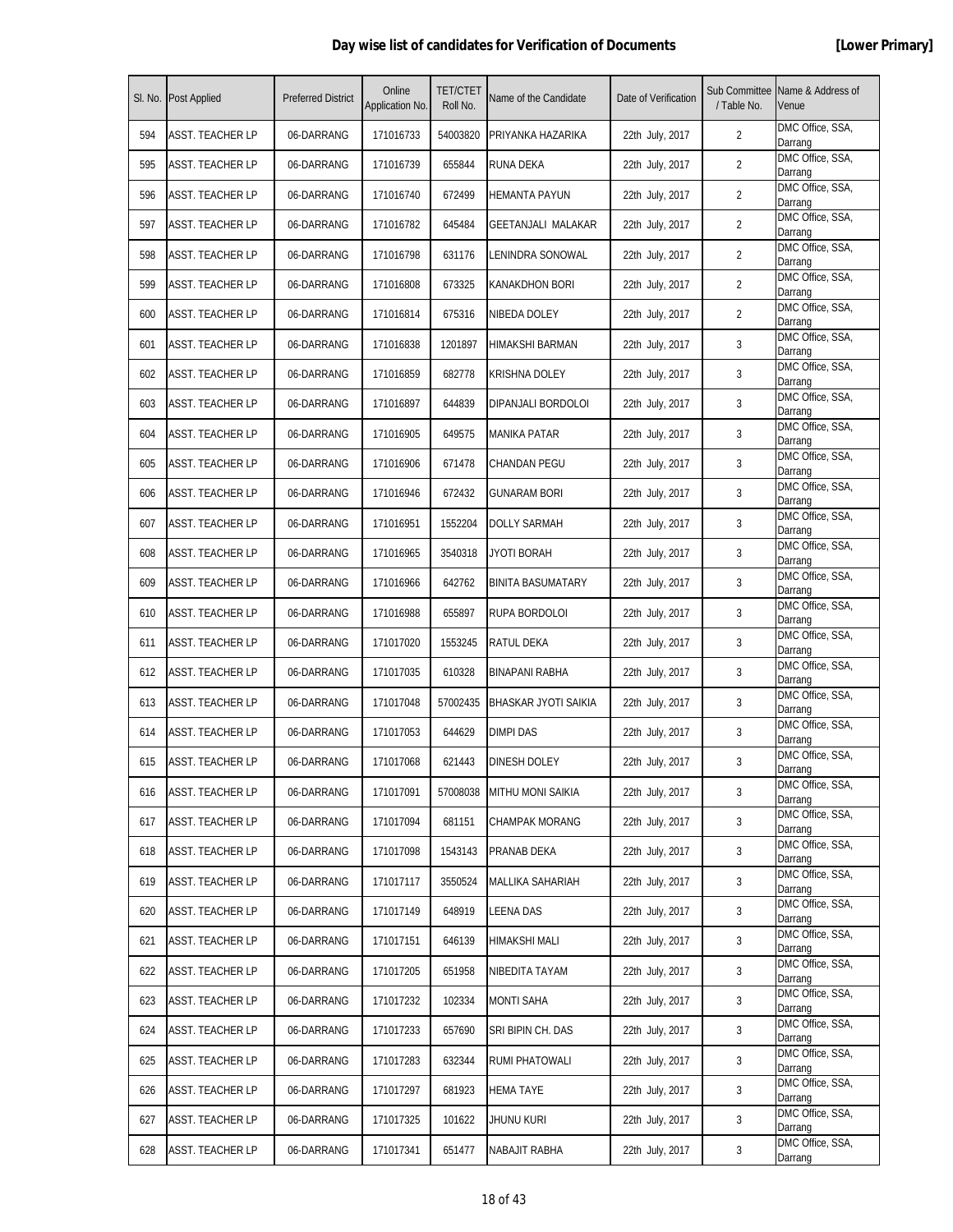|     | SI. No. Post Applied    | <b>Preferred District</b> | Online<br>Application No. | <b>TET/CTET</b><br>Roll No. | Name of the Candidate                    | Date of Verification | / Table No. | Sub Committee Name & Address of<br>Venue |
|-----|-------------------------|---------------------------|---------------------------|-----------------------------|------------------------------------------|----------------------|-------------|------------------------------------------|
| 629 | <b>ASST. TEACHER LP</b> | 06-DARRANG                | 171017414                 | 672781                      | JERIPHA PEGU                             | 22th July, 2017      | 3           | DMC Office, SSA,<br>Darrang              |
| 630 | <b>ASST. TEACHER LP</b> | 06-DARRANG                | 171017425                 | 104876                      | SUMANA KURI                              | 22th July, 2017      | 3           | DMC Office, SSA,<br>Darrang              |
| 631 | <b>ASST. TEACHER LP</b> | 06-DARRANG                | 171017452                 | 692712                      | SUNITA SARKAR                            | 22th July, 2017      | 3           | DMC Office, SSA,<br>Darrang              |
| 632 | <b>ASST. TEACHER LP</b> | 06-DARRANG                | 171017505                 | 642820                      | <b>BINOD RABHA</b>                       | 22th July, 2017      | 3           | DMC Office, SSA,<br>Darrang              |
| 633 | ASST. TEACHER LP        | 06-DARRANG                | 171017522                 | 202046                      | SARADA MAHATO                            | 22th July, 2017      | 3           | DMC Office, SSA,<br>Darrang              |
| 634 | ASST. TEACHER LP        | 06-DARRANG                | 171017547                 | 672034                      | DIPALI BOROO                             | 22th July, 2017      | 3           | DMC Office, SSA,<br>Darrang              |
| 635 | ASST. TEACHER LP        | 06-DARRANG                | 171017554                 | 685862                      | SANDIKAI PEGU                            | 22th July, 2017      | 3           | DMC Office, SSA,<br>Darrang              |
| 636 | <b>ASST. TEACHER LP</b> | 06-DARRANG                | 171017563                 | 632820                      | UTPAL SONOWAL                            | 22th July, 2017      | 3           | DMC Office, SSA,<br>Darrang              |
| 637 | <b>ASST. TEACHER LP</b> | 06-DARRANG                | 171017577                 | 654337                      | PUSHYATARA RABHA                         | 22th July, 2017      | 3           | DMC Office, SSA,<br>Darrang              |
| 638 | ASST. TEACHER LP        | 06-DARRANG                | 171017582                 | 101067                      | <b>DEBASIS GHOSH</b>                     | 22th July, 2017      | 3           | DMC Office, SSA,<br>Darrang              |
| 639 | ASST. TEACHER LP        | 06-DARRANG                | 171017618                 | 646802                      | JAYITA MALAKAR                           | 22th July, 2017      | 3           | DMC Office, SSA,<br>Darrang              |
| 640 | <b>ASST. TEACHER LP</b> | 06-DARRANG                | 171017625                 | 646579                      | JANARDAN RABHA                           | 22th July, 2017      | 3           | DMC Office, SSA,<br>Darrang              |
| 641 | <b>ASST. TEACHER LP</b> | 06-DARRANG                | 171017633                 | 3010859                     | NAGENDRA BAHADUR<br>CHETRY               | 22th July, 2017      | 3           | DMC Office, SSA,<br>Darrang              |
| 642 | <b>ASST. TEACHER LP</b> | 06-DARRANG                | 171017686                 | 100104                      | AMAR DEBNATH                             | 22th July, 2017      | 3           | DMC Office, SSA,<br>Darrang              |
| 643 | ASST. TEACHER LP        | 06-DARRANG                | 171017693                 | 656727                      | SARANGA PANI<br><b>BORDOLOI</b>          | 22th July, 2017      | 3           | DMC Office, SSA,<br>Darrang              |
| 644 | <b>ASST. TEACHER LP</b> | 06-DARRANG                | 171017715                 | 646556                      | JALI SUTRADHAR                           | 22th July, 2017      | 3           | DMC Office, SSA,<br>Darrang              |
| 645 | <b>ASST. TEACHER LP</b> | 06-DARRANG                | 171017780                 | 646004                      | HEMANTA KUMAR RABHA                      | 22th July, 2017      | 3           | DMC Office, SSA,<br>Darrang              |
| 646 | <b>ASST. TEACHER LP</b> | 06-DARRANG                | 171017858                 | 645828                      | <b>HALI RAM RABHA</b>                    | 22th July, 2017      | 3           | DMC Office, SSA,<br>Darrang              |
| 647 | <b>ASST. TEACHER LP</b> | 06-DARRANG                | 171017923                 | 1033470                     | TRAILOKYA BARMAN                         | 22th July, 2017      | 3           | DMC Office, SSA,<br>Darrang              |
| 648 | <b>ASST. TEACHER LP</b> | 06-DARRANG                | 171018044                 | 108352                      | UPENDRA PRASAD SAH                       | 22th July, 2017      | 3           | DMC Office, SSA,<br>Darrang              |
| 649 | <b>ASST. TEACHER LP</b> | 06-DARRANG                | 171018177                 | 659016                      | SUPARNA MALAKAR                          | 22th July, 2017      | 3           | DMC Office, SSA,<br>Darrang              |
| 650 | <b>ASST. TEACHER LP</b> | 06-DARRANG                | 171018222                 | 680573                      | <b>BHASKAR PEGU</b>                      | 22th July, 2017      | 3           | DMC Office, SSA,<br>Darrang              |
| 651 | <b>ASST. TEACHER LP</b> | 06-DARRANG                | 171018260                 | 682436                      | JUNMONI DOLEY                            | 22th July, 2017      | 3           | DMC Office, SSA,<br>Darrang              |
| 652 | <b>ASST. TEACHER LP</b> | 06-DARRANG                | 171018291                 | 103281                      | PUNAM SAHA                               | 22th July, 2017      | 3           | DMC Office, SSA,<br>Darrang              |
| 653 | <b>ASST. TEACHER LP</b> | 06-DARRANG                | 171018319                 | 672234                      | <b>DULUMONI PANGING</b><br><b>MORANG</b> | 22th July, 2017      | 3           | DMC Office, SSA,<br>Darrang              |
| 654 | <b>ASST. TEACHER LP</b> | 06-DARRANG                | 171018332                 | 658260                      | SRI PARTHA PRATIM<br>PATAR               | 22th July, 2017      | 3           | DMC Office, SSA,<br>Darrang              |
| 655 | <b>ASST. TEACHER LP</b> | 06-DARRANG                | 171018336                 | 658338                      | PURNIMA BAISHYA                          | 22th July, 2017      | 3           | DMC Office, SSA,<br>Darrang              |
| 656 | <b>ASST. TEACHER LP</b> | 06-DARRANG                | 171018339                 | 691578                      | <b>NABIN TAYE</b>                        | 22th July, 2017      | 3           | DMC Office, SSA,<br>Darrang              |
| 657 | <b>ASST. TEACHER LP</b> | 06-DARRANG                | 171018342                 | 656184                      | SAGARIKA DAS                             | 22th July, 2017      | 3           | DMC Office, SSA,<br>Darrang              |
| 658 | <b>ASST. TEACHER LP</b> | 06-DARRANG                | 171018362                 | 3010852                     | BIRKHA BAHADUR LIMBU                     | 22th July, 2017      | 3           | DMC Office, SSA,<br>Darrang              |
| 659 | <b>ASST. TEACHER LP</b> | 06-DARRANG                | 171018379                 | 652165                      | NIPAMONI TAYE                            | 22th July, 2017      | 3           | DMC Office, SSA,<br>Darrang              |
| 660 | <b>ASST. TEACHER LP</b> | 06-DARRANG                | 171018381                 | 1012608                     | <b>MANOMATI SAIKIA</b>                   | 22th July, 2017      | 3           | DMC Office, SSA,<br>Darrang              |
| 661 | ASST. TEACHER LP        | 06-DARRANG                | 171018386                 | 653193                      | PINKU SARANIA                            | 22th July, 2017      | 4           | DMC Office, SSA,<br>Darrang              |
| 662 | <b>ASST. TEACHER LP</b> | 06-DARRANG                | 171018395                 | 690977                      | KABIKANTA KAMAN                          | 22th July, 2017      | 4           | DMC Office, SSA,<br>Darrang              |
| 663 | <b>ASST. TEACHER LP</b> | 06-DARRANG                | 171018403                 | 675400                      | NIPAN LOYING                             | 22th July, 2017      | 4           | DMC Office, SSA,<br>Darrang              |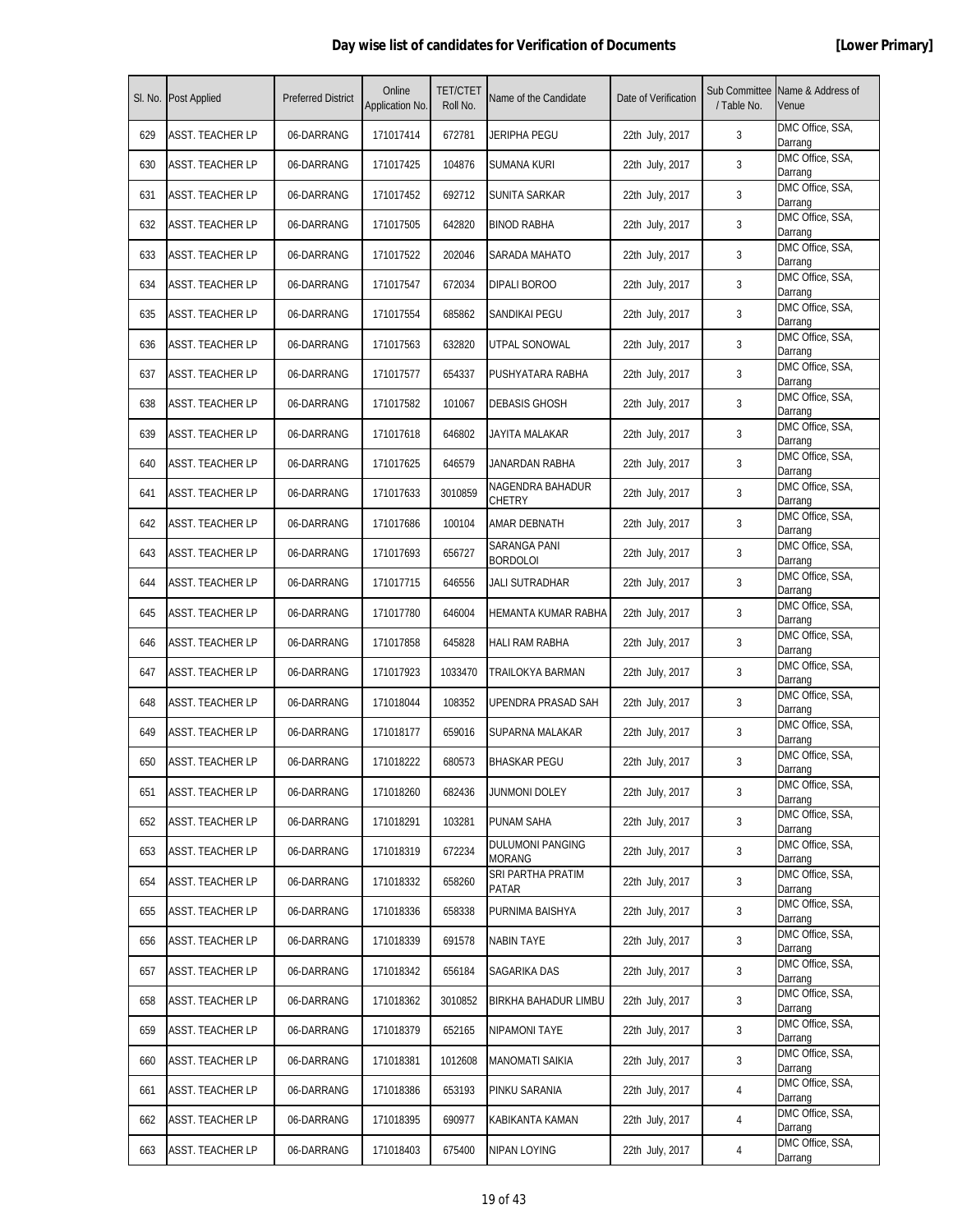|     | SI. No. Post Applied    | <b>Preferred District</b> | Online<br>Application No. | <b>TET/CTET</b><br>Roll No. | Name of the Candidate      | Date of Verification | Sub Committee<br>/ Table No. | Name & Address of<br>Venue  |
|-----|-------------------------|---------------------------|---------------------------|-----------------------------|----------------------------|----------------------|------------------------------|-----------------------------|
| 664 | <b>ASST. TEACHER LP</b> | 06-DARRANG                | 171018409                 | 651342                      | MUKUL RABHA                | 22th July, 2017      | 4                            | DMC Office, SSA,<br>Darrang |
| 665 | ASST. TEACHER LP        | 06-DARRANG                | 171018435                 | 651353                      | MUKUT CH KAIBARTA          | 22th July, 2017      | 4                            | DMC Office, SSA,<br>Darrang |
| 666 | <b>ASST. TEACHER LP</b> | 06-DARRANG                | 171018462                 | 644940                      | DIPAWALEE DAS              | 22th July, 2017      | 4                            | DMC Office, SSA,<br>Darrang |
| 667 | <b>ASST. TEACHER LP</b> | 06-DARRANG                | 171018483                 | 657756                      | SRI DEEP BORDALOI          | 22th July, 2017      | 4                            | DMC Office, SSA,<br>Darrang |
| 668 | ASST. TEACHER LP        | 06-DARRANG                | 171018493                 | 677698                      | SANJIW MORANG              | 22th July, 2017      | 4                            | DMC Office, SSA,<br>Darrang |
| 669 | ASST. TEACHER LP        | 06-DARRANG                | 171018524                 | 3550703                     | PRADEEP BARUAH             | 22th July, 2017      | 4                            | DMC Office, SSA,<br>Darrang |
| 670 | ASST. TEACHER LP        | 06-DARRANG                | 171018544                 | 3550839                     | SANMANTA NAYAK             | 22th July, 2017      | 4                            | DMC Office, SSA,<br>Darrang |
| 671 | <b>ASST. TEACHER LP</b> | 06-DARRANG                | 171018584                 | 1202315                     | <b>MANASH PRATIM BARO</b>  | 22th July, 2017      | 4                            | DMC Office, SSA,<br>Darrang |
| 672 | <b>ASST. TEACHER LP</b> | 06-DARRANG                | 171018593                 | 646556                      | JALI SUTRADHAR             | 22th July, 2017      | 4                            | DMC Office, SSA,<br>Darrang |
| 673 | <b>ASST. TEACHER LP</b> | 06-DARRANG                | 171018598                 | 1012690                     | MRIDUSMITA MEDHI           | 22th July, 2017      | 4                            | DMC Office, SSA,<br>Darrang |
| 674 | ASST. TEACHER LP        | 06-DARRANG                | 171018627                 | 640887                      | ANKUR TERAN                | 22th July, 2017      | 4                            | DMC Office, SSA,<br>Darrang |
| 675 | <b>ASST. TEACHER LP</b> | 06-DARRANG                | 171018638                 | 1200813                     | LUHIT CH NATH              | 22th July, 2017      | 4                            | DMC Office, SSA,<br>Darrang |
| 676 | <b>ASST. TEACHER LP</b> | 06-DARRANG                | 171018656                 | 673720                      | LUKUMONI SAIKIA            | 22th July, 2017      | 4                            | DMC Office, SSA,<br>Darrang |
| 677 | <b>ASST. TEACHER LP</b> | 06-DARRANG                | 171018716                 | 631327                      | MISS ANAMIKA DAS           | 22th July, 2017      | 4                            | DMC Office, SSA,<br>Darrang |
| 678 | ASST. TEACHER LP        | 06-DARRANG                | 171018756                 | 692046                      | RANJIT DOLEY               | 22th July, 2017      | 4                            | DMC Office, SSA,<br>Darrang |
| 679 | ASST. TEACHER LP        | 06-DARRANG                | 171018760                 | 685944                      | SANTANU SONOWAL            | 22th July, 2017      | 4                            | DMC Office, SSA,<br>Darrang |
| 680 | <b>ASST. TEACHER LP</b> | 06-DARRANG                | 171018768                 | 106856                      | MINNA SINGH                | 22th July, 2017      | 4                            | DMC Office, SSA,<br>Darrang |
| 681 | <b>ASST. TEACHER LP</b> | 06-DARRANG                | 171018786                 | 101472                      | <b>ILA DAS</b>             | 22th July, 2017      | 4                            | DMC Office, SSA,<br>Darrang |
| 682 | <b>ASST. TEACHER LP</b> | 06-DARRANG                | 171018798                 | 645795                      | <b>GUNIL BORDOLOI</b>      | 22th July, 2017      | 4                            | DMC Office, SSA,<br>Darrang |
| 683 | ASST. TEACHER LP        | 06-DARRANG                | 171018815                 | 3540164                     | DHRUBA JYOTI NATH          | 22th July, 2017      | 4                            | DMC Office, SSA,<br>Darrang |
| 684 | ASST. TEACHER LP        | 06-DARRANG                | 171018827                 | 643404                      | CHANDAN KUMAR BARO         | 22th July, 2017      | 4                            | DMC Office, SSA,<br>Darrang |
| 685 | <b>ASST. TEACHER LP</b> | 06-DARRANG                | 171018835                 | 647547                      | JYOTI PROSAD BORAH         | 22th July, 2017      | 4                            | DMC Office, SSA,<br>Darrang |
| 686 | ASST. TEACHER LP        | 06-DARRANG                | 171018842                 | 1553058                     | PARESH BORAH               | 22th July, 2017      | 4                            | DMC Office, SSA,<br>Darrang |
| 687 | <b>ASST. TEACHER LP</b> | 06-DARRANG                | 171018857                 | 649225                      | <b>MAKANI DAS</b>          | 22th July, 2017      | 4                            | DMC Office, SSA,<br>Darrang |
| 688 | <b>ASST. TEACHER LP</b> | 06-DARRANG                | 171018865                 | 4507560                     | <b>TILOK HEMROM</b>        | 22th July, 2017      | 4                            | DMC Office, SSA,<br>Darrang |
| 689 | ASST. TEACHER LP        | 06-DARRANG                | 171018908                 | 1552949                     | NIKUMANI RABHA             | 22th July, 2017      | 4                            | DMC Office, SSA,<br>Darrang |
| 690 | <b>ASST. TEACHER LP</b> | 06-DARRANG                | 171018914                 | 3031118                     | RANEN BARO                 | 22th July, 2017      | 4                            | DMC Office, SSA,<br>Darrang |
| 691 | <b>ASST. TEACHER LP</b> | 06-DARRANG                | 171018971                 | 3550080                     | ARUPA BARMAN               | 22th July, 2017      | 4                            | DMC Office, SSA,<br>Darrang |
| 692 | <b>ASST. TEACHER LP</b> | 06-DARRANG                | 171019270                 | 3540383                     | LABANYA DEVI               | 22th July, 2017      | 4                            | DMC Office, SSA,<br>Darrang |
| 693 | <b>ASST. TEACHER LP</b> | 06-DARRANG                | 171019283                 | 676070                      | PRAHALAD KACHARI           | 22th July, 2017      | 4                            | DMC Office, SSA,<br>Darrang |
| 694 | ASST. TEACHER LP        | 06-DARRANG                | 171019345                 | 1552514                     | JYOTISH HAZARIKA           | 22th July, 2017      | 4                            | DMC Office, SSA,<br>Darrang |
| 695 | <b>ASST. TEACHER LP</b> | 06-DARRANG                | 171019445                 | 658796                      | <b>SUKUMAR DAS</b>         | 22th July, 2017      | 4                            | DMC Office, SSA,<br>Darrang |
| 696 | <b>ASST. TEACHER LP</b> | 06-DARRANG                | 171019461                 | 643341                      | CHAMPAK BISWAS             | 22th July, 2017      | 4                            | DMC Office, SSA,<br>Darrang |
| 697 | <b>ASST. TEACHER LP</b> | 06-DARRANG                | 171019470                 | 677857                      | SHRI RAJIB KUMAR<br>LOYING | 22th July, 2017      | 4                            | DMC Office, SSA,<br>Darrang |
| 698 | <b>ASST. TEACHER LP</b> | 06-DARRANG                | 171019505                 | 24000149                    | RAJU KUMAR NATH            | 22th July, 2017      | 4                            | DMC Office, SSA,<br>Darrang |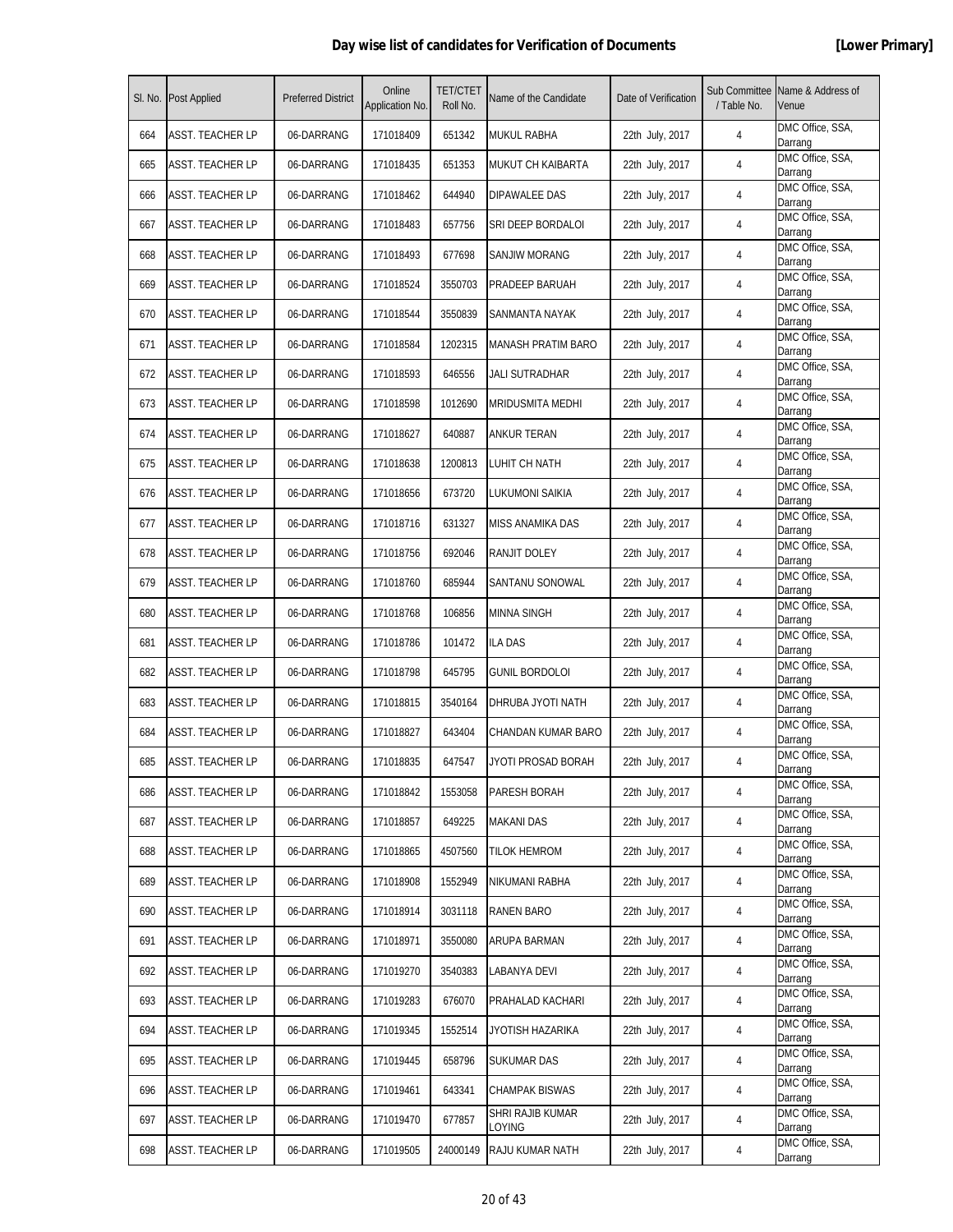|     | SI. No. Post Applied    | <b>Preferred District</b> | Online<br>Application No. | <b>TET/CTET</b><br>Roll No. | Name of the Candidate | Date of Verification | Sub Committee<br>/ Table No. | Name & Address of<br>Venue  |
|-----|-------------------------|---------------------------|---------------------------|-----------------------------|-----------------------|----------------------|------------------------------|-----------------------------|
| 699 | <b>ASST. TEACHER LP</b> | 06-DARRANG                | 171019511                 | 645733                      | <b>GOPAL PATHAK</b>   | 22th July, 2017      | 4                            | DMC Office, SSA,<br>Darrang |
| 700 | ASST. TEACHER LP        | 06-DARRANG                | 171019527                 | 646173                      | <b>HIMANGSU DEKA</b>  | 22th July, 2017      | 4                            | DMC Office, SSA,<br>Darrang |
| 701 | <b>ASST. TEACHER LP</b> | 06-DARRANG                | 171019561                 | 3010301                     | <b>INDIRA DEKA</b>    | 22th July, 2017      | 4                            | DMC Office, SSA,<br>Darrang |
| 702 | <b>ASST. TEACHER LP</b> | 06-DARRANG                | 171019594                 | 54003641                    | PABITRA DEKA          | 22th July, 2017      | 4                            | DMC Office, SSA,<br>Darrang |
| 703 | ASST. TEACHER LP        | 06-DARRANG                | 171019711                 | 657830                      | DIPIKA BHARALI        | 22th July, 2017      | 4                            | DMC Office, SSA,<br>Darrang |
| 704 | ASST. TEACHER LP        | 06-DARRANG                | 171019722                 | 100681                      | <b>BIJOY DAS</b>      | 22th July, 2017      | 4                            | DMC Office, SSA,<br>Darrang |
| 705 | <b>ASST. TEACHER LP</b> | 06-DARRANG                | 171019746                 | 658563                      | TARALI DAS            | 22th July, 2017      | 4                            | DMC Office, SSA,<br>Darrang |
| 706 | <b>ASST. TEACHER LP</b> | 06-DARRANG                | 171019766                 | 647722                      | KABITA BAISHYA        | 22th July, 2017      | 4                            | DMC Office, SSA,<br>Darrang |
| 707 | <b>ASST. TEACHER LP</b> | 06-DARRANG                | 171019801                 | 631819                      | NIRAMOY SONOWAL       | 22th July, 2017      | 4                            | DMC Office, SSA,<br>Darrang |
| 708 | ASST. TEACHER LP        | 06-DARRANG                | 171019817                 | 101365                      | GITA SARKAR           | 22th July, 2017      | 4                            | DMC Office, SSA,<br>Darrang |
| 709 | <b>ASST. TEACHER LP</b> | 06-DARRANG                | 171019850                 | 1553172                     | PUTUL KALITA DEKA     | 22th July, 2017      | 4                            | DMC Office, SSA,<br>Darrang |
| 710 | <b>ASST. TEACHER LP</b> | 06-DARRANG                | 171019851                 | 641075                      | ARABINDA BORDALOI     | 22th July, 2017      | 4                            | DMC Office, SSA,<br>Darrang |
| 711 | <b>ASST. TEACHER LP</b> | 06-DARRANG                | 171019863                 | 648031                      | KANAKLATA MALI        | 22th July, 2017      | 4                            | DMC Office, SSA,<br>Darrang |
| 712 | <b>ASST. TEACHER LP</b> | 06-DARRANG                | 171019898                 | 648718                      | <b>LABHITA MALI</b>   | 22th July, 2017      | 4                            | DMC Office, SSA,<br>Darrang |
| 713 | ASST. TEACHER LP        | 06-DARRANG                | 171019899                 | 1552949                     | NIKUMANI RABHA        | 22th July, 2017      | 4                            | DMC Office, SSA,<br>Darrang |
| 714 | ASST. TEACHER LP        | 06-DARRANG                | 171019911                 | 643163                      | BIZOY DAS             | 22th July, 2017      | 4                            | DMC Office, SSA,<br>Darrang |
| 715 | <b>ASST. TEACHER LP</b> | 06-DARRANG                | 171019915                 | 3550634                     | NARMADA BORO          | 22th July, 2017      | 4                            | DMC Office, SSA,<br>Darrang |
| 716 | <b>ASST. TEACHER LP</b> | 06-DARRANG                | 171020031                 | 673614                      | LAKSHJIT DAS          | 22th July, 2017      | 4                            | DMC Office, SSA,<br>Darrang |
| 717 | <b>ASST. TEACHER LP</b> | 06-DARRANG                | 171020044                 | 658309                      | SRI PRANJAL BORDOLOI  | 22th July, 2017      | 4                            | DMC Office, SSA,<br>Darrang |
| 718 | <b>ASST. TEACHER LP</b> | 06-DARRANG                | 171020064                 | 3550882                     | SURAJMAL CHOWHAN      | 22th July, 2017      | 4                            | DMC Office, SSA,<br>Darrang |
| 719 | ASST. TEACHER LP        | 06-DARRANG                | 171020141                 | 641366                      | <b>ASTOMI BRAHMA</b>  | 22th July, 2017      | 4                            | DMC Office, SSA,<br>Darrang |
| 720 | <b>ASST. TEACHER LP</b> | 06-DARRANG                | 171020173                 | 1552172                     | DIPANJALI RABHA       | 22th July, 2017      | 4                            | DMC Office, SSA,<br>Darrang |
| 721 | ASST. TEACHER LP        | 06-DARRANG                | 171020177                 | 00604606                    | <b>ABDULLAHHOQUE</b>  | 24th July, 2017      | $\mathbf{1}$                 | DMC Office, SSA,<br>Darrang |
| 722 | <b>ASST. TEACHER LP</b> | 06-DARRANG                | 171020195                 | 201885                      | RANJIT KUMAR GUPTA    | 24th July, 2017      | $\mathbf{1}$                 | DMC Office, SSA,<br>Darrang |
| 723 | <b>ASST. TEACHER LP</b> | 06-DARRANG                | 171020260                 | 104314                      | SHIB SANKAR GHOSE     | 24th July, 2017      | 1                            | DMC Office, SSA,<br>Darrang |
| 724 | <b>ASST. TEACHER LP</b> | 06-DARRANG                | 171020374                 | 102903                      | PINKY GHOSH           | 24th July, 2017      | $\mathbf{1}$                 | DMC Office, SSA,<br>Darrang |
| 725 | <b>ASST. TEACHER LP</b> | 06-DARRANG                | 171020411                 | 106334                      | <b>JYOTI KUMARI</b>   | 24th July, 2017      | $\mathbf{1}$                 | DMC Office, SSA,<br>Darrang |
| 726 | <b>ASST. TEACHER LP</b> | 06-DARRANG                | 171020498                 | 643245                      | BRAJEN KUMAR BORO     | 24th July, 2017      | $\mathbf{1}$                 | DMC Office, SSA,<br>Darrang |
| 727 | <b>ASST. TEACHER LP</b> | 06-DARRANG                | 171020523                 | 659230                      | SWARNALATA DAS        | 24th July, 2017      | $\mathbf{1}$                 | DMC Office, SSA,<br>Darrang |
| 728 | <b>ASST. TEACHER LP</b> | 06-DARRANG                | 171020606                 | 57009046                    | <b>NASIR ALI</b>      | 24th July, 2017      | $\mathbf{1}$                 | DMC Office, SSA,<br>Darrang |
| 729 | ASST. TEACHER LP        | 06-DARRANG                | 171020633                 | 652609                      | PADMINI BORO          | 24th July, 2017      | $\mathbf{1}$                 | DMC Office, SSA,<br>Darrang |
| 730 | <b>ASST. TEACHER LP</b> | 06-DARRANG                | 171020694                 | 3540486                     | <b>MITHUN PAUL</b>    | 24th July, 2017      | $\mathbf{1}$                 | DMC Office, SSA,<br>Darrang |
| 731 | <b>ASST. TEACHER LP</b> | 06-DARRANG                | 171020734                 | 679074                      | UTPAL DEWRI           | 24th July, 2017      | $\mathbf{1}$                 | DMC Office, SSA,<br>Darrang |
| 732 | <b>ASST. TEACHER LP</b> | 06-DARRANG                | 171020756                 | 641003                      | ANUSMITA BANIA        | 24th July, 2017      | $\mathbf{1}$                 | DMC Office, SSA,<br>Darrang |
| 733 | <b>ASST. TEACHER LP</b> | 06-DARRANG                | 171020768                 | 651272                      | DHARITRI DAS          | 24th July, 2017      | $\mathbf{1}$                 | DMC Office, SSA,<br>Darrang |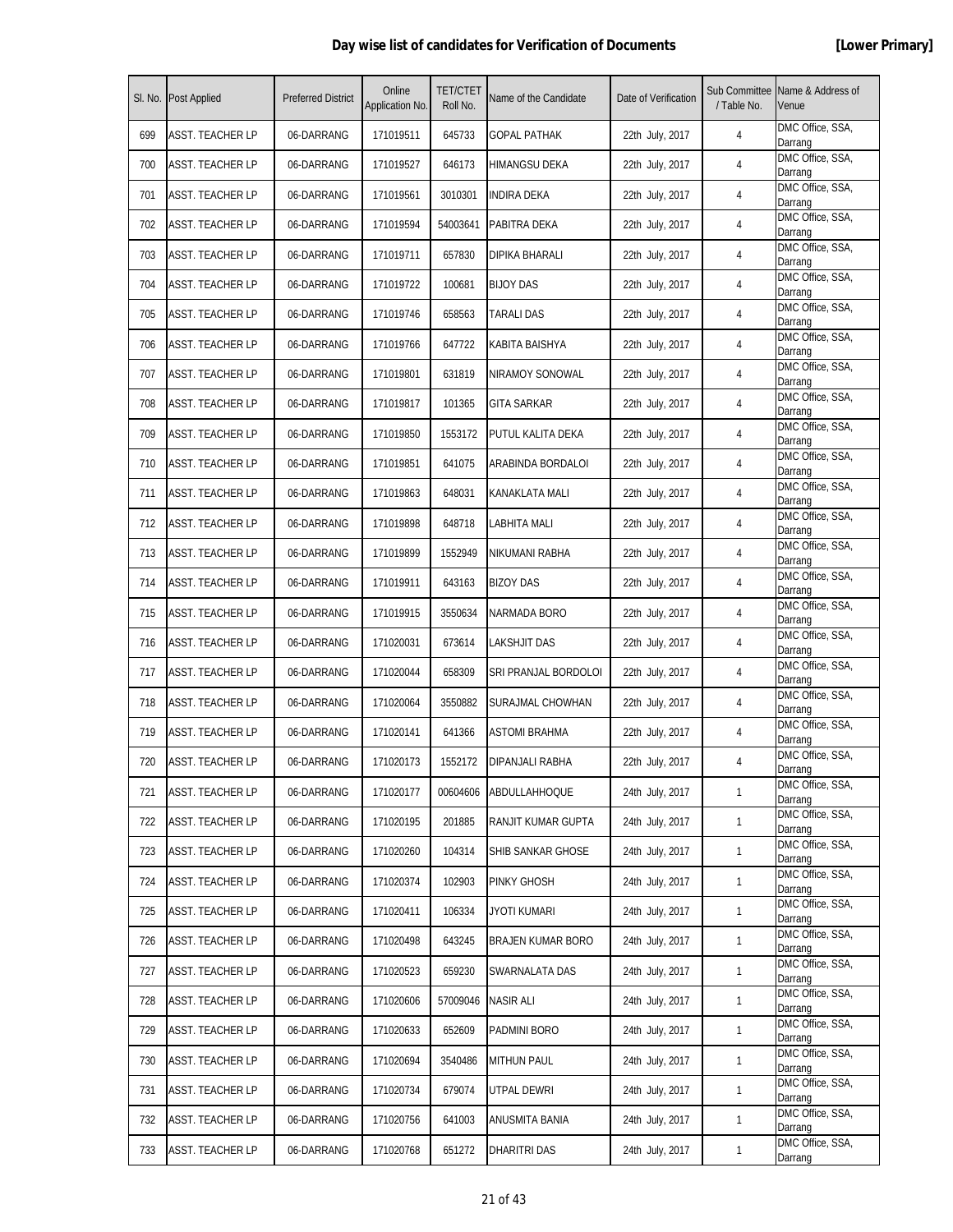|     | SI. No. Post Applied    | <b>Preferred District</b> | Online<br>Application No. | <b>TET/CTET</b><br>Roll No. | Name of the Candidate             | Date of Verification | Sub Committee<br>/ Table No. | Name & Address of<br>Venue  |
|-----|-------------------------|---------------------------|---------------------------|-----------------------------|-----------------------------------|----------------------|------------------------------|-----------------------------|
| 734 | <b>ASST. TEACHER LP</b> | 06-DARRANG                | 171020807                 | 692756                      | TAPAN BARUAH                      | 24th July, 2017      | 1                            | DMC Office, SSA,<br>Darrang |
| 735 | ASST. TEACHER LP        | 06-DARRANG                | 171020841                 | 01521056                    | CHHAYA SHARMA                     | 24th July, 2017      | 1                            | DMC Office, SSA,<br>Darrang |
| 736 | <b>ASST. TEACHER LP</b> | 06-DARRANG                | 171020901                 | 691563                      | <b>MWBLIB BASUMATARY</b>          | 24th July, 2017      | $\mathbf{1}$                 | DMC Office, SSA,<br>Darrang |
| 737 | <b>ASST. TEACHER LP</b> | 06-DARRANG                | 171020955                 | 657540                      | <b>ANJU DAS</b>                   | 24th July, 2017      | $\mathbf{1}$                 | DMC Office, SSA,<br>Darrang |
| 738 | ASST. TEACHER LP        | 06-DARRANG                | 171021012                 | 3550434                     | JYOTIMA DEKA                      | 24th July, 2017      | $\mathbf{1}$                 | DMC Office, SSA,<br>Darrang |
| 739 | <b>ASST. TEACHER LP</b> | 06-DARRANG                | 171021023                 | 1553087                     | PRADESH SAIKIA                    | 24th July, 2017      | 1                            | DMC Office, SSA,<br>Darrang |
| 740 | ASST. TEACHER LP        | 06-DARRANG                | 171021039                 | 672689                      | JAN MORANG                        | 24th July, 2017      | $\mathbf{1}$                 | DMC Office, SSA,<br>Darrang |
| 741 | <b>ASST. TEACHER LP</b> | 06-DARRANG                | 171021090                 | 621554                      | DIPSHIKHA DOLEY                   | 24th July, 2017      | $\mathbf{1}$                 | DMC Office, SSA,<br>Darrang |
| 742 | ASST. TEACHER LP        | 06-DARRANG                | 171021097                 | 2904521                     | <b>BISHWAJIT DAS</b>              | 24th July, 2017      | 1                            | DMC Office, SSA,<br>Darrang |
| 743 | ASST. TEACHER LP        | 06-DARRANG                | 171021126                 | 133977                      | CHANDRAMA SAHARIA<br><b>BORAH</b> | 24th July, 2017      | $\mathbf{1}$                 | DMC Office, SSA,<br>Darrang |
| 744 | ASST. TEACHER LP        | 06-DARRANG                | 171021133                 | 656629                      | SANKAR CH DAS                     | 24th July, 2017      | $\mathbf{1}$                 | DMC Office, SSA,<br>Darrang |
| 745 | ASST. TEACHER LP        | 06-DARRANG                | 171021193                 | 643686                      | DAIBAKI DAS                       | 24th July, 2017      | $\mathbf{1}$                 | DMC Office, SSA,<br>Darrang |
| 746 | <b>ASST. TEACHER LP</b> | 06-DARRANG                | 171021196                 | 645988                      | HEMANTA DEURI                     | 24th July, 2017      | $\mathbf{1}$                 | DMC Office, SSA,<br>Darrang |
| 747 | <b>ASST. TEACHER LP</b> | 06-DARRANG                | 171021197                 | 641834                      | BARNALI RABHA                     | 24th July, 2017      | $\mathbf{1}$                 | DMC Office, SSA,<br>Darrang |
| 748 | ASST. TEACHER LP        | 06-DARRANG                | 171021217                 | 653056                      | PATIT KUMAR SARKAR                | 24th July, 2017      | $\mathbf{1}$                 | DMC Office, SSA,<br>Darrang |
| 749 | ASST. TEACHER LP        | 06-DARRANG                | 171021218                 | 620461                      | <b>BHABEN TAID</b>                | 24th July, 2017      | $\mathbf{1}$                 | DMC Office, SSA,<br>Darrang |
| 750 | ASST. TEACHER LP        | 06-DARRANG                | 171021268                 | 622073                      | INDRA KUMAR TAID                  | 24th July, 2017      | $\mathbf{1}$                 | DMC Office, SSA,<br>Darrang |
| 751 | <b>ASST. TEACHER LP</b> | 06-DARRANG                | 171021279                 | 649811                      | MANUMATI MANDAL                   | 24th July, 2017      | 1                            | DMC Office, SSA,<br>Darrang |
| 752 | <b>ASST. TEACHER LP</b> | 06-DARRANG                | 171021282                 | 675321                      | NIBEDITA DAS                      | 24th July, 2017      | 1                            | DMC Office, SSA,<br>Darrang |
| 753 | ASST. TEACHER LP        | 06-DARRANG                | 171021289                 | 1554259                     | OMPRAKASH<br><b>BASUMATARY</b>    | 24th July, 2017      | $\mathbf{1}$                 | DMC Office, SSA,<br>Darrang |
| 754 | ASST. TEACHER LP        | 06-DARRANG                | 171021293                 | 652891                      | PAPUMONI BANIA                    | 24th July, 2017      | $\mathbf{1}$                 | DMC Office, SSA,<br>Darrang |
| 755 | ASST. TEACHER LP        | 06-DARRANG                | 171021342                 | 648644                      | KUNJA RANI BAISHYA                | 24th July, 2017      | $\mathbf{1}$                 | DMC Office, SSA,<br>Darrang |
| 756 | ASST. TEACHER LP        | 06-DARRANG                | 171021353                 | 100063                      | <b>AJOY GHOSH</b>                 | 24th July, 2017      | $\mathbf{1}$                 | DMC Office, SSA,<br>Darrang |
| 757 | <b>ASST. TEACHER LP</b> | 06-DARRANG                | 171021356                 | 640961                      | ANUPAMA BARO                      | 24th July, 2017      | $\mathbf{1}$                 | DMC Office, SSA,<br>Darrang |
| 758 | <b>ASST. TEACHER LP</b> | 06-DARRANG                | 171021385                 | 651810                      | NAYAN BORDOLOI                    | 24th July, 2017      | $\mathbf{1}$                 | DMC Office, SSA,<br>Darrang |
| 759 | ASST. TEACHER LP        | 06-DARRANG                | 171021387                 | 4801491                     | ANTHONY KUJUR                     | 24th July, 2017      | 1                            | DMC Office, SSA,<br>Darrang |
| 760 | ASST. TEACHER LP        | 06-DARRANG                | 171021401                 | 654512                      | <b>RAJDEEP TALUKDAR</b>           | 24th July, 2017      | 1                            | DMC Office, SSA,<br>Darrang |
| 761 | <b>ASST. TEACHER LP</b> | 06-DARRANG                | 171021404                 | 01503767                    | RATAN LAL MEENA                   | 24th July, 2017      | $\mathbf{1}$                 | DMC Office, SSA,<br>Darrang |
| 762 | <b>ASST. TEACHER LP</b> | 06-DARRANG                | 171021411                 | 643833                      | DEBAJYOTI TALUKDAR                | 24th July, 2017      | $\mathbf{1}$                 | DMC Office, SSA,<br>Darrang |
| 763 | <b>ASST. TEACHER LP</b> | 06-DARRANG                | 171021425                 | 676442                      | PRONITA MORANG                    | 24th July, 2017      | $\mathbf{1}$                 | DMC Office, SSA,<br>Darrang |
| 764 | ASST. TEACHER LP        | 06-DARRANG                | 171021441                 | 620523                      | BHARAT CHINTEY                    | 24th July, 2017      | $\mathbf{1}$                 | DMC Office, SSA,<br>Darrang |
| 765 | <b>ASST. TEACHER LP</b> | 06-DARRANG                | 171021528                 | 643605                      | <b>CHINTU DAS</b>                 | 24th July, 2017      | $\mathbf{1}$                 | DMC Office, SSA,<br>Darrang |
| 766 | <b>ASST. TEACHER LP</b> | 06-DARRANG                | 171021532                 | 682968                      | LEKHAN PERMEY                     | 24th July, 2017      | $\mathbf{1}$                 | DMC Office, SSA,<br>Darrang |
| 767 | <b>ASST. TEACHER LP</b> | 06-DARRANG                | 171021533                 | 657022                      | SHIKHA HAZARIKA                   | 24th July, 2017      | $\mathbf{1}$                 | DMC Office, SSA,<br>Darrang |
| 768 | <b>ASST. TEACHER LP</b> | 06-DARRANG                | 171021548                 | 643224                      | BORNALI DEWRI                     | 24th July, 2017      | $\mathbf{1}$                 | DMC Office, SSA,<br>Darrang |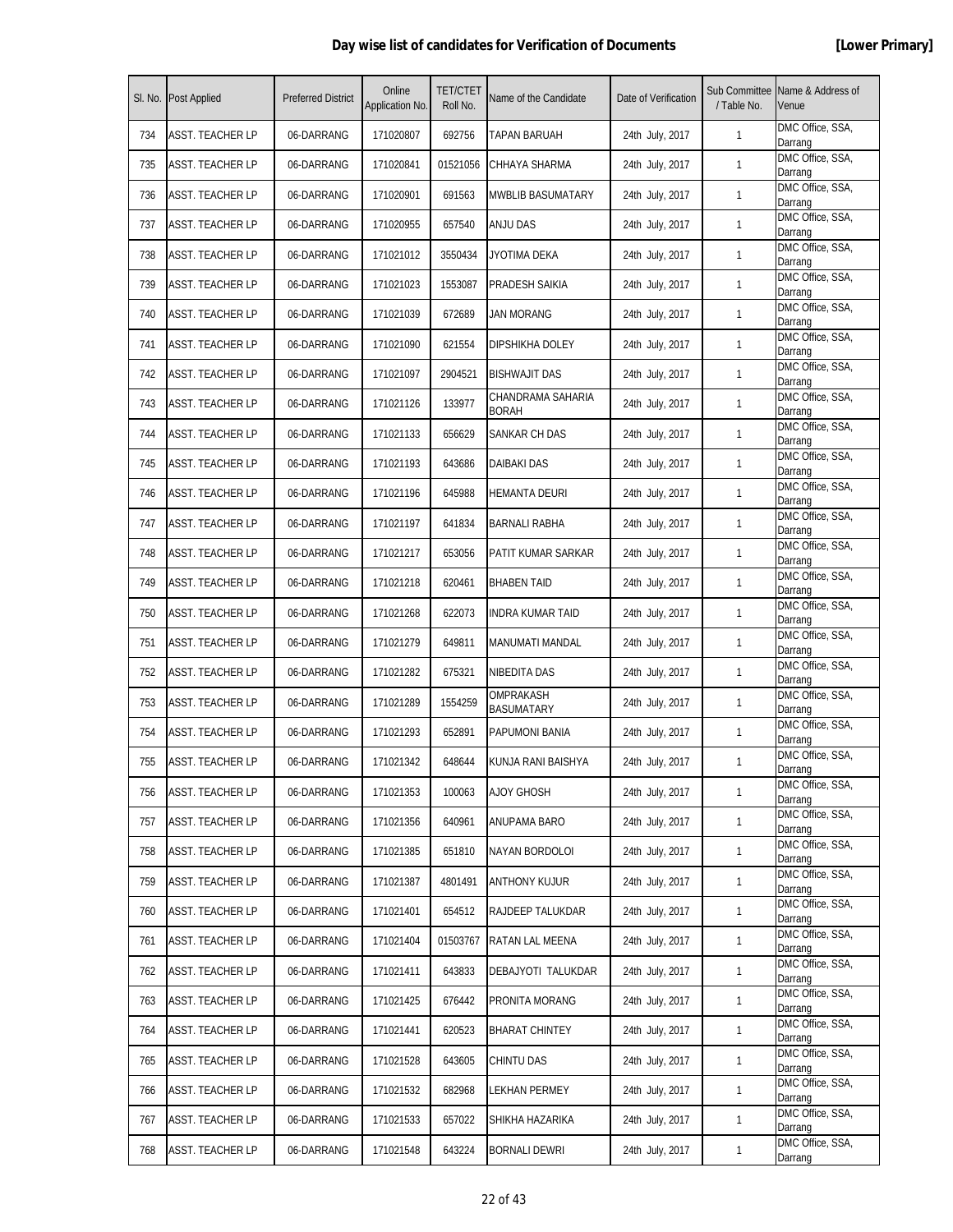|     | SI. No. Post Applied    | <b>Preferred District</b> | Online<br>Application No. | <b>TET/CTET</b><br>Roll No. | Name of the Candidate           | Date of Verification | / Table No.    | Sub Committee Name & Address of<br>Venue |
|-----|-------------------------|---------------------------|---------------------------|-----------------------------|---------------------------------|----------------------|----------------|------------------------------------------|
| 769 | ASST. TEACHER LP        | 06-DARRANG                | 171021562                 | 641772                      | <b>BARNALI BORO</b>             | 24th July, 2017      | $\mathbf{1}$   | DMC Office, SSA,<br>Darrang              |
| 770 | ASST. TEACHER LP        | 06-DARRANG                | 171021575                 | 1203382                     | DHIRAJ KUMAR NATH               | 24th July, 2017      | $\mathbf{1}$   | DMC Office, SSA,<br>Darrang              |
| 771 | <b>ASST. TEACHER LP</b> | 06-DARRANG                | 171021578                 | 641772                      | <b>BARNALI BORO</b>             | 24th July, 2017      | $\mathbf{1}$   | DMC Office, SSA,<br>Darrang              |
| 772 | <b>ASST. TEACHER LP</b> | 06-DARRANG                | 171021579                 | 645318                      | <b>FIRAJ BASUMATARY</b>         | 24th July, 2017      | $\mathbf{1}$   | DMC Office, SSA,<br>Darrang              |
| 773 | ASST. TEACHER LP        | 06-DARRANG                | 171021581                 | 648785                      | LAKHYA DHAR SARANIA             | 24th July, 2017      | 1              | DMC Office, SSA,<br>Darrang              |
| 774 | <b>ASST. TEACHER LP</b> | 06-DARRANG                | 171021587                 | 642315                      | BHUPALI SAIKIA                  | 24th July, 2017      | 1              | DMC Office, SSA,<br>Darrang              |
| 775 | ASST. TEACHER LP        | 06-DARRANG                | 171021637                 | 630043                      | ami sonowal                     | 24th July, 2017      | $\mathbf{1}$   | DMC Office, SSA,<br>Darrang              |
| 776 | <b>ASST. TEACHER LP</b> | 06-DARRANG                | 171021638                 | 683918                      | <b>MRIDUBAN PATIR</b>           | 24th July, 2017      | $\mathbf{1}$   | DMC Office, SSA,<br>Darrang              |
| 777 | <b>ASST. TEACHER LP</b> | 06-DARRANG                | 171021643                 | 620969                      | <b>BULUMONI PEGU</b>            | 24th July, 2017      | $\mathbf{1}$   | DMC Office, SSA,<br>Darrang              |
| 778 | ASST. TEACHER LP        | 06-DARRANG                | 171021646                 | 648710                      | LABANYA BHARALEE                | 24th July, 2017      | 1              | DMC Office, SSA,<br>Darrang              |
| 779 | ASST. TEACHER LP        | 06-DARRANG                | 171021649                 | 649254                      | <b>MALATI BARO</b>              | 24th July, 2017      | 1              | DMC Office, SSA,<br>Darrang              |
| 780 | ASST. TEACHER LP        | 06-DARRANG                | 171021651                 | 51012099                    | <b>AMRITI GOGOI</b>             | 24th July, 2017      | $\mathbf{1}$   | DMC Office, SSA,<br>Darrang              |
| 781 | <b>ASST. TEACHER LP</b> | 06-DARRANG                | 171021673                 | 653656                      | PRANITA DAS                     | 24th July, 2017      | 2              | DMC Office, SSA,<br>Darrang              |
| 782 | <b>ASST. TEACHER LP</b> | 06-DARRANG                | 171021679                 | 649859                      | <b>MAUSAM KACHARI</b>           | 24th July, 2017      | $\overline{2}$ | DMC Office, SSA,<br>Darrang              |
| 783 | ASST. TEACHER LP        | 06-DARRANG                | 171021700                 | 57010085                    | PINKU NATH                      | 24th July, 2017      | $\overline{2}$ | DMC Office, SSA,<br>Darrang              |
| 784 | ASST. TEACHER LP        | 06-DARRANG                | 171021706                 | 658713                      | SUDHA BISWAS                    | 24th July, 2017      | $\overline{2}$ | DMC Office, SSA,<br>Darrang              |
| 785 | ASST. TEACHER LP        | 06-DARRANG                | 171021725                 | 648174                      | KARABI DAS                      | 24th July, 2017      | $\overline{2}$ | DMC Office, SSA,<br>Darrang              |
| 786 | ASST. TEACHER LP        | 06-DARRANG                | 171021743                 | 691063                      | <b>KISHON PAYENG</b>            | 24th July, 2017      | 2              | DMC Office, SSA,<br>Darrang              |
| 787 | <b>ASST. TEACHER LP</b> | 06-DARRANG                | 171021814                 | 644090                      | DHANANJAY KACHARI               | 24th July, 2017      | $\overline{2}$ | DMC Office, SSA,<br>Darrang              |
| 788 | ASST. TEACHER LP        | 06-DARRANG                | 171021971                 | 630040                      | ALJIN SONOWAL                   | 24th July, 2017      | 2              | DMC Office, SSA,<br>Darrang              |
| 789 | ASST. TEACHER LP        | 06-DARRANG                | 171022082                 | 622620                      | <b>KAMALESWOR</b><br>CHUNGKRANG | 24th July, 2017      | $\overline{2}$ | DMC Office, SSA,<br>Darrang              |
| 790 | <b>ASST. TEACHER LP</b> | 06-DARRANG                | 171022104                 | 3551269                     | <b>MRIDUL DEKA</b>              | 24th July, 2017      | $\overline{2}$ | DMC Office, SSA,<br>Darrang              |
| 791 | <b>ASST. TEACHER LP</b> | 06-DARRANG                | 171022107                 | 649859                      | <b>MAUSAM KACHARI</b>           | 24th July, 2017      | $\overline{2}$ | DMC Office, SSA,<br>Darrang              |
| 792 | <b>ASST. TEACHER LP</b> | 06-DARRANG                | 171022126                 | 624832                      | <b>RAHUL TAID</b>               | 24th July, 2017      | $\overline{2}$ | DMC Office, SSA,<br>Darrang              |
| 793 | <b>ASST. TEACHER LP</b> | 06-DARRANG                | 171022153                 | 3007451                     | <b>BIPLAB SAHARIA</b>           | 24th July, 2017      | $\overline{2}$ | DMC Office, SSA,<br>Darrang              |
| 794 | ASST. TEACHER LP        | 06-DARRANG                | 171022155                 | 649496                      | MANASI BANIA                    | 24th July, 2017      | $\overline{2}$ | DMC Office, SSA,<br>Darrang              |
| 795 | <b>ASST. TEACHER LP</b> | 06-DARRANG                | 171022179                 | 1543399                     | SANSUMA DAIMARI                 | 24th July, 2017      | 2              | DMC Office, SSA,<br>Darrang              |
| 796 | <b>ASST. TEACHER LP</b> | 06-DARRANG                | 171022181                 | 642124                      | <b>BHANUSHREE DOLEY</b>         | 24th July, 2017      | $\overline{2}$ | DMC Office, SSA,<br>Darrang              |
| 797 | <b>ASST. TEACHER LP</b> | 06-DARRANG                | 171022236                 | 622693                      | <b>KARUNA TAID</b>              | 24th July, 2017      | $\overline{2}$ | DMC Office, SSA,<br>Darrang              |
| 798 | <b>ASST. TEACHER LP</b> | 06-DARRANG                | 171022242                 | 656688                      | SANTANU PATAR                   | 24th July, 2017      | $\overline{2}$ | DMC Office, SSA,<br>Darrang              |
| 799 | <b>ASST. TEACHER LP</b> | 06-DARRANG                | 171022317                 | 680896                      | <b>BISHESWAR DEURI</b>          | 24th July, 2017      | $\overline{2}$ | DMC Office, SSA,<br>Darrang              |
| 800 | <b>ASST. TEACHER LP</b> | 06-DARRANG                | 171022353                 | 02903693                    | <b>MANOJ KUMAR</b>              | 24th July, 2017      | $\overline{2}$ | DMC Office, SSA,<br>Darrang              |
| 801 | <b>ASST. TEACHER LP</b> | 06-DARRANG                | 171022374                 | 651163                      | MRINMOY JYOTI<br>MAZUMDAR       | 24th July, 2017      | $\overline{2}$ | DMC Office, SSA,<br>Darrang              |
| 802 | <b>ASST. TEACHER LP</b> | 06-DARRANG                | 171022402                 | 1542008                     | <b>ABHIJIT DEKA</b>             | 24th July, 2017      | $\overline{2}$ | DMC Office, SSA,<br>Darrang              |
| 803 | <b>ASST. TEACHER LP</b> | 06-DARRANG                | 171022404                 | 632219                      | RASHMI HAZARIKA                 | 24th July, 2017      | 2              | DMC Office, SSA,<br>Darrang              |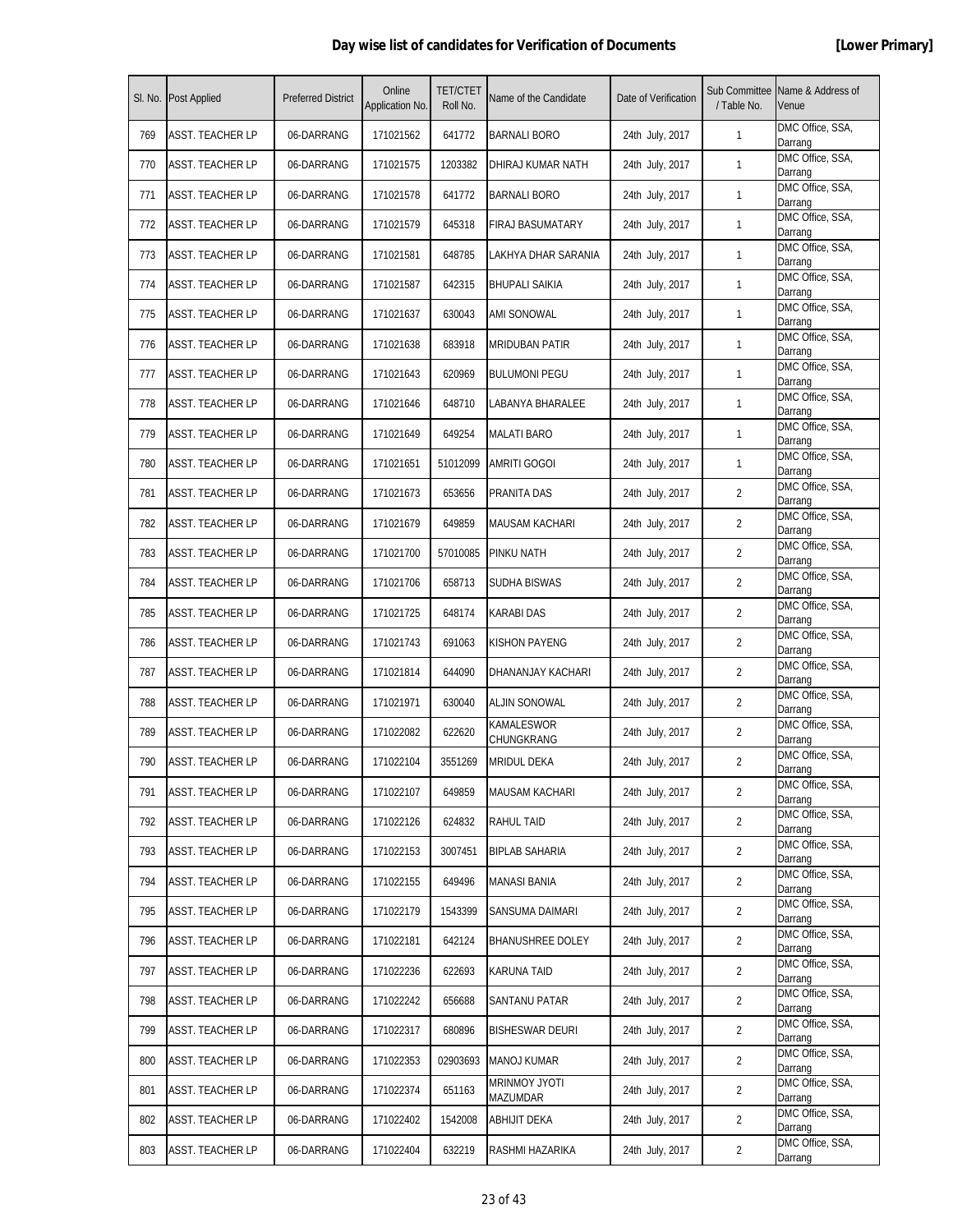|     | SI. No. Post Applied    | <b>Preferred District</b> | Online<br>Application No. | <b>TET/CTET</b><br>Roll No. | Name of the Candidate          | Date of Verification | / Table No.    | Sub Committee Name & Address of<br>Venue |
|-----|-------------------------|---------------------------|---------------------------|-----------------------------|--------------------------------|----------------------|----------------|------------------------------------------|
| 804 | ASST. TEACHER LP        | 06-DARRANG                | 171022414                 | 104253                      | SEBIKA GHOSH                   | 24th July, 2017      | $\overline{2}$ | DMC Office, SSA,<br>Darrang              |
| 805 | <b>ASST. TEACHER LP</b> | 06-DARRANG                | 171022461                 | RC204979                    | PARAMESWAR RABHA               | 24th July, 2017      | $\overline{2}$ | DMC Office, SSA,<br>Darrang              |
| 806 | <b>ASST. TEACHER LP</b> | 06-DARRANG                | 171022477                 | 648080                      | KANIKA BANIA                   | 24th July, 2017      | $\overline{2}$ | DMC Office, SSA,<br>Darrang              |
| 807 | <b>ASST. TEACHER LP</b> | 06-DARRANG                | 171022498                 | 674717                      | MONOJ CHANDRA DAS              | 24th July, 2017      | $\overline{2}$ | DMC Office, SSA,<br>Darrang              |
| 808 | ASST. TEACHER LP        | 06-DARRANG                | 171022500                 | 644968                      | DIPIKA BAISHYA                 | 24th July, 2017      | 2              | DMC Office, SSA,<br>Darrang              |
| 809 | ASST. TEACHER LP        | 06-DARRANG                | 171022527                 | 3550081                     | ASHAMUNNA KACHARI              | 24th July, 2017      | 2              | DMC Office, SSA,<br>Darrang              |
| 810 | ASST. TEACHER LP        | 06-DARRANG                | 171022547                 | 681837                      | <b>GUBINDRA PAWE</b>           | 24th July, 2017      | $\overline{2}$ | DMC Office, SSA,<br>Darrang              |
| 811 | <b>ASST. TEACHER LP</b> | 06-DARRANG                | 171022570                 | 672139                      | <b>DIPIKA TAYE</b>             | 24th July, 2017      | $\overline{2}$ | DMC Office, SSA,<br>Darrang              |
| 812 | <b>ASST. TEACHER LP</b> | 06-DARRANG                | 171022589                 | 102398                      | <b>MOUSUMI ROY</b>             | 24th July, 2017      | $\overline{2}$ | DMC Office, SSA,<br>Darrang              |
| 813 | ASST. TEACHER LP        | 06-DARRANG                | 171022635                 | 675327                      | NIBEDITA SAIKIA                | 24th July, 2017      | 2              | DMC Office, SSA,<br>Darrang              |
| 814 | ASST. TEACHER LP        | 06-DARRANG                | 171022654                 | 649795                      | MANTU RABHA                    | 24th July, 2017      | $\overline{2}$ | DMC Office, SSA,<br>Darrang              |
| 815 | <b>ASST. TEACHER LP</b> | 06-DARRANG                | 171022674                 | 54001136                    | DHANJIT ROY                    | 24th July, 2017      | $\overline{2}$ | DMC Office, SSA,<br>Darrang              |
| 816 | <b>ASST. TEACHER LP</b> | 06-DARRANG                | 171022691                 | 643569                      | CHAYANIKA RABHA                | 24th July, 2017      | $\overline{2}$ | DMC Office, SSA,<br>Darrang              |
| 817 | <b>ASST. TEACHER LP</b> | 06-DARRANG                | 171022703                 | 680896                      | <b>BISHESWAR DEURI</b>         | 24th July, 2017      | $\overline{2}$ | DMC Office, SSA,<br>Darrang              |
| 818 | ASST. TEACHER LP        | 06-DARRANG                | 171022712                 | 3550867                     | SONALI NATH                    | 24th July, 2017      | 2              | DMC Office, SSA,<br>Darrang              |
| 819 | <b>ASST. TEACHER LP</b> | 06-DARRANG                | 171022719                 | 106315                      | JUGESH SINGH                   | 24th July, 2017      | $\overline{2}$ | DMC Office, SSA,<br>Darrang              |
| 820 | <b>ASST. TEACHER LP</b> | 06-DARRANG                | 171022729                 | 644968                      | DIPIKA BAISHYA                 | 24th July, 2017      | $\overline{2}$ | DMC Office, SSA,<br>Darrang              |
| 821 | <b>ASST. TEACHER LP</b> | 06-DARRANG                | 171022756                 | 683305                      | <b>MINALI PEGU</b>             | 24th July, 2017      | $\overline{2}$ | DMC Office, SSA,<br>Darrang              |
| 822 | <b>ASST. TEACHER LP</b> | 06-DARRANG                | 171022789                 | 643749                      | DAMAYANTI DEKA                 | 24th July, 2017      | 2              | DMC Office, SSA,<br>Darrang              |
| 823 | ASST. TEACHER LP        | 06-DARRANG                | 171022807                 | 652647                      | PALLABI BAISHYA                | 24th July, 2017      | 2              | DMC Office, SSA,<br>Darrang              |
| 824 | ASST. TEACHER LP        | 06-DARRANG                | 171022809                 | 111615                      | PREMANAND CHAUHAN              | 24th July, 2017      | $\overline{2}$ | DMC Office, SSA,<br>Darrang              |
| 825 | <b>ASST. TEACHER LP</b> | 06-DARRANG                | 171022814                 | 3012024                     | PAPARI KALITA                  | 24th July, 2017      | $\overline{2}$ | DMC Office, SSA,<br>Darrang              |
| 826 | <b>ASST. TEACHER LP</b> | 06-DARRANG                | 171022818                 | 641355                      | ASHWASTHAMA<br><b>BORDOLOI</b> | 24th July, 2017      | $\overline{2}$ | DMC Office, SSA,<br>Darrang              |
| 827 | <b>ASST. TEACHER LP</b> | 06-DARRANG                | 171022821                 | 1542427                     | <b>DIPTI PAUL</b>              | 24th July, 2017      | $\overline{2}$ | DMC Office, SSA,<br>Darrang              |
| 828 | <b>ASST. TEACHER LP</b> | 06-DARRANG                | 171022824                 | 624832                      | RAHUL TAID                     | 24th July, 2017      | $\overline{2}$ | DMC Office, SSA,<br>Darrang              |
| 829 | <b>ASST. TEACHER LP</b> | 06-DARRANG                | 171022830                 | 692809                      | UDAY BARMAN                    | 24th July, 2017      | $\overline{2}$ | DMC Office, SSA,<br>Darrang              |
| 830 | <b>ASST. TEACHER LP</b> | 06-DARRANG                | 171022835                 | 673631                      | Lalit Pegu                     | 24th July, 2017      | $\overline{2}$ | DMC Office, SSA,<br>Darrang              |
| 831 | <b>ASST. TEACHER LP</b> | 06-DARRANG                | 171022891                 | 659453                      | THIRMAL BAISHYA                | 24th July, 2017      | $\overline{2}$ | DMC Office, SSA,<br>Darrang              |
| 832 | <b>ASST. TEACHER LP</b> | 06-DARRANG                | 171022911                 | 620482                      | BHADRA KANTA DOLEY             | 24th July, 2017      | $\overline{2}$ | DMC Office, SSA,<br>Darrang              |
| 833 | <b>ASST. TEACHER LP</b> | 06-DARRANG                | 171022948                 | 691757                      | PARTHA PRATIM DAS              | 24th July, 2017      | $\overline{2}$ | DMC Office, SSA,<br>Darrang              |
| 834 | <b>ASST. TEACHER LP</b> | 06-DARRANG                | 171022985                 | 670552                      | ARUN MORANG                    | 24th July, 2017      | $\overline{2}$ | DMC Office, SSA,<br>Darrang              |
| 835 | <b>ASST. TEACHER LP</b> | 06-DARRANG                | 171023004                 | 644905                      | DIPANKAR JYOTI GAM             | 24th July, 2017      | $\overline{2}$ | DMC Office, SSA,<br>Darrang              |
| 836 | <b>ASST. TEACHER LP</b> | 06-DARRANG                | 171023006                 | 653876                      | PRATIBHA SARANIA               | 24th July, 2017      | $\overline{2}$ | DMC Office, SSA,<br>Darrang              |
| 837 | <b>ASST. TEACHER LP</b> | 06-DARRANG                | 171023009                 | 671154                      | <b>BIPUL MILI</b>              | 24th July, 2017      | $\overline{2}$ | DMC Office, SSA,<br>Darrang              |
| 838 | <b>ASST. TEACHER LP</b> | 06-DARRANG                | 171023025                 | 621347                      | DIBYAJYOTI PEGU                | 24th July, 2017      | 2              | DMC Office, SSA,<br>Darrang              |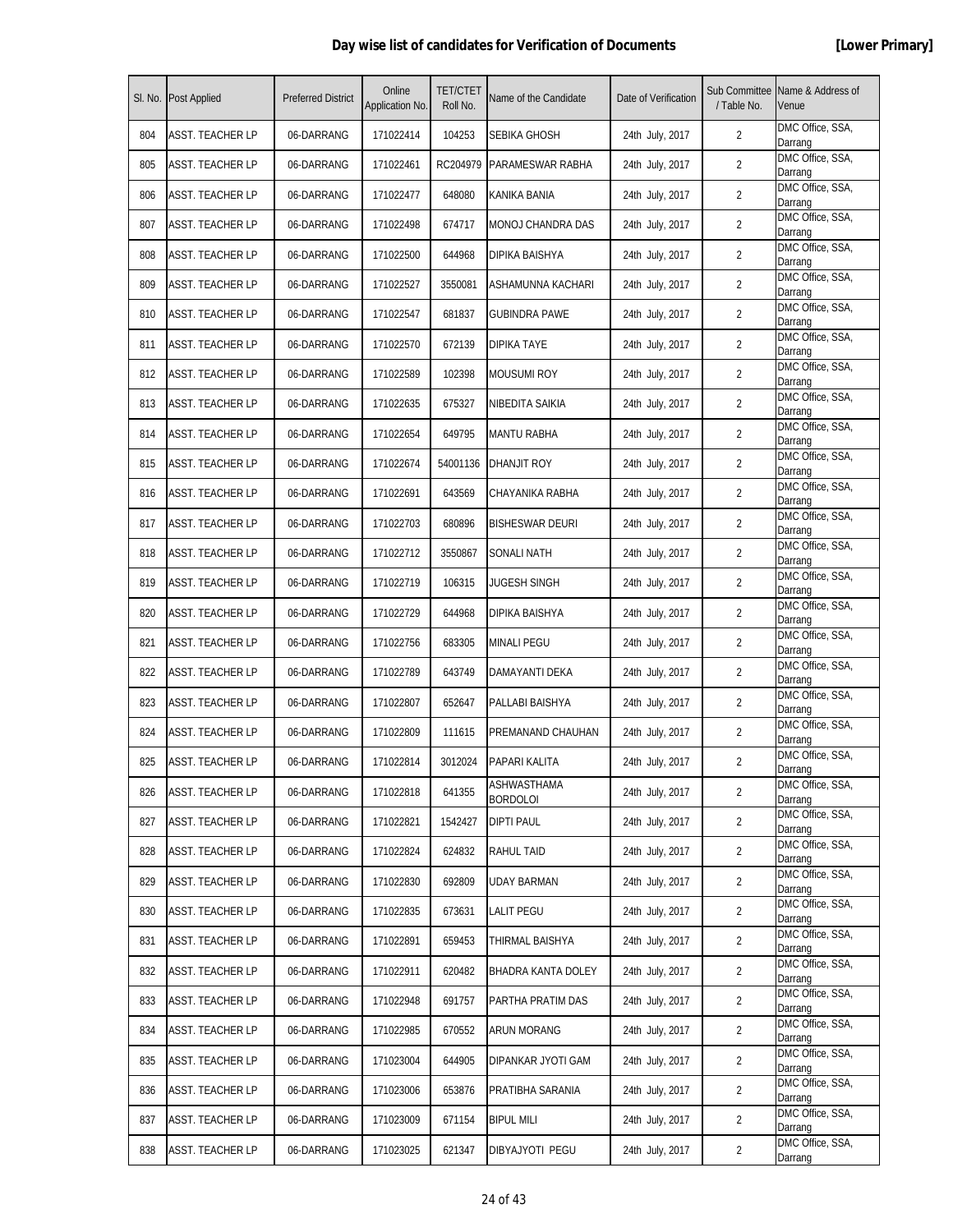|     | SI. No. Post Applied    | <b>Preferred District</b> | Online<br>Application No. | <b>TET/CTET</b><br>Roll No. | Name of the Candidate           | Date of Verification | Sub Committee<br>/ Table No. | Name & Address of<br>Venue  |
|-----|-------------------------|---------------------------|---------------------------|-----------------------------|---------------------------------|----------------------|------------------------------|-----------------------------|
| 839 | <b>ASST. TEACHER LP</b> | 06-DARRANG                | 171023048                 | 691009                      | KANAK CH BORO                   | 24th July, 2017      | $\overline{2}$               | DMC Office, SSA,<br>Darrang |
| 840 | ASST. TEACHER LP        | 06-DARRANG                | 171023058                 | 1200255                     | <b>BINOY KUMAR SARMA</b>        | 24th July, 2017      | 2                            | DMC Office, SSA,<br>Darrang |
| 841 | <b>ASST. TEACHER LP</b> | 06-DARRANG                | 171023066                 | 1542559                     | JAHIDUL ISLAM                   | 24th July, 2017      | 3                            | DMC Office, SSA,<br>Darrang |
| 842 | <b>ASST. TEACHER LP</b> | 06-DARRANG                | 171023075                 | 3550285                     | DULUMANI BASUMATARY             | 24th July, 2017      | 3                            | DMC Office, SSA,<br>Darrang |
| 843 | ASST. TEACHER LP        | 06-DARRANG                | 171023082                 | 3550727                     | PRITILEKHA SAHARIA              | 24th July, 2017      | 3                            | DMC Office, SSA,<br>Darrang |
| 844 | <b>ASST. TEACHER LP</b> | 06-DARRANG                | 171023092                 | 3540355                     | KARUNA KANTA DEKA               | 24th July, 2017      | 3                            | DMC Office, SSA,<br>Darrang |
| 845 | ASST. TEACHER LP        | 06-DARRANG                | 171023159                 | 4701075                     | <b>GULAP GOGOI</b>              | 24th July, 2017      | 3                            | DMC Office, SSA,<br>Darrang |
| 846 | <b>ASST. TEACHER LP</b> | 06-DARRANG                | 171023166                 | 1033100                     | PHULEN DAS                      | 24th July, 2017      | 3                            | DMC Office, SSA,<br>Darrang |
| 847 | <b>ASST. TEACHER LP</b> | 06-DARRANG                | 171023179                 | 675599                      | PADMADHAR REGON                 | 24th July, 2017      | 3                            | DMC Office, SSA,<br>Darrang |
| 848 | ASST. TEACHER LP        | 06-DARRANG                | 171023217                 | 654000                      | PRIYANKA BOMA                   | 24th July, 2017      | 3                            | DMC Office, SSA,<br>Darrang |
| 849 | ASST. TEACHER LP        | 06-DARRANG                | 171023241                 | 654517                      | RAJIB DOLEY                     | 24th July, 2017      | 3                            | DMC Office, SSA,<br>Darrang |
| 850 | ASST. TEACHER LP        | 06-DARRANG                | 171023271                 | 1543447                     | SOMOTA KHATUN                   | 24th July, 2017      | 3                            | DMC Office, SSA,<br>Darrang |
| 851 | <b>ASST. TEACHER LP</b> | 06-DARRANG                | 171023308                 | 630352                      | <b>BODON YEIN</b>               | 24th July, 2017      | 3                            | DMC Office, SSA,<br>Darrang |
| 852 | <b>ASST. TEACHER LP</b> | 06-DARRANG                | 171023334                 | 648858                      | LALITA DAS                      | 24th July, 2017      | 3                            | DMC Office, SSA,<br>Darrang |
| 853 | ASST. TEACHER LP        | 06-DARRANG                | 171023351                 | 651654                      | NAMITA.HALOI                    | 24th July, 2017      | 3                            | DMC Office, SSA,<br>Darrang |
| 854 | ASST. TEACHER LP        | 06-DARRANG                | 171023371                 | 54002917                    | MD TAUHIDUR RAHMAN              | 24th July, 2017      | 3                            | DMC Office, SSA,<br>Darrang |
| 855 | ASST. TEACHER LP        | 06-DARRANG                | 171023372                 | 620392                      | BANTI KUMARI PEGU               | 24th July, 2017      | 3                            | DMC Office, SSA,<br>Darrang |
| 856 | <b>ASST. TEACHER LP</b> | 06-DARRANG                | 171023381                 | 106856                      | <b>MUNNA SINGH</b>              | 24th July, 2017      | 3                            | DMC Office, SSA,<br>Darrang |
| 857 | <b>ASST. TEACHER LP</b> | 06-DARRANG                | 171023387                 | 673605                      | LAKHYAJIT KACHARI               | 24th July, 2017      | 3                            | DMC Office, SSA,<br>Darrang |
| 858 | ASST. TEACHER LP        | 06-DARRANG                | 171023403                 | 3550259                     | DIPAK DEBNATH                   | 24th July, 2017      | 3                            | DMC Office, SSA,<br>Darrang |
| 859 | ASST. TEACHER LP        | 06-DARRANG                | 171023413                 | 671598                      | DAISY RANI TAI                  | 24th July, 2017      | 3                            | DMC Office, SSA,<br>Darrang |
| 860 | ASST. TEACHER LP        | 06-DARRANG                | 171023436                 | 648933                      | LEEZASMITA BAISHYA              | 24th July, 2017      | 3                            | DMC Office, SSA,<br>Darrang |
| 861 | ASST. TEACHER LP        | 06-DARRANG                | 171023463                 | 3540586                     | PINTU SARKAR                    | 24th July, 2017      | 3                            | DMC Office, SSA,<br>Darrang |
| 862 | ASST. TEACHER LP        | 06-DARRANG                | 171023480                 | 3550779                     | REKHA RANI SARANIA              | 24th July, 2017      | 3                            | DMC Office, SSA,<br>Darrang |
| 863 | <b>ASST. TEACHER LP</b> | 06-DARRANG                | 171023511                 | 658575                      | SRI TULIKA NAMASUDRA            | 24th July, 2017      | 3                            | DMC Office, SSA,<br>Darrang |
| 864 | ASST. TEACHER LP        | 06-DARRANG                | 171023514                 | 643126                      | <b>BITHIKA DAS</b>              | 24th July, 2017      | 3                            | DMC Office, SSA,<br>Darrang |
| 865 | <b>ASST. TEACHER LP</b> | 06-DARRANG                | 171023530                 | 3010188                     | DHRUBAJIT BRAHMA                | 24th July, 2017      | 3                            | DMC Office, SSA,<br>Darrang |
| 866 | <b>ASST. TEACHER LP</b> | 06-DARRANG                | 171023546                 | 624369                      | PARISMITA SONOWAL               | 24th July, 2017      | 3                            | DMC Office, SSA,<br>Darrang |
| 867 | ASST. TEACHER LP        | 06-DARRANG                | 171023560                 | 620733                      | <b>BIMKI BAISHYA</b>            | 24th July, 2017      | 3                            | DMC Office, SSA,<br>Darrang |
| 868 | <b>ASST. TEACHER LP</b> | 06-DARRANG                | 171023600                 | 673501                      | KRISHNA RANI TAYE               | 24th July, 2017      | 3                            | DMC Office, SSA,<br>Darrang |
| 869 | ASST. TEACHER LP        | 06-DARRANG                | 171023619                 | 1542904                     | MINAKSHI BARMAN                 | 24th July, 2017      | 3                            | DMC Office, SSA,<br>Darrang |
| 870 | <b>ASST. TEACHER LP</b> | 06-DARRANG                | 171023635                 | 643876                      | DEBESWARI RABHA                 | 24th July, 2017      | 3                            | DMC Office, SSA,<br>Darrang |
| 871 | <b>ASST. TEACHER LP</b> | 06-DARRANG                | 171023641                 | 674526                      | MOHAN CHANDRA<br><b>PATHORI</b> | 24th July, 2017      | 3                            | DMC Office, SSA,<br>Darrang |
| 872 | <b>ASST. TEACHER LP</b> | 06-DARRANG                | 171023706                 | 3550236                     | DHIRA RANI BORAH                | 24th July, 2017      | 3                            | DMC Office, SSA,<br>Darrang |
| 873 | <b>ASST. TEACHER LP</b> | 06-DARRANG                | 171023714                 | 3010991                     | MAHESH CHANDRA<br><b>BORO</b>   | 24th July, 2017      | 3                            | DMC Office, SSA,<br>Darrang |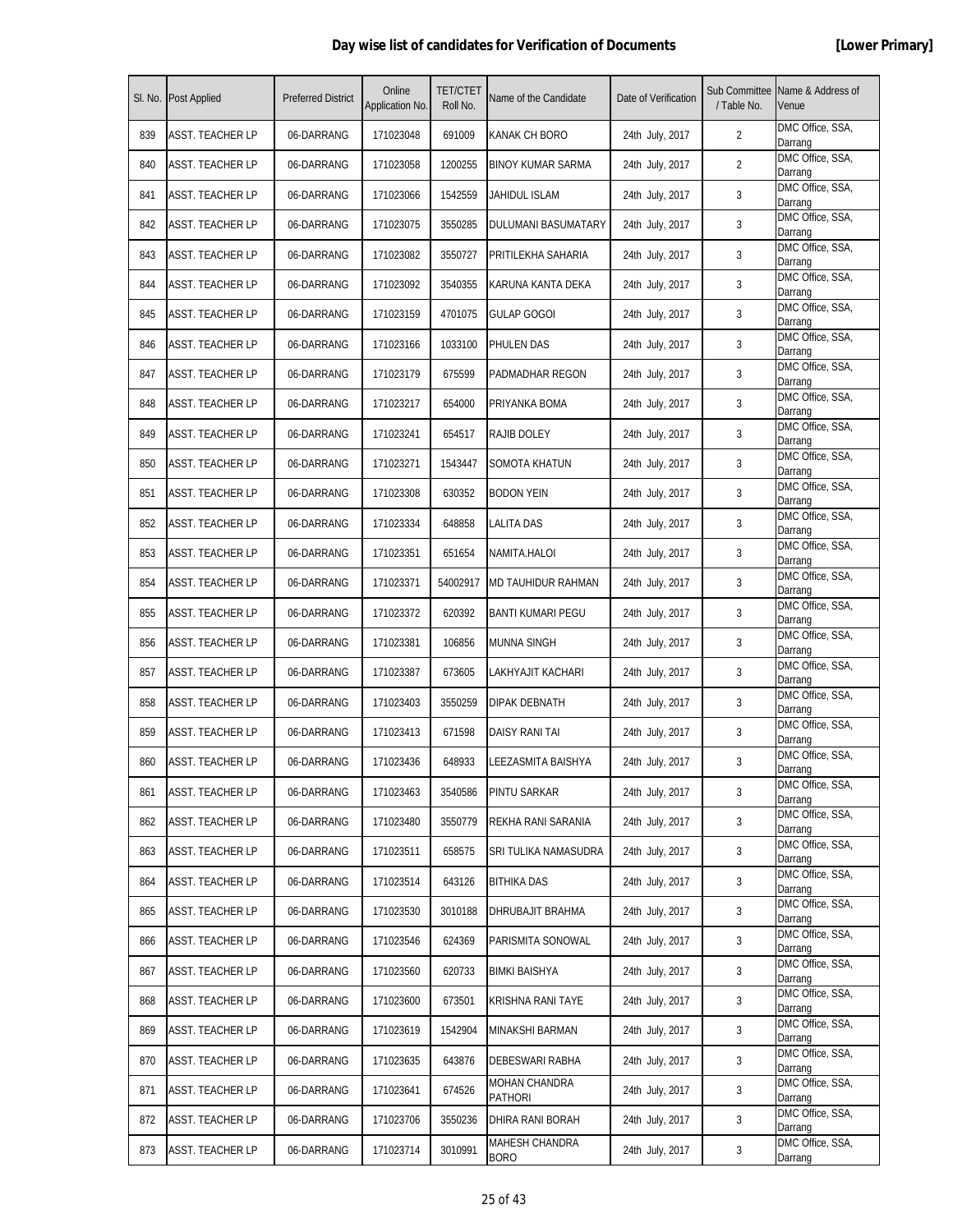|     | SI. No. Post Applied    | <b>Preferred District</b> | Online<br>Application No. | <b>TET/CTET</b><br>Roll No. | Name of the Candidate  | Date of Verification | Sub Committee<br>/ Table No. | Name & Address of<br>Venue  |
|-----|-------------------------|---------------------------|---------------------------|-----------------------------|------------------------|----------------------|------------------------------|-----------------------------|
| 874 | <b>ASST. TEACHER LP</b> | 06-DARRANG                | 171023733                 | 690693                      | <b>DURLAV NARZARI</b>  | 24th July, 2017      | 3                            | DMC Office, SSA,<br>Darrang |
| 875 | <b>ASST. TEACHER LP</b> | 06-DARRANG                | 171023741                 | 640641                      | ANIL BORO              | 24th July, 2017      | 3                            | DMC Office, SSA,<br>Darrang |
| 876 | <b>ASST. TEACHER LP</b> | 06-DARRANG                | 171023811                 | 640588                      | ANANDA CH MANDAL       | 24th July, 2017      | 3                            | DMC Office, SSA,<br>Darrang |
| 877 | <b>ASST. TEACHER LP</b> | 06-DARRANG                | 171023816                 | 642544                      | <b>BIJU KUMAR PAO</b>  | 24th July, 2017      | 3                            | DMC Office, SSA,<br>Darrang |
| 878 | ASST. TEACHER LP        | 06-DARRANG                | 171023825                 | 3030741                     | JYOTI GHIMIRE          | 24th July, 2017      | 3                            | DMC Office, SSA,<br>Darrang |
| 879 | ASST. TEACHER LP        | 06-DARRANG                | 171023866                 | 670420                      | ANSING PANGING         | 24th July, 2017      | 3                            | DMC Office, SSA,<br>Darrang |
| 880 | ASST. TEACHER LP        | 06-DARRANG                | 171023878                 | 1551996                     | BOBY DEKA BARUAH       | 24th July, 2017      | 3                            | DMC Office, SSA,<br>Darrang |
| 881 | <b>ASST. TEACHER LP</b> | 06-DARRANG                | 171023897                 | 676317                      | PRIYANKA DOLEY         | 24th July, 2017      | 3                            | DMC Office, SSA,<br>Darrang |
| 882 | <b>ASST. TEACHER LP</b> | 06-DARRANG                | 171023911                 | 3550158                     | <b>BINITA DEKA</b>     | 24th July, 2017      | 3                            | DMC Office, SSA,<br>Darrang |
| 883 | ASST. TEACHER LP        | 06-DARRANG                | 171023915                 | 690932                      | JUPITARA DEKA          | 24th July, 2017      | 3                            | DMC Office, SSA,<br>Darrang |
| 884 | ASST. TEACHER LP        | 06-DARRANG                | 171023921                 | 685302                      | <b>RAM MOHAN DOLEY</b> | 24th July, 2017      | 3                            | DMC Office, SSA,<br>Darrang |
| 885 | <b>ASST. TEACHER LP</b> | 06-DARRANG                | 171023936                 | 624011                      | <b>NAREN YEIN</b>      | 24th July, 2017      | 3                            | DMC Office, SSA,<br>Darrang |
| 886 | <b>ASST. TEACHER LP</b> | 06-DARRANG                | 171023937                 | 1552450                     | JITU MANI DAS          | 24th July, 2017      | 3                            | DMC Office, SSA,<br>Darrang |
| 887 | <b>ASST. TEACHER LP</b> | 06-DARRANG                | 171023984                 | 3550036                     | ANAMIKA HAZARIKA       | 24th July, 2017      | 3                            | DMC Office, SSA,<br>Darrang |
| 888 | ASST. TEACHER LP        | 06-DARRANG                | 171024003                 | 686624                      | SRIMANTA THENGAL       | 24th July, 2017      | 3                            | DMC Office, SSA,<br>Darrang |
| 889 | ASST. TEACHER LP        | 06-DARRANG                | 171024012                 | 3011109                     | TANKESWAR BARO         | 24th July, 2017      | 3                            | DMC Office, SSA,<br>Darrang |
| 890 | <b>ASST. TEACHER LP</b> | 06-DARRANG                | 171024027                 | 670164                      | ALISHA PEGU            | 24th July, 2017      | 3                            | DMC Office, SSA,<br>Darrang |
| 891 | <b>ASST. TEACHER LP</b> | 06-DARRANG                | 171024056                 | 108787                      | <b>HEMANTA GAUTAM</b>  | 24th July, 2017      | 3                            | DMC Office, SSA,<br>Darrang |
| 892 | <b>ASST. TEACHER LP</b> | 06-DARRANG                | 171024058                 | 680680                      | <b>BIDYUT PEGU</b>     | 24th July, 2017      | 3                            | DMC Office, SSA,<br>Darrang |
| 893 | ASST. TEACHER LP        | 06-DARRANG                | 171024067                 | 657176                      | SIKHA BARO             | 24th July, 2017      | 3                            | DMC Office, SSA,<br>Darrang |
| 894 | <b>ASST. TEACHER LP</b> | 06-DARRANG                | 171024105                 | 02903807                    | SHUBHAM SHEKHAR        | 24th July, 2017      | 3                            | DMC Office, SSA,<br>Darrang |
| 895 | <b>ASST. TEACHER LP</b> | 06-DARRANG                | 171024129                 | 3540446                     | MD BAHARUL ISLAM       | 24th July, 2017      | 3                            | DMC Office, SSA,<br>Darrang |
| 896 | ASST. TEACHER LP        | 06-DARRANG                | 171024130                 | 685722                      | <b>RUBI PEGU</b>       | 24th July, 2017      | 3                            | DMC Office, SSA,<br>Darrang |
| 897 | <b>ASST. TEACHER LP</b> | 06-DARRANG                | 171024153                 | 649619                      | <b>MANISHA DAS</b>     | 24th July, 2017      | 3                            | DMC Office, SSA,<br>Darrang |
| 898 | <b>ASST. TEACHER LP</b> | 06-DARRANG                | 171024194                 | 659349                      | TAPASH KUMAR ROY       | 24th July, 2017      | 3                            | DMC Office, SSA,<br>Darrang |
| 899 | <b>ASST. TEACHER LP</b> | 06-DARRANG                | 171024249                 | 642158                      | <b>BHARATI DAS</b>     | 24th July, 2017      | 3                            | DMC Office, SSA,<br>Darrang |
| 900 | <b>ASST. TEACHER LP</b> | 06-DARRANG                | 171024294                 | 1032259                     | DALI MANI BAISHYA      | 24th July, 2017      | 3                            | DMC Office, SSA,<br>Darrang |
| 901 | <b>ASST. TEACHER LP</b> | 06-DARRANG                | 171024312                 | 0816464                     | NISHANT KUMAR          | 24th July, 2017      | 4                            | DMC Office, SSA,<br>Darrang |
| 902 | <b>ASST. TEACHER LP</b> | 06-DARRANG                | 171024435                 | 3010404                     | LEENA BASUMATARY       | 24th July, 2017      | 4                            | DMC Office, SSA,<br>Darrang |
| 903 | <b>ASST. TEACHER LP</b> | 06-DARRANG                | 171024460                 | 3540564                     | PANKAJ BORAH           | 24th July, 2017      | 4                            | DMC Office, SSA,<br>Darrang |
| 904 | ASST. TEACHER LP        | 06-DARRANG                | 171024466                 | 1542056                     | AMRADUL ISLAM          | 24th July, 2017      | 4                            | DMC Office, SSA,<br>Darrang |
| 905 | <b>ASST. TEACHER LP</b> | 06-DARRANG                | 171024470                 | 678150                      | CHIDANANDA MILI        | 24th July, 2017      | 4                            | DMC Office, SSA,<br>Darrang |
| 906 | ASST. TEACHER LP        | 06-DARRANG                | 171024480                 | 3540613                     | PRATIBHA DEKA          | 24th July, 2017      | 4                            | DMC Office, SSA,<br>Darrang |
| 907 | <b>ASST. TEACHER LP</b> | 06-DARRANG                | 171024489                 | 632498                      | <b>SIMI BORAH</b>      | 24th July, 2017      | 4                            | DMC Office, SSA,<br>Darrang |
| 908 | <b>ASST. TEACHER LP</b> | 06-DARRANG                | 171024503                 | 1554180                     | <b>BIBHA DAIMARI</b>   | 24th July, 2017      | 4                            | DMC Office, SSA,<br>Darrang |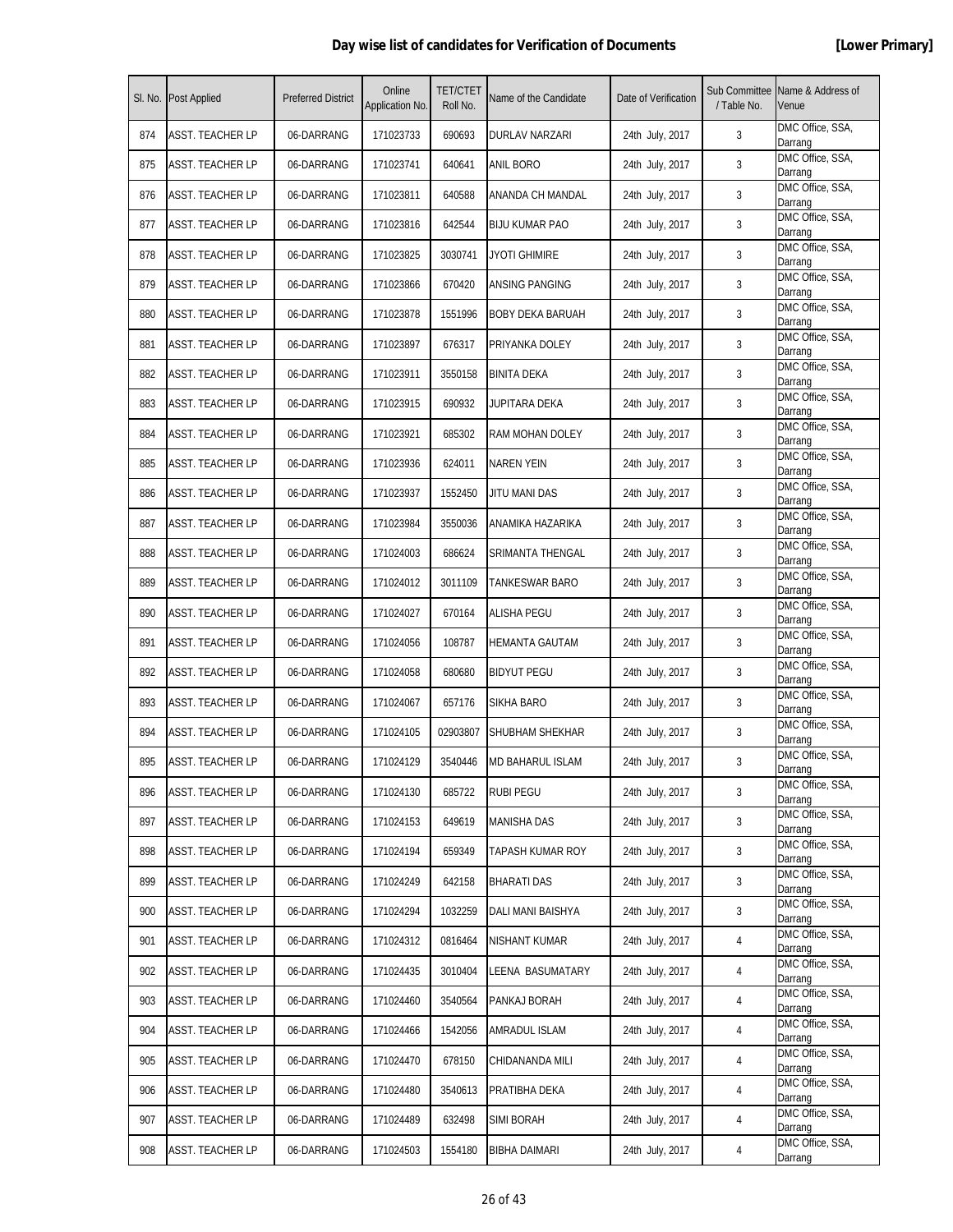|     | SI. No. Post Applied    | <b>Preferred District</b> | Online<br>Application No. | <b>TET/CTET</b><br>Roll No. | Name of the Candidate            | Date of Verification | Sub Committee<br>/ Table No. | Name & Address of<br>Venue  |
|-----|-------------------------|---------------------------|---------------------------|-----------------------------|----------------------------------|----------------------|------------------------------|-----------------------------|
| 909 | <b>ASST. TEACHER LP</b> | 06-DARRANG                | 171024542                 | 3540416                     | MANJU BALA SAHARIAH              | 24th July, 2017      | 4                            | DMC Office, SSA,<br>Darrang |
| 910 | ASST. TEACHER LP        | 06-DARRANG                | 171024553                 | 3550182                     | CHAMPAK DEKA                     | 24th July, 2017      | 4                            | DMC Office, SSA,<br>Darrang |
| 911 | <b>ASST. TEACHER LP</b> | 06-DARRANG                | 171024570                 | 640508                      | AMROSH RABHA                     | 24th July, 2017      | 4                            | DMC Office, SSA,<br>Darrang |
| 912 | <b>ASST. TEACHER LP</b> | 06-DARRANG                | 171024589                 | 646943                      | JINTU BAISHYA                    | 24th July, 2017      | 4                            | DMC Office, SSA,<br>Darrang |
| 913 | ASST. TEACHER LP        | 06-DARRANG                | 171024616                 | 655062                      | RANU RABHA                       | 24th July, 2017      | 4                            | DMC Office, SSA,<br>Darrang |
| 914 | ASST. TEACHER LP        | 06-DARRANG                | 171024663                 | 1013794                     | PHULAN DULAL                     | 24th July, 2017      | 4                            | DMC Office, SSA,<br>Darrang |
| 915 | <b>ASST. TEACHER LP</b> | 06-DARRANG                | 171024672                 | 676651                      | RAHUL PATHORI                    | 24th July, 2017      | 4                            | DMC Office, SSA,<br>Darrang |
| 916 | <b>ASST. TEACHER LP</b> | 06-DARRANG                | 171024676                 | 682678                      | KARUNA KANTA DEURI               | 24th July, 2017      | 4                            | DMC Office, SSA,<br>Darrang |
| 917 | <b>ASST. TEACHER LP</b> | 06-DARRANG                | 171024709                 | 00505172                    | SIKHAJYOTI NATH                  | 24th July, 2017      | 4                            | DMC Office, SSA,<br>Darrang |
| 918 | ASST. TEACHER LP        | 06-DARRANG                | 171024755                 | 3550641                     | NAYANMANI DEKA                   | 24th July, 2017      | 4                            | DMC Office, SSA,<br>Darrang |
| 919 | ASST. TEACHER LP        | 06-DARRANG                | 171024761                 | 640855                      | ANJU PEGU                        | 24th July, 2017      | 4                            | DMC Office, SSA,<br>Darrang |
| 920 | <b>ASST. TEACHER LP</b> | 06-DARRANG                | 171024778                 | 674740                      | <b>MONUJ BORI</b>                | 24th July, 2017      | 4                            | DMC Office, SSA,<br>Darrang |
| 921 | <b>ASST. TEACHER LP</b> | 06-DARRANG                | 171024783                 | 1554315                     | <b>VERONICA EKKA</b>             | 24th July, 2017      | 4                            | DMC Office, SSA,<br>Darrang |
| 922 | <b>ASST. TEACHER LP</b> | 06-DARRANG                | 171024843                 | 05000635                    | UMALE PRANIT<br><b>RAMDASRAO</b> | 24th July, 2017      | 4                            | DMC Office, SSA,<br>Darrang |
| 923 | ASST. TEACHER LP        | 06-DARRANG                | 171024862                 | 640880                      | ANKU MANI DEKA                   | 24th July, 2017      | 4                            | DMC Office, SSA,<br>Darrang |
| 924 | ASST. TEACHER LP        | 06-DARRANG                | 171024864                 | 682687                      | KESHAB HAZARIKA                  | 24th July, 2017      | 4                            | DMC Office, SSA,<br>Darrang |
| 925 | <b>ASST. TEACHER LP</b> | 06-DARRANG                | 171024896                 | 07703696                    | SHAILENDRA KUMAR                 | 24th July, 2017      | 4                            | DMC Office, SSA,<br>Darrang |
| 926 | <b>ASST. TEACHER LP</b> | 06-DARRANG                | 171024921                 | 3550424                     | <b>JUNU BORAH</b>                | 24th July, 2017      | 4                            | DMC Office, SSA,<br>Darrang |
| 927 | <b>ASST. TEACHER LP</b> | 06-DARRANG                | 171024961                 | 00604124                    | <b>BIRAJ BISWAS</b>              | 24th July, 2017      | 4                            | DMC Office, SSA,<br>Darrang |
| 928 | ASST. TEACHER LP        | 06-DARRANG                | 171024972                 | 620712                      | <b>BIKHANNA PEGU</b>             | 24th July, 2017      | 4                            | DMC Office, SSA,<br>Darrang |
| 929 | ASST. TEACHER LP        | 06-DARRANG                | 171025024                 | 1552335                     | HIMJYOTI DEKA                    | 24th July, 2017      | 4                            | DMC Office, SSA,<br>Darrang |
| 930 | <b>ASST. TEACHER LP</b> | 06-DARRANG                | 171025038                 | 645761                      | GOUTAM BAISHYA                   | 24th July, 2017      | 4                            | DMC Office, SSA,<br>Darrang |
| 931 | ASST. TEACHER LP        | 06-DARRANG                | 171025046                 | 1551790                     | <b>BABITA DEKA</b>               | 24th July, 2017      | 4                            | DMC Office, SSA,<br>Darrang |
| 932 | <b>ASST. TEACHER LP</b> | 06-DARRANG                | 171025070                 | 107373                      | RAJESH KUMAR PRASAD              | 24th July, 2017      | 4                            | DMC Office, SSA,<br>Darrang |
| 933 | <b>ASST. TEACHER LP</b> | 06-DARRANG                | 171025157                 | 01511739                    | KISHAN LAL                       | 24th July, 2017      | 4                            | DMC Office, SSA,<br>Darrang |
| 934 | <b>ASST. TEACHER LP</b> | 06-DARRANG                | 171025169                 | 650166                      | ALAKA BASUMATARY                 | 24th July, 2017      | 4                            | DMC Office, SSA,<br>Darrang |
| 935 | <b>ASST. TEACHER LP</b> | 06-DARRANG                | 171025185                 | 100352                      | APURBA DUTTA                     | 24th July, 2017      | 4                            | DMC Office, SSA,<br>Darrang |
| 936 | <b>ASST. TEACHER LP</b> | 06-DARRANG                | 171025206                 | 100301                      | ANUP DEBNATH                     | 24th July, 2017      | 4                            | DMC Office, SSA,<br>Darrang |
| 937 | <b>ASST. TEACHER LP</b> | 06-DARRANG                | 171025233                 | 54001070                    | CHINTUMANI DEKA                  | 24th July, 2017      | 4                            | DMC Office, SSA,<br>Darrang |
| 938 | <b>ASST. TEACHER LP</b> | 06-DARRANG                | 171025237                 | 105699                      | BHARAT KUMAR ROY                 | 24th July, 2017      | 4                            | DMC Office, SSA,<br>Darrang |
| 939 | ASST. TEACHER LP        | 06-DARRANG                | 171025286                 | 675001                      | RIJUMALA PAYENG                  | 24th July, 2017      | 4                            | DMC Office, SSA,<br>Darrang |
| 940 | <b>ASST. TEACHER LP</b> | 06-DARRANG                | 171025298                 | 1553304                     | RUMI MANI SAIKIAH                | 24th July, 2017      | 4                            | DMC Office, SSA,<br>Darrang |
| 941 | <b>ASST. TEACHER LP</b> | 06-DARRANG                | 171025301                 | 105418                      | AJOY KUMAR PRASAD                | 24th July, 2017      | 4                            | DMC Office, SSA,<br>Darrang |
| 942 | <b>ASST. TEACHER LP</b> | 06-DARRANG                | 171025327                 | 644842                      | <b>DIPANJALI DAS</b>             | 24th July, 2017      | 4                            | DMC Office, SSA,<br>Darrang |
| 943 | <b>ASST. TEACHER LP</b> | 06-DARRANG                | 171025352                 | 5604452                     | DIPANJALI BORO                   | 24th July, 2017      | 4                            | DMC Office, SSA,<br>Darrang |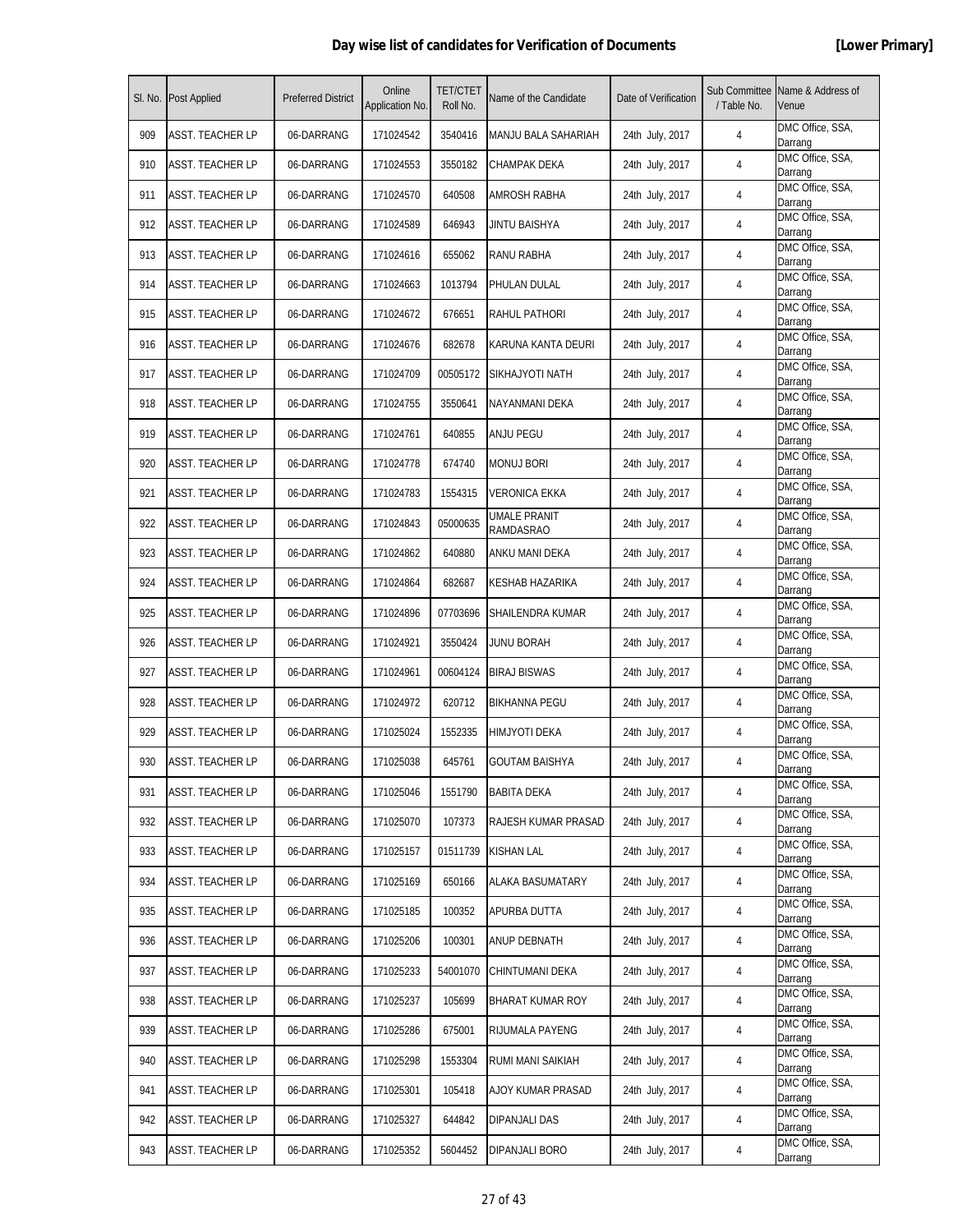|     | SI. No. Post Applied    | <b>Preferred District</b> | Online<br>Application No. | <b>TET/CTET</b><br>Roll No. | Name of the Candidate           | Date of Verification | / Table No.  | Sub Committee Name & Address of<br>Venue |
|-----|-------------------------|---------------------------|---------------------------|-----------------------------|---------------------------------|----------------------|--------------|------------------------------------------|
| 944 | <b>ASST. TEACHER LP</b> | 06-DARRANG                | 171025521                 | 1542092                     | ANKITA GHOSH                    | 24th July, 2017      | 4            | DMC Office, SSA,<br>Darrang              |
| 945 | <b>ASST. TEACHER LP</b> | 06-DARRANG                | 171025586                 | 1542542                     | HUSSAIN MAHAMMAD<br>ERSHAD ALAM | 24th July, 2017      | 4            | DMC Office, SSA,<br>Darrang              |
| 946 | <b>ASST. TEACHER LP</b> | 06-DARRANG                | 171025954                 | 652832                      | PANKAJ SINGH                    | 24th July, 2017      | 4            | DMC Office, SSA,<br>Darrang              |
| 947 | <b>ASST. TEACHER LP</b> | 06-DARRANG                | 171025978                 | 3550792                     | RINKU MANI RABHA                | 24th July, 2017      | 4            | DMC Office, SSA,<br>Darrang              |
| 948 | <b>ASST. TEACHER LP</b> | 06-DARRANG                | 171025989                 | 3551254                     | <b>HITESH KHUNGUR BORO</b>      | 24th July, 2017      | 4            | DMC Office, SSA,<br>Darrang              |
| 949 | ASST. TEACHER LP        | 06-DARRANG                | 171025999                 | 1201535                     | PRITISHRI SARMAH                | 24th July, 2017      | 4            | DMC Office, SSA,<br>Darrang              |
| 950 | ASST. TEACHER LP        | 06-DARRANG                | 171026028                 | 620835                      | <b>BIRMAN TAYE</b>              | 24th July, 2017      | 4            | DMC Office, SSA,<br>Darrang              |
| 951 | <b>ASST. TEACHER LP</b> | 06-DARRANG                | 171026031                 | 677225                      | <b>RITA PATIR</b>               | 24th July, 2017      | 4            | DMC Office, SSA,<br>Darrang              |
| 952 | <b>ASST. TEACHER LP</b> | 06-DARRANG                | 171026037                 | 626064                      | TARA PRASAD DOLEY               | 24th July, 2017      | 4            | DMC Office, SSA,<br>Darrang              |
| 953 | ASST. TEACHER LP        | 06-DARRANG                | 171026064                 | 626064                      | TARA PRASAD DOLEY               | 24th July, 2017      | 4            | DMC Office, SSA,<br>Darrang              |
| 954 | ASST. TEACHER LP        | 06-DARRANG                | 171026091                 | 2719626                     | <b>MANOJ KUMAR</b>              | 24th July, 2017      | 4            | DMC Office, SSA,<br>Darrang              |
| 955 | ASST. TEACHER LP        | 06-DARRANG                | 171026096                 | 673583                      | LAKHINANDAN DOLEY               | 24th July, 2017      | 4            | DMC Office, SSA,<br>Darrang              |
| 956 | <b>ASST. TEACHER LP</b> | 06-DARRANG                | 171026140                 | 648021                      | KANAK RABHA                     | 24th July, 2017      | 4            | DMC Office, SSA,<br>Darrang              |
| 957 | <b>ASST. TEACHER LP</b> | 06-DARRANG                | 171026152                 | 690738                      | <b>GITAMONI PEGU</b>            | 24th July, 2017      | 4            | DMC Office, SSA,<br>Darrang              |
| 958 | ASST. TEACHER LP        | 06-DARRANG                | 171026161                 | 1544777                     | ZANIMA IMPHIL                   | 24th July, 2017      | 4            | DMC Office, SSA,<br>Darrang              |
| 959 | ASST. TEACHER LP        | 06-DARRANG                | 171026168                 | 104659                      | SUBHASH KUNDU                   | 24th July, 2017      | 4            | DMC Office, SSA,<br>Darrang              |
| 960 | <b>ASST. TEACHER LP</b> | 06-DARRANG                | 171026195                 | 54000518                    | ARATI KALITA                    | 24th July, 2017      | 4            | DMC Office, SSA,<br>Darrang              |
| 961 | <b>ASST. TEACHER LP</b> | 06-DARRANG                | 171026219                 | 620355                      | <b>BABY DOLEY</b>               | 25th July, 2017      | 1            | DMC Office, SSA,<br>Darrang              |
| 962 | <b>ASST. TEACHER LP</b> | 06-DARRANG                | 171026239                 | 1542767                     | MAHESWARI DEVI                  | 25th July, 2017      | 1            | DMC Office, SSA,<br>Darrang              |
| 963 | ASST. TEACHER LP        | 06-DARRANG                | 171026240                 | 313582                      | DEMA KHAN                       | 25th July, 2017      | 1            | DMC Office, SSA,<br>Darrang              |
| 964 | ASST. TEACHER LP        | 06-DARRANG                | 171026265                 | 01809932                    | <b>KAVITA</b>                   | 25th July, 2017      | 1            | DMC Office, SSA,<br>Darrang              |
| 965 | ASST. TEACHER LP        | 06-DARRANG                | 171026297                 | 686599                      | SRI SIBANATH KAMAN              | 25th July, 2017      | $\mathbf{1}$ | DMC Office, SSA,<br>Darrang              |
| 966 | ASST. TEACHER LP        | 06-DARRANG                | 171026325                 | 100172                      | ANAMIKA DAS                     | 25th July, 2017      | $\mathbf{1}$ | DMC Office, SSA,<br>Darrang              |
| 967 | <b>ASST. TEACHER LP</b> | 06-DARRANG                | 171026356                 | 653628                      | PRANESWAR BARO                  | 25th July, 2017      | $\mathbf{1}$ | DMC Office, SSA,<br>Darrang              |
| 968 | <b>ASST. TEACHER LP</b> | 06-DARRANG                | 171026357                 | 659511                      | TIRTHA SANKAR BORA              | 25th July, 2017      | $\mathbf{1}$ | DMC Office, SSA,<br>Darrang              |
| 969 | ASST. TEACHER LP        | 06-DARRANG                | 171026360                 | 02802293                    | <b>ROHTAS</b>                   | 25th July, 2017      | $\mathbf{1}$ | DMC Office, SSA,<br>Darrang              |
| 970 | <b>ASST. TEACHER LP</b> | 06-DARRANG                | 171026391                 | 686121                      | SMRITIREKHA MORANG              | 25th July, 2017      | $\mathbf{1}$ | DMC Office, SSA,<br>Darrang              |
| 971 | ASST. TEACHER LP        | 06-DARRANG                | 171026396                 | 644363                      | DHRUBA SARANIA                  | 25th July, 2017      | $\mathbf{1}$ | DMC Office, SSA,<br>Darrang              |
| 972 | ASST. TEACHER LP        | 06-DARRANG                | 171026411                 | 105480                      | ANAND BARUAH                    | 25th July, 2017      | $\mathbf{1}$ | DMC Office, SSA,<br>Darrang              |
| 973 | <b>ASST. TEACHER LP</b> | 06-DARRANG                | 171026412                 | 673954                      | <b>MANMOHAN DOLEY</b>           | 25th July, 2017      | $\mathbf{1}$ | DMC Office, SSA,<br>Darrang              |
| 974 | ASST. TEACHER LP        | 06-DARRANG                | 171026443                 | 643595                      | CHINMOI BARO                    | 25th July, 2017      | $\mathbf{1}$ | DMC Office, SSA,<br>Darrang              |
| 975 | <b>ASST. TEACHER LP</b> | 06-DARRANG                | 171026446                 | 1542929                     | MITHURAJ DEKA                   | 25th July, 2017      | $\mathbf{1}$ | DMC Office, SSA,<br>Darrang              |
| 976 | ASST. TEACHER LP        | 06-DARRANG                | 171026466                 | 652425                      | NITU MANI SARANIA               | 25th July, 2017      | $\mathbf{1}$ | DMC Office, SSA,<br>Darrang              |
| 977 | <b>ASST. TEACHER LP</b> | 06-DARRANG                | 171026510                 | 686841                      | <b>TAPAN PAWE</b>               | 25th July, 2017      | $\mathbf{1}$ | DMC Office, SSA,<br>Darrang              |
| 978 | <b>ASST. TEACHER LP</b> | 06-DARRANG                | 171026524                 | 1011964                     | BORAMEE SWARGIARY               | 25th July, 2017      | $\mathbf{1}$ | DMC Office, SSA,<br>Darrang              |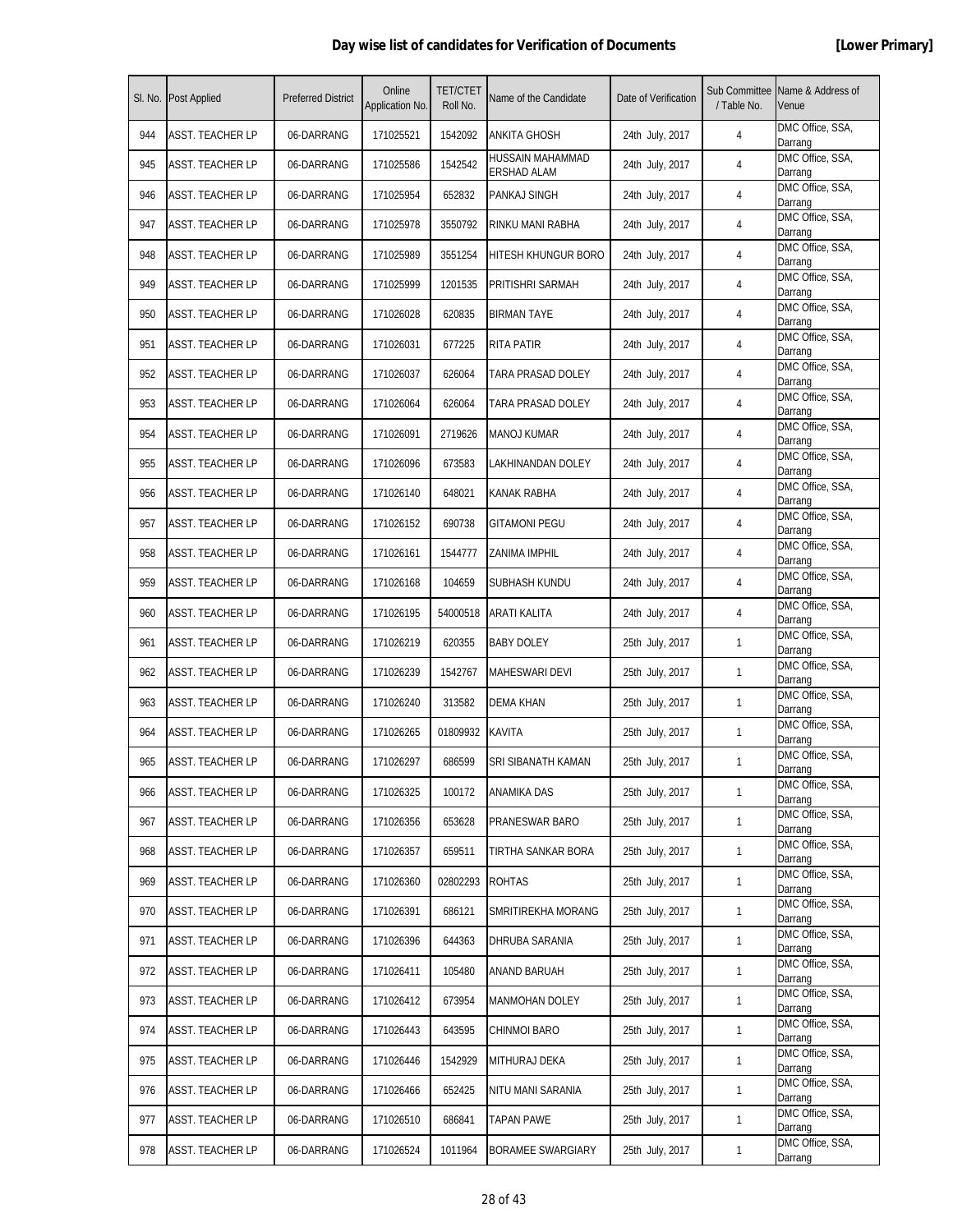|      | SI. No. Post Applied    | <b>Preferred District</b> | Online<br>Application No. | <b>TET/CTET</b><br>Roll No. | Name of the Candidate    | Date of Verification | Sub Committee<br>/ Table No. | Name & Address of<br>Venue  |
|------|-------------------------|---------------------------|---------------------------|-----------------------------|--------------------------|----------------------|------------------------------|-----------------------------|
| 979  | <b>ASST. TEACHER LP</b> | 06-DARRANG                | 171026530                 | 57005585                    | JINNAT NANCY CLIPPER     | 25th July, 2017      | 1                            | DMC Office, SSA,<br>Darrang |
| 980  | <b>ASST. TEACHER LP</b> | 06-DARRANG                | 171026552                 | 648670                      | KUSHAL BANIA             | 25th July, 2017      | $\mathbf{1}$                 | DMC Office, SSA,<br>Darrang |
| 981  | <b>ASST. TEACHER LP</b> | 06-DARRANG                | 171026587                 | 670310                      | ANIL CHANDRA LOYING      | 25th July, 2017      | 1                            | DMC Office, SSA,<br>Darrang |
| 982  | <b>ASST. TEACHER LP</b> | 06-DARRANG                | 171026594                 | 3010348                     | JYOTIMA NATH             | 25th July, 2017      | 1                            | DMC Office, SSA,<br>Darrang |
| 983  | ASST. TEACHER LP        | 06-DARRANG                | 171026685                 | 3010019                     | AMITABH DEKA             | 25th July, 2017      | $\mathbf{1}$                 | DMC Office, SSA,<br>Darrang |
| 984  | ASST. TEACHER LP        | 06-DARRANG                | 171026703                 | 3540510                     | MUKTI KAM BARUAH         | 25th July, 2017      | 1                            | DMC Office, SSA,<br>Darrang |
| 985  | ASST. TEACHER LP        | 06-DARRANG                | 171026773                 | 1553888                     | MADHU RAM BARO           | 25th July, 2017      | $\mathbf{1}$                 | DMC Office, SSA,<br>Darrang |
| 986  | <b>ASST. TEACHER LP</b> | 06-DARRANG                | 171026810                 | 651509                      | NABAMI BAISHYA           | 25th July, 2017      | $\mathbf{1}$                 | DMC Office, SSA,<br>Darrang |
| 987  | <b>ASST. TEACHER LP</b> | 06-DARRANG                | 171026836                 | 631147                      | LAKHIMA SONOWAL          | 25th July, 2017      | 1                            | DMC Office, SSA,<br>Darrang |
| 988  | ASST. TEACHER LP        | 06-DARRANG                | 171026925                 | 02900564                    | DEEP SINGH               | 25th July, 2017      | 1                            | DMC Office, SSA,<br>Darrang |
| 989  | <b>ASST. TEACHER LP</b> | 06-DARRANG                | 171026932                 | 692273                      | SANJOY DOLEY             | 25th July, 2017      | 1                            | DMC Office, SSA,<br>Darrang |
| 990  | <b>ASST. TEACHER LP</b> | 06-DARRANG                | 171026936                 | 4801159                     | SUBRATA KUMAR NATH       | 25th July, 2017      | 1                            | DMC Office, SSA,<br>Darrang |
| 991  | <b>ASST. TEACHER LP</b> | 06-DARRANG                | 171027010                 | 674737                      | MONUJ LOYING             | 25th July, 2017      | 1                            | DMC Office, SSA,<br>Darrang |
| 992  | <b>ASST. TEACHER LP</b> | 06-DARRANG                | 171027014                 | 1554275                     | PUSPA NARZARY            | 25th July, 2017      | 1                            | DMC Office, SSA,<br>Darrang |
| 993  | ASST. TEACHER LP        | 06-DARRANG                | 171027022                 | 1012958                     | PURNIMA BORO             | 25th July, 2017      | 1                            | DMC Office, SSA,<br>Darrang |
| 994  | ASST. TEACHER LP        | 06-DARRANG                | 171027042                 | 1552584                     | KARABI DEKA              | 25th July, 2017      | 1                            | DMC Office, SSA,<br>Darrang |
| 995  | <b>ASST. TEACHER LP</b> | 06-DARRANG                | 171027049                 | 652516                      | <b>NUPUR DAS</b>         | 25th July, 2017      | 1                            | DMC Office, SSA,<br>Darrang |
| 996  | <b>ASST. TEACHER LP</b> | 06-DARRANG                | 171027061                 | 1542057                     | AMRITA SUREYA BEGUM      | 25th July, 2017      | 1                            | DMC Office, SSA,<br>Darrang |
| 997  | <b>ASST. TEACHER LP</b> | 06-DARRANG                | 171027077                 | 657827                      | DIPEN ROBI DAS           | 25th July, 2017      | 1                            | DMC Office, SSA,<br>Darrang |
| 998  | ASST. TEACHER LP        | 06-DARRANG                | 171027092                 | 623574                      | <b>MOHAN KAMAN</b>       | 25th July, 2017      | 1                            | DMC Office, SSA,<br>Darrang |
| 999  | <b>ASST. TEACHER LP</b> | 06-DARRANG                | 171027101                 | 01513249                    | PRATIBHA SAINI           | 25th July, 2017      | 1                            | DMC Office, SSA,<br>Darrang |
| 1000 | <b>ASST. TEACHER LP</b> | 06-DARRANG                | 171027106                 | 620311                      | <b>ASHWINI DOLEY</b>     | 25th July, 2017      | $\mathbf{1}$                 | DMC Office, SSA,<br>Darrang |
| 1001 | ASST. TEACHER LP        | 06-DARRANG                | 171027221                 | 3540403                     | <b>MAMANI BASUMATARY</b> | 25th July, 2017      | 1                            | DMC Office, SSA,<br>Darrang |
| 1002 | <b>ASST. TEACHER LP</b> | 06-DARRANG                | 171027242                 | 3550512                     | MADHAB DEKA              | 25th July, 2017      | $\mathbf{1}$                 | DMC Office, SSA,<br>Darrang |
| 1003 | <b>ASST. TEACHER LP</b> | 06-DARRANG                | 171027276                 | 640855                      | ANJU PEGU                | 25th July, 2017      | 1                            | DMC Office, SSA,<br>Darrang |
| 1004 | ASST. TEACHER LP        | 06-DARRANG                | 171027319                 | 671809                      | DHANANJOY NARAH          | 25th July, 2017      | $\mathbf{1}$                 | DMC Office, SSA,<br>Darrang |
| 1005 | <b>ASST. TEACHER LP</b> | 06-DARRANG                | 171027323                 | 685601                      | RINA PAWE                | 25th July, 2017      | 1                            | DMC Office, SSA,<br>Darrang |
| 1006 | <b>ASST. TEACHER LP</b> | 06-DARRANG                | 171027328                 | 626123                      | <b>SUMI DAS</b>          | 25th July, 2017      | $\mathbf{1}$                 | DMC Office, SSA,<br>Darrang |
| 1007 | <b>ASST. TEACHER LP</b> | 06-DARRANG                | 171027412                 | 677701                      | SANJOY LOYING            | 25th July, 2017      | $\mathbf{1}$                 | DMC Office, SSA,<br>Darrang |
| 1008 | <b>ASST. TEACHER LP</b> | 06-DARRANG                | 171027418                 | 684366                      | NIRMALI PEGU             | 25th July, 2017      | 1                            | DMC Office, SSA,<br>Darrang |
| 1009 | ASST. TEACHER LP        | 06-DARRANG                | 171027446                 | 674526                      | MOHAN CHANDRA<br>PATHORI | 25th July, 2017      | $\mathbf{1}$                 | DMC Office, SSA,<br>Darrang |
| 1010 | <b>ASST. TEACHER LP</b> | 06-DARRANG                | 171027507                 | 654959                      | RANJIT KUMAR DAS         | 25th July, 2017      | $\mathbf{1}$                 | DMC Office, SSA,<br>Darrang |
| 1011 | ASST. TEACHER LP        | 06-DARRANG                | 171027545                 | 681756                      | <b>GIRINDRA PAYENG</b>   | 25th July, 2017      | $\mathbf{1}$                 | DMC Office, SSA,<br>Darrang |
| 1012 | <b>ASST. TEACHER LP</b> | 06-DARRANG                | 171027600                 | 3550652                     | NILIMA SAIKIA            | 25th July, 2017      | $\mathbf{1}$                 | DMC Office, SSA,<br>Darrang |
| 1013 | <b>ASST. TEACHER LP</b> | 06-DARRANG                | 171027611                 | 621893                      | HARIPRASAD DOLEY         | 25th July, 2017      | $\mathbf{1}$                 | DMC Office, SSA,<br>Darrang |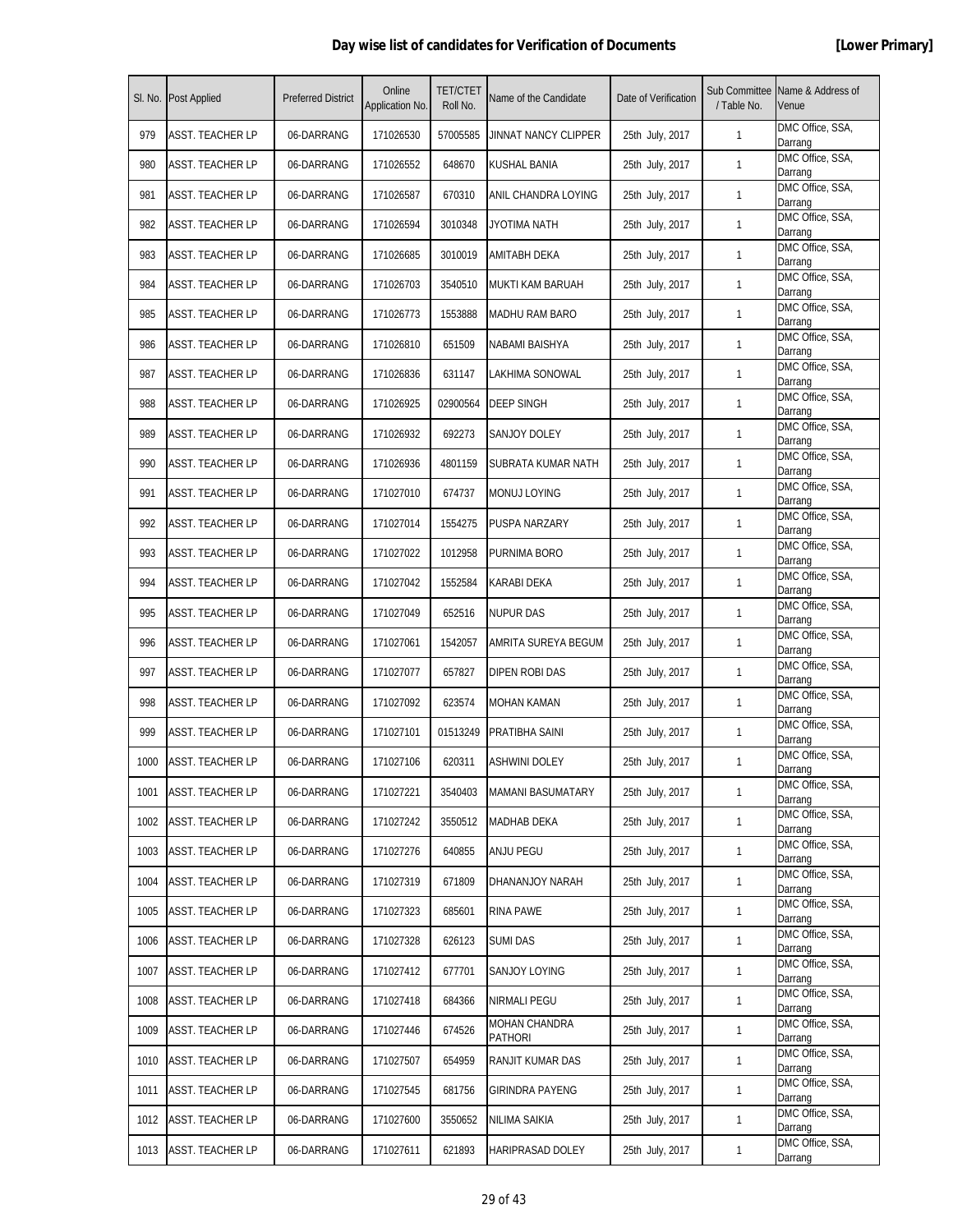| SI. No. | <b>Post Applied</b>     | <b>Preferred District</b> | Online<br>Application No. | <b>TET/CTET</b><br>Roll No. | Name of the Candidate   | Date of Verification | Sub Committee<br>/ Table No. | Name & Address of<br>Venue  |
|---------|-------------------------|---------------------------|---------------------------|-----------------------------|-------------------------|----------------------|------------------------------|-----------------------------|
| 1014    | <b>ASST. TEACHER LP</b> | 06-DARRANG                | 171027623                 | 641089                      | ARATI DEKARAJA          | 25th July, 2017      | 1                            | DMC Office, SSA,<br>Darrang |
| 1015    | ASST. TEACHER LP        | 06-DARRANG                | 171027638                 | 671310                      | <b>BOBITA MILI</b>      | 25th July, 2017      | $\mathbf{1}$                 | DMC Office, SSA,<br>Darrang |
| 1016    | <b>ASST. TEACHER LP</b> | 06-DARRANG                | 171027707                 | 54004091                    | <b>RITU MONI SARMAH</b> | 25th July, 2017      | 1                            | DMC Office, SSA,<br>Darrang |
| 1017    | <b>ASST. TEACHER LP</b> | 06-DARRANG                | 171027712                 | 676702                      | RAJEEV TAYE             | 25th July, 2017      | 1                            | DMC Office, SSA,<br>Darrang |
| 1018    | ASST. TEACHER LP        | 06-DARRANG                | 171027725                 | 684103                      | <b>NABIN BORAH</b>      | 25th July, 2017      | $\mathbf{1}$                 | DMC Office, SSA,<br>Darrang |
| 1019    | ASST. TEACHER LP        | 06-DARRANG                | 171027728                 | 675118                      | MUNINDRA BHARALI        | 25th July, 2017      | 1                            | DMC Office, SSA,<br>Darrang |
| 1020    | ASST. TEACHER LP        | 06-DARRANG                | 171027788                 | 647930                      | KAMAL BORO              | 25th July, 2017      | 1                            | DMC Office, SSA,<br>Darrang |
| 1021    | <b>ASST. TEACHER LP</b> | 06-DARRANG                | 171027832                 | 643435                      | CHANDANA BAISHYA        | 25th July, 2017      | $\overline{2}$               | DMC Office, SSA,<br>Darrang |
| 1022    | <b>ASST. TEACHER LP</b> | 06-DARRANG                | 171027856                 | 686826                      | TANKA NARAH             | 25th July, 2017      | 2                            | DMC Office, SSA,<br>Darrang |
| 1023    | ASST. TEACHER LP        | 06-DARRANG                | 171027880                 | 674022                      | <b>MEGHALI BORAH</b>    | 25th July, 2017      | $\overline{2}$               | DMC Office, SSA,<br>Darrang |
| 1024    | ASST. TEACHER LP        | 06-DARRANG                | 171027927                 | 642285                      | <b>BHUBAN CH DAS</b>    | 25th July, 2017      | 2                            | DMC Office, SSA,<br>Darrang |
| 1025    | ASST. TEACHER LP        | 06-DARRANG                | 171027928                 | 1543556                     | USHA LIMBU              | 25th July, 2017      | 2                            | DMC Office, SSA,<br>Darrang |
| 1026    | <b>ASST. TEACHER LP</b> | 06-DARRANG                | 171027982                 | 1542767                     | <b>MAHESWARI DEVI</b>   | 25th July, 2017      | $\overline{2}$               | DMC Office, SSA,<br>Darrang |
| 1027    | <b>ASST. TEACHER LP</b> | 06-DARRANG                | 171027986                 | 1201264                     | <b>MRINAL NATH</b>      | 25th July, 2017      | 2                            | DMC Office, SSA,<br>Darrang |
| 1028    | ASST. TEACHER LP        | 06-DARRANG                | 171027997                 | 01402270                    | RINKU KUMARI            | 25th July, 2017      | $\overline{2}$               | DMC Office, SSA,<br>Darrang |
| 1029    | ASST. TEACHER LP        | 06-DARRANG                | 171028053                 | 641159                      | ARJUN KUMAR DAS         | 25th July, 2017      | $\overline{2}$               | DMC Office, SSA,<br>Darrang |
| 1030    | ASST. TEACHER LP        | 06-DARRANG                | 171028079                 | 1542601                     | JIRAN DEKA              | 25th July, 2017      | 2                            | DMC Office, SSA,<br>Darrang |
| 1031    | <b>ASST. TEACHER LP</b> | 06-DARRANG                | 171028088                 | 1553446                     | SONTARA RABHA           | 25th July, 2017      | $\overline{2}$               | DMC Office, SSA,<br>Darrang |
| 1032    | ASST. TEACHER LP        | 06-DARRANG                | 171028149                 | 620459                      | <b>BHABEN PEGU</b>      | 25th July, 2017      | 2                            | DMC Office, SSA,<br>Darrang |
| 1033    | <b>ASST. TEACHER LP</b> | 06-DARRANG                | 171028181                 | 1543135                     | PRADIP KOCH             | 25th July, 2017      | 2                            | DMC Office, SSA,<br>Darrang |
| 1034    | ASST. TEACHER LP        | 06-DARRANG                | 171028281                 | 685395                      | RANJIT PATHARI          | 25th July, 2017      | $\overline{2}$               | DMC Office, SSA,<br>Darrang |
| 1035    | <b>ASST. TEACHER LP</b> | 06-DARRANG                | 171028300                 | 620701                      | <b>BIJU TAYENG</b>      | 25th July, 2017      | $\overline{2}$               | DMC Office, SSA,<br>Darrang |
| 1036    | ASST. TEACHER LP        | 06-DARRANG                | 171028321                 | 683714                      | <b>MON MOHAN DEURI</b>  | 25th July, 2017      | $\overline{2}$               | DMC Office, SSA,<br>Darrang |
| 1037    | <b>ASST. TEACHER LP</b> | 06-DARRANG                | 171028400                 | 677520                      | RUPANJALI DAWO          | 25th July, 2017      | $\overline{2}$               | DMC Office, SSA,<br>Darrang |
| 1038    | ASST. TEACHER LP        | 06-DARRANG                | 171028451                 | 672698                      | JANMONI DAWO            | 25th July, 2017      | 2                            | DMC Office, SSA,<br>Darrang |
| 1039    | <b>ASST. TEACHER LP</b> | 06-DARRANG                | 171028464                 | 54001634                    | HIMAKSHI SAIKIA         | 25th July, 2017      | $\overline{2}$               | DMC Office, SSA,<br>Darrang |
| 1040    | <b>ASST. TEACHER LP</b> | 06-DARRANG                | 171028504                 | 1204425                     | JYOTISH DEKA            | 25th July, 2017      | $\overline{2}$               | DMC Office, SSA,<br>Darrang |
| 1041    | <b>ASST. TEACHER LP</b> | 06-DARRANG                | 171028528                 | 1542558                     | JAGABANDHU BARO         | 25th July, 2017      | $\overline{2}$               | DMC Office, SSA,<br>Darrang |
| 1042    | <b>ASST. TEACHER LP</b> | 06-DARRANG                | 171028557                 | 650575                      | MISS TRIBENI HAZARIKA   | 25th July, 2017      | 2                            | DMC Office, SSA,<br>Darrang |
| 1043    | ASST. TEACHER LP        | 06-DARRANG                | 171028597                 | 102091                      | <b>MANISHA DEY</b>      | 25th July, 2017      | 2                            | DMC Office, SSA,<br>Darrang |
| 1044    | ASST. TEACHER LP        | 06-DARRANG                | 171028703                 | 3551040                     | HIRINNAYA BARO          | 25th July, 2017      | $\overline{2}$               | DMC Office, SSA,<br>Darrang |
| 1045    | <b>ASST. TEACHER LP</b> | 06-DARRANG                | 171028733                 | 676933                      | RANOJ KAMAN             | 25th July, 2017      | 2                            | DMC Office, SSA,<br>Darrang |
| 1046    | <b>ASST. TEACHER LP</b> | 06-DARRANG                | 171028737                 | 1542354                     | DEEPJYOTI DEKA          | 25th July, 2017      | 2                            | DMC Office, SSA,<br>Darrang |
| 1047    | <b>ASST. TEACHER LP</b> | 06-DARRANG                | 171028752                 | 651064                      | MRIDULA KONWAR          | 25th July, 2017      | $\overline{2}$               | DMC Office, SSA,<br>Darrang |
| 1048    | <b>ASST. TEACHER LP</b> | 06-DARRANG                | 171028785                 | 3010060                     | ARUNABHA DAS            | 25th July, 2017      | 2                            | DMC Office, SSA,<br>Darrang |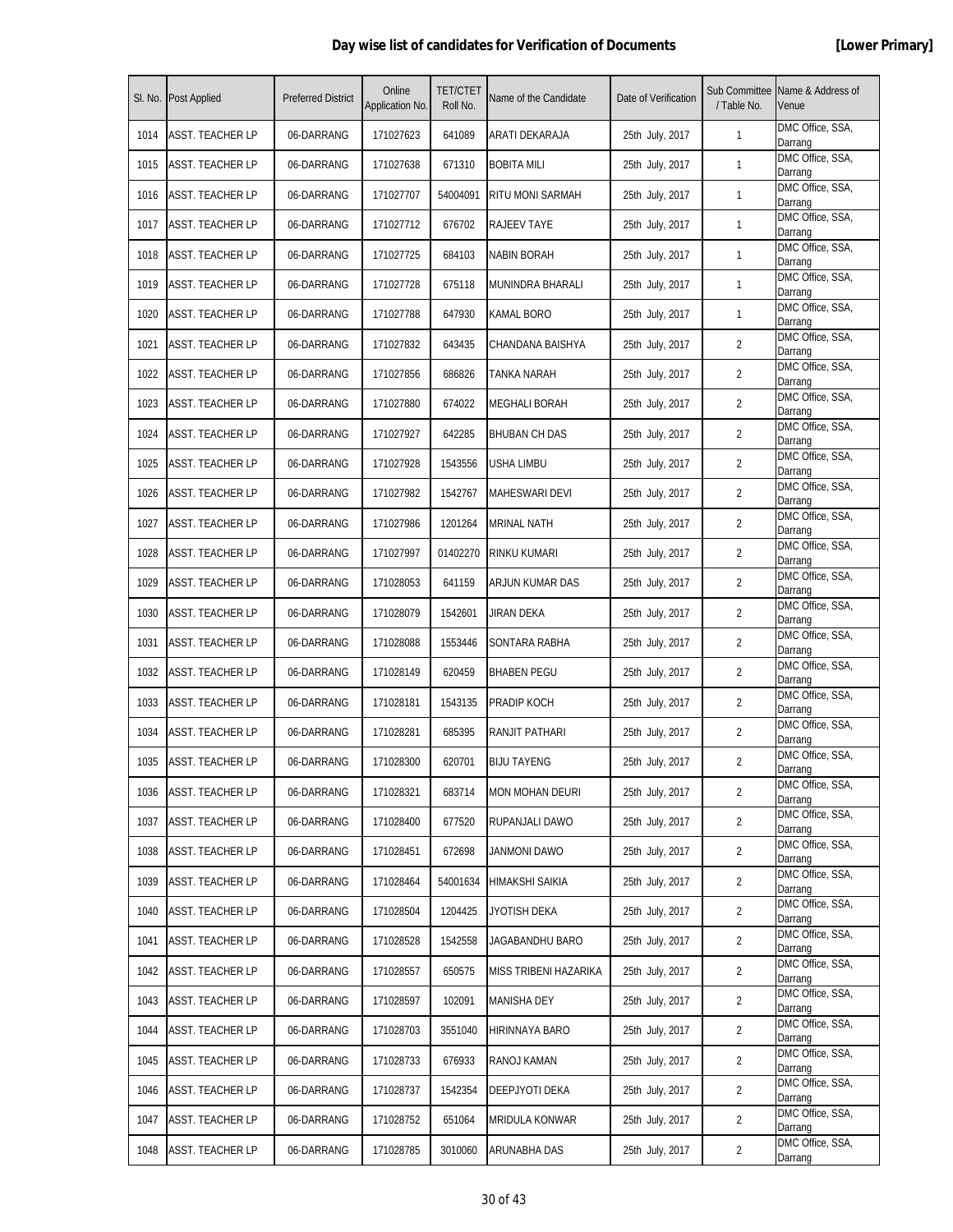| SI. No. | <b>Post Applied</b>     | <b>Preferred District</b> | Online<br>Application No. | <b>TET/CTET</b><br>Roll No. | Name of the Candidate     | Date of Verification | / Table No.    | Sub Committee Name & Address of<br>Venue |
|---------|-------------------------|---------------------------|---------------------------|-----------------------------|---------------------------|----------------------|----------------|------------------------------------------|
| 1049    | ASST. TEACHER LP        | 06-DARRANG                | 171028788                 | 640254                      | AJIT KUMAR DEWRI          | 25th July, 2017      | $\overline{2}$ | DMC Office, SSA,<br>Darrang              |
| 1050    | <b>ASST. TEACHER LP</b> | 06-DARRANG                | 171028791                 | 691667                      | NIRUPAMA BORO             | 25th July, 2017      | $\overline{2}$ | DMC Office, SSA,<br>Darrang              |
| 1051    | <b>ASST. TEACHER LP</b> | 06-DARRANG                | 171028805                 | 1543659                     | PADMA BD BOHORA           | 25th July, 2017      | 2              | DMC Office, SSA,<br>Darrang              |
| 1052    | ASST. TEACHER LP        | 06-DARRANG                | 171028818                 | 1552704                     | LIPIKA BARUAH             | 25th July, 2017      | 2              | DMC Office, SSA,<br>Darrang              |
| 1053    | <b>ASST. TEACHER LP</b> | 06-DARRANG                | 171028876                 | 1542582                     | JAYANTA RAJBONGSHI        | 25th July, 2017      | $\overline{2}$ | DMC Office, SSA,<br>Darrang              |
| 1054    | ASST. TEACHER LP        | 06-DARRANG                | 171028884                 | 1200515                     | HERAMBA NATH              | 25th July, 2017      | 2              | DMC Office, SSA,<br>Darrang              |
| 1055    | ASST. TEACHER LP        | 06-DARRANG                | 171028898                 | 57009693                    | <b>NURUL AMIN</b>         | 25th July, 2017      | $\overline{2}$ | DMC Office, SSA,<br>Darrang              |
| 1056    | <b>ASST. TEACHER LP</b> | 06-DARRANG                | 171028900                 | 1544601                     | <b>GOMA DEVI</b>          | 25th July, 2017      | $\overline{2}$ | DMC Office, SSA,<br>Darrang              |
| 1057    | ASST. TEACHER LP        | 06-DARRANG                | 171028936                 | 200708                      | SUBHRADEEP PAUL           | 25th July, 2017      | $\overline{2}$ | DMC Office, SSA,<br>Darrang              |
| 1058    | ASST. TEACHER LP        | 06-DARRANG                | 171028947                 | 1544529                     | NITA OJHA                 | 25th July, 2017      | 2              | DMC Office, SSA,<br>Darrang              |
| 1059    | <b>ASST. TEACHER LP</b> | 06-DARRANG                | 171028953                 | 651239                      | MRS RUNU MEDHI            | 25th July, 2017      | 2              | DMC Office, SSA,<br>Darrang              |
| 1060    | <b>ASST. TEACHER LP</b> | 06-DARRANG                | 171028970                 | 3550319                     | <b>GITANJALI SARMAH</b>   | 25th July, 2017      | 2              | DMC Office, SSA,<br>Darrang              |
| 1061    | <b>ASST. TEACHER LP</b> | 06-DARRANG                | 171028987                 | 650359                      | <b>MISS MAYA PATAR</b>    | 25th July, 2017      | $\overline{2}$ | DMC Office, SSA,<br>Darrang              |
| 1062    | ASST. TEACHER LP        | 06-DARRANG                | 171028993                 | 631641                      | <b>MRIDUSMITA SONOWAL</b> | 25th July, 2017      | $\overline{2}$ | DMC Office, SSA,<br>Darrang              |
| 1063    | ASST. TEACHER LP        | 06-DARRANG                | 171029006                 | 3004544                     | <b>MANISHA PAUL</b>       | 25th July, 2017      | 2              | DMC Office, SSA,<br>Darrang              |
| 1064    | ASST. TEACHER LP        | 06-DARRANG                | 171029143                 | 673309                      | KAMAL SINGH BORDEURI      | 25th July, 2017      | 2              | DMC Office, SSA,<br>Darrang              |
| 1065    | <b>ASST. TEACHER LP</b> | 06-DARRANG                | 171029201                 | 3550149                     | <b>BIKASH DAS</b>         | 25th July, 2017      | 2              | DMC Office, SSA,<br>Darrang              |
| 1066    | <b>ASST. TEACHER LP</b> | 06-DARRANG                | 171029203                 | 676696                      | RAJASHREEDEVI SAIKIA      | 25th July, 2017      | $\overline{2}$ | DMC Office, SSA,<br>Darrang              |
| 1067    | <b>ASST. TEACHER LP</b> | 06-DARRANG                | 171029256                 | RC205143                    | <b>DULUMANI DAS</b>       | 25th July, 2017      | 2              | DMC Office, SSA,<br>Darrang              |
| 1068    | ASST. TEACHER LP        | 06-DARRANG                | 171029261                 | 1013180                     | SANSUMA SWARGIARY         | 25th July, 2017      | 2              | DMC Office, SSA,<br>Darrang              |
| 1069    | ASST. TEACHER LP        | 06-DARRANG                | 171029288                 | 3550949                     | MITHU DAS DUTTA           | 25th July, 2017      | $\overline{2}$ | DMC Office, SSA,<br>Darrang              |
| 1070    | <b>ASST. TEACHER LP</b> | 06-DARRANG                | 171029300                 | 678824                      | SWARUP JYOTI SAIKIA       | 25th July, 2017      | $\overline{2}$ | DMC Office, SSA,<br>Darrang              |
| 1071    | ASST. TEACHER LP        | 06-DARRANG                | 171029307                 | 631072                      | KARISHMA SONOWAL          | 25th July, 2017      | $\overline{2}$ | DMC Office, SSA,<br>Darrang              |
| 1072    | <b>ASST. TEACHER LP</b> | 06-DARRANG                | 171029311                 | 623382                      | MISS ARCHANA PEGU         | 25th July, 2017      | 2              | DMC Office, SSA,<br>Darrang              |
| 1073    | <b>ASST. TEACHER LP</b> | 06-DARRANG                | 171029326                 | 681858                      | <b>GUNU PEGU</b>          | 25th July, 2017      | $\overline{2}$ | DMC Office, SSA,<br>Darrang              |
| 1074    | ASST. TEACHER LP        | 06-DARRANG                | 171029337                 | 681181                      | DAYAKRISHNA MILI          | 25th July, 2017      | $\overline{2}$ | DMC Office, SSA,<br>Darrang              |
| 1075    | <b>ASST. TEACHER LP</b> | 06-DARRANG                | 171029338                 | 622498                      | JYOTIKA KULI              | 25th July, 2017      | 2              | DMC Office, SSA,<br>Darrang              |
| 1076    | <b>ASST. TEACHER LP</b> | 06-DARRANG                | 171029342                 | 676523                      | PUNYA RAM YEIN            | 25th July, 2017      | $\overline{2}$ | DMC Office, SSA,<br>Darrang              |
| 1077    | <b>ASST. TEACHER LP</b> | 06-DARRANG                | 171029347                 | 3550201                     | CHITRALEKHA GOSWAMI       | 25th July, 2017      | 2              | DMC Office, SSA,<br>Darrang              |
| 1078    | <b>ASST. TEACHER LP</b> | 06-DARRANG                | 171029368                 | 3550806                     | <b>RUNU DAS</b>           | 25th July, 2017      | 2              | DMC Office, SSA,<br>Darrang              |
| 1079    | ASST. TEACHER LP        | 06-DARRANG                | 171029372                 | 54001043                    | CHANMIYA ALI              | 25th July, 2017      | $\overline{2}$ | DMC Office, SSA,<br>Darrang              |
| 1080    | <b>ASST. TEACHER LP</b> | 06-DARRANG                | 171029376                 | 642089                      | BHANITA RABHA             | 25th July, 2017      | 2              | DMC Office, SSA,<br>Darrang              |
| 1081    | <b>ASST. TEACHER LP</b> | 06-DARRANG                | 171029382                 | 57013325                    | SIRAJ ALAM                | 25th July, 2017      | 3              | DMC Office, SSA,<br>Darrang              |
| 1082    | ASST. TEACHER LP        | 06-DARRANG                | 171029383                 | 651320                      | <b>MUKHERJEE</b>          | 25th July, 2017      | 3              | DMC Office, SSA,<br>Darrang              |
| 1083    | <b>ASST. TEACHER LP</b> | 06-DARRANG                | 171029416                 | 102546                      | NANDITA SAHA              | 25th July, 2017      | 3              | DMC Office, SSA,<br>Darrang              |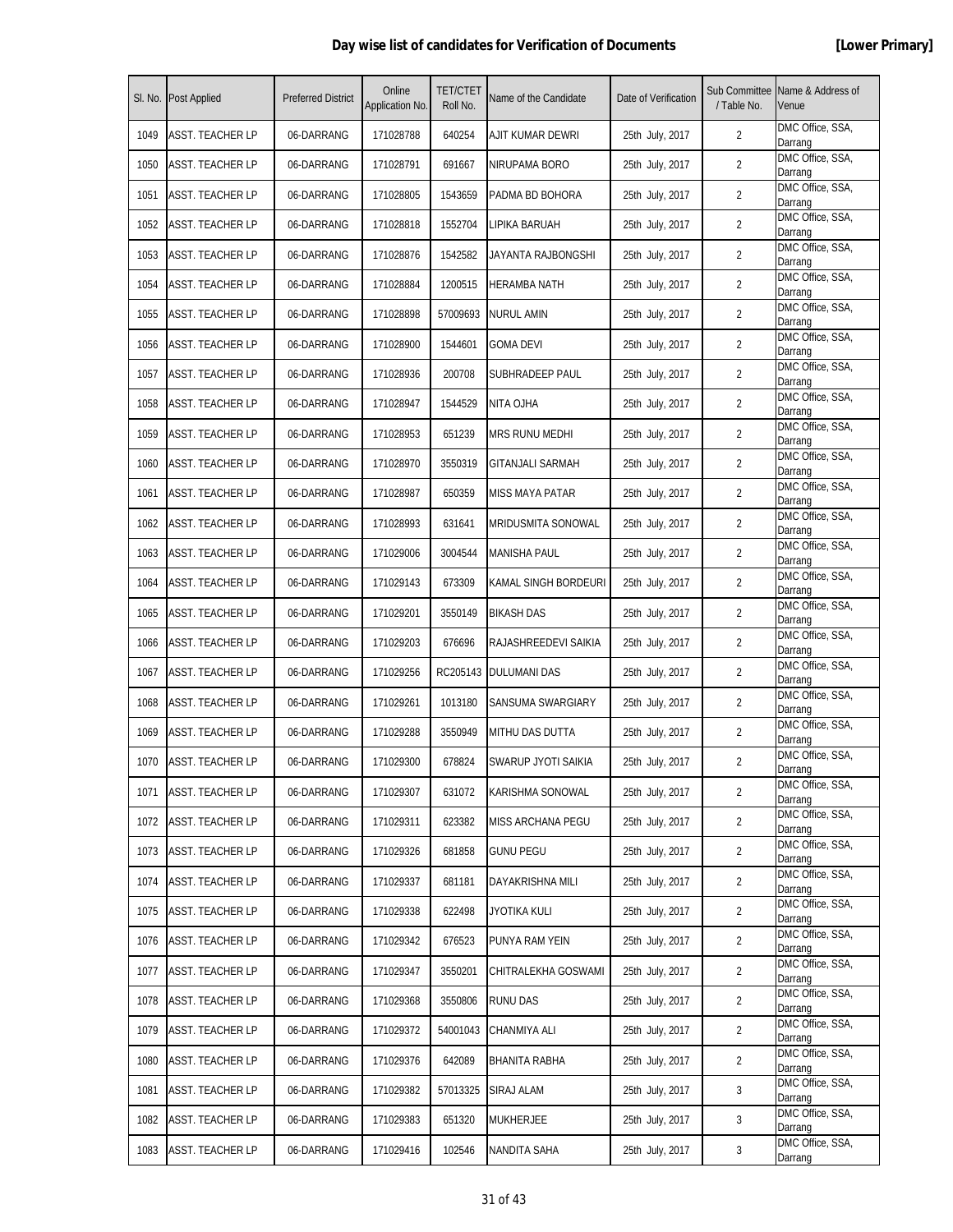| SI. No. | <b>Post Applied</b>     | <b>Preferred District</b> | Online<br>Application No. | <b>TET/CTET</b><br>Roll No. | Name of the Candidate         | Date of Verification | / Table No. | Sub Committee Name & Address of<br>Venue |
|---------|-------------------------|---------------------------|---------------------------|-----------------------------|-------------------------------|----------------------|-------------|------------------------------------------|
| 1084    | ASST. TEACHER LP        | 06-DARRANG                | 171029419                 | 642905                      | BIPUL HAZARIKA                | 25th July, 2017      | 3           | DMC Office, SSA,<br>Darrang              |
| 1085    | ASST. TEACHER LP        | 06-DARRANG                | 171029423                 | 1544682                     | NAYAN JYOTI DEKA              | 25th July, 2017      | 3           | DMC Office, SSA,<br>Darrang              |
| 1086    | <b>ASST. TEACHER LP</b> | 06-DARRANG                | 171029426                 | 681843                      | <b>GULUK PAWE</b>             | 25th July, 2017      | 3           | DMC Office, SSA,<br>Darrang              |
| 1087    | ASST. TEACHER LP        | 06-DARRANG                | 171029430                 | 654203                      | PURABI MALAKAR                | 25th July, 2017      | 3           | DMC Office, SSA,<br>Darrang              |
| 1088    | ASST. TEACHER LP        | 06-DARRANG                | 171029457                 | 677349                      | ROSHAN PANGING                | 25th July, 2017      | 3           | DMC Office, SSA,<br>Darrang              |
| 1089    | ASST. TEACHER LP        | 06-DARRANG                | 171029488                 | 57010753                    | RAKESH KUMAR                  | 25th July, 2017      | 3           | DMC Office, SSA,<br>Darrang              |
| 1090    | <b>ASST. TEACHER LP</b> | 06-DARRANG                | 171029508                 | 3551156                     | <b>RWMWI BARO</b>             | 25th July, 2017      | 3           | DMC Office, SSA,<br>Darrang              |
| 1091    | <b>ASST. TEACHER LP</b> | 06-DARRANG                | 171029509                 | 681284                      | DEVANANDA DOLEY               | 25th July, 2017      | 3           | DMC Office, SSA,<br>Darrang              |
| 1092    | ASST. TEACHER LP        | 06-DARRANG                | 171029516                 | 683670                      | <b>MOHAN MILI</b>             | 25th July, 2017      | 3           | DMC Office, SSA,<br>Darrang              |
| 1093    | ASST. TEACHER LP        | 06-DARRANG                | 171029521                 | 648666                      | KUSHA BARO                    | 25th July, 2017      | 3           | DMC Office, SSA,<br>Darrang              |
| 1094    | <b>ASST. TEACHER LP</b> | 06-DARRANG                | 171029522                 | 3541062                     | RANJAN BARO                   | 25th July, 2017      | 3           | DMC Office, SSA,<br>Darrang              |
| 1095    | ASST. TEACHER LP        | 06-DARRANG                | 171029523                 | 632183                      | RAJOSHREE DEORI               | 25th July, 2017      | 3           | DMC Office, SSA,<br>Darrang              |
| 1096    | <b>ASST. TEACHER LP</b> | 06-DARRANG                | 171029559                 | 02620732                    | <b>AJAY SINGH</b>             | 25th July, 2017      | 3           | DMC Office, SSA,<br>Darrang              |
| 1097    | ASST. TEACHER LP        | 06-DARRANG                | 171029619                 | 3540108                     | <b>BINEETA SAIKIA</b>         | 25th July, 2017      | 3           | DMC Office, SSA,<br>Darrang              |
| 1098    | ASST. TEACHER LP        | 06-DARRANG                | 171029676                 | 103648                      | RINKI DEY                     | 25th July, 2017      | 3           | DMC Office, SSA,<br>Darrang              |
| 1099    | ASST. TEACHER LP        | 06-DARRANG                | 171029724                 | 3550892                     | TAPAN DUTTA                   | 25th July, 2017      | 3           | DMC Office, SSA,<br>Darrang              |
| 1100    | <b>ASST. TEACHER LP</b> | 06-DARRANG                | 171029766                 | 107435                      | RAKESH CHAUHAN                | 25th July, 2017      | 3           | DMC Office, SSA,<br>Darrang              |
| 1101    | <b>ASST. TEACHER LP</b> | 06-DARRANG                | 171029826                 | 683413                      | JHORNA DOLEY                  | 25th July, 2017      | 3           | DMC Office, SSA,<br>Darrang              |
| 1102    | <b>ASST. TEACHER LP</b> | 06-DARRANG                | 171029901                 | 675568                      | NRIPEN CHANDRA HIRA           | 25th July, 2017      | 3           | DMC Office, SSA,<br>Darrang              |
| 1103    | ASST. TEACHER LP        | 06-DARRANG                | 171029923                 | 3541247                     | <b>BIJOY NARZARI</b>          | 25th July, 2017      | 3           | DMC Office, SSA,<br>Darrang              |
| 1104    | ASST. TEACHER LP        | 06-DARRANG                | 171029970                 | 680478                      | <b>BHABEN DEURI</b>           | 25th July, 2017      | 3           | DMC Office, SSA,<br>Darrang              |
| 1105    | <b>ASST. TEACHER LP</b> | 06-DARRANG                | 171030002                 | 3540474                     | <b>MIMI KARMAKAR</b>          | 25th July, 2017      | 3           | DMC Office, SSA,<br>Darrang              |
| 1106    | ASST. TEACHER LP        | 06-DARRANG                | 171030117                 | 3541226                     | RADHA BALA BORO               | 25th July, 2017      | 3           | DMC Office, SSA,<br>Darrang              |
| 1107    | <b>ASST. TEACHER LP</b> | 06-DARRANG                | 171030147                 | 611160                      | MRIGENDRA NARAYAN<br>HAZARIKA | 25th July, 2017      | 3           | DMC Office, SSA,<br>Darrang              |
| 1108    | <b>ASST. TEACHER LP</b> | 06-DARRANG                | 171030190                 | 100293                      | ANUJ KUMAR DEY                | 25th July, 2017      | 3           | DMC Office, SSA,<br>Darrang              |
| 1109    | ASST. TEACHER LP        | 06-DARRANG                | 171030208                 | 3550503                     | LILI SAHARIA                  | 25th July, 2017      | 3           | DMC Office, SSA,<br>Darrang              |
| 1110    | <b>ASST. TEACHER LP</b> | 06-DARRANG                | 171030233                 | 3541226                     | RADHA BALA BORO               | 25th July, 2017      | 3           | DMC Office, SSA,<br>Darrang              |
| 1111    | <b>ASST. TEACHER LP</b> | 06-DARRANG                | 171030253                 | 1202288                     | MUKUNDA MADHAB<br>SARMA       | 25th July, 2017      | 3           | DMC Office, SSA,<br>Darrang              |
| 1112    | <b>ASST. TEACHER LP</b> | 06-DARRANG                | 171030358                 | 57002317                    | <b>BEDABYASH BORDOLOI</b>     | 25th July, 2017      | 3           | DMC Office, SSA,<br>Darrang              |
| 1113    | <b>ASST. TEACHER LP</b> | 06-DARRANG                | 171030367                 | 105260                      | TITU DEY                      | 25th July, 2017      | 3           | DMC Office, SSA,<br>Darrang              |
| 1114    | ASST. TEACHER LP        | 06-DARRANG                | 171030408                 | 102557                      | NARAYAN DEY                   | 25th July, 2017      | 3           | DMC Office, SSA,<br>Darrang              |
| 1115    | <b>ASST. TEACHER LP</b> | 06-DARRANG                | 171030542                 | 646737                      | JAYANTA KUMAR RABHA           | 25th July, 2017      | 3           | DMC Office, SSA,<br>Darrang              |
| 1116    | <b>ASST. TEACHER LP</b> | 06-DARRANG                | 171030587                 | 1200308                     | <b>DEBASRI NATH</b>           | 25th July, 2017      | 3           | DMC Office, SSA,<br>Darrang              |
| 1117    | ASST. TEACHER LP        | 06-DARRANG                | 171030620                 | 100019                      | ABHIJIT KUMAR ROY             | 25th July, 2017      | 3           | DMC Office, SSA,<br>Darrang              |
| 1118    | <b>ASST. TEACHER LP</b> | 06-DARRANG                | 171030773                 | 1200637                     | JONALI GOSWAMI                | 25th July, 2017      | 3           | DMC Office, SSA,<br>Darrang              |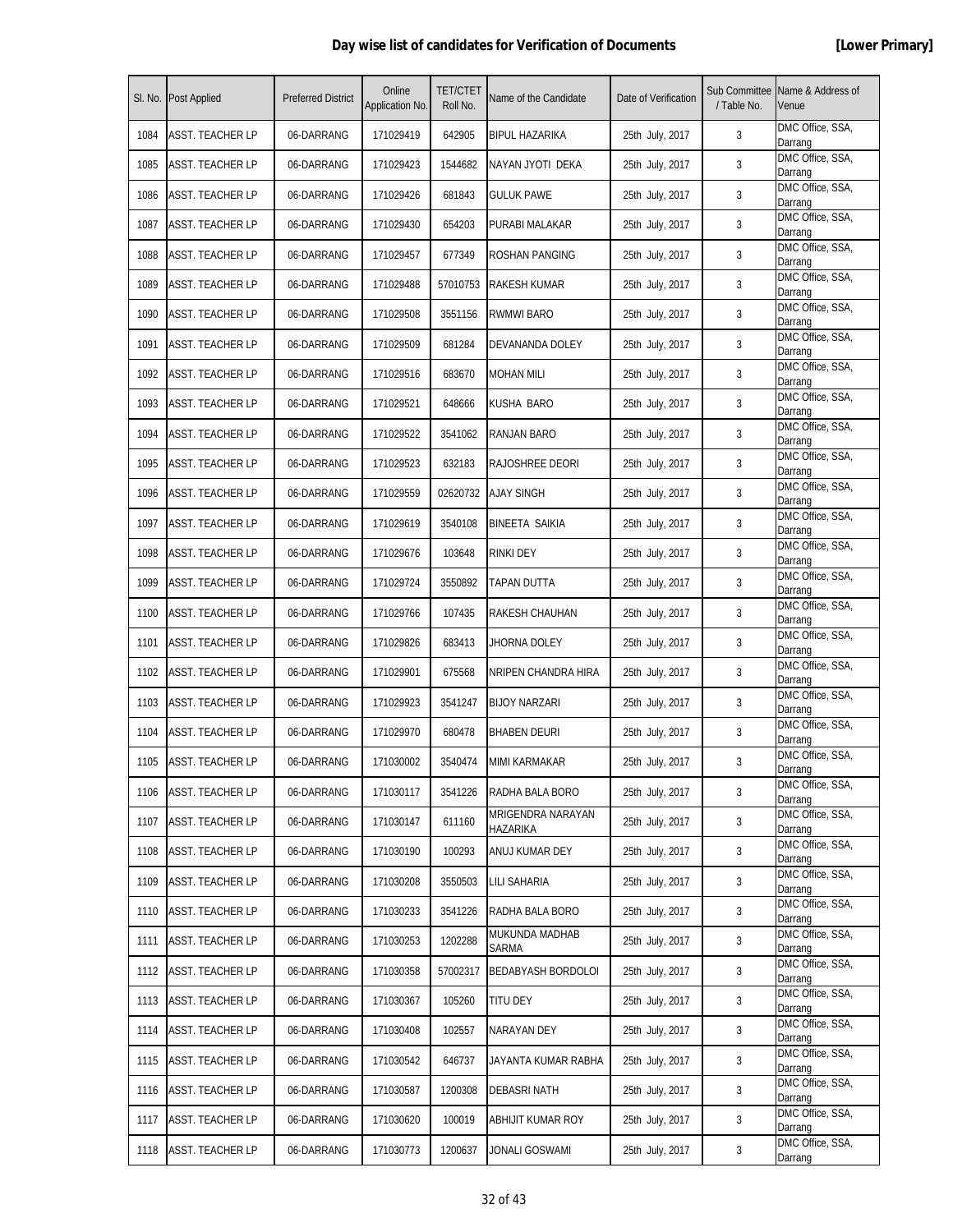| SI. No. | <b>Post Applied</b>     | <b>Preferred District</b> | Online<br>Application No. | <b>TET/CTET</b><br>Roll No. | Name of the Candidate               | Date of Verification | / Table No. | Sub Committee Name & Address of<br>Venue |
|---------|-------------------------|---------------------------|---------------------------|-----------------------------|-------------------------------------|----------------------|-------------|------------------------------------------|
| 1119    | <b>ASST. TEACHER LP</b> | 06-DARRANG                | 171030774                 | 644238                      | DHARMENDRA BORAH                    | 25th July, 2017      | 3           | DMC Office, SSA,<br>Darrang              |
| 1120    | ASST. TEACHER LP        | 06-DARRANG                | 171030778                 | 654828                      | RAMEN THAKURIA                      | 25th July, 2017      | 3           | DMC Office, SSA,<br>Darrang              |
| 1121    | <b>ASST. TEACHER LP</b> | 06-DARRANG                | 171030804                 | 626472                      | TULARAM PEGU                        | 25th July, 2017      | 3           | DMC Office, SSA,<br>Darrang              |
| 1122    | ASST. TEACHER LP        | 06-DARRANG                | 171030876                 | 102609                      | NILKAMAL SAHA                       | 25th July, 2017      | 3           | DMC Office, SSA,<br>Darrang              |
| 1123    | <b>ASST. TEACHER LP</b> | 06-DARRANG                | 171030900                 | 678162                      | DENI DOLEY                          | 25th July, 2017      | 3           | DMC Office, SSA,<br>Darrang              |
| 1124    | ASST. TEACHER LP        | 06-DARRANG                | 171030903                 | 103885                      | RUPASHREE SAHA                      | 25th July, 2017      | 3           | DMC Office, SSA,<br>Darrang              |
| 1125    | ASST. TEACHER LP        | 06-DARRANG                | 171030933                 | 105912                      | DAYASINDHU THAKUR                   | 25th July, 2017      | 3           | DMC Office, SSA,<br>Darrang              |
| 1126    | ASST. TEACHER LP        | 06-DARRANG                | 171030935                 | 647167                      | JONALI DAS                          | 25th July, 2017      | 3           | DMC Office, SSA,<br>Darrang              |
| 1127    | <b>ASST. TEACHER LP</b> | 06-DARRANG                | 171030942                 | 3540644                     | RANJAN DEKA                         | 25th July, 2017      | 3           | DMC Office, SSA,<br>Darrang              |
| 1128    | <b>ASST. TEACHER LP</b> | 06-DARRANG                | 171030945                 | 01809972                    | SHASHI KALA MOURYA                  | 25th July, 2017      | 3           | DMC Office, SSA,<br>Darrang              |
| 1129    | ASST. TEACHER LP        | 06-DARRANG                | 171030959                 | 3540771                     | ZAHANARA BEGUM                      | 25th July, 2017      | 3           | DMC Office, SSA,<br>Darrang              |
| 1130    | ASST. TEACHER LP        | 06-DARRANG                | 171030966                 | 682165                      | JATINDRA NATH DEORI                 | 25th July, 2017      | 3           | DMC Office, SSA,<br>Darrang              |
| 1131    | <b>ASST. TEACHER LP</b> | 06-DARRANG                | 171030967                 | 3010529                     | NAMITA DAS                          | 25th July, 2017      | 3           | DMC Office, SSA,<br>Darrang              |
| 1132    | ASST. TEACHER LP        | 06-DARRANG                | 171031022                 | 620964                      | <b>BULBUL PATIR</b>                 | 25th July, 2017      | 3           | DMC Office, SSA,<br>Darrang              |
| 1133    | ASST. TEACHER LP        | 06-DARRANG                | 171031030                 | 55002375                    | <b>BAHER ALI SK</b>                 | 25th July, 2017      | 3           | DMC Office, SSA,<br>Darrang              |
| 1134    | ASST. TEACHER LP        | 06-DARRANG                | 171031096                 | 671801                      | DEWRAM KAGYUNG                      | 25th July, 2017      | 3           | DMC Office, SSA,<br>Darrang              |
| 1135    | ASST. TEACHER LP        | 06-DARRANG                | 171031116                 | 646237                      | HIRAK JYOTI BORO                    | 25th July, 2017      | 3           | DMC Office, SSA,<br>Darrang              |
| 1136    | ASST. TEACHER LP        | 06-DARRANG                | 171031165                 | 3050253                     | MRIDULA SUTRADHAR                   | 25th July, 2017      | 3           | DMC Office, SSA,<br>Darrang              |
| 1137    | <b>ASST. TEACHER LP</b> | 06-DARRANG                | 171031166                 | 645046                      | DIPJYOTI RABHA                      | 25th July, 2017      | 3           | DMC Office, SSA,<br>Darrang              |
| 1138    | ASST. TEACHER LP        | 06-DARRANG                | 171031248                 | 651452                      | NABA KUMAR PEGU                     | 25th July, 2017      | 3           | DMC Office, SSA,<br>Darrang              |
| 1139    | ASST. TEACHER LP        | 06-DARRANG                | 171031269                 | 686725                      | SUNIL PATIR                         | 25th July, 2017      | 3           | DMC Office, SSA,<br>Darrang              |
| 1140    | <b>ASST. TEACHER LP</b> | 06-DARRANG                | 171031277                 | 676180                      | <b>PRANJIT PEGU</b>                 | 25th July, 2017      | 3           | DMC Office, SSA,<br>Darrang              |
| 1141    | ASST. TEACHER LP        | 06-DARRANG                | 171031292                 | 1200495                     | HASINA BEGUM                        | 25th July, 2017      | 4           | DMC Office, SSA,<br>Darrang              |
| 1142    | <b>ASST. TEACHER LP</b> | 06-DARRANG                | 171031296                 | 102911                      | PINKY SIKDER                        | 25th July, 2017      | 4           | DMC Office, SSA,<br>Darrang              |
| 1143    | <b>ASST. TEACHER LP</b> | 06-DARRANG                | 171031301                 | 672631                      | <b>INDRAJIT YEIN</b>                | 25th July, 2017      | 4           | DMC Office, SSA,<br>Darrang              |
| 1144    | ASST. TEACHER LP        | 06-DARRANG                | 171031309                 | 000600261                   | <b>RUPAM DAS</b>                    | 25th July, 2017      | 4           | DMC Office, SSA,<br>Darrang              |
| 1145    | <b>ASST. TEACHER LP</b> | 06-DARRANG                | 171031330                 | 656854                      | SATYENDRA CHANDRA<br><b>BHOWMIK</b> | 25th July, 2017      | 4           | DMC Office, SSA,<br>Darrang              |
| 1146    | <b>ASST. TEACHER LP</b> | 06-DARRANG                | 171031349                 | 643247                      | <b>BRAJEN MALAKAR</b>               | 25th July, 2017      | 4           | DMC Office, SSA,<br>Darrang              |
| 1147    | <b>ASST. TEACHER LP</b> | 06-DARRANG                | 171031354                 | 678537                      | SRI SUPERJYOTI DOLEY                | 25th July, 2017      | 4           | DMC Office, SSA,<br>Darrang              |
| 1148    | <b>ASST. TEACHER LP</b> | 06-DARRANG                | 171031426                 | 651390                      | <b>MUNMI BORAH</b>                  | 25th July, 2017      | 4           | DMC Office, SSA,<br>Darrang              |
| 1149    | ASST. TEACHER LP        | 06-DARRANG                | 171031446                 | 670859                      | <b>BHOBEN BOSUMATARY</b>            | 25th July, 2017      | 4           | DMC Office, SSA,<br>Darrang              |
| 1150    | <b>ASST. TEACHER LP</b> | 06-DARRANG                | 171031478                 | 685842                      | SAILEN DAS                          | 25th July, 2017      | 4           | DMC Office, SSA,<br>Darrang              |
| 1151    | <b>ASST. TEACHER LP</b> | 06-DARRANG                | 171031483                 | 1542331                     | CHUKAFA DEKA                        | 25th July, 2017      | 4           | DMC Office, SSA,<br>Darrang              |
| 1152    | <b>ASST. TEACHER LP</b> | 06-DARRANG                | 171031498                 | 105170                      | <b>TANIA ROY</b>                    | 25th July, 2017      | 4           | DMC Office, SSA,<br>Darrang              |
| 1153    | ASST. TEACHER LP        | 06-DARRANG                | 171031538                 | 1544398                     | JUNMONI BAISHYA                     | 25th July, 2017      | 4           | DMC Office, SSA,<br>Darrang              |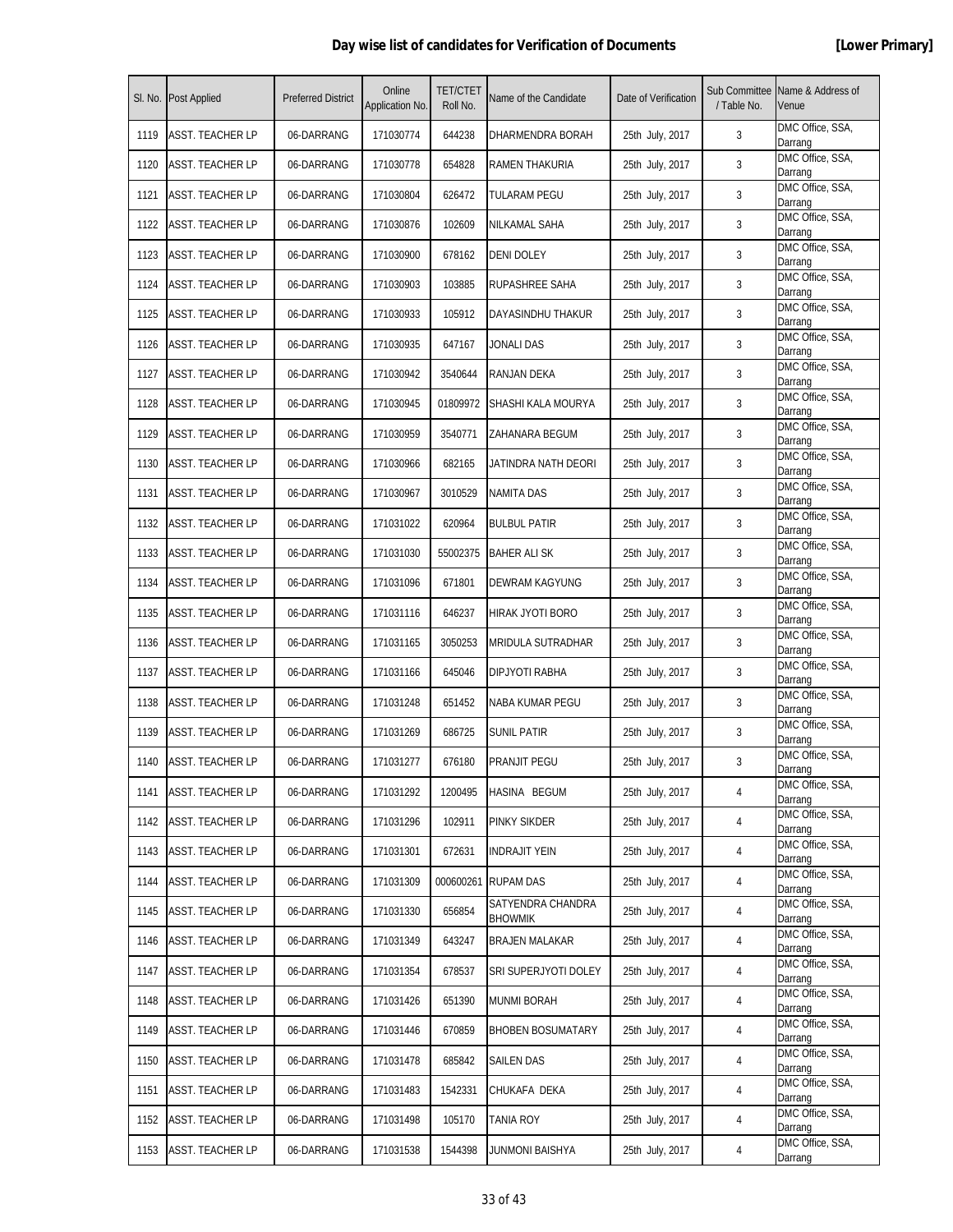| SI. No. | <b>Post Applied</b>     | <b>Preferred District</b> | Online<br>Application No. | <b>TET/CTET</b><br>Roll No. | Name of the Candidate   | Date of Verification | / Table No. | Sub Committee Name & Address of<br>Venue |
|---------|-------------------------|---------------------------|---------------------------|-----------------------------|-------------------------|----------------------|-------------|------------------------------------------|
| 1154    | ASST. TEACHER LP        | 06-DARRANG                | 171031645                 | 624972                      | RAM DOLEY               | 25th July, 2017      | 4           | DMC Office, SSA,<br>Darrang              |
| 1155    | <b>ASST. TEACHER LP</b> | 06-DARRANG                | 171031659                 | 3010330                     | <b>JEHIRUL ISLAM</b>    | 25th July, 2017      | 4           | DMC Office, SSA,<br>Darrang              |
| 1156    | <b>ASST. TEACHER LP</b> | 06-DARRANG                | 171031665                 | 675723                      | PAPORI BARUAH           | 25th July, 2017      | 4           | DMC Office, SSA,<br>Darrang              |
| 1157    | <b>ASST. TEACHER LP</b> | 06-DARRANG                | 171031699                 | 642402                      | <b>BIDHU DAS</b>        | 25th July, 2017      | 4           | DMC Office, SSA,<br>Darrang              |
| 1158    | ASST. TEACHER LP        | 06-DARRANG                | 171031715                 | 1543073                     | NRIPEN CHALIHA          | 25th July, 2017      | 4           | DMC Office, SSA,<br>Darrang              |
| 1159    | <b>ASST. TEACHER LP</b> | 06-DARRANG                | 171031796                 | 644869                      | DIPANKAR BASUMATARY     | 25th July, 2017      | 4           | DMC Office, SSA,<br>Darrang              |
| 1160    | <b>ASST. TEACHER LP</b> | 06-DARRANG                | 171031798                 | 650994                      | RAGHU JYOTI BRAHMA      | 25th July, 2017      | 4           | DMC Office, SSA,<br>Darrang              |
| 1161    | <b>ASST. TEACHER LP</b> | 06-DARRANG                | 171031861                 | 680458                      | <b>BENJAMIN PEGU</b>    | 25th July, 2017      | 4           | DMC Office, SSA,<br>Darrang              |
| 1162    | ASST. TEACHER LP        | 06-DARRANG                | 171031889                 | 659951                      | ZARINA DOLEY            | 25th July, 2017      | 4           | DMC Office, SSA,<br>Darrang              |
| 1163    | ASST. TEACHER LP        | 06-DARRANG                | 171031910                 | 100739                      | <b>BIMAN DEY</b>        | 25th July, 2017      | 4           | DMC Office, SSA,<br>Darrang              |
| 1164    | <b>ASST. TEACHER LP</b> | 06-DARRANG                | 171031934                 | 100444                      | ASHISH SARKAR           | 25th July, 2017      | 4           | DMC Office, SSA,<br>Darrang              |
| 1165    | ASST. TEACHER LP        | 06-DARRANG                | 171031946                 | 649706                      | <b>MANO RAM SARANIA</b> | 25th July, 2017      | 4           | DMC Office, SSA,<br>Darrang              |
| 1166    | <b>ASST. TEACHER LP</b> | 06-DARRANG                | 171031983                 | 684823                      | PRANJAL THENGAL         | 25th July, 2017      | 4           | DMC Office, SSA,<br>Darrang              |
| 1167    | <b>ASST. TEACHER LP</b> | 06-DARRANG                | 171032035                 | 625365                      | <b>RUMI DOLEY</b>       | 25th July, 2017      | 4           | DMC Office, SSA,<br>Darrang              |
| 1168    | ASST. TEACHER LP        | 06-DARRANG                | 171032076                 | 101880                      | LAXMI BASAK             | 25th July, 2017      | 4           | DMC Office, SSA,<br>Darrang              |
| 1169    | <b>ASST. TEACHER LP</b> | 06-DARRANG                | 171032097                 | 690766                      | <b>GUPTA SING BORO</b>  | 25th July, 2017      | 4           | DMC Office, SSA,<br>Darrang              |
| 1170    | <b>ASST. TEACHER LP</b> | 06-DARRANG                | 171032125                 | 681479                      | <b>DINESH KAMAN</b>     | 25th July, 2017      | 4           | DMC Office, SSA,<br>Darrang              |
| 1171    | <b>ASST. TEACHER LP</b> | 06-DARRANG                | 171032130                 | 1200541                     | <b>HITESH DEKA</b>      | 25th July, 2017      | 4           | DMC Office, SSA,<br>Darrang              |
| 1172    | <b>ASST. TEACHER LP</b> | 06-DARRANG                | 171032168                 | 101484                      | <b>INDRANI NAG</b>      | 25th July, 2017      | 4           | DMC Office, SSA,<br>Darrang              |
| 1173    | ASST. TEACHER LP        | 06-DARRANG                | 171032172                 | 654928                      | <b>RANJIT BISWAS</b>    | 25th July, 2017      | 4           | DMC Office, SSA,<br>Darrang              |
| 1174    | ASST. TEACHER LP        | 06-DARRANG                | 171032180                 | 676870                      | RANJAN MORANG           | 25th July, 2017      | 4           | DMC Office, SSA,<br>Darrang              |
| 1175    | <b>ASST. TEACHER LP</b> | 06-DARRANG                | 171032216                 | 658813                      | <b>SUMA DAS</b>         | 25th July, 2017      | 4           | DMC Office, SSA,<br>Darrang              |
| 1176    | <b>ASST. TEACHER LP</b> | 06-DARRANG                | 171032221                 | 625422                      | RUPALI PEGU DOLEY       | 25th July, 2017      | 4           | DMC Office, SSA,<br>Darrang              |
| 1177    | <b>ASST. TEACHER LP</b> | 06-DARRANG                | 171032235                 | 54000217                    | AFROZA BEGUM            | 25th July, 2017      | 4           | DMC Office, SSA,<br>Darrang              |
| 1178    | <b>ASST. TEACHER LP</b> | 06-DARRANG                | 171032264                 | 102311                      | <b>MONIKA SARKAR</b>    | 25th July, 2017      | 4           | DMC Office, SSA,<br>Darrang              |
| 1179    | ASST. TEACHER LP        | 06-DARRANG                | 171032294                 | 677287                      | RITURAJ KUMBANG         | 25th July, 2017      | 4           | DMC Office, SSA,<br>Darrang              |
| 1180    | <b>ASST. TEACHER LP</b> | 06-DARRANG                | 171032301                 | 57006608                    | MADAN MOHAN BORAH       | 25th July, 2017      | 4           | DMC Office, SSA,<br>Darrang              |
| 1181    | <b>ASST. TEACHER LP</b> | 06-DARRANG                | 171032330                 | 651524                      | NABANITA DAS            | 25th July, 2017      | 4           | DMC Office, SSA,<br>Darrang              |
| 1182    | <b>ASST. TEACHER LP</b> | 06-DARRANG                | 171032349                 | 659394                      | TARALI RABHA            | 25th July, 2017      | 4           | DMC Office, SSA,<br>Darrang              |
| 1183    | <b>ASST. TEACHER LP</b> | 06-DARRANG                | 171032354                 | 620087                      | AKASH MISSONG           | 25th July, 2017      | 4           | DMC Office, SSA,<br>Darrang              |
| 1184    | ASST. TEACHER LP        | 06-DARRANG                | 171032400                 | 622116                      | JAIMESWAR DOLEY         | 25th July, 2017      | 4           | DMC Office, SSA,<br>Darrang              |
| 1185    | <b>ASST. TEACHER LP</b> | 06-DARRANG                | 171032421                 | 3540218                     | GAYATRI DEVI DEKA       | 25th July, 2017      | 4           | DMC Office, SSA,<br>Darrang              |
| 1186    | ASST. TEACHER LP        | 06-DARRANG                | 171032462                 | 625943                      | KUMUD SONOWAL           | 25th July, 2017      | 4           | DMC Office, SSA,<br>Darrang              |
| 1187    | ASST. TEACHER LP        | 06-DARRANG                | 171032467                 | 640547                      | ANAMIKA DAS             | 25th July, 2017      | 4           | DMC Office, SSA,<br>Darrang              |
| 1188    | <b>ASST. TEACHER LP</b> | 06-DARRANG                | 171032493                 | 57010790                    | <b>RAMEN BORAH</b>      | 25th July, 2017      | 4           | DMC Office, SSA,<br>Darrang              |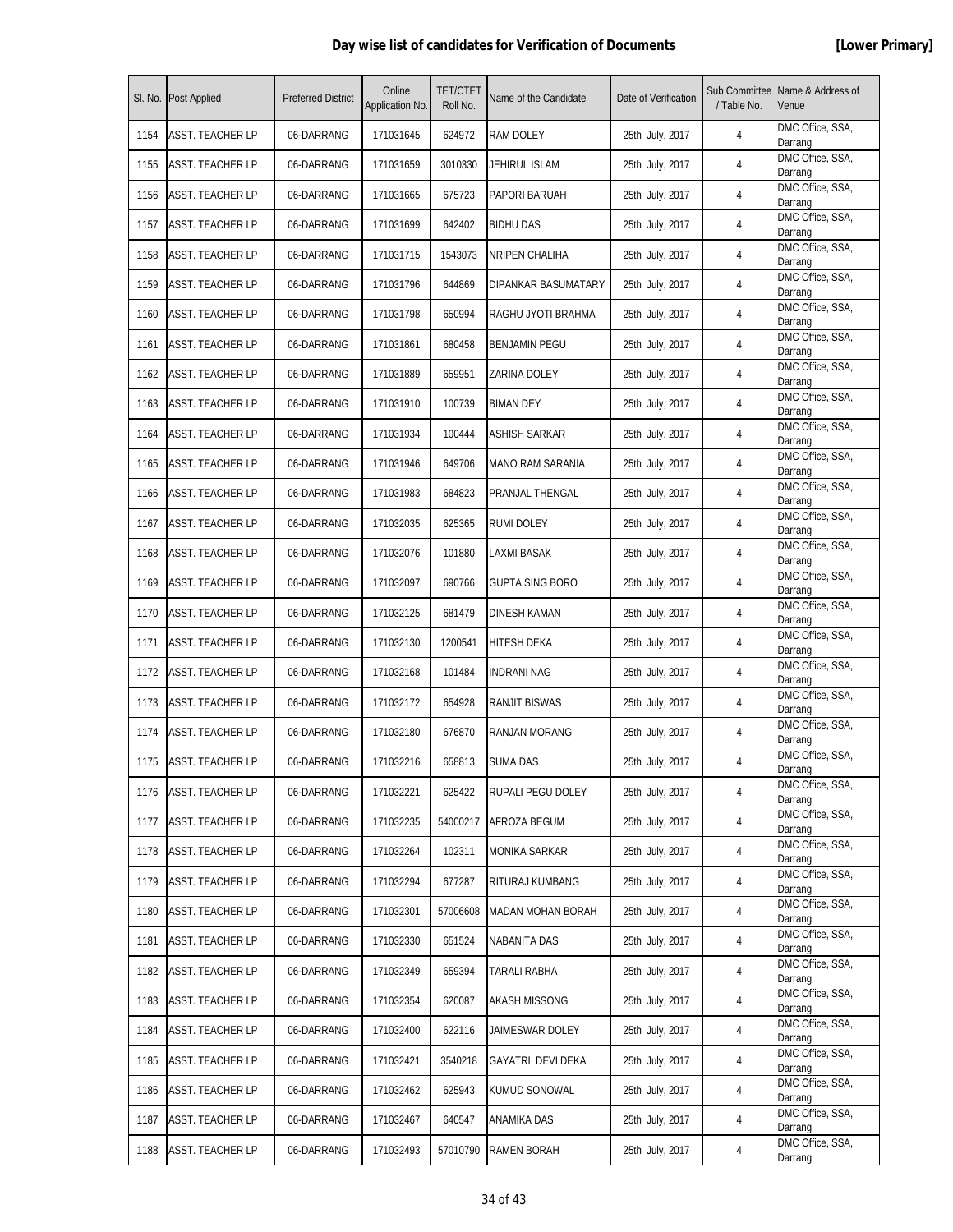| SI. No. | <b>Post Applied</b>     | <b>Preferred District</b> | Online<br>Application No. | <b>TET/CTET</b><br>Roll No. | Name of the Candidate         | Date of Verification | Sub Committee<br>/ Table No. | Name & Address of<br>Venue  |
|---------|-------------------------|---------------------------|---------------------------|-----------------------------|-------------------------------|----------------------|------------------------------|-----------------------------|
| 1189    | <b>ASST. TEACHER LP</b> | 06-DARRANG                | 171032549                 | 681136                      | <b>CHITRA DAS</b>             | 25th July, 2017      | 4                            | DMC Office, SSA,<br>Darrang |
| 1190    | ASST. TEACHER LP        | 06-DARRANG                | 171032572                 | 657677                      | <b>BIMAL CHANDRA DAS</b>      | 25th July, 2017      | 4                            | DMC Office, SSA,<br>Darrang |
| 1191    | <b>ASST. TEACHER LP</b> | 06-DARRANG                | 171032582                 | 654292                      | PURNIMA BARO                  | 25th July, 2017      | 4                            | DMC Office, SSA,<br>Darrang |
| 1192    | <b>ASST. TEACHER LP</b> | 06-DARRANG                | 171032610                 | 677328                      | <b>ROMESH MILI</b>            | 25th July, 2017      | 4                            | DMC Office, SSA,<br>Darrang |
| 1193    | <b>ASST. TEACHER LP</b> | 06-DARRANG                | 171032709                 | 654292                      | PURNIMA BARO                  | 25th July, 2017      | 4                            | DMC Office, SSA,<br>Darrang |
| 1194    | <b>ASST. TEACHER LP</b> | 06-DARRANG                | 171032728                 | 650391                      | <b>MOUSUMI CHINTEY</b>        | 25th July, 2017      | 4                            | DMC Office, SSA,<br>Darrang |
| 1195    | ASST. TEACHER LP        | 06-DARRANG                | 171032760                 | 680637                      | BIBHA PRIYA DOLEY             | 25th July, 2017      | 4                            | DMC Office, SSA,<br>Darrang |
| 1196    | <b>ASST. TEACHER LP</b> | 06-DARRANG                | 171032764                 | 3020215                     | MANIKA BASUMATARY             | 25th July, 2017      | 4                            | DMC Office, SSA,<br>Darrang |
| 1197    | <b>ASST. TEACHER LP</b> | 06-DARRANG                | 171032774                 | 54003668                    | PAMPI SANYASHI                | 25th July, 2017      | 4                            | DMC Office, SSA,<br>Darrang |
| 1198    | ASST. TEACHER LP        | 06-DARRANG                | 171032798                 | 641383                      | ATUL CHANDRA BORAH            | 25th July, 2017      | 4                            | DMC Office, SSA,<br>Darrang |
| 1199    | <b>ASST. TEACHER LP</b> | 06-DARRANG                | 171032808                 | 648842                      | LALIT DAIMARY                 | 25th July, 2017      | 4                            | DMC Office, SSA,<br>Darrang |
| 1200    | ASST. TEACHER LP        | 06-DARRANG                | 171032834                 | 57009502                    | NIZARA BORAH                  | 25th July, 2017      | 4                            | DMC Office, SSA,<br>Darrang |
| 1201    | <b>ASST. TEACHER LP</b> | 06-DARRANG                | 171032844                 | 676938                      | RANOOJ KUMAR<br><b>MORANG</b> | 26th July, 2017      | 1                            | DMC Office, SSA,<br>Darrang |
| 1202    | <b>ASST. TEACHER LP</b> | 06-DARRANG                | 171032884                 | 1551945                     | <b>BINA PAUL</b>              | 26th July, 2017      | 1                            | DMC Office, SSA,<br>Darrang |
| 1203    | ASST. TEACHER LP        | 06-DARRANG                | 171032958                 | 671264                      | <b>BISWAJYOTI DEORI</b>       | 26th July, 2017      | 1                            | DMC Office, SSA,<br>Darrang |
| 1204    | ASST. TEACHER LP        | 06-DARRANG                | 171032994                 | 690745                      | GIYAN KUTUM                   | 26th July, 2017      | 1                            | DMC Office, SSA,<br>Darrang |
| 1205    | ASST. TEACHER LP        | 06-DARRANG                | 171033003                 | 3540148                     | DEBABRAT BARUAH               | 26th July, 2017      | $\mathbf{1}$                 | DMC Office, SSA,<br>Darrang |
| 1206    | <b>ASST. TEACHER LP</b> | 06-DARRANG                | 171033004                 | 630390                      | <b>BULUKANTA SONOWAL</b>      | 26th July, 2017      | 1                            | DMC Office, SSA,<br>Darrang |
| 1207    | ASST. TEACHER LP        | 06-DARRANG                | 171033161                 | 625488                      | SACHINDRA MILI                | 26th July, 2017      | 1                            | DMC Office, SSA,<br>Darrang |
| 1208    | <b>ASST. TEACHER LP</b> | 06-DARRANG                | 171033163                 | 680733                      | <b>BIJU DEORI</b>             | 26th July, 2017      | 1                            | DMC Office, SSA,<br>Darrang |
| 1209    | ASST. TEACHER LP        | 06-DARRANG                | 171033173                 | 1554292                     | SANGITA BASUMATARY            | 26th July, 2017      | 1                            | DMC Office, SSA,<br>Darrang |
| 1210    | <b>ASST. TEACHER LP</b> | 06-DARRANG                | 171033180                 | 683775                      | MONISING CHUNGKRANG           | 26th July, 2017      | 1                            | DMC Office, SSA,<br>Darrang |
| 1211    | ASST. TEACHER LP        | 06-DARRANG                | 171033232                 | 1543102                     | PARINITA BARMAN               | 26th July, 2017      | 1                            | DMC Office, SSA,<br>Darrang |
| 1212    | <b>ASST. TEACHER LP</b> | 06-DARRANG                | 171033320                 | 622718                      | <b>KHABIR RICHONG</b>         | 26th July, 2017      | $\mathbf{1}$                 | DMC Office, SSA,<br>Darrang |
| 1213    | <b>ASST. TEACHER LP</b> | 06-DARRANG                | 171033359                 | 640856                      | ANJU RABHA                    | 26th July, 2017      | $\mathbf{1}$                 | DMC Office, SSA,<br>Darrang |
| 1214    | <b>ASST. TEACHER LP</b> | 06-DARRANG                | 171033379                 | 654355                      | PUSPANJALI PANGING<br>GAM     | 26th July, 2017      | 1                            | DMC Office, SSA,<br>Darrang |
| 1215    | <b>ASST. TEACHER LP</b> | 06-DARRANG                | 171033388                 | 632117                      | PULAK JYOTI SONOWAL           | 26th July, 2017      | 1                            | DMC Office, SSA,<br>Darrang |
| 1216    | <b>ASST. TEACHER LP</b> | 06-DARRANG                | 171033444                 | 649121                      | MADHUSMITA BANIA              | 26th July, 2017      | $\mathbf{1}$                 | DMC Office, SSA,<br>Darrang |
| 1217    | <b>ASST. TEACHER LP</b> | 06-DARRANG                | 171033452                 | 677589                      | SAGAR LOYING                  | 26th July, 2017      | $\mathbf{1}$                 | DMC Office, SSA,<br>Darrang |
| 1218    | ASST. TEACHER LP        | 06-DARRANG                | 171033461                 | 1012540                     | MADHURI DEKA                  | 26th July, 2017      | 1                            | DMC Office, SSA,<br>Darrang |
| 1219    | ASST. TEACHER LP        | 06-DARRANG                | 171033467                 | 626547                      | UMAKANTA DOLEY                | 26th July, 2017      | 1                            | DMC Office, SSA,<br>Darrang |
| 1220    | <b>ASST. TEACHER LP</b> | 06-DARRANG                | 171033554                 | 104233                      | MANJUSHA BARO<br>BAGLARY      | 26th July, 2017      | $\mathbf{1}$                 | DMC Office, SSA,<br>Darrang |
| 1221    | <b>ASST. TEACHER LP</b> | 06-DARRANG                | 171033575                 | 655540                      | RINKY BARMAN BARO             | 26th July, 2017      | $\mathbf{1}$                 | DMC Office, SSA,<br>Darrang |
| 1222    | ASST. TEACHER LP        | 06-DARRANG                | 171033581                 | 1013238                     | SONTARA DEKA                  | 26th July, 2017      | $\mathbf{1}$                 | DMC Office, SSA,<br>Darrang |
| 1223    | <b>ASST. TEACHER LP</b> | 06-DARRANG                | 171033654                 | 640416                      | AMARJYOTI BAISHYA             | 26th July, 2017      | 1                            | DMC Office, SSA,<br>Darrang |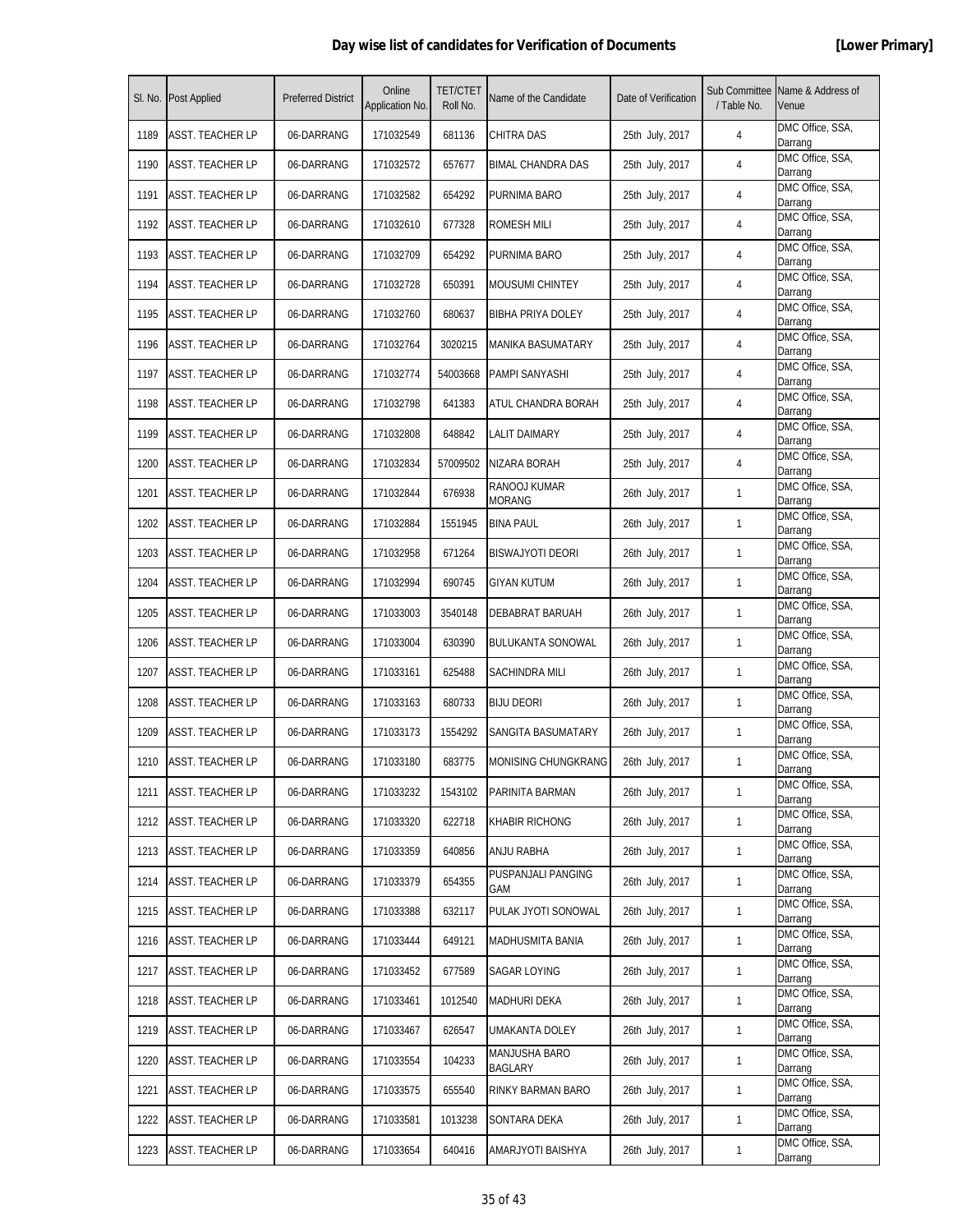| SI. No. | <b>Post Applied</b>     | <b>Preferred District</b> | Online<br>Application No. | <b>TET/CTET</b><br>Roll No. | Name of the Candidate     | Date of Verification | Sub Committee<br>/ Table No. | Name & Address of<br>Venue  |
|---------|-------------------------|---------------------------|---------------------------|-----------------------------|---------------------------|----------------------|------------------------------|-----------------------------|
| 1224    | <b>ASST. TEACHER LP</b> | 06-DARRANG                | 171033659                 | 626393                      | TILUTTAMA CHANGMAI        | 26th July, 2017      | 1                            | DMC Office, SSA,<br>Darrang |
| 1225    | ASST. TEACHER LP        | 06-DARRANG                | 171033687                 | 670037                      | <b>ABHIJIT MILI</b>       | 26th July, 2017      | $\mathbf{1}$                 | DMC Office, SSA,<br>Darrang |
| 1226    | <b>ASST. TEACHER LP</b> | 06-DARRANG                | 171033734                 | 1554156                     | MANJUSHA BARO<br>BAGLARY  | 26th July, 2017      | 1                            | DMC Office, SSA,<br>Darrang |
| 1227    | <b>ASST. TEACHER LP</b> | 06-DARRANG                | 171033757                 | 691839                      | PRANJAL BORO              | 26th July, 2017      | 1                            | DMC Office, SSA,<br>Darrang |
| 1228    | ASST. TEACHER LP        | 06-DARRANG                | 171033776                 | 54003735                    | PARISMITA NATH            | 26th July, 2017      | $\mathbf{1}$                 | DMC Office, SSA,<br>Darrang |
| 1229    | ASST. TEACHER LP        | 06-DARRANG                | 171033779                 | 1542721                     | KUSHAL KUMAR DEKA         | 26th July, 2017      | 1                            | DMC Office, SSA,<br>Darrang |
| 1230    | ASST. TEACHER LP        | 06-DARRANG                | 171033811                 | 1552365                     | <b>IKSHUMA NATH</b>       | 26th July, 2017      | 1                            | DMC Office, SSA,<br>Darrang |
| 1231    | <b>ASST. TEACHER LP</b> | 06-DARRANG                | 171033838                 | 654770                      | RAKHI RANI DAS            | 26th July, 2017      | 1                            | DMC Office, SSA,<br>Darrang |
| 1232    | <b>ASST. TEACHER LP</b> | 06-DARRANG                | 171033846                 | 1543597                     | <b>BIJU DEVI</b>          | 26th July, 2017      | 1                            | DMC Office, SSA,<br>Darrang |
| 1233    | ASST. TEACHER LP        | 06-DARRANG                | 171033854                 | 632385                      | SABHYA BORAH              | 26th July, 2017      | 1                            | DMC Office, SSA,<br>Darrang |
| 1234    | <b>ASST. TEACHER LP</b> | 06-DARRANG                | 171033864                 | 15110774                    | <b>MANISH CHAND</b>       | 26th July, 2017      | 1                            | DMC Office, SSA,<br>Darrang |
| 1235    | ASST. TEACHER LP        | 06-DARRANG                | 171033872                 | 1542545                     | ILA AHMED                 | 26th July, 2017      | 1                            | DMC Office, SSA,<br>Darrang |
| 1236    | <b>ASST. TEACHER LP</b> | 06-DARRANG                | 171033903                 | 690412                      | <b>BINOY BHUSHAN DHAR</b> | 26th July, 2017      | 1                            | DMC Office, SSA,<br>Darrang |
| 1237    | <b>ASST. TEACHER LP</b> | 06-DARRANG                | 171033957                 | 655564                      | RIPUNJOY BAISHYA          | 26th July, 2017      | 1                            | DMC Office, SSA,<br>Darrang |
| 1238    | ASST. TEACHER LP        | 06-DARRANG                | 171033960                 | 650298                      | MISS JUNUMANI RABHA       | 26th July, 2017      | 1                            | DMC Office, SSA,<br>Darrang |
| 1239    | ASST. TEACHER LP        | 06-DARRANG                | 171034036                 | 1552325                     | HIMANGSHU BORAH           | 26th July, 2017      | 1                            | DMC Office, SSA,<br>Darrang |
| 1240    | <b>ASST. TEACHER LP</b> | 06-DARRANG                | 171034078                 | 645198                      | DULU RABHA                | 26th July, 2017      | $\mathbf{1}$                 | DMC Office, SSA,<br>Darrang |
| 1241    | <b>ASST. TEACHER LP</b> | 06-DARRANG                | 171034113                 | 686419                      | <b>MANIK BASUMATARY</b>   | 26th July, 2017      | 1                            | DMC Office, SSA,<br>Darrang |
| 1242    | ASST. TEACHER LP        | 06-DARRANG                | 171034133                 | 640104                      | ABHIJIT MALAKAR           | 26th July, 2017      | 1                            | DMC Office, SSA,<br>Darrang |
| 1243    | ASST. TEACHER LP        | 06-DARRANG                | 171034193                 | 1553200                     | RAJIB MEDHI               | 26th July, 2017      | 1                            | DMC Office, SSA,<br>Darrang |
| 1244    | ASST. TEACHER LP        | 06-DARRANG                | 171034205                 | 675518                      | NIZARA TAI                | 26th July, 2017      | 1                            | DMC Office, SSA,<br>Darrang |
| 1245    | <b>ASST. TEACHER LP</b> | 06-DARRANG                | 171034250                 | 690218                      | <b>ASHIS DAS</b>          | 26th July, 2017      | 1                            | DMC Office, SSA,<br>Darrang |
| 1246    | ASST. TEACHER LP        | 06-DARRANG                | 171034293                 | 686649                      | SUBODH CHINTEY            | 26th July, 2017      | $\mathbf{1}$                 | DMC Office, SSA,<br>Darrang |
| 1247    | <b>ASST. TEACHER LP</b> | 06-DARRANG                | 171034309                 | 1544648                     | KUKIL BAISHYA             | 26th July, 2017      | $\mathbf{1}$                 | DMC Office, SSA,<br>Darrang |
| 1248    | ASST. TEACHER LP        | 06-DARRANG                | 171034319                 | 102437                      | <b>MRS MITALI BHADRA</b>  | 26th July, 2017      | $\mathbf{1}$                 | DMC Office, SSA,<br>Darrang |
| 1249    | ASST. TEACHER LP        | 06-DARRANG                | 171034404                 | 691025                      | KANIKA SARKAR             | 26th July, 2017      | 1                            | DMC Office, SSA,<br>Darrang |
| 1250    | <b>ASST. TEACHER LP</b> | 06-DARRANG                | 171034416                 | 671251.                     | <b>BISWAJIT LOYING</b>    | 26th July, 2017      | $\mathbf{1}$                 | DMC Office, SSA,<br>Darrang |
| 1251    | <b>ASST. TEACHER LP</b> | 06-DARRANG                | 171034434                 | 643302                      | <b>BULU RABHA</b>         | 26th July, 2017      | $\mathbf{1}$                 | DMC Office, SSA,<br>Darrang |
| 1252    | <b>ASST. TEACHER LP</b> | 06-DARRANG                | 171034449                 | 3551215                     | SWARNAA MONI DEKA         | 26th July, 2017      | $\mathbf{1}$                 | DMC Office, SSA,<br>Darrang |
| 1253    | ASST. TEACHER LP        | 06-DARRANG                | 171034539                 | 645623                      | GITIKA HUZURI             | 26th July, 2017      | $\mathbf{1}$                 | DMC Office, SSA,<br>Darrang |
| 1254    | ASST. TEACHER LP        | 06-DARRANG                | 171034543                 | 658376                      | RANJAN BAISHYA            | 26th July, 2017      | 1                            | DMC Office, SSA,<br>Darrang |
| 1255    | <b>ASST. TEACHER LP</b> | 06-DARRANG                | 171034557                 | 1543131                     | POPY DAS                  | 26th July, 2017      | $\mathbf{1}$                 | DMC Office, SSA,<br>Darrang |
| 1256    | <b>ASST. TEACHER LP</b> | 06-DARRANG                | 171034719                 | 642002                      | BHABESH RABHA             | 26th July, 2017      | $\mathbf{1}$                 | DMC Office, SSA,<br>Darrang |
| 1257    | <b>ASST. TEACHER LP</b> | 06-DARRANG                | 171034749                 | 3550682                     | PALLABI SARMAH            | 26th July, 2017      | $\mathbf{1}$                 | DMC Office, SSA,<br>Darrang |
| 1258    | <b>ASST. TEACHER LP</b> | 06-DARRANG                | 171034790                 | 104232                      | SATYAJIT ROY              | 26th July, 2017      | 1                            | DMC Office, SSA,<br>Darrang |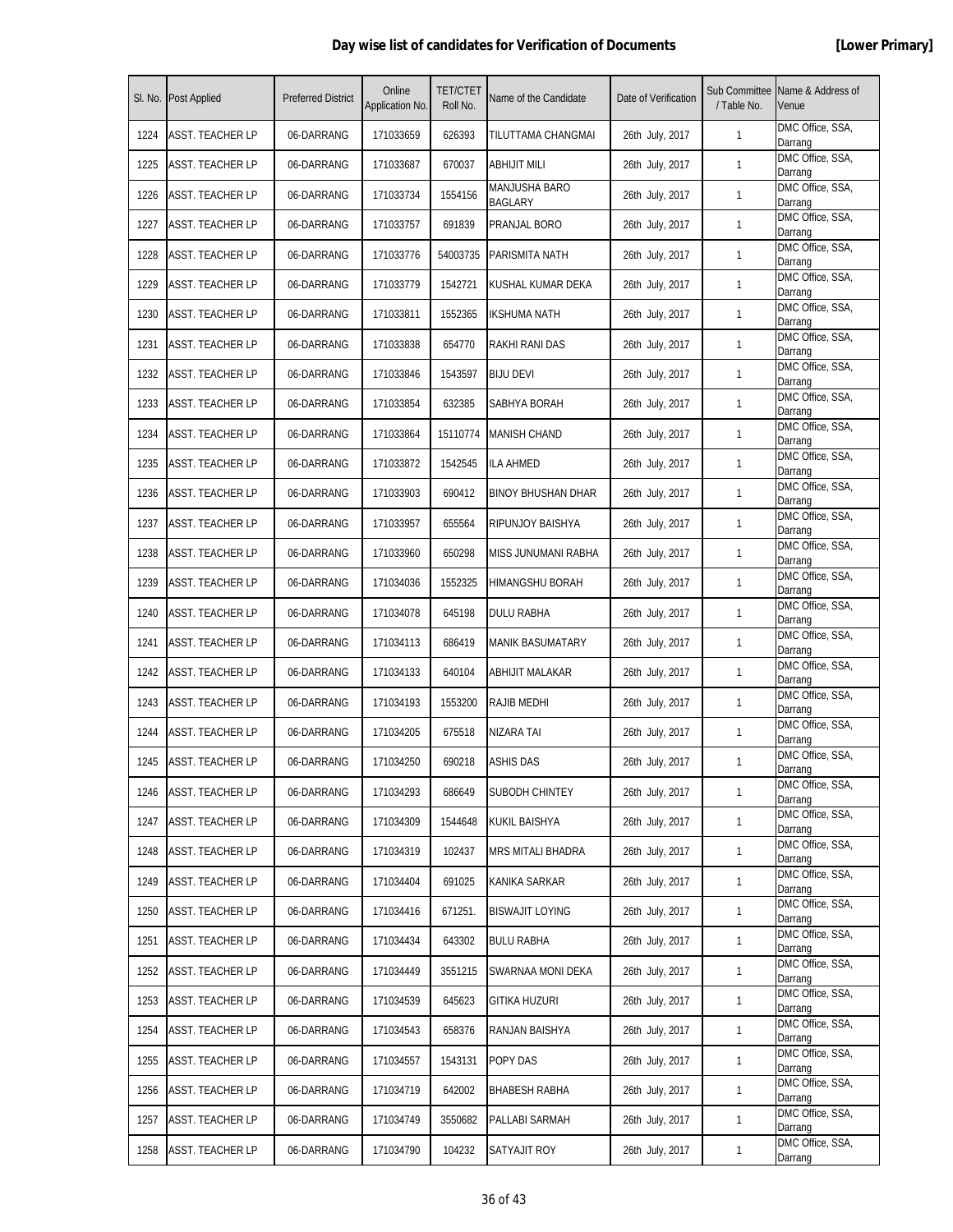| SI. No. | <b>Post Applied</b>     | <b>Preferred District</b> | Online<br>Application No. | <b>TET/CTET</b><br>Roll No. | Name of the Candidate                  | Date of Verification | / Table No.    | Sub Committee Name & Address of<br>Venue |
|---------|-------------------------|---------------------------|---------------------------|-----------------------------|----------------------------------------|----------------------|----------------|------------------------------------------|
| 1259    | <b>ASST. TEACHER LP</b> | 06-DARRANG                | 171034887                 | 623632                      | <b>MONALISA DAS</b>                    | 26th July, 2017      | $\mathbf{1}$   | DMC Office, SSA,<br>Darrang              |
| 1260    | <b>ASST. TEACHER LP</b> | 06-DARRANG                | 171034992                 | 3550353                     | HIMANI DEKA                            | 26th July, 2017      | $\mathbf{1}$   | DMC Office, SSA,<br>Darrang              |
| 1261    | <b>ASST. TEACHER LP</b> | 06-DARRANG                | 171035168                 | 684895                      | PRITISHIKHA HAZARIKA                   | 26th July, 2017      | 2              | DMC Office, SSA,<br>Darrang              |
| 1262    | ASST. TEACHER LP        | 06-DARRANG                | 171035179                 | 57003265                    | DILDER REJA                            | 26th July, 2017      | 2              | DMC Office, SSA,<br>Darrang              |
| 1263    | ASST. TEACHER LP        | 06-DARRANG                | 171035196                 | 3550343                     | <b>HEMAWOTI BARO</b>                   | 26th July, 2017      | 2              | DMC Office, SSA,<br>Darrang              |
| 1264    | ASST. TEACHER LP        | 06-DARRANG                | 171035200                 | 57012818                    | SEIKH FORIDUDDIN<br>AHMED              | 26th July, 2017      | $\overline{2}$ | DMC Office, SSA,<br>Darrang              |
| 1265    | <b>ASST. TEACHER LP</b> | 06-DARRANG                | 171035211                 | 3550198                     | <b>CHITRA DEVI</b>                     | 26th July, 2017      | $\overline{2}$ | DMC Office, SSA,<br>Darrang              |
| 1266    | ASST. TEACHER LP        | 06-DARRANG                | 171035215                 | 201152                      | <b>DILIP MAHATO</b>                    | 26th July, 2017      | $\overline{2}$ | DMC Office, SSA,<br>Darrang              |
| 1267    | ASST. TEACHER LP        | 06-DARRANG                | 171035228                 | 682104                      | JAHAR JYOTI PATIR                      | 26th July, 2017      | 2              | DMC Office, SSA,<br>Darrang              |
| 1268    | ASST. TEACHER LP        | 06-DARRANG                | 171035248                 | 1012055                     | DHARMENDRA DEKA                        | 26th July, 2017      | $\overline{2}$ | DMC Office, SSA,<br>Darrang              |
| 1269    | ASST. TEACHER LP        | 06-DARRANG                | 171035278                 | 682721                      | KHIRESWAR DAS                          | 26th July, 2017      | $\overline{2}$ | DMC Office, SSA,<br>Darrang              |
| 1270    | <b>ASST. TEACHER LP</b> | 06-DARRANG                | 171035397                 | 3540035                     | ANITA BARMAN                           | 26th July, 2017      | $\overline{2}$ | DMC Office, SSA,<br>Darrang              |
| 1271    | <b>ASST. TEACHER LP</b> | 06-DARRANG                | 171035446                 | 57002322                    | <b>BEDANTA PRASAD</b><br><b>BORUAH</b> | 26th July, 2017      | 2              | DMC Office, SSA,<br>Darrang              |
| 1272    | ASST. TEACHER LP        | 06-DARRANG                | 171035472                 | 4501129                     | MRS. BORNALI GOGOI<br>CHETIA           | 26th July, 2017      | 2              | DMC Office, SSA,<br>Darrang              |
| 1273    | ASST. TEACHER LP        | 06-DARRANG                | 171035567                 | 54004567                    | SANJEEV KUMAR NATH                     | 26th July, 2017      | 2              | DMC Office, SSA,<br>Darrang              |
| 1274    | ASST. TEACHER LP        | 06-DARRANG                | 171035584                 | 57005971                    | JYOTSHNA DEY                           | 26th July, 2017      | $\overline{2}$ | DMC Office, SSA,<br>Darrang              |
| 1275    | <b>ASST. TEACHER LP</b> | 06-DARRANG                | 171035623                 | 678041                      | SOUROV PEGU                            | 26th July, 2017      | 2              | DMC Office, SSA,<br>Darrang              |
| 1276    | <b>ASST. TEACHER LP</b> | 06-DARRANG                | 171035651                 | 57010492                    | RAFIQUL ISLAM                          | 26th July, 2017      | 2              | DMC Office, SSA,<br>Darrang              |
| 1277    | <b>ASST. TEACHER LP</b> | 06-DARRANG                | 171035680                 | 3030149                     | DANDI RAM SARANIA                      | 26th July, 2017      | 2              | DMC Office, SSA,<br>Darrang              |
| 1278    | ASST. TEACHER LP        | 06-DARRANG                | 171035758                 | 02703407                    | JASMER SINGH                           | 26th July, 2017      | $\overline{2}$ | DMC Office, SSA,<br>Darrang              |
| 1279    | ASST. TEACHER LP        | 06-DARRANG                | 171035800                 | 658540                      | SRI SUNIL MANDAL                       | 26th July, 2017      | $\overline{2}$ | DMC Office, SSA,<br>Darrang              |
| 1280    | <b>ASST. TEACHER LP</b> | 06-DARRANG                | 171035813                 | 672515                      | <b>HEMEN PEGU</b>                      | 26th July, 2017      | $\overline{2}$ | DMC Office, SSA,<br>Darrang              |
| 1281    | <b>ASST. TEACHER LP</b> | 06-DARRANG                | 171035847                 | 57006660                    | <b>MAHAR UDDIN</b>                     | 26th July, 2017      | $\overline{2}$ | DMC Office, SSA,<br>Darrang              |
| 1282    | ASST. TEACHER LP        | 06-DARRANG                | 171035864                 | 671668                      | DEBAKANTA DARIG                        | 26th July, 2017      | 2              | DMC Office, SSA,<br>Darrang              |
| 1283    | ASST. TEACHER LP        | 06-DARRANG                | 171035873                 | 648285                      | KASHMIRI DUWARA                        | 26th July, 2017      | 2              | DMC Office, SSA,<br>Darrang              |
| 1284    | <b>ASST. TEACHER LP</b> | 06-DARRANG                | 171035878                 | 54004895                    | <b>SUSMITA NATH</b>                    | 26th July, 2017      | $\overline{2}$ | DMC Office, SSA,<br>Darrang              |
| 1285    | <b>ASST. TEACHER LP</b> | 06-DARRANG                | 171035902                 | 57005195                    | JANMONI BORAH                          | 26th July, 2017      | $\overline{2}$ | DMC Office, SSA,<br>Darrang              |
| 1286    | ASST. TEACHER LP        | 06-DARRANG                | 171035938                 | 656227                      | SAMAR RABHA                            | 26th July, 2017      | $\overline{2}$ | DMC Office, SSA,<br>Darrang              |
| 1287    | ASST. TEACHER LP        | 06-DARRANG                | 171035941                 | 659192                      | SWAPAN SUTRADHAR                       | 26th July, 2017      | 2              | DMC Office, SSA,<br>Darrang              |
| 1288    | ASST. TEACHER LP        | 06-DARRANG                | 171035962                 | 54002311                    | KASHMIRI DEKA                          | 26th July, 2017      | 2              | DMC Office, SSA,<br>Darrang              |
| 1289    | <b>ASST. TEACHER LP</b> | 06-DARRANG                | 171035963                 | 54003316                    | NABA KUMAR NATH                        | 26th July, 2017      | $\overline{2}$ | DMC Office, SSA,<br>Darrang              |
| 1290    | <b>ASST. TEACHER LP</b> | 06-DARRANG                | 171035992                 | 57010233                    | PRANJALI GOGOI                         | 26th July, 2017      | $\overline{2}$ | DMC Office, SSA,<br>Darrang              |
| 1291    | <b>ASST. TEACHER LP</b> | 06-DARRANG                | 171036010                 | 679075                      | UTPAL DOLEY                            | 26th July, 2017      | $\overline{2}$ | DMC Office, SSA,<br>Darrang              |
| 1292    | ASST. TEACHER LP        | 06-DARRANG                | 171036037                 | 08233958                    | RAJAN KUMAR VERMA                      | 26th July, 2017      | 2              | DMC Office, SSA,<br>Darrang              |
| 1293    | <b>ASST. TEACHER LP</b> | 06-DARRANG                | 171036056                 | 630821                      | <b>INDRA PEGU</b>                      | 26th July, 2017      | $\overline{2}$ | DMC Office, SSA,<br>Darrang              |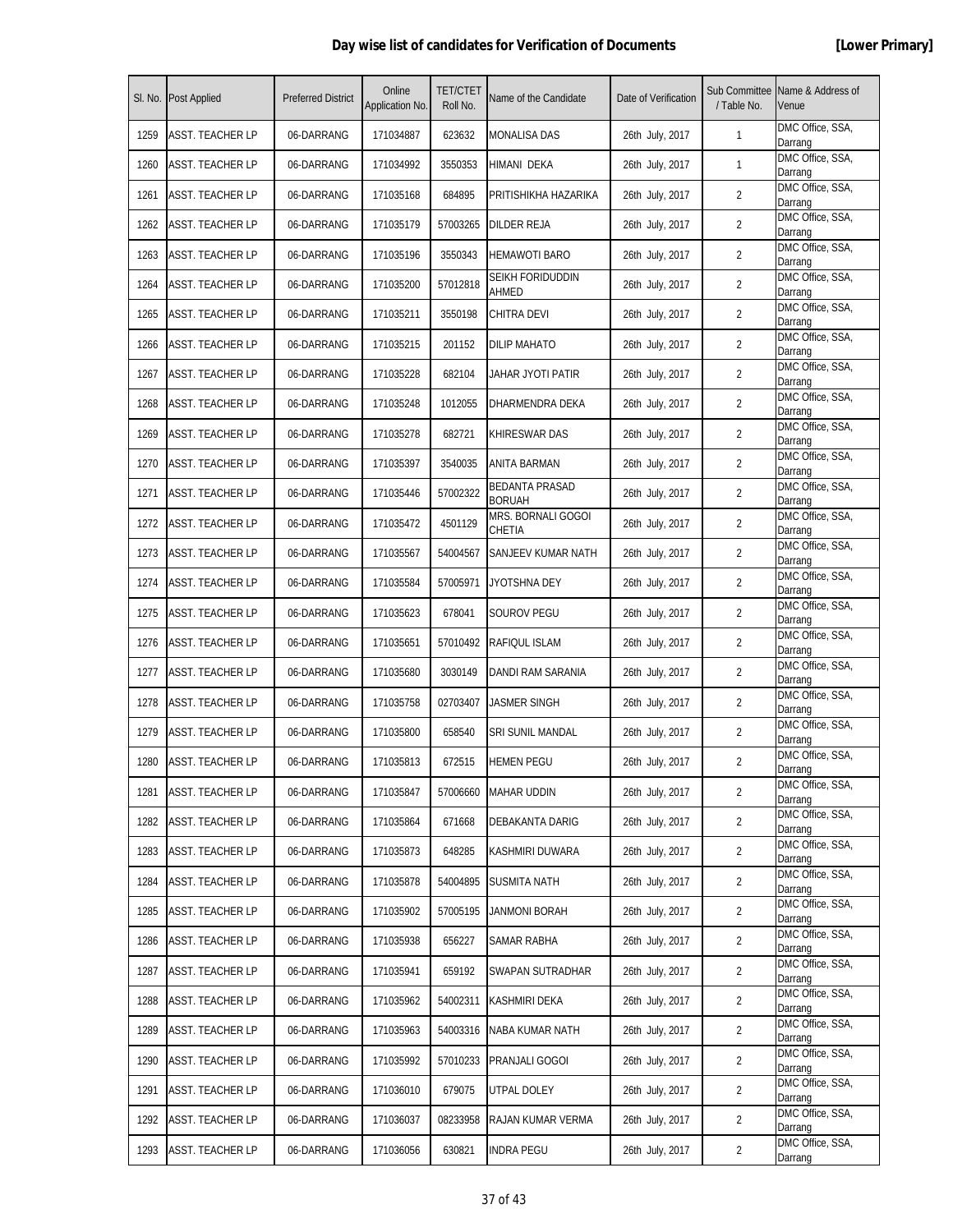| SI. No. | <b>Post Applied</b>     | <b>Preferred District</b> | Online<br>Application No. | <b>TET/CTET</b><br>Roll No. | Name of the Candidate         | Date of Verification | / Table No.    | Sub Committee Name & Address of<br>Venue |
|---------|-------------------------|---------------------------|---------------------------|-----------------------------|-------------------------------|----------------------|----------------|------------------------------------------|
| 1294    | <b>ASST. TEACHER LP</b> | 06-DARRANG                | 171036101                 | 643379                      | CHANDAN BARMAN                | 26th July, 2017      | $\overline{2}$ | DMC Office, SSA,<br>Darrang              |
| 1295    | ASST. TEACHER LP        | 06-DARRANG                | 171036126                 | 3540535                     | NILIMA DEKA                   | 26th July, 2017      | $\overline{2}$ | DMC Office, SSA,<br>Darrang              |
| 1296    | <b>ASST. TEACHER LP</b> | 06-DARRANG                | 171036168                 | 54004997                    | TRISHNA NATH                  | 26th July, 2017      | $\overline{2}$ | DMC Office, SSA,<br>Darrang              |
| 1297    | ASST. TEACHER LP        | 06-DARRANG                | 171036200                 | 631104                      | KONGKON DHADUMIA              | 26th July, 2017      | 2              | DMC Office, SSA,<br>Darrang              |
| 1298    | ASST. TEACHER LP        | 06-DARRANG                | 171036211                 | 2501186                     | AMARJEET                      | 26th July, 2017      | 2              | DMC Office, SSA,<br>Darrang              |
| 1299    | ASST. TEACHER LP        | 06-DARRANG                | 171036250                 | 101481                      | <b>INDRAJIT PAUL</b>          | 26th July, 2017      | $\overline{2}$ | DMC Office, SSA,<br>Darrang              |
| 1300    | <b>ASST. TEACHER LP</b> | 06-DARRANG                | 171036263                 | 57011576                    | RUBUL BARUAH                  | 26th July, 2017      | $\overline{2}$ | DMC Office, SSA,<br>Darrang              |
| 1301    | <b>ASST. TEACHER LP</b> | 06-DARRANG                | 171036297                 | 103381                      | RAJESH BASAK                  | 26th July, 2017      | $\overline{2}$ | DMC Office, SSA,<br>Darrang              |
| 1302    | ASST. TEACHER LP        | 06-DARRANG                | 171036348                 | 54002723                    | MARAN CHANDRA<br><b>GHOSH</b> | 26th July, 2017      | 2              | DMC Office, SSA,<br>Darrang              |
| 1303    | ASST. TEACHER LP        | 06-DARRANG                | 171036395                 | 670102                      | <b>AJAY LOING</b>             | 26th July, 2017      | 2              | DMC Office, SSA,<br>Darrang              |
| 1304    | <b>ASST. TEACHER LP</b> | 06-DARRANG                | 171036420                 | 69188                       | PRATIVA DAS                   | 26th July, 2017      | $\overline{2}$ | DMC Office, SSA,<br>Darrang              |
| 1305    | <b>ASST. TEACHER LP</b> | 06-DARRANG                | 171036467                 | 656700                      | SANTOSH RABHA                 | 26th July, 2017      | $\overline{2}$ | DMC Office, SSA,<br>Darrang              |
| 1306    | ASST. TEACHER LP        | 06-DARRANG                | 171036477                 | 202255                      | TUSHAR DUTTA                  | 26th July, 2017      | $\overline{2}$ | DMC Office, SSA,<br>Darrang              |
| 1307    | ASST. TEACHER LP        | 06-DARRANG                | 171036490                 | 3540100                     | <b>BIJAYA BARUAH</b>          | 26th July, 2017      | 2              | DMC Office, SSA,<br>Darrang              |
| 1308    | ASST. TEACHER LP        | 06-DARRANG                | 171036538                 | 625122                      | RASTRAPATI DOLEY              | 26th July, 2017      | 2              | DMC Office, SSA,<br>Darrang              |
| 1309    | <b>ASST. TEACHER LP</b> | 06-DARRANG                | 171036580                 | 57009274                    | NAZRUL ISLAM                  | 26th July, 2017      | $\overline{2}$ | DMC Office, SSA,<br>Darrang              |
| 1310    | <b>ASST. TEACHER LP</b> | 06-DARRANG                | 171036582                 | 57004908                    | <b>ISMAIL AKAND</b>           | 26th July, 2017      | $\overline{2}$ | DMC Office, SSA,<br>Darrang              |
| 1311    | <b>ASST. TEACHER LP</b> | 06-DARRANG                | 171036592                 | 650251                      | <b>MISS DITIMONI PAYENG</b>   | 26th July, 2017      | 2              | DMC Office, SSA,<br>Darrang              |
| 1312    | <b>ASST. TEACHER LP</b> | 06-DARRANG                | 171036645                 | 626006                      | PREMANANDA DOLEY              | 26th July, 2017      | 2              | DMC Office, SSA,<br>Darrang              |
| 1313    | ASST. TEACHER LP        | 06-DARRANG                | 171036666                 | 1203107                     | <b>BIPUL KALITA</b>           | 26th July, 2017      | 2              | DMC Office, SSA,<br>Darrang              |
| 1314    | ASST. TEACHER LP        | 06-DARRANG                | 171036673                 | 2501186                     | AMARJEET                      | 26th July, 2017      | $\overline{2}$ | DMC Office, SSA,<br>Darrang              |
| 1315    | <b>ASST. TEACHER LP</b> | 06-DARRANG                | 171036687                 | 57014325                    | <b>WAHIDA RAHMAN</b>          | 26th July, 2017      | $\overline{2}$ | DMC Office, SSA,<br>Darrang              |
| 1316    | <b>ASST. TEACHER LP</b> | 06-DARRANG                | 171036780                 | 54001126                    | <b>DHAN MANI NATH</b>         | 26th July, 2017      | $\overline{2}$ | DMC Office, SSA,<br>Darrang              |
| 1317    | <b>ASST. TEACHER LP</b> | 06-DARRANG                | 171036854                 | 54001955                    | JAYANTA KUMAR DEKA            | 26th July, 2017      | 2              | DMC Office, SSA,<br>Darrang              |
| 1318    | <b>ASST. TEACHER LP</b> | 06-DARRANG                | 171036879                 | 01002578                    | LALIT KUMAR                   | 26th July, 2017      | 2              | DMC Office, SSA,<br>Darrang              |
| 1319    | <b>ASST. TEACHER LP</b> | 06-DARRANG                | 171036888                 | 656051                      | RUPJYOTI DAS                  | 26th July, 2017      | $\overline{2}$ | DMC Office, SSA,<br>Darrang              |
| 1320    | <b>ASST. TEACHER LP</b> | 06-DARRANG                | 171036932                 | 202181                      | SUMIT KUMAR GUPTA             | 26th July, 2017      | $\overline{2}$ | DMC Office, SSA,<br>Darrang              |
| 1321    | <b>ASST. TEACHER LP</b> | 06-DARRANG                | 171036946                 | 685308                      | RAM PRASAD KULI               | 26th July, 2017      | 3              | DMC Office, SSA,<br>Darrang              |
| 1322    | ASST. TEACHER LP        | 06-DARRANG                | 171036961                 | 00506761                    | MD NAJIMUDDIN GAJI            | 26th July, 2017      | 3              | DMC Office, SSA,<br>Darrang              |
| 1323    | ASST. TEACHER LP        | 06-DARRANG                | 171036978                 | 00501415                    | RIKU SAHU                     | 26th July, 2017      | 3              | DMC Office, SSA,<br>Darrang              |
| 1324    | <b>ASST. TEACHER LP</b> | 06-DARRANG                | 171037018                 | 3541217                     | VANDANA DAIMARI               | 26th July, 2017      | 3              | DMC Office, SSA,<br>Darrang              |
| 1325    | <b>ASST. TEACHER LP</b> | 06-DARRANG                | 171037065                 | 692653                      | SUBHASH BASFOR                | 26th July, 2017      | 3              | DMC Office, SSA,<br>Darrang              |
| 1326    | <b>ASST. TEACHER LP</b> | 06-DARRANG                | 171037079                 | 676209                      | PRASANTA DOLEY                | 26th July, 2017      | 3              | DMC Office, SSA,<br>Darrang              |
| 1327    | ASST. TEACHER LP        | 06-DARRANG                | 171037164                 | 685691                      | ROMA KANTA DOLEY              | 26th July, 2017      | 3              | DMC Office, SSA,<br>Darrang              |
| 1328    | <b>ASST. TEACHER LP</b> | 06-DARRANG                | 171037182                 | 54000110                    | ABDUR RAFIQUE                 | 26th July, 2017      | 3              | DMC Office, SSA,<br>Darrang              |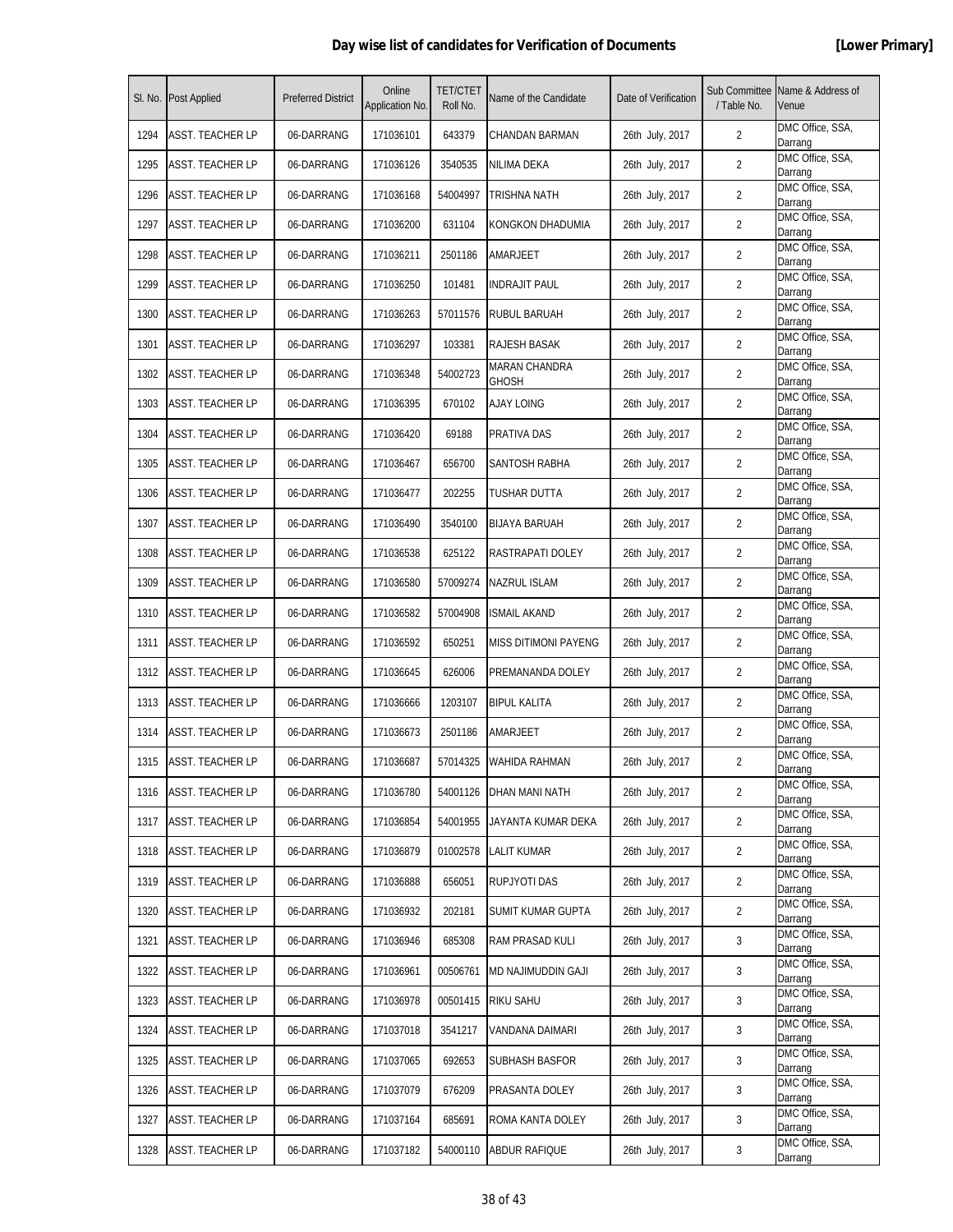| SI. No. | <b>Post Applied</b>     | <b>Preferred District</b> | Online<br>Application No. | <b>TET/CTET</b><br>Roll No. | Name of the Candidate   | Date of Verification | / Table No. | Sub Committee Name & Address of<br>Venue |
|---------|-------------------------|---------------------------|---------------------------|-----------------------------|-------------------------|----------------------|-------------|------------------------------------------|
| 1329    | ASST. TEACHER LP        | 06-DARRANG                | 171037229                 | 3030188                     | DIPA CHETRY             | 26th July, 2017      | 3           | DMC Office, SSA,<br>Darrang              |
| 1330    | <b>ASST. TEACHER LP</b> | 06-DARRANG                | 171037311                 | 3011151                     | LAXMAN GHIMIRAY         | 26th July, 2017      | 3           | DMC Office, SSA,<br>Darrang              |
| 1331    | <b>ASST. TEACHER LP</b> | 06-DARRANG                | 171037331                 | 656909                      | SEFALI SUTRADHAR        | 26th July, 2017      | 3           | DMC Office, SSA,<br>Darrang              |
| 1332    | ASST. TEACHER LP        | 06-DARRANG                | 171037405                 | 1552633                     | KISHOR SIWAKOTI         | 26th July, 2017      | 3           | DMC Office, SSA,<br>Darrang              |
| 1333    | ASST. TEACHER LP        | 06-DARRANG                | 171037412                 | 3540787                     | DHAN BAHADUR LIMBU      | 26th July, 2017      | 3           | DMC Office, SSA,<br>Darrang              |
| 1334    | ASST. TEACHER LP        | 06-DARRANG                | 171037413                 | 656105                      | SABITA DEKA             | 26th July, 2017      | 3           | DMC Office, SSA,<br>Darrang              |
| 1335    | <b>ASST. TEACHER LP</b> | 06-DARRANG                | 171037448                 | 03005174                    | SUMER SINGH             | 26th July, 2017      | 3           | DMC Office, SSA,<br>Darrang              |
| 1336    | <b>ASST. TEACHER LP</b> | 06-DARRANG                | 171037457                 | 1013773                     | RATAN KUMAR DEKA        | 26th July, 2017      | 3           | DMC Office, SSA,<br>Darrang              |
| 1337    | ASST. TEACHER LP        | 06-DARRANG                | 171037461                 | 1542439                     | DURLAV DEKA             | 26th July, 2017      | 3           | DMC Office, SSA,<br>Darrang              |
| 1338    | ASST. TEACHER LP        | 06-DARRANG                | 171037537                 | 100959                      | CHANDANA DATTA          | 26th July, 2017      | 3           | DMC Office, SSA,<br>Darrang              |
| 1339    | ASST. TEACHER LP        | 06-DARRANG                | 171037613                 | 647118                      | JODU RAM RABHA          | 26th July, 2017      | 3           | DMC Office, SSA,<br>Darrang              |
| 1340    | <b>ASST. TEACHER LP</b> | 06-DARRANG                | 171037623                 | 624112                      | NIRANJAN DOLEY          | 26th July, 2017      | 3           | DMC Office, SSA,<br>Darrang              |
| 1341    | <b>ASST. TEACHER LP</b> | 06-DARRANG                | 171037628                 | 54001535                    | <b>HAMIDUR RAHMAN</b>   | 26th July, 2017      | 3           | DMC Office, SSA,<br>Darrang              |
| 1342    | ASST. TEACHER LP        | 06-DARRANG                | 171037629                 | 1542398                     | DIMBESWAR LAHKAR        | 26th July, 2017      | 3           | DMC Office, SSA,<br>Darrang              |
| 1343    | ASST. TEACHER LP        | 06-DARRANG                | 171037644                 | 57003022                    | DEEPJYOTI SAHARIA       | 26th July, 2017      | 3           | DMC Office, SSA,<br>Darrang              |
| 1344    | <b>ASST. TEACHER LP</b> | 06-DARRANG                | 171037663                 | 683676                      | <b>MOHAN PEGU</b>       | 26th July, 2017      | 3           | DMC Office, SSA,<br>Darrang              |
| 1345    | <b>ASST. TEACHER LP</b> | 06-DARRANG                | 171037674                 | 3010528                     | <b>NAMITA DAS</b>       | 26th July, 2017      | 3           | DMC Office, SSA,<br>Darrang              |
| 1346    | <b>ASST. TEACHER LP</b> | 06-DARRANG                | 171037680                 | 651802                      | NAVANITA DEKA           | 26th July, 2017      | 3           | DMC Office, SSA,<br>Darrang              |
| 1347    | <b>ASST. TEACHER LP</b> | 06-DARRANG                | 171037710                 | 57003523                    | <b>DURLAV NATH</b>      | 26th July, 2017      | 3           | DMC Office, SSA,<br>Darrang              |
| 1348    | ASST. TEACHER LP        | 06-DARRANG                | 171037742                 | 100127                      | amit kar                | 26th July, 2017      | 3           | DMC Office, SSA,<br>Darrang              |
| 1349    | <b>ASST. TEACHER LP</b> | 06-DARRANG                | 171037755                 | 05915776                    | SANJAY KUMAR MEENA      | 26th July, 2017      | 3           | DMC Office, SSA,<br>Darrang              |
| 1350    | <b>ASST. TEACHER LP</b> | 06-DARRANG                | 171037756                 | 684923                      | PRIYANKA PEGU           | 26th July, 2017      | 3           | DMC Office, SSA,<br>Darrang              |
| 1351    | <b>ASST. TEACHER LP</b> | 06-DARRANG                | 171037782                 | 643387                      | <b>CHANDAN DAS</b>      | 26th July, 2017      | 3           | DMC Office, SSA,<br>Darrang              |
| 1352    | <b>ASST. TEACHER LP</b> | 06-DARRANG                | 171037831                 | 1204776                     | LAKSHYADHAR<br>HAZARIKA | 26th July, 2017      | 3           | DMC Office, SSA,<br>Darrang              |
| 1353    | ASST. TEACHER LP        | 06-DARRANG                | 171037849                 | 57009477                    | NITUMANI CHOUDHURY      | 26th July, 2017      | 3           | DMC Office, SSA,<br>Darrang              |
| 1354    | <b>ASST. TEACHER LP</b> | 06-DARRANG                | 171037852                 | 54000822                    | <b>BARNALI KUMAR</b>    | 26th July, 2017      | 3           | DMC Office, SSA,<br>Darrang              |
| 1355    | <b>ASST. TEACHER LP</b> | 06-DARRANG                | 171037980                 | 640968                      | ANUPAMA DAS             | 26th July, 2017      | 3           | DMC Office, SSA,<br>Darrang              |
| 1356    | ASST. TEACHER LP        | 06-DARRANG                | 171037997                 | 3550440                     | KABITA DAS              | 26th July, 2017      | 3           | DMC Office, SSA,<br>Darrang              |
| 1357    | <b>ASST. TEACHER LP</b> | 06-DARRANG                | 171038094                 | 641020                      | APARNA DAS              | 26th July, 2017      | 3           | DMC Office, SSA,<br>Darrang              |
| 1358    | ASST. TEACHER LP        | 06-DARRANG                | 171038121                 | 3540526                     | NAVA JYOTI BARMAN       | 26th July, 2017      | 3           | DMC Office, SSA,<br>Darrang              |
| 1359    | <b>ASST. TEACHER LP</b> | 06-DARRANG                | 171038122                 | 654177                      | PUNAM BORO              | 26th July, 2017      | 3           | DMC Office, SSA,<br>Darrang              |
| 1360    | <b>ASST. TEACHER LP</b> | 06-DARRANG                | 171038151                 | 105345                      | UZZALA SAHA             | 26th July, 2017      | 3           | DMC Office, SSA,<br>Darrang              |
| 1361    | <b>ASST. TEACHER LP</b> | 06-DARRANG                | 171038206                 | 00604566                    | KUMAR ALI               | 26th July, 2017      | 3           | DMC Office, SSA,<br>Darrang              |
| 1362    | ASST. TEACHER LP        | 06-DARRANG                | 171038224                 | 625983                      | NIRANJAN DAS            | 26th July, 2017      | 3           | DMC Office, SSA,<br>Darrang              |
| 1363    | <b>ASST. TEACHER LP</b> | 06-DARRANG                | 171038232                 | 54003808                    | PRASENJIT DEY           | 26th July, 2017      | 3           | DMC Office, SSA,<br>Darrang              |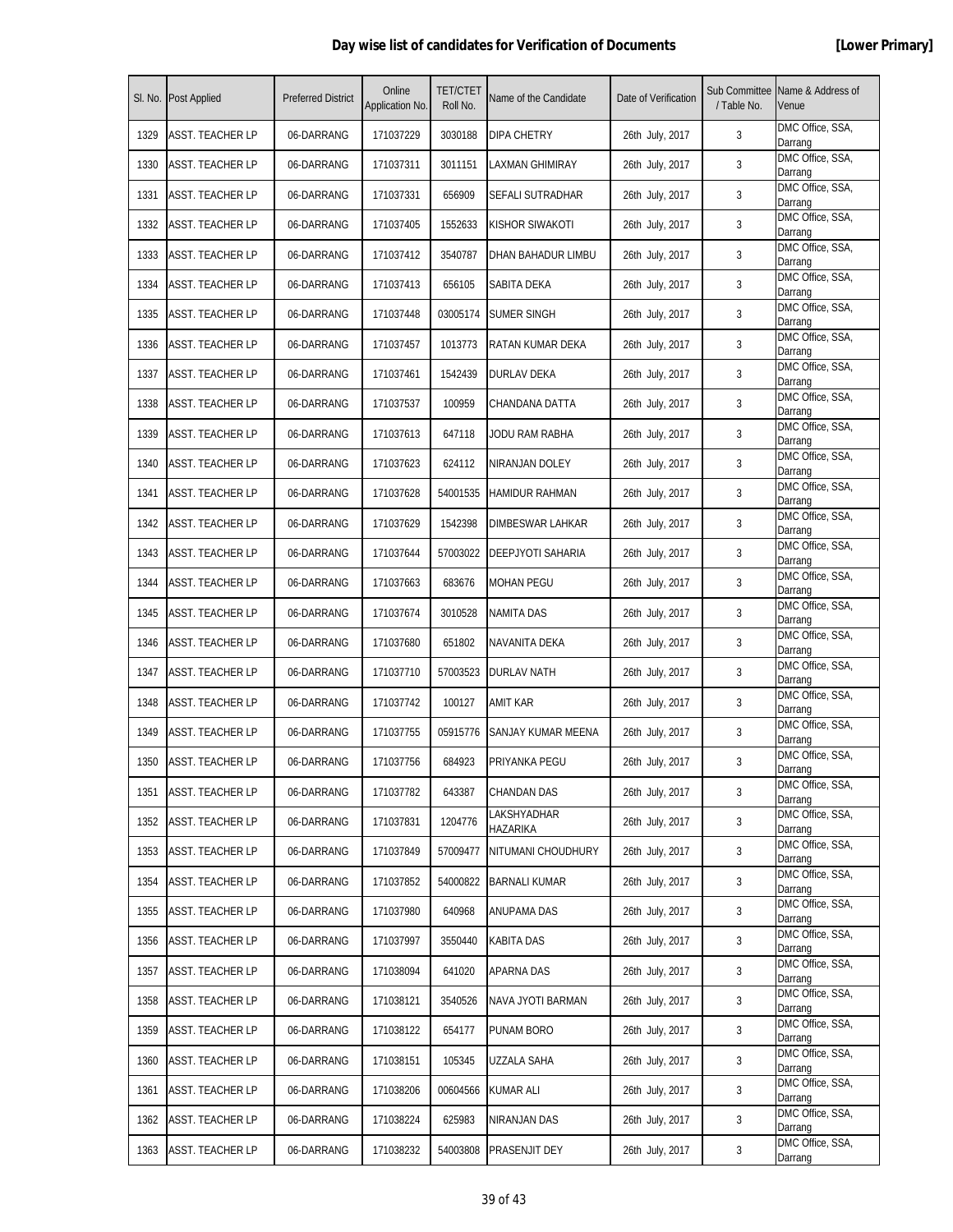| SI. No. | <b>Post Applied</b>     | <b>Preferred District</b> | Online<br>Application No. | <b>TET/CTET</b><br>Roll No. | Name of the Candidate      | Date of Verification | / Table No. | Sub Committee Name & Address of<br>Venue |
|---------|-------------------------|---------------------------|---------------------------|-----------------------------|----------------------------|----------------------|-------------|------------------------------------------|
| 1364    | ASST. TEACHER LP        | 06-DARRANG                | 171038320                 | 0304913                     | PRASHANT KUSHAVAHA         | 26th July, 2017      | 3           | DMC Office, SSA,<br>Darrang              |
| 1365    | ASST. TEACHER LP        | 06-DARRANG                | 171038326                 | 1552158                     | <b>DIPAK DAS</b>           | 26th July, 2017      | 3           | DMC Office, SSA,<br>Darrang              |
| 1366    | <b>ASST. TEACHER LP</b> | 06-DARRANG                | 171038340                 | 676437                      | PRONAMIKA SAIKIA           | 26th July, 2017      | 3           | DMC Office, SSA,<br>Darrang              |
| 1367    | ASST. TEACHER LP        | 06-DARRANG                | 171038357                 | 655008                      | RANJU BAISHYA              | 26th July, 2017      | 3           | DMC Office, SSA,<br>Darrang              |
| 1368    | ASST. TEACHER LP        | 06-DARRANG                | 171038365                 | 3550212                     | DEBAJIT SAHARIA            | 26th July, 2017      | 3           | DMC Office, SSA,<br>Darrang              |
| 1369    | ASST. TEACHER LP        | 06-DARRANG                | 171038389                 | 57008559                    | MRINAL KUMAR               | 26th July, 2017      | 3           | DMC Office, SSA,<br>Darrang              |
| 1370    | <b>ASST. TEACHER LP</b> | 06-DARRANG                | 171038416                 | 1543448                     | SONALI SARKAR              | 26th July, 2017      | 3           | DMC Office, SSA,<br>Darrang              |
| 1371    | <b>ASST. TEACHER LP</b> | 06-DARRANG                | 171038417                 | 54002163                    | JYOTI PRASAD SARMA         | 26th July, 2017      | 3           | DMC Office, SSA,<br>Darrang              |
| 1372    | ASST. TEACHER LP        | 06-DARRANG                | 171038527                 | 01806259                    | JYOTI                      | 26th July, 2017      | 3           | DMC Office, SSA,<br>Darrang              |
| 1373    | ASST. TEACHER LP        | 06-DARRANG                | 171038547                 | 649588                      | MANIMA BAISHYA             | 26th July, 2017      | 3           | DMC Office, SSA,<br>Darrang              |
| 1374    | <b>ASST. TEACHER LP</b> | 06-DARRANG                | 171038565                 | 54003429                    | NAZIBUDDIN AHMED           | 26th July, 2017      | 3           | DMC Office, SSA,<br>Darrang              |
| 1375    | <b>ASST. TEACHER LP</b> | 06-DARRANG                | 171038570                 | 57001697                    | <b>ASHISH SAHU</b>         | 26th July, 2017      | 3           | DMC Office, SSA,<br>Darrang              |
| 1376    | <b>ASST. TEACHER LP</b> | 06-DARRANG                | 171038589                 | 3001895                     | <b>MALAYA KALITA</b>       | 26th July, 2017      | 3           | DMC Office, SSA,<br>Darrang              |
| 1377    | <b>ASST. TEACHER LP</b> | 06-DARRANG                | 171038602                 | 1552464                     | JONALI NATH                | 26th July, 2017      | 3           | DMC Office, SSA,<br>Darrang              |
| 1378    | ASST. TEACHER LP        | 06-DARRANG                | 171038655                 | 01811112                    | <b>POOJA</b>               | 26th July, 2017      | 3           | DMC Office, SSA,<br>Darrang              |
| 1379    | <b>ASST. TEACHER LP</b> | 06-DARRANG                | 171038701                 | 674400                      | MISS RASHMI REKHA<br>BORAH | 26th July, 2017      | 3           | DMC Office, SSA,<br>Darrang              |
| 1380    | <b>ASST. TEACHER LP</b> | 06-DARRANG                | 171038729                 | 656521                      | SANJIB DAS                 | 26th July, 2017      | 3           | DMC Office, SSA,<br>Darrang              |
| 1381    | <b>ASST. TEACHER LP</b> | 06-DARRANG                | 171038766                 | 57003471                    | <b>DOCTOR DEORI</b>        | 26th July, 2017      | 4           | DMC Office, SSA,<br>Darrang              |
| 1382    | <b>ASST. TEACHER LP</b> | 06-DARRANG                | 171038767                 | 3540126                     | <b>BULBUL NATH</b>         | 26th July, 2017      | 4           | DMC Office, SSA,<br>Darrang              |
| 1383    | ASST. TEACHER LP        | 06-DARRANG                | 171038806                 | 647125                      | JOGESH DEKA                | 26th July, 2017      | 4           | DMC Office, SSA,<br>Darrang              |
| 1384    | <b>ASST. TEACHER LP</b> | 06-DARRANG                | 171038851                 | 642729                      | BINAPANI DAS               | 26th July, 2017      | 4           | DMC Office, SSA,<br>Darrang              |
| 1385    | <b>ASST. TEACHER LP</b> | 06-DARRANG                | 171038949                 | 672567                      | HIRANYA BORI               | 26th July, 2017      | 4           | DMC Office, SSA,<br>Darrang              |
| 1386    | ASST. TEACHER LP        | 06-DARRANG                | 171039057                 | 57006984                    | <b>MANASH PRATIM DEKA</b>  | 26th July, 2017      | 4           | DMC Office, SSA,<br>Darrang              |
| 1387    | <b>ASST. TEACHER LP</b> | 06-DARRANG                | 171039173                 | 642245                      | <b>BHASWATI DAS</b>        | 26th July, 2017      | 4           | DMC Office, SSA,<br>Darrang              |
| 1388    | ASST. TEACHER LP        | 06-DARRANG                | 171039182                 | 677215                      | RISHIRAJ KUMBANG           | 26th July, 2017      | 4           | DMC Office, SSA,<br>Darrang              |
| 1389    | <b>ASST. TEACHER LP</b> | 06-DARRANG                | 171039227                 | 653306                      | PORINITA BORI              | 26th July, 2017      | 4           | DMC Office, SSA,<br>Darrang              |
| 1390    | <b>ASST. TEACHER LP</b> | 06-DARRANG                | 171039477                 | 57012677                    | SANUARA PARBIN             | 26th July, 2017      | 4           | DMC Office, SSA,<br>Darrang              |
| 1391    | <b>ASST. TEACHER LP</b> | 06-DARRANG                | 171039518                 | 54002854                    | MD JULFIKAR ALI            | 26th July, 2017      | 4           | DMC Office, SSA,<br>Darrang              |
| 1392    | ASST. TEACHER LP        | 06-DARRANG                | 171039545                 | 57007430                    | <b>MD ATIKUL ISLAM</b>     | 26th July, 2017      | 4           | DMC Office, SSA,<br>Darrang              |
| 1393    | <b>ASST. TEACHER LP</b> | 06-DARRANG                | 171039551                 | 08234054                    | AMIT KUMAR                 | 26th July, 2017      | 4           | DMC Office, SSA,<br>Darrang              |
| 1394    | ASST. TEACHER LP        | 06-DARRANG                | 171039582                 | 625579                      | SANJIB DOLEY               | 26th July, 2017      | 4           | DMC Office, SSA,<br>Darrang              |
| 1395    | <b>ASST. TEACHER LP</b> | 06-DARRANG                | 171039619                 | 3550934                     | KAMAL KHAREL               | 26th July, 2017      | 4           | DMC Office, SSA,<br>Darrang              |
| 1396    | <b>ASST. TEACHER LP</b> | 06-DARRANG                | 171039725                 | 1542374                     | DHARMESWAR DEKA            | 26th July, 2017      | 4           | DMC Office, SSA,<br>Darrang              |
| 1397    | ASST. TEACHER LP        | 06-DARRANG                | 171039788                 | 3541291                     | <b>LALITA PAREEK</b>       | 26th July, 2017      | 4           | DMC Office, SSA,<br>Darrang              |
| 1398    | <b>ASST. TEACHER LP</b> | 06-DARRANG                | 171039826                 | 54000996                    | <b>BIPUL RAJBANGSHI</b>    | 26th July, 2017      | 4           | DMC Office, SSA,<br>Darrang              |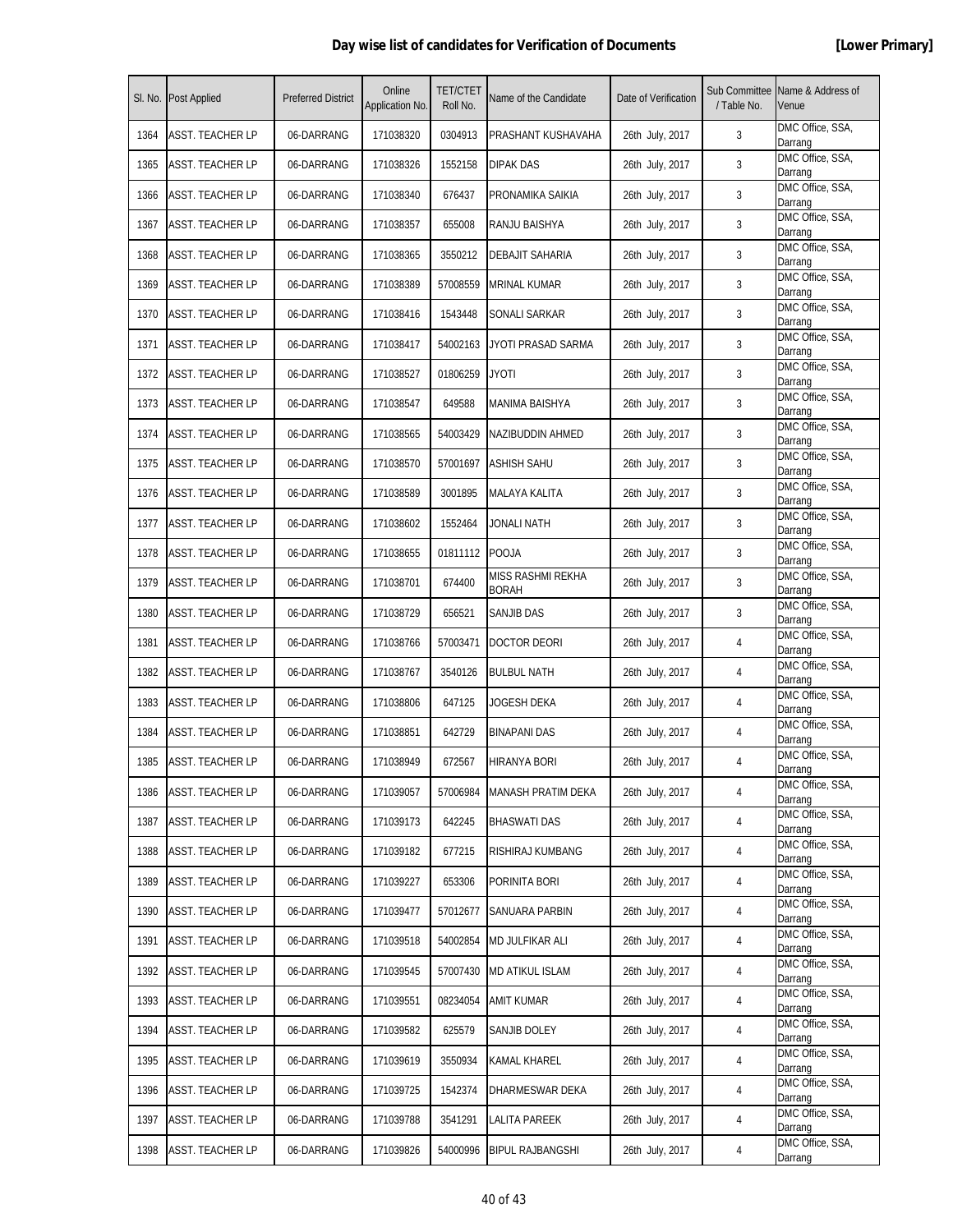| SI. No. | <b>Post Applied</b>     | <b>Preferred District</b> | Online<br>Application No. | <b>TET/CTET</b><br>Roll No. | Name of the Candidate | Date of Verification | / Table No. | Sub Committee Name & Address of<br>Venue |
|---------|-------------------------|---------------------------|---------------------------|-----------------------------|-----------------------|----------------------|-------------|------------------------------------------|
| 1399    | ASST. TEACHER LP        | 06-DARRANG                | 171039854                 | 622911                      | LAKHI NARAYAN DOLEY   | 26th July, 2017      | 4           | DMC Office, SSA,<br>Darrang              |
| 1400    | ASST. TEACHER LP        | 06-DARRANG                | 171039861                 | HANIF ABU<br><b>ANCHARY</b> | 54001542              | 26th July, 2017      | 4           | DMC Office, SSA,<br>Darrang              |
| 1401    | ASST. TEACHER LP        | 06-DARRANG                | 171039869                 | 644131                      | DHANJIT DAS           | 26th July, 2017      | 4           | DMC Office, SSA,<br>Darrang              |
| 1402    | <b>ASST. TEACHER LP</b> | 06-DARRANG                | 171039905                 | 640404                      | AMARENDRA BAISHYA     | 26th July, 2017      | 4           | DMC Office, SSA,<br>Darrang              |
| 1403    | ASST. TEACHER LP        | 06-DARRANG                | 171039963                 | 672226                      | DULUMONI BORAH        | 26th July, 2017      | 4           | DMC Office, SSA,<br>Darrang              |
| 1404    | <b>ASST. TEACHER LP</b> | 06-DARRANG                | 171040113                 | 3550100                     | <b>BAPU RAM RABHA</b> | 26th July, 2017      | 4           | DMC Office, SSA,<br>Darrang              |
| 1405    | ASST. TEACHER LP        | 06-DARRANG                | 171040226                 | 57009499                    | NIZAMUDDIN ALI        | 26th July, 2017      | 4           | DMC Office, SSA,<br>Darrang              |
| 1406    | ASST. TEACHER LP        | 06-DARRANG                | 171040259                 | 104528                      | SOMA SAHA             | 26th July, 2017      | 4           | DMC Office, SSA,<br>Darrang              |
| 1407    | ASST. TEACHER LP        | 06-DARRANG                | 171040296                 | 1200361                     | DIPAK KUMAR DEKA      | 26th July, 2017      | 4           | DMC Office, SSA,<br>Darrang              |
| 1408    | ASST. TEACHER LP        | 06-DARRANG                | 171040302                 | 100485                      | <b>BABITA ROY</b>     | 26th July, 2017      | 4           | DMC Office, SSA,<br>Darrang              |
| 1409    | <b>ASST. TEACHER LP</b> | 06-DARRANG                | 171040325                 | 54004699                    | SHAHIDUR RAHMAN       | 26th July, 2017      | 4           | DMC Office, SSA,<br>Darrang              |
| 1410    | ASST. TEACHER LP        | 06-DARRANG                | 171040413                 | 54000888                    | BHARGAB JYOTI DAS     | 26th July, 2017      | 4           | DMC Office, SSA,<br>Darrang              |
| 1411    | ASST. TEACHER LP        | 06-DARRANG                | 171040470                 | 3550023                     | ALAKA KALITA          | 26th July, 2017      | 4           | DMC Office, SSA,<br>Darrang              |
| 1412    | ASST. TEACHER LP        | 06-DARRANG                | 171040558                 | 654992                      | RANJITA DAS           | 26th July, 2017      | 4           | DMC Office, SSA,<br>Darrang              |
| 1413    | ASST. TEACHER LP        | 06-DARRANG                | 171040574                 | 57003403                    | DIPEN NEOG            | 26th July, 2017      | 4           | DMC Office, SSA,<br>Darrang              |
| 1414    | <b>ASST. TEACHER LP</b> | 06-DARRANG                | 171040660                 | 57010982                    | RATUL BARUAH          | 26th July, 2017      | 4           | DMC Office, SSA,<br>Darrang              |
| 1415    | ASST. TEACHER LP        | 06-DARRANG                | 171040775                 | 691800                      | PRABIN BALARY         | 26th July, 2017      | 4           | DMC Office, SSA,<br>Darrang              |
| 1416    | ASST. TEACHER LP        | 06-DARRANG                | 171040842                 | 101958                      | <b>MADHUMITA ROY</b>  | 26th July, 2017      | 4           | DMC Office, SSA,<br>Darrang              |
| 1417    | <b>ASST. TEACHER LP</b> | 06-DARRANG                | 171040844                 | 671966                      | DILIP KUMAR BORI      | 26th July, 2017      | 4           | DMC Office, SSA,<br>Darrang              |
| 1418    | <b>ASST. TEACHER LP</b> | 06-DARRANG                | 171040902                 | 1201184                     | MINHAR ALI AHMED      | 26th July, 2017      | 4           | DMC Office, SSA,<br>Darrang              |
| 1419    | <b>ASST. TEACHER LP</b> | 06-DARRANG                | 171040903                 | 686070                      | JOGYNESWAR PEGU       | 26th July, 2017      | 4           | DMC Office, SSA,<br>Darrang              |
| 1420    | <b>ASST. TEACHER LP</b> | 06-DARRANG                | 171040957                 | 3550576                     | <b>MINU KAKATI</b>    | 26th July, 2017      | 4           | DMC Office, SSA,<br>Darrang              |
| 1421    | <b>ASST. TEACHER LP</b> | 06-DARRANG                | 171041092                 | 57008498                    | MOZIMA KHATUN         | 26th July, 2017      | 4           | DMC Office, SSA,<br>Darrang              |
| 1422    | <b>ASST. TEACHER LP</b> | 06-DARRANG                | 171041129                 | 671929                      | DIGANTA LOYING        | 26th July, 2017      | 4           | DMC Office, SSA,<br>Darrang              |
| 1423    | <b>ASST. TEACHER LP</b> | 06-DARRANG                | 171041199                 | 3550675                     | PABITA DEKA           | 26th July, 2017      | 4           | DMC Office, SSA,<br>Darrang              |
| 1424    | ASST. TEACHER LP        | 06-DARRANG                | 171041201                 | 684845                      | PRASANTA DOLEY        | 26th July, 2017      | 4           | DMC Office, SSA,<br>Darrang              |
| 1425    | ASST. TEACHER LP        | 06-DARRANG                | 171041211                 | 54001794                    | <b>INDRANI BORA</b>   | 26th July, 2017      | 4           | DMC Office, SSA,<br>Darrang              |
| 1426    | ASST. TEACHER LP        | 06-DARRANG                | 171041239                 | 4600062                     | <b>BIJIT SENSUA</b>   | 26th July, 2017      | 4           | DMC Office, SSA,<br>Darrang              |
| 1427    | <b>ASST. TEACHER LP</b> | 06-DARRANG                | 171041359                 | 54001138                    | DHANJYOTI SAHARIA     | 26th July, 2017      | 4           | DMC Office, SSA,<br>Darrang              |
| 1428    | <b>ASST. TEACHER LP</b> | 06-DARRANG                | 171041386                 | 657795                      | SRI DILIP DAS         | 26th July, 2017      | 4           | DMC Office, SSA,<br>Darrang              |
| 1429    | ASST. TEACHER LP        | 06-DARRANG                | 171041686                 | 201983                      | SAKIL ANSARI          | 26th July, 2017      | 4           | DMC Office, SSA,<br>Darrang              |
| 1430    | ASST. TEACHER LP        | 06-DARRANG                | 171041721                 | 102475                      | NABA KUMAR DEY        | 26th July, 2017      | 4           | DMC Office, SSA,<br>Darrang              |
| 1431    | <b>ASST. TEACHER LP</b> | 06-DARRANG                | 171041751                 | 54001794                    | <b>INDRANI BORA</b>   | 26th July, 2017      | 4           | DMC Office, SSA,<br>Darrang              |
| 1432    | <b>ASST. TEACHER LP</b> | 06-DARRANG                | 171041772                 | 676236                      | PRATAP PEGU           | 26th July, 2017      | 4           | DMC Office, SSA,<br>Darrang              |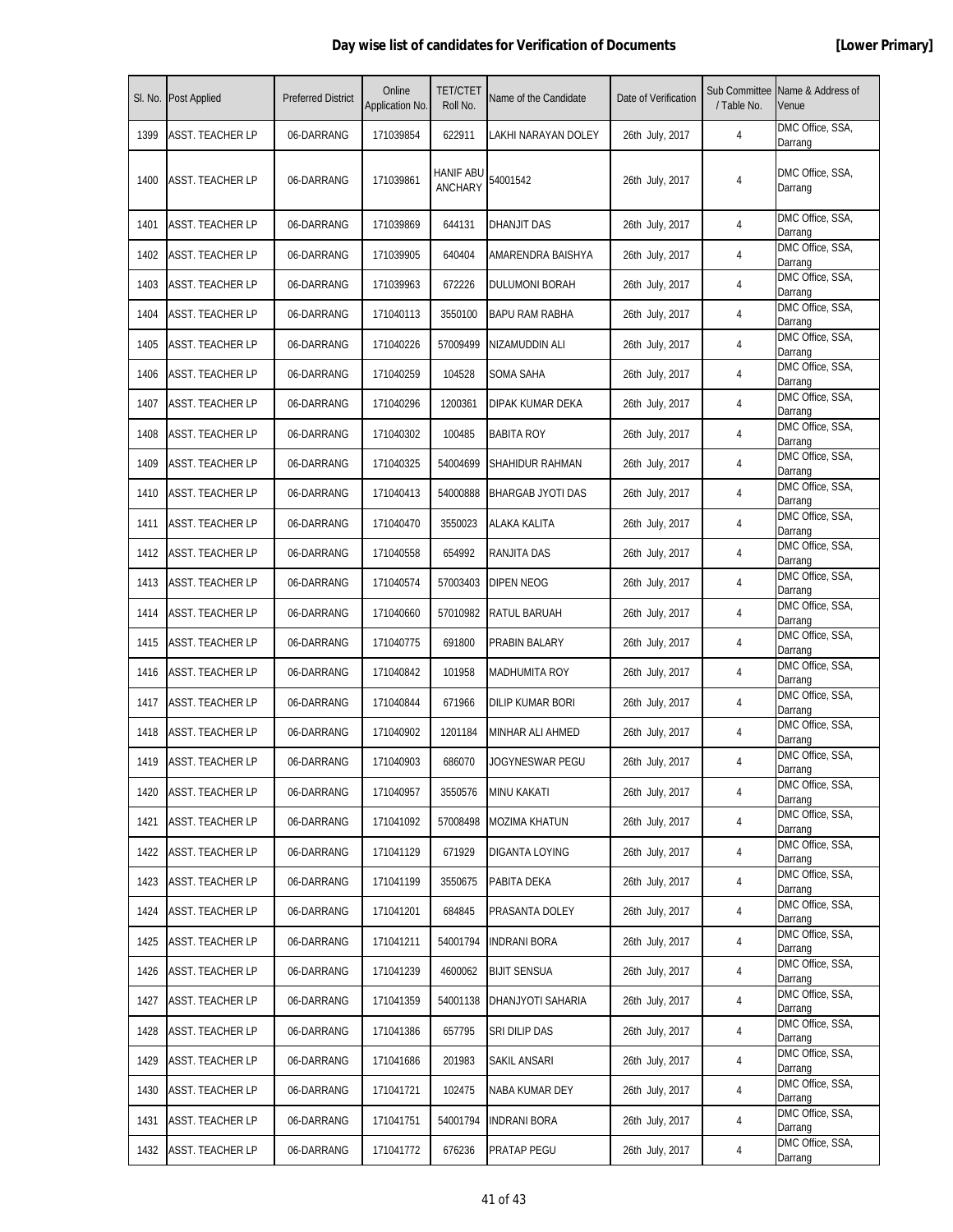| SI. No. | <b>Post Applied</b>     | <b>Preferred District</b> | Online<br>Application No. | <b>TET/CTET</b><br>Roll No. | Name of the Candidate           | Date of Verification | Sub Committee<br>/ Table No. | Name & Address of<br>Venue  |
|---------|-------------------------|---------------------------|---------------------------|-----------------------------|---------------------------------|----------------------|------------------------------|-----------------------------|
| 1433    | ASST. TEACHER LP        | 06-DARRANG                | 171041779                 | 1201031                     | <b>MAFIJUDDIN AHMED</b>         | 26th July, 2017      | 4                            | DMC Office, SSA,<br>Darrang |
| 1434    | ASST. TEACHER LP        | 06-DARRANG                | 171041782                 | 3540854                     | <b>BANESWAR BRAHMA</b>          | 26th July, 2017      | 4                            | DMC Office, SSA,<br>Darrang |
| 1435    | ASST. TEACHER LP        | 06-DARRANG                | 171041795                 | 54001391                    | FIROJA SAIKIA                   | 26th July, 2017      | 4                            | DMC Office, SSA,<br>Darrang |
| 1436    | <b>ASST. TEACHER LP</b> | 06-DARRANG                | 171041915                 | 656863                      | SAURABH KUMAR DAS               | 26th July, 2017      | 4                            | DMC Office, SSA,<br>Darrang |
| 1437    | ASST. TEACHER LP        | 06-DARRANG                | 171041970                 | 01306047                    | PRIYANKA VERMA                  | 26th July, 2017      | 4                            | DMC Office, SSA,<br>Darrang |
| 1438    | ASST. TEACHER LP        | 06-DARRANG                | 171042022                 | 57011365                    | RITA MANI DAS                   | 26th July, 2017      | 4                            | DMC Office, SSA,<br>Darrang |
| 1439    | ASST. TEACHER LP        | 06-DARRANG                | 171042067                 | 1554081                     | SWMAOSAR MACHAHARY              | 26th July, 2017      | 4                            | DMC Office, SSA,<br>Darrang |
| 1440    | <b>ASST. TEACHER LP</b> | 06-DARRANG                | 171042124                 | 57002213                    | <b>BARASHA NATH</b>             | 26th July, 2017      | 4                            | DMC Office, SSA,<br>Darrang |
| 1441    | <b>ASST. TEACHER LP</b> | 06-DARRANG                | 171042442                 | 104554                      | SONALI GHOSH                    | 27th July, 2017      | 1                            | DMC Office, SSA,<br>Darrang |
| 1442    | ASST. TEACHER LP        | 06-DARRANG                | 171042562                 | 3541196                     | LIRDANG BARO                    | 27th July, 2017      | 1                            | DMC Office, SSA,<br>Darrang |
| 1443    | ASST. TEACHER LP        | 06-DARRANG                | 171042572                 | 54003208                    | <b>MRIDUL KUMAR DEKA</b>        | 27th July, 2017      | $\mathbf{1}$                 | DMC Office, SSA,<br>Darrang |
| 1444    | ASST. TEACHER LP        | 06-DARRANG                | 171042628                 | 677592                      | SAILEN MORANG                   | 27th July, 2017      | 1                            | DMC Office, SSA,<br>Darrang |
| 1445    | <b>ASST. TEACHER LP</b> | 06-DARRANG                | 171042690                 | 680916                      | BISWA KAMAN                     | 27th July, 2017      | 1                            | DMC Office, SSA,<br>Darrang |
| 1446    | <b>ASST. TEACHER LP</b> | 06-DARRANG                | 171042724                 | 683073                      | <b>MAHANANDA PEGU</b>           | 27th July, 2017      | 1                            | DMC Office, SSA,<br>Darrang |
| 1447    | ASST. TEACHER LP        | 06-DARRANG                | 171042744                 | 3550456                     | KAMANA KAKATI DAS               | 27th July, 2017      | 1                            | DMC Office, SSA,<br>Darrang |
| 1448    | ASST. TEACHER LP        | 06-DARRANG                | 171042792                 | 651720                      | NANI GOPAL KONWAR               | 27th July, 2017      | $\mathbf{1}$                 | DMC Office, SSA,<br>Darrang |
| 1449    | <b>ASST. TEACHER LP</b> | 06-DARRANG                | 171042825                 | 680428                      | <b>BASANTA DOLEY</b>            | 27th July, 2017      | 1                            | DMC Office, SSA,<br>Darrang |
| 1450    | <b>ASST. TEACHER LP</b> | 06-DARRANG                | 171042870                 | 678932                      | TRIDIP LOING                    | 27th July, 2017      | 1                            | DMC Office, SSA,<br>Darrang |
| 1451    | ASST. TEACHER LP        | 06-DARRANG                | 171042934                 | 57004889                    | <b>IRFAN ALI</b>                | 27th July, 2017      | 1                            | DMC Office, SSA,<br>Darrang |
| 1452    | ASST. TEACHER LP        | 06-DARRANG                | 171042965                 | 3540707                     | SAPNADIP DEKA                   | 27th July, 2017      | $\mathbf{1}$                 | DMC Office, SSA,<br>Darrang |
| 1453    | <b>ASST. TEACHER LP</b> | 06-DARRANG                | 171043014                 | 02507982                    | ARUN KUMAR                      | 27th July, 2017      | $\mathbf{1}$                 | DMC Office, SSA,<br>Darrang |
| 1454    | <b>ASST. TEACHER LP</b> | 06-DARRANG                | 171043057                 | 34000087                    | SAIFUL ISLAM                    | 27th July, 2017      | 1                            | DMC Office, SSA,<br>Darrang |
| 1455    | ASST. TEACHER LP        | 06-DARRANG                | 171043079                 | 621387                      | DILIP KUMAR DOLEY               | 27th July, 2017      | $\mathbf{1}$                 | DMC Office, SSA,<br>Darrang |
| 1456    | ASST. TEACHER LP        | 06-DARRANG                | 171043087                 | 620109                      | AMOR DOLEY                      | 27th July, 2017      | $\mathbf{1}$                 | DMC Office, SSA,<br>Darrang |
| 1457    | ASST. TEACHER LP        | 06-DARRANG                | 171043105                 | 672010                      | DINESH PEGU                     | 27th July, 2017      | $\mathbf{1}$                 | DMC Office, SSA,<br>Darrang |
| 1458    | ASST. TEACHER LP        | 06-DARRANG                | 171043120                 | 648282                      | KASHMIRI BORAH                  | 27th July, 2017      | 1                            | DMC Office, SSA,<br>Darrang |
| 1459    | <b>ASST. TEACHER LP</b> | 06-DARRANG                | 171043128                 | 4600306                     | <b>IRAMONI BORGOHAIN</b>        | 27th July, 2017      | $\mathbf{1}$                 | DMC Office, SSA,<br>Darrang |
| 1460    | <b>ASST. TEACHER LP</b> | 06-DARRANG                | 171043183                 | 1542820                     | <b>MANOJ KURMAR</b><br>SAHARIAH | 27th July, 2017      | $\mathbf{1}$                 | DMC Office, SSA,<br>Darrang |
| 1461    | <b>ASST. TEACHER LP</b> | 06-DARRANG                | 171043220                 | 692615                      | SIMANTA DAS                     | 27th July, 2017      | $\mathbf{1}$                 | DMC Office, SSA,<br>Darrang |
| 1462    | ASST. TEACHER LP        | 06-DARRANG                | 171043243                 | 3540262                     | HITESH CHANDRA<br>SHARMA        | 27th July, 2017      | $\mathbf{1}$                 | DMC Office, SSA,<br>Darrang |
| 1463    | ASST. TEACHER LP        | 06-DARRANG                | 171043283                 | 651523                      | NABANITA BORO                   | 27th July, 2017      | 1                            | DMC Office, SSA,<br>Darrang |
| 1464    | <b>ASST. TEACHER LP</b> | 06-DARRANG                | 171043364                 | 646704                      | JAYANTA DEKA                    | 27th July, 2017      | $\mathbf{1}$                 | DMC Office, SSA,<br>Darrang |
| 1465    | <b>ASST. TEACHER LP</b> | 06-DARRANG                | 171043402                 | 104789                      | <b>SUJIT DAS</b>                | 27th July, 2017      | $\mathbf{1}$                 | DMC Office, SSA,<br>Darrang |
| 1466    | ASST. TEACHER LP        | 06-DARRANG                | 171043462                 | 1809372                     | <b>GYANDEEP SAIKIA</b>          | 27th July, 2017      | $\mathbf{1}$                 | DMC Office, SSA,<br>Darrang |
| 1467    | ASST. TEACHER LP        | 06-DARRANG                | 171043493                 | 4407540                     | NRIPEN BAISHYA                  | 27th July, 2017      | $\mathbf{1}$                 | DMC Office, SSA,<br>Darrang |